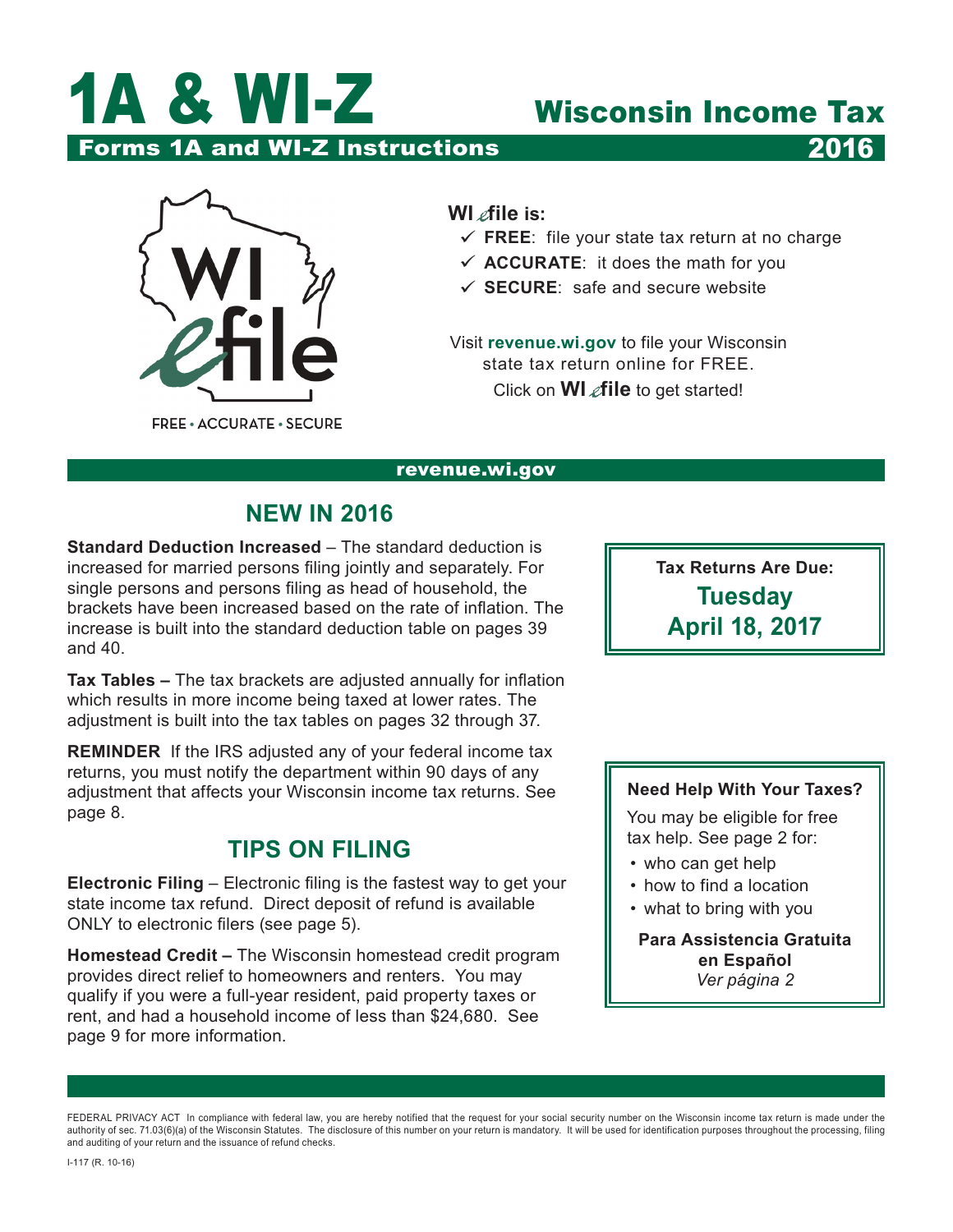| <b>Table of Contents</b> | Page |
|--------------------------|------|
|                          |      |
|                          |      |
|                          |      |
|                          |      |
|                          |      |
|                          |      |
|                          |      |
|                          |      |
|                          |      |
|                          |      |
|                          |      |
|                          |      |
|                          |      |
|                          |      |
|                          |      |

#### **Servicio en Español**

Para ayuda gratuita para la declaración de sus impuestos y de el Crédito por Vivienda Familiar, llame al "211" para encontrar un sitio de Asistencia de Voluntarios para Impuestos (Volunteer Income Tax Assistance también conocido como VITA) cerca de usted. Muchos lugares ofrecen servicios en español.

Para respuestas a las preguntas sobre impuestos, por favor llame el Departamento de Impuestos al (608) 266‑2486 para impuestos individuales y al (608) 266‑2776 para impuestos de negocios. Oprima el "2" para ayuda en español.

Para más información, visite [revenue.wi.gov](https://www.revenue.wi.gov), en el vinculo (link) "En Español" usted encontrará información sobre el Credito por Ingreso de Trabajo, información del Crédito por Vivienda Familiar, y mucho más – todo disponible en español.

#### **Free Tax Preparation Available (commonly referred to as VITA or TCE)**

#### **Need help filing your taxes?**

Wisconsin residents can have their taxes prepared for free at any IRS sponsored Volunteer Income Tax Assistance (VITA) site or at any AARP sponsored Tax Counseling for the Elderly (TCE) site. These two programs have helped millions of individuals across the country in preparing their taxes. Trained volunteers will fill out your tax return. Many sites will even e-file your return.

#### **Who can use these services?**

| • Low to moderate income individuals                                               | • Individuals with disabilities | • Elderly individuals |
|------------------------------------------------------------------------------------|---------------------------------|-----------------------|
| • Individuals who qualify for the homestead credit or the earned income tax credit |                                 |                       |

#### **What should you bring?**

- 
- 
- If you are claiming homestead credit, bring a Both spouses must be present to file a joint return completed rent certificate or a copy of your 2016 property tax bill and a record of any Wisconsin Works (W2) payments received in 2016

#### **VITA and TCE locations:**

- 
- Call the AARP at 1-888-227-7669 Call "211" for local free tax sites
- W-2 wage and tax statements Information on other sources of income and any deductions
- Photo ID of taxpayer(s) Social security cards of taxpayer(s) and dependents
	-
- In Wisconsin, call 1-800-906-9887 Visit [revenue.wi.gov](https://www.revenue.wi.gov) and search "VITA sites"
	-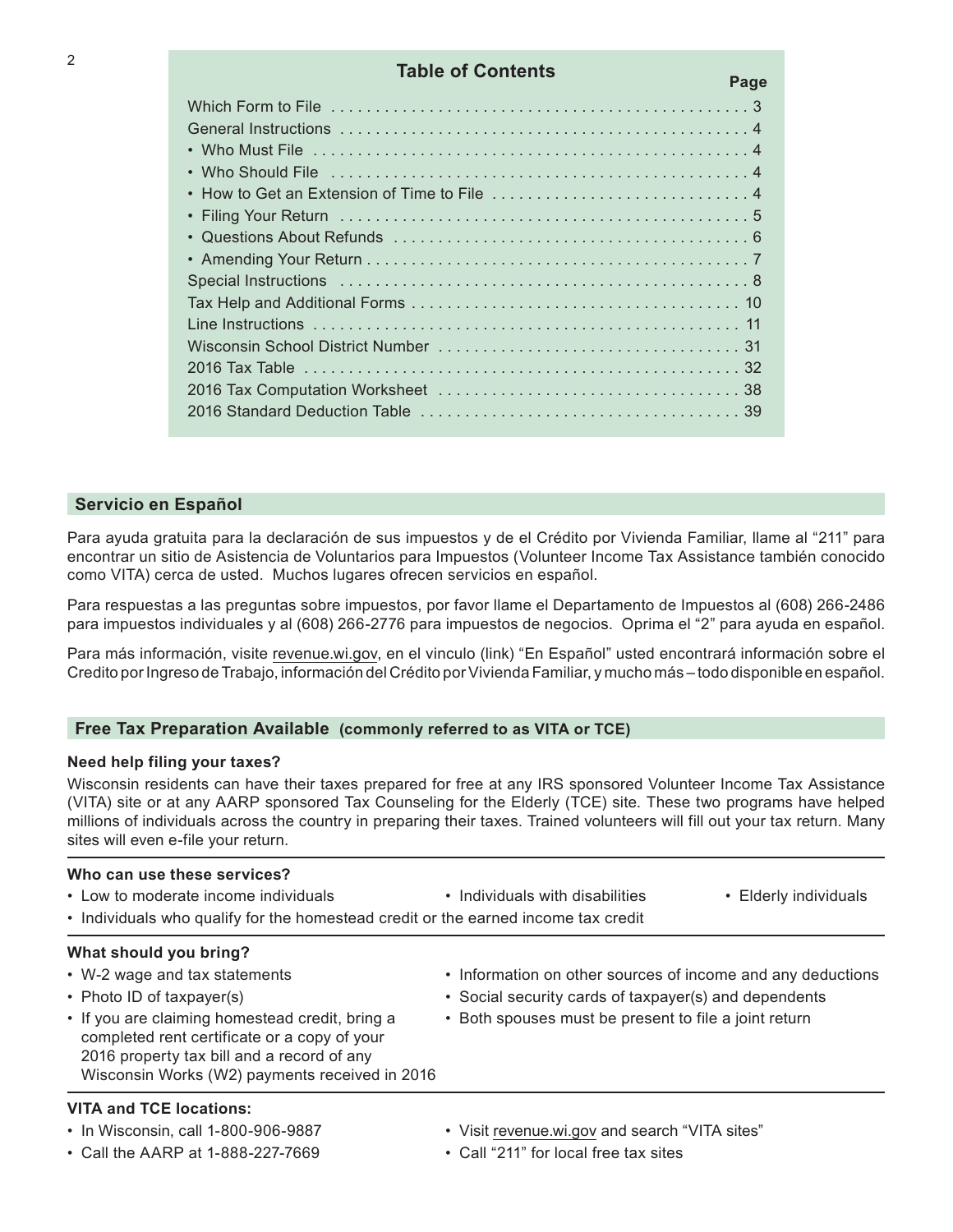<span id="page-2-0"></span>

| Note If you are required to file a federal Form 1040 (long form), it is likely that you will need to file a Wisconsin |
|-----------------------------------------------------------------------------------------------------------------------|
| Form 1. See "You must file Form 1 if you:" below.                                                                     |

| You may file Form WI-Z<br>if you:                                                                                                                                                                                         | You may file Form 1A<br>if you:                                                                                                                                                                                                                                                                                                                                                                                                                                                                                                                                               | You must file Form 1<br>if you:                                                                                                                                                                                                                                                            | You must file Form 1NPR<br>if you:                                                                                                                                                                                                                                           |                                                                                                                                                                                                                                                                                           |
|---------------------------------------------------------------------------------------------------------------------------------------------------------------------------------------------------------------------------|-------------------------------------------------------------------------------------------------------------------------------------------------------------------------------------------------------------------------------------------------------------------------------------------------------------------------------------------------------------------------------------------------------------------------------------------------------------------------------------------------------------------------------------------------------------------------------|--------------------------------------------------------------------------------------------------------------------------------------------------------------------------------------------------------------------------------------------------------------------------------------------|------------------------------------------------------------------------------------------------------------------------------------------------------------------------------------------------------------------------------------------------------------------------------|-------------------------------------------------------------------------------------------------------------------------------------------------------------------------------------------------------------------------------------------------------------------------------------------|
| • File federal Form<br>1040EZ AND<br>• Were a Wisconsin<br>resident all year AND<br>• Were under age 65 on<br>December 31, 2016,<br><b>AND</b><br>• Do not have W-2s that<br>include active duty<br>military pay received | • Were single all year or<br>married and file a joint<br>return or file as head of<br>household AND<br>• Were a Wisconsin resident<br>all year AND<br>• Have income only from<br>wages, salaries, tips,<br>taxable scholarships<br>and fellowships, interest,<br>dividends, capital<br>gain distributions,<br>unemployment<br>compensation, pensions,<br>annuities, and IRAs AND<br>• Have no adjustments to<br>income (except deductions<br>for an IRA, medical care<br>insurance, or student loan<br>interest) AND<br>• Are not claiming credit<br>for itemized deductions, |                                                                                                                                                                                                                                                                                            | • Were a Wisconsin<br>resident all year AND<br>• Were married and file a<br>separate return, or were<br>divorced during the year<br>0R<br>• Have income which may<br>not be reported on Form<br>WI-Z or 1A (such as<br>capital gain, rental, farm,<br>or business income) OR | • Were domiciled* in<br>another state or country<br>at any time during the<br>year OR<br>• Are married filing a joint<br>return and your spouse<br>was domiciled* in another<br>state or country at any<br>time during the year.<br>* Your domicile is your true,<br>fixed, and permanent |
| as a member of the<br>National Guard or<br>Reserves AND<br>• Did not have interest<br>income from state,<br>municipal, or U.S.                                                                                            |                                                                                                                                                                                                                                                                                                                                                                                                                                                                                                                                                                               | • Claim adjustments to<br>income (such as for<br>alimony paid, educator<br>expenses, tuition<br>expense, or disability<br>income exclusion) OR<br>• Claim credit for itemized<br>deductions, tax paid to<br>another state, historic<br>rehabilitation, venture<br>capital, or repayment of | home to which, whenever<br>absent, you intend to<br>return. You can be<br>physically present or<br>residing in one locality but<br>maintain your domicile in                                                                                                                 |                                                                                                                                                                                                                                                                                           |
| bonds AND<br>• Did not receive<br>unemployment<br>compensation AND<br>• Are not claiming any                                                                                                                              |                                                                                                                                                                                                                                                                                                                                                                                                                                                                                                                                                                               |                                                                                                                                                                                                                                                                                            | another.<br>Your domicile, once<br>established, does<br>not change unless all<br>three of the following<br>circumstances occur or                                                                                                                                            |                                                                                                                                                                                                                                                                                           |
| credits other than<br>Wisconsin tax withheld<br>from wages, renter's<br>and homeowner's<br>school property tax<br>credit, or the married                                                                                  | tax paid to another state,<br>historic rehabilitation,<br>venture capital, or<br>repayment of income<br>previously taxed AND<br>• Are not subject to a                                                                                                                                                                                                                                                                                                                                                                                                                        | income previously taxed<br><b>OR</b><br>• Are subject to a<br>Wisconsin penalty on an<br>IRA, qualified retirement<br>plan, Coverdell                                                                                                                                                      | exist:<br>(1) You intend to abandon<br>your old domicile and<br>take actions consistent<br>with that intent AND                                                                                                                                                              |                                                                                                                                                                                                                                                                                           |
| couple credit AND<br>• Are not claiming<br>Wisconsin homestead<br>credit.                                                                                                                                                 | Wisconsin penalty on an<br>IRA, qualified retirement<br>plan, Coverdell education<br>plan, ABLE account or<br>medical or health savings<br>account.                                                                                                                                                                                                                                                                                                                                                                                                                           | education plan, ABLE<br>account or medical or<br>health savings account<br>0R<br>• Are subject to the                                                                                                                                                                                      | (2) You intend to acquire a<br>new domicile and take<br>actions consistent with<br>that intent AND<br>(3) You are physically                                                                                                                                                 |                                                                                                                                                                                                                                                                                           |
|                                                                                                                                                                                                                           | <b>Exception If you used</b><br>federal Form 4972, you must<br>file Form 1.                                                                                                                                                                                                                                                                                                                                                                                                                                                                                                   | alternative minimum tax.                                                                                                                                                                                                                                                                   | present in the new<br>domicile.                                                                                                                                                                                                                                              |                                                                                                                                                                                                                                                                                           |

# **File online. Pay online. Direct deposit.**

# [www.revenue.wi.gov](https://www.revenue.wi.gov)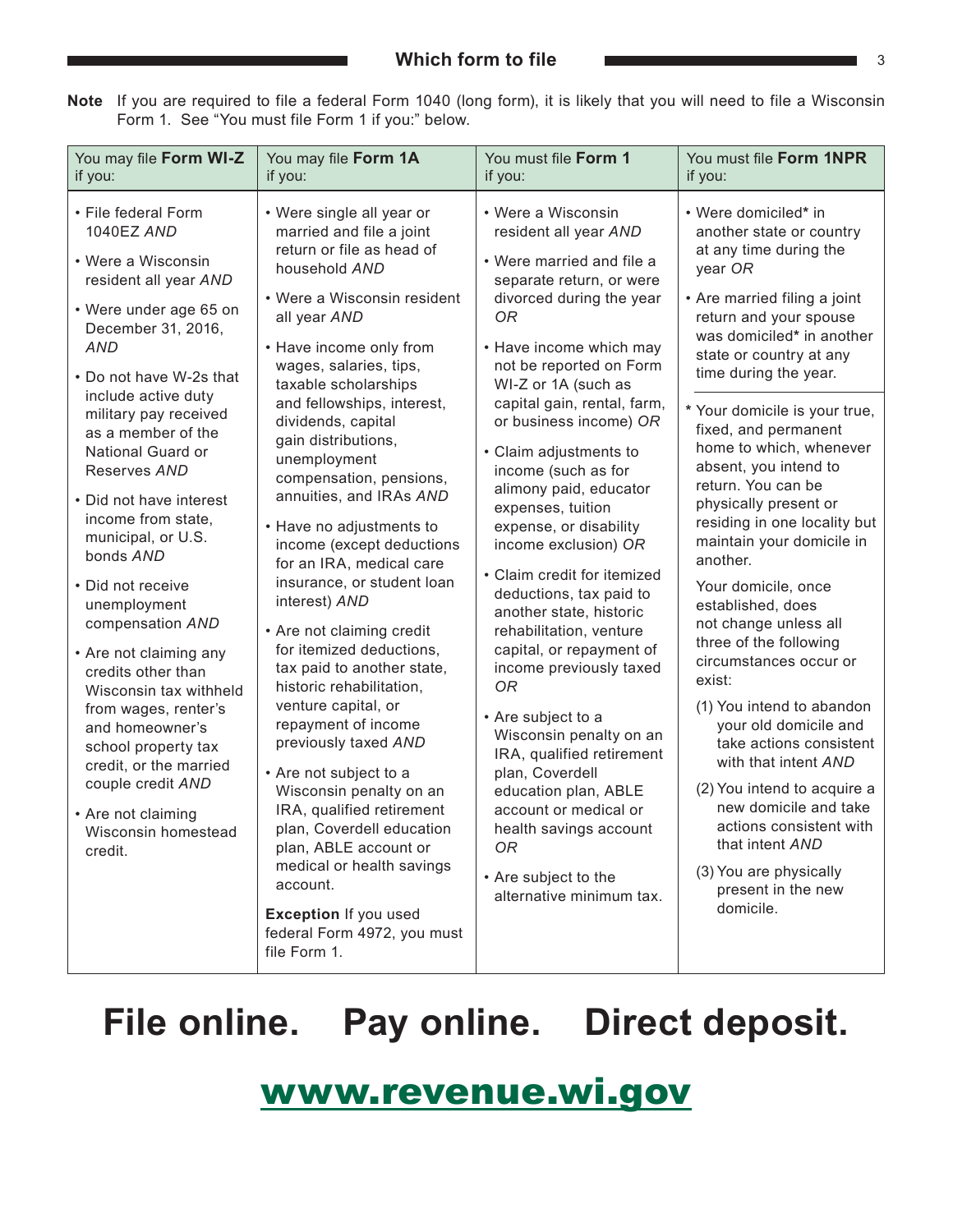#### **Who Must File**

| <b>Filing status</b>    | Age as of<br><b>December 31, 2016</b> | You must file if your gross income*<br>(or total gross income of a married couple) during 2016 was: |
|-------------------------|---------------------------------------|-----------------------------------------------------------------------------------------------------|
| Single                  | Under 65                              | \$10,970 or more                                                                                    |
|                         | 65 or older                           | \$11,220 or more                                                                                    |
| Married-filing joint    | Both spouses under 65                 | \$20,410 or more                                                                                    |
| return                  | One spouse 65 or older                | \$20,660 or more                                                                                    |
|                         | Both spouses 65 or older              | \$20,910 or more                                                                                    |
| Married-filing separate | Under 65                              | \$9.730 or more                                                                                     |
| return                  | 65 or older                           | \$9,980 or more (applies to each spouse individually–must use Form 1)                               |
| Head of household       | Under 65                              | \$13,960 or more                                                                                    |
|                         | 65 or older                           | \$14,210 or more                                                                                    |

Refer to the table to see if you are required to file a return for 2016.

**\*** Gross income means all income (before deducting expenses) reportable to Wisconsin. The income may be received in the form of money, property, or services. It does not include items that are exempt from Wisconsin tax. For example, it does not include social security benefits or U.S. government interest.

#### **Other Filing Requirements**

You may have to file a return even if your income is less than the amounts shown on the table. You must file a return for 2016 if:

- You could be claimed as a dependent on someone else's return and either of the following applies:
	- (1) Your gross income was more than \$1,050 and it included at least \$351 of unearned income, or
	- (2) Your gross income (total unearned income and earned income) was more than
		- \$10,270 if single,
		- \$13,260 if head of household,

\$19,010 if married filing jointly, or

\$9,030 if married filing separately.

Unearned income includes taxable interest, dividends, capital gain distributions, and taxable scholarship and fellowship grants that were not reported to you on a W‑2. Earned income includes wages, tips, and scholarship and fellowship grants that were reported to you on a W‑2.

- You owe a penalty on an IRA, retirement plan, Coverdell education savings account (excess contribution), health savings account, or Archer medical savings account. (You must file Form 1.)
- You were a nonresident or part-year resident of Wisconsin for 2016 and your gross income was \$2,000 or more. If you were married, you must file a return if the combined gross income of you and your spouse was \$2,000 or more. (You must file Form 1NPR.)

#### **Who Should File**

Even if you do not have to file, you should file to get a refund if:

- You had Wisconsin income tax withheld from your wages.
- You paid estimated taxes for 2016.
- You claim the earned income credit or the veterans and surviving spouses property tax credit.

#### **How to Get an Extension of Time to File**

Your return is due April 18, 2017.

If you cannot file on time, you can get an extension. You can use any federal extension provision for Wisconsin, even if you are filing your federal return by April 18.

<span id="page-3-0"></span>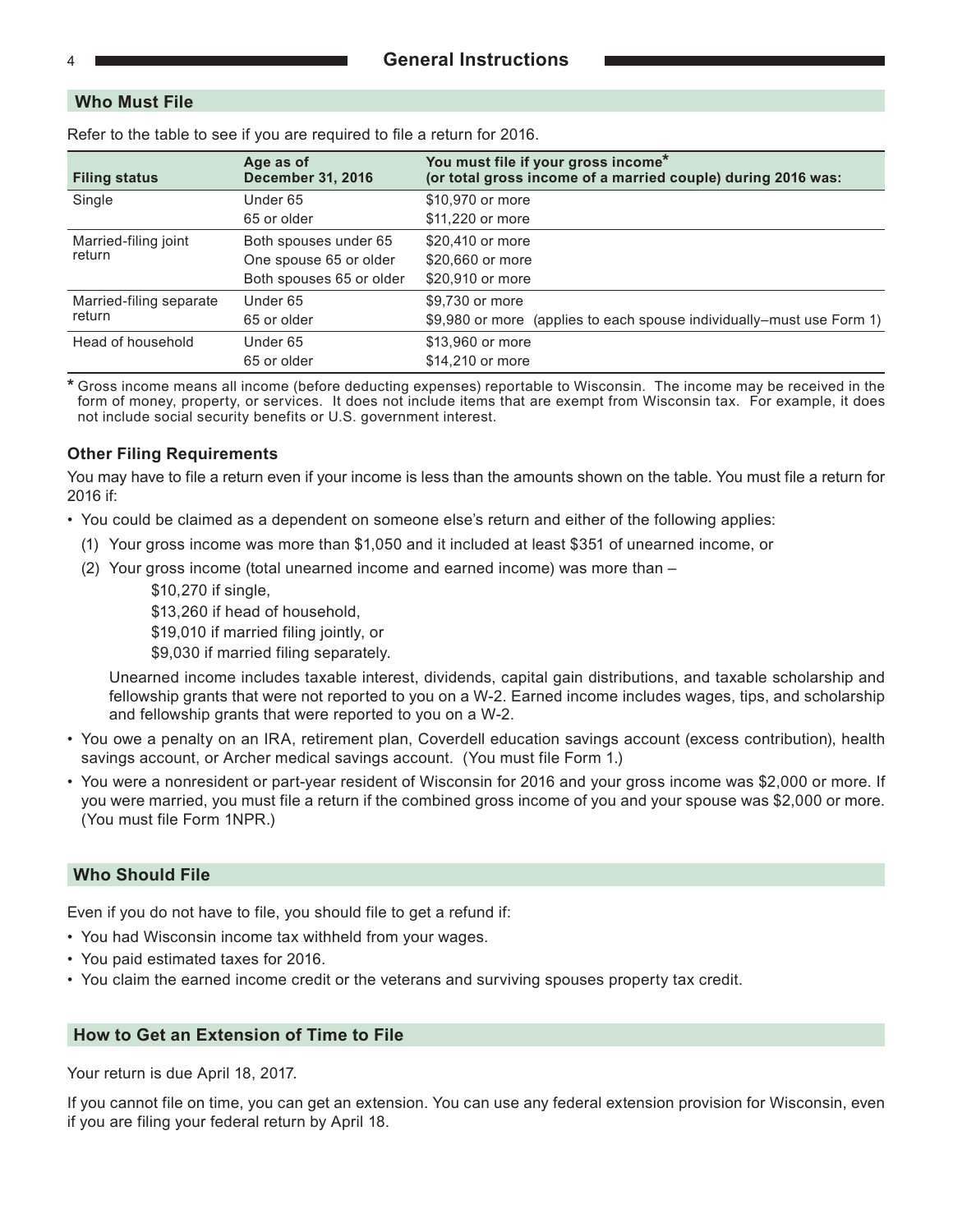<span id="page-4-0"></span>**How to get an extension** You do *not* need to submit a request for an extension to us prior to the time you file your Wisconsin return. When you file your Form 1A or WI-Z, enclose either:

- a copy of your federal extension application (for example, Form 4868) or
- a statement indicating which federal extension provision you want to apply for Wisconsin (for example, the federal automatic 6‑month extension provision).

**Note** You will owe interest on any tax that you have not paid by April 18, 2017. This applies even though you may have an extension of time to file. If you do not file your return by April 18, 2017, or during an extension period, you may have to pay additional interest and penalties. If you expect to owe tax with your return, you can avoid the 1% per month interest charge during the extension period by paying the tax by April 18, 2017. Submit the payment with a 2016 Wisconsin Form 1-ES. You can get this form from our website at [revenue.wi.gov](https://www.revenue.wi.gov) or at any Department of Revenue office. Use Form 1‑ES to make an extension payment even if you will be filing your return electronically – do not use Form EPV. (**Exception**: You will not be charged interest during an extension period if (1) you served in support of Operation Iraqi Freedom in the United States, (2) you qualify for a federal extension because of service in a combat zone or contingency operation, or (3) you qualify for a federal extension due to a federally-declared disaster. See Special Conditions below.)

**Special Conditions** A "Special Conditions" section is located to the right of the Filing Status section on page 1 of Forms 1A and WI‑Z. If you have an extension of time to file due to service in support of Operation Iraqi Freedom in the United States, fill in "01" in the Special Conditions box. If you qualify for an extension because of service in a combat zone or contingency operation, fill in "02" in the box. If you qualify for an extension because of a federally-declared disaster, fill in "03" in the box and indicate the specific disaster on the line provided.

#### **Filing Your Return**

#### ■ **Electronic filing (E‑filing)**

Electronic filing is the fastest way to get your federal and state income tax refunds. We can deposit your Wisconsin refund directly into a financial institution account.

You may pay by electronic funds transfer if you file electronically. File early and schedule payment as late as April 18. Go to [revenue.wi.gov/faqs/pcs/e-faq.html](https://www.revenue.wi.gov/Pages/WI-efile/home.aspx) for more information.

There are several options to file your Wisconsin income tax return electronically:

- Wisconsin e-file Available for free on the Department of Revenue website at [revenue.wi.gov.](https://www.revenue.wi.gov)
- A tax professional Visit our website at [revenue.wi.gov/eserv/city/](https://www.revenue.wi.gov/Pages/OnlineServices/eftgen.aspx) for information on finding a tax professional.
- Tax preparation software Purchase off-the-shelf tax preparation software to install on your computer, or connect to one of the private vendor websites that offer electronic filing. For more information, visit our website at [revenue.wi.gov/eserv/webased.html](https://www.revenue.wi.gov/Pages/OnlineServices/eftgen.aspx) or [revenue.wi.gov/eserv/offshelf.html](https://www.revenue.wi.gov/Pages/OnlineServices/eftgen.aspx).

#### ■ **Paper filing**

Electronic filing (e-filing) is the fastest way to receive your refund. However, if you paper file, there are several things you can do to ensure you receive your refund faster.

Important information:

- Send original copies.
- Use black ink.
- Clearly write your name and address using capital letters. Do not use mailing labels.
- Commas and dollar signs can be misread when scanned. Do not use them.
- Round amounts to whole dollars. Do not add cents in front of the preprinted zeros on entry lines.
- To indicate a negative number, use a negative sign (for example, -8300 not (8300)).
- Print your numbers clearly.  $Q123456789$  Do not use:  $\varnothing$ 147
- If you make a mistake, erase or start over. Do not cross out entries.
- Put entries on the lines. Do not write in the margins, above or below the lines.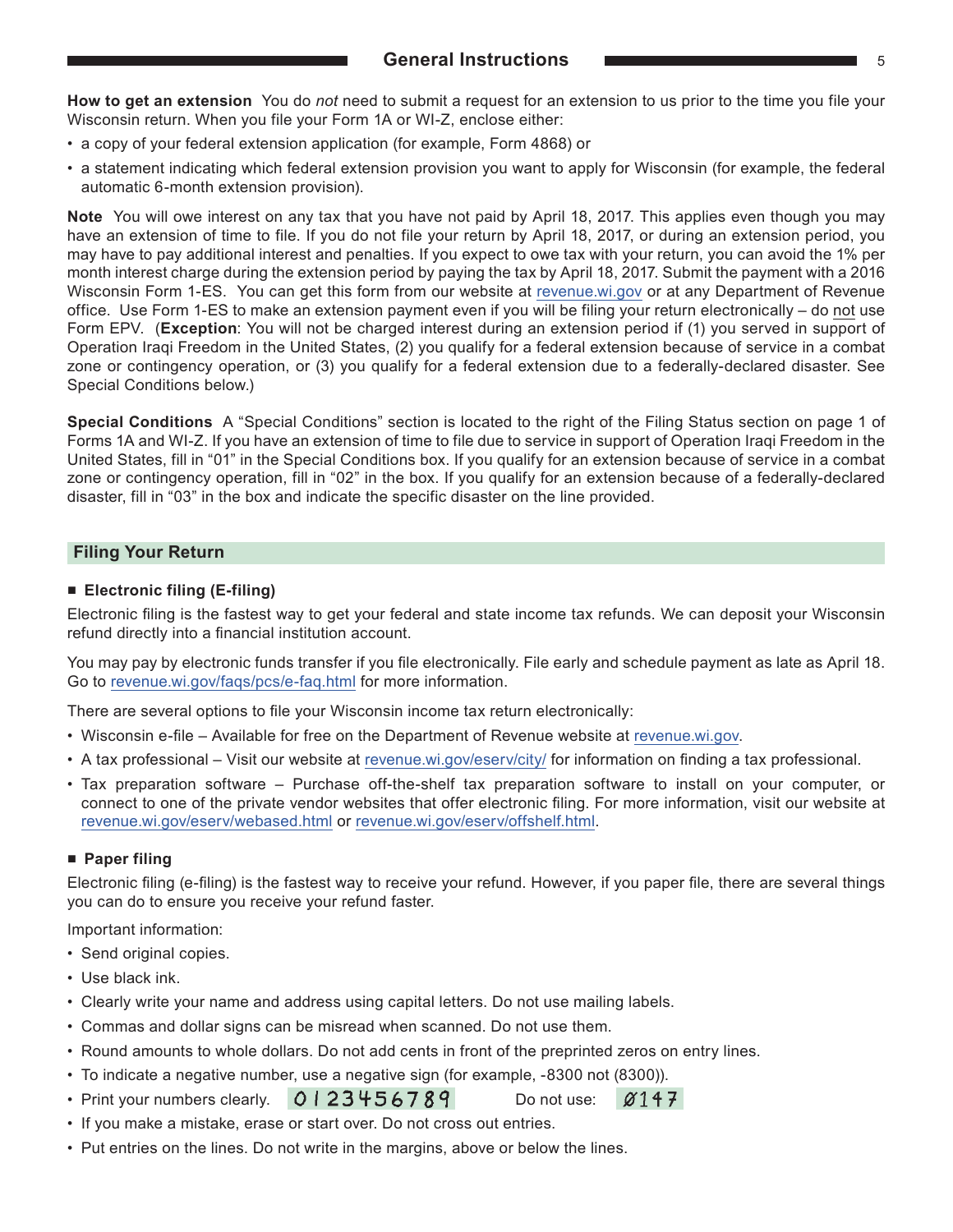#### <span id="page-5-0"></span>6 **General Instructions**

- Lines where no entry is required should be left blank. Do not fill in zeros.
- Do not draw vertical lines in entry fields. They can be read as a "1" when scanned.

#### ■ **Assembling your return**

For faster refunds, **do not staple** your return.

- Enclose a copy of each of your withholding statements.
- If you owe an amount, **paper clip** your payment to the front of Form 1A (unless paying by credit card or online).
- If you are filing under an extension, see How to Get an Extension of Time to File on page 4 for items you must enclose.
- If you are claiming the earned income credit, enclose a copy of federal Schedule EIC with Form 1A. Also enclose federal Form 8867 if you used a paid preparer to complete your federal return.
- If you claimed homestead credit, paper clip Schedule H or H‑EZ behind Form 1A.
- If you are filing an amended Form 1A, enclose Schedule AR (with the amended return) with an explanation of each change and the reason for each change. Enclose all supporting forms and schedules for items changed. Do not enclose your original return and schedules with your amended return.
- *Persons divorced after June 20, 1996, who compute a refund –* If your divorce decree apportions any tax liability owed to the department to your former spouse, enclose a copy of the decree with your Form 1A (or WI‑Z). Fill in "04" in the Special Conditions box on page 1 of Form 1A or WI‑Z. This will prevent your refund from being applied against such tax liability.
- *Persons divorced who file a joint return* If your divorce decree apportions any refund to you or your former spouse, or between you and your former spouse, the department will issue the refund to the person(s) to whom the refund is awarded under the terms of the divorce. Enclose a copy of the portion of your divorce decree that relates to the tax refund with your Form 1A (or WI‑Z). Fill in "04" in the Special Conditions box on page 1 of Form 1A or WI‑Z.
- If you are filing federal Form 8379, *Injured Spouse Allocation*, enclose a copy with your Form 1A (or WI‑Z). Fill in "05" in the Special Conditions box on page 1 of Form 1A or WI‑Z.

#### ■ Where to File

Mail your return (an original return or amended return) to the Wisconsin Department of Revenue at:

| (if tax is due) | <i>(if refund or no tax due)</i> | <i>(if homestead credit claimed)</i> |
|-----------------|----------------------------------|--------------------------------------|
| PO Box 268      | PO Box 59                        | PO Box 34                            |
| Madison WI      | Madison WI                       | Madison WI                           |
| 53790-0001      | 53785-0001                       | 53786-0001                           |

Envelopes without enough postage will be returned to you by the post office. Your envelope may need additional postage if it contains more than five pages or is oversized (for example, it is over ¼" thick). Also, include your complete return address.

**Private Delivery Services** You can use certain private delivery services approved by the IRS to meet the timely filing rule. The approved private delivery services are listed in the instructions for your federal tax form. Items must be delivered to Wisconsin Department of Revenue, 2135 Rimrock Rd., Madison WI 53713. Private delivery services cannot deliver items to PO boxes. The private delivery service can tell you how to get written proof of the mailing date.

#### **Questions About Refunds**

**Call:** (608) 266‑8100 in Madison, **Visit our Website at:** revenue.wi.gov

(414) 227‑4907 in Milwaukee, *or*

1‑866‑WIS‑RFND (1‑866‑947‑7363) toll-free within the U.S. or Canada

If you need to contact us about your refund, please wait at least 10 weeks after filing your return. Refund information may not be available until that time.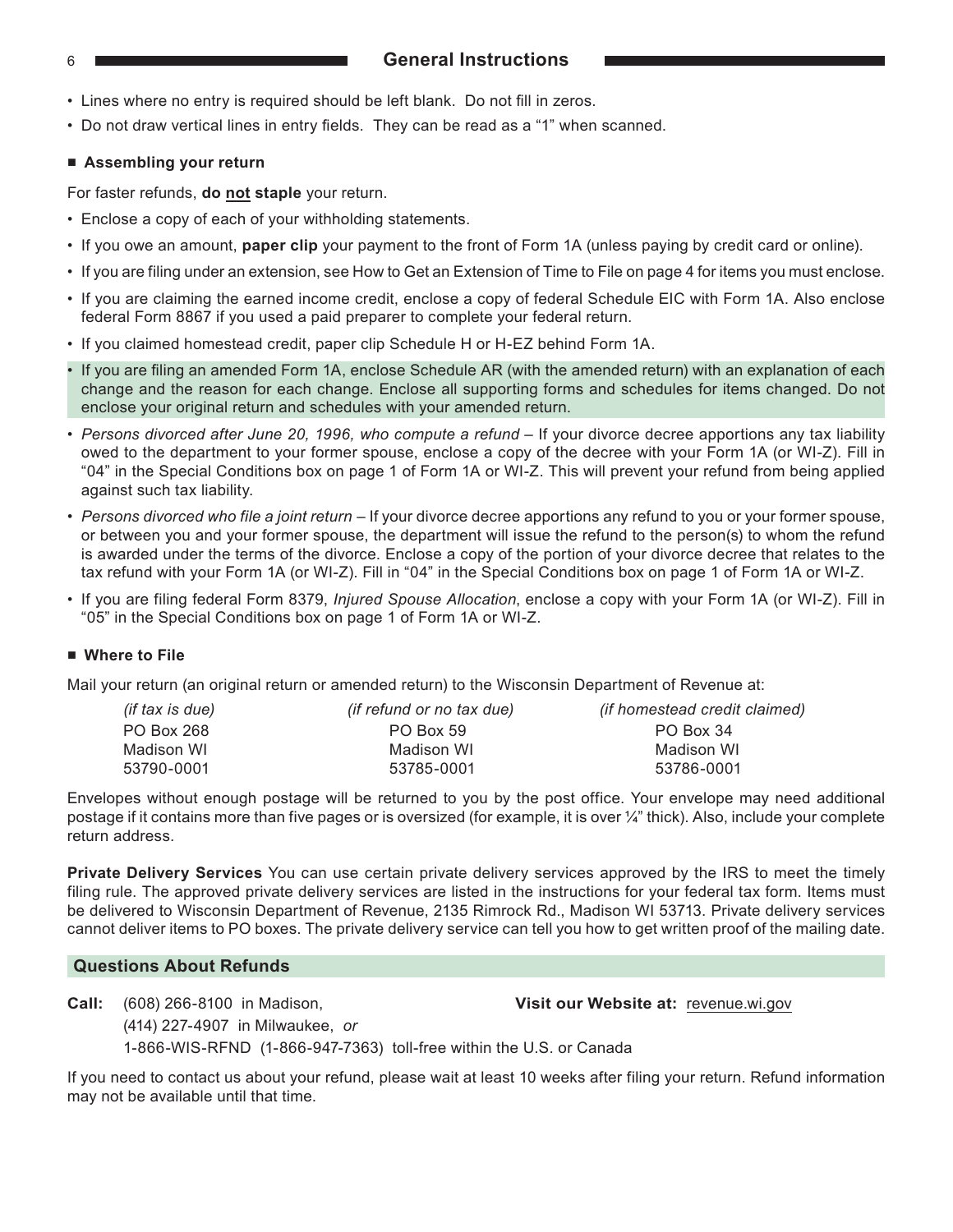<span id="page-6-0"></span>You may call one of the numbers indicated on page 6 or write to: Department of Revenue, Mail Stop 5‑77, PO Box 8949, Madison WI 53708-8949. If you call, you will need your social security number and the dollar amount of your refund.

An automated response is available when you call one of the numbers listed on page 6. If you need to speak with a person, assistance is available Monday through Friday from 7:45 a.m. to 4:15 p.m. by calling (608) 266‑2486 in Madison or (414) 227-4000 in Milwaukee (long-distance charges, if applicable, will apply).

You may also get information on your refund using our secure website at [revenue.wi.gov.](https://www.revenue.wi.gov)

#### **Amending Your Return**

If you filed an amended return with the Internal Revenue Service, you generally must also file an amended Wisconsin return within 90 days. You must file an amended Wisconsin return if the changes affect your Wisconsin income, any credit, or tax payable. You should also file an amended Wisconsin return to claim a refund or pay any additional tax due even though you are not amending your federal return.

Note If your original return was filed on Form 1A or WI‑Z, you would file an amended return using Form 1A or WI‑Z and checking the amended return space at the top of page 1. See the Exception below.

Be sure to enclose Schedule AR, *Explanation of Amended Return*, to explain all changes and the reason for the change with your amended return. Enclose all supporting forms and schedules for items changed. Do not enclose your original return and schedules with your amended return.

 $\rightarrow$  If you are changing an amount on any line of Form 1A or WI-Z, fill in the corrected amount on that line. If you are not changing an amount on a line, fill in the amount from your 2016 return as originally filed or as you later amended it. If your latest filed return was changed or audited by the department, use the corrected figures from the adjustment notice.

**Exception** If you filed your original return on Form 1A or WI-Z and you now want to claim an item not allowed on those forms (for example, a subtraction for child care expenses), you must file your amended return using Form 1. Form 1 begins with federal adjusted gross income (FAGI). Your FAGI is generally the amount from line 4 of your federal Form 1040EZ or line 21 of your federal Form 1040A. However, if your Form 1040A includes amounts not allowed for Wisconsin (for example, tuition and fees), you must first complete Wisconsin Schedule I, *Adjustments to Convert 2016 Federal Adjusted Gross Income and Itemized Deductions To The Amounts Allowable for Wisconsin,* to remove these items from federal income and determine your FAGI. Your FAGI is then entered on line 1 of Form 1. Follow the Form 1 instructions to complete your amended return.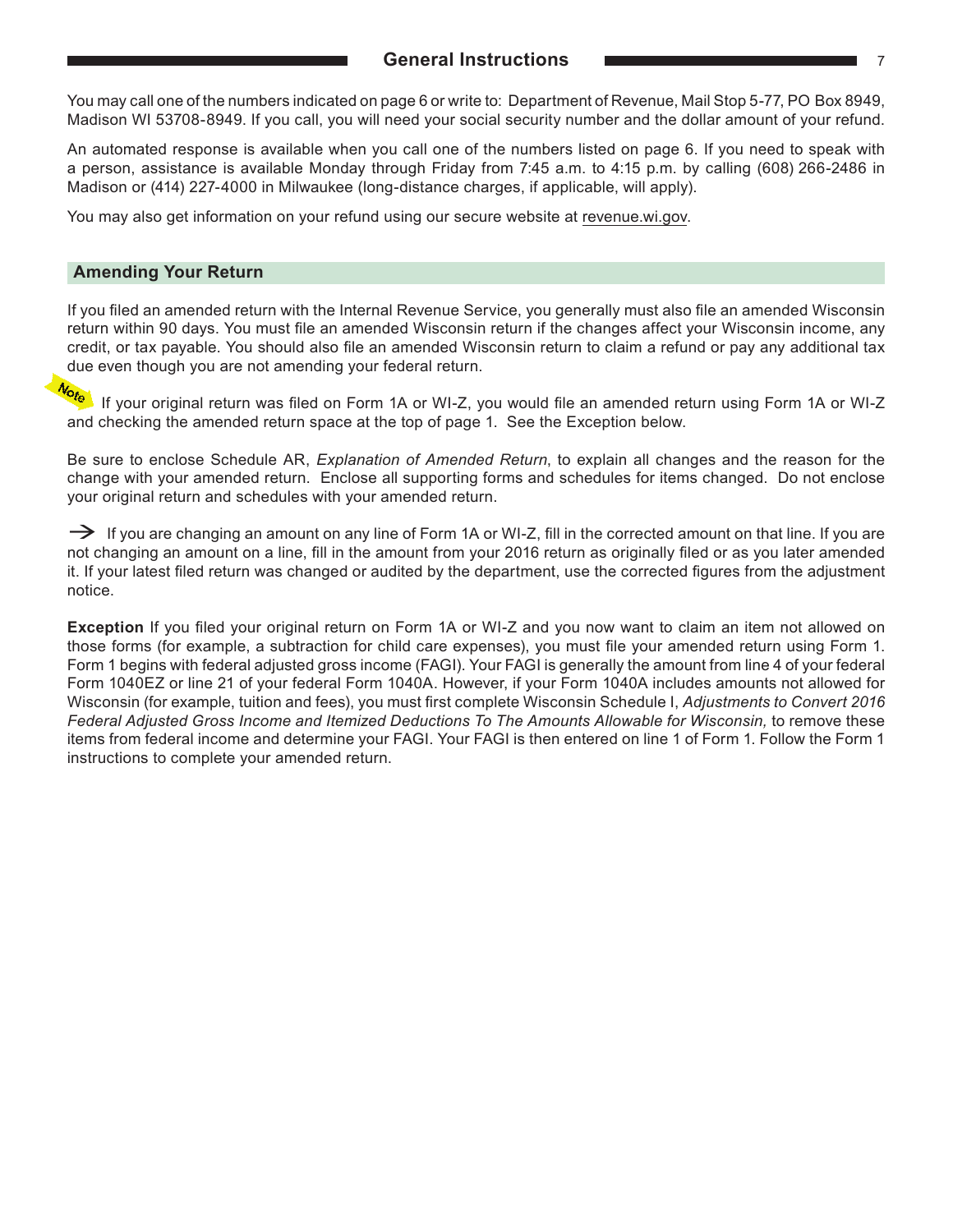<span id="page-7-0"></span>

#### **Penalties for Not Filing Returns or Filing Incorrect Returns**

If you do not file an income tax return which you are required to file, or if you file an incorrect return due to negligence or fraud, penalties and interest may be assessed against you. The interest rate on delinquent taxes is 18% per year. Civil penalties can be as much as 100% of the amount of tax not reported on the return. Criminal penalties for failing to file or filing a false return include a fine up to \$10,000 and imprisonment.

#### **Fraudulent or Reckless Credit Claims**

Fraudulent or reckless claims for the earned income credit, homestead credit, or the veterans and surviving spouses property tax credit are subject to filing limitations. If you file a "fraudulent claim," you will not be allowed to take any refundable credit for 10 years. "Fraudulent claim" means a claim that is false or excessive and filed with fraudulent intent. If you file a "reckless claim," you will not be allowed to take any refundable credit for 2 years. "Reckless claim" means a claim that was improper, due to reckless or intentional disregard of income tax law or department rules and regulations. You may also have to pay penalties.

#### **Internal Revenue Service Adjustments**

Did the Internal Revenue Service adjust any of your federal income tax returns? If yes, you may have to notify the Department of Revenue of such adjustments. You must notify the department if the adjustments affect your Wisconsin income, any credit, or tax payable.

The department must be notified within 90 days after the adjustments are final. You must submit a copy of the final federal audit report by either:

(1) Including it with an amended return that reflects the federal adjustments, or

(2) Mailing the copy to: Wisconsin Department of Revenue

Audit Bureau PO Box 8906 Madison WI 53708-8906

#### **Estimated Tax Payments Required for Next Year**

If your 2017 Wisconsin income tax return will show a tax balance due to the department of \$500 or more, you must either:

- Make estimated tax payments for 2017 in installments beginning April 18, 2017, using Wisconsin Form 1-ES, or
- Increase the amount of income tax withheld from your 2017 pay.

For example, you may have a tax balance due with your return if you have income from which Wisconsin tax is not withheld. If you do not make required installment payments, you may be charged interest.

For more information, contact the department's Customer Service Bureau at (608) 266‑2486 or any Department of Revenue office.

If you must file Form 1‑ES for 2017 and do not receive a form in the mail, go to our website at [revenue.wi.gov](https://www.revenue.wi.gov) to obtain a personalized copy of Form 1‑ES or contact any Department of Revenue office.

#### **Armed Forces Personnel**

If you were a Wisconsin resident on the date you entered military service, you are considered a Wisconsin resident during your entire military career unless you take action to change your legal residency. For more information, get Fact Sheet 1118, *Income Tax Information for Active Military Personnel*.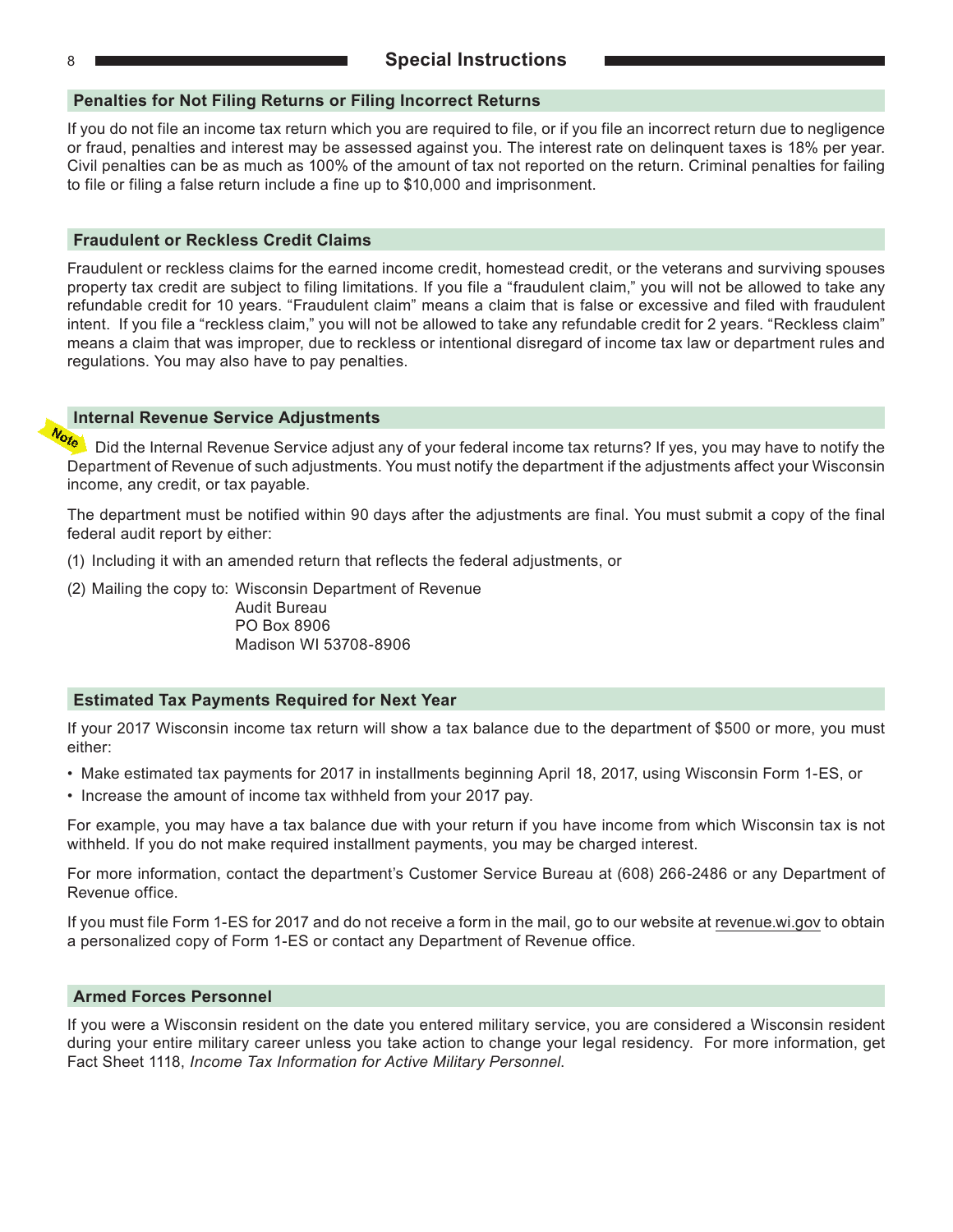#### **Homestead Credit**

The Wisconsin homestead credit program provides direct relief to homeowners and renters. You may qualify if you were:

- At least 18 years old on December 31, 2016.
- A legal resident of Wisconsin for all of 2016.
- Not claimed as a dependent on anyone's 2016 federal tax return (unless you were 62 or older on December 31, 2016).
- Not living in tax-exempt public housing for all of 2016. (**Note** Some exceptions apply to this rule and are explained in the instructions for the homestead credit schedule.)
- Not living in a nursing home and receiving medical assistance (Title XIX) when you file for homestead credit.
- Had total household income, including wages, interest, social security, and income from certain other sources, below \$24,680 in 2016.

If you (or your spouse if married) claim the veterans and surviving spouses property tax credit, you are not eligible for homestead credit.

**Note** A homestead credit claim may not be filed on behalf of a person who is deceased. See the instructions for Schedules H and H‑EZ.

For more information about homestead credit, contact our Homestead Unit in Madison at (608) 266-8641 or any department office. See page 10 for information on obtaining Schedule H or H‑EZ, which you must complete to apply for the credit. Schedules H and H‑EZ are also available at many libraries.

#### **Death of a Taxpayer**

A return for a taxpayer who died in 2016 should be filed on the same form which would have been used if he or she had lived. Include only the taxpayer's income up to the date of his or her death.

If there is no estate to probate, a surviving heir may file the return for the person who died. If there is an estate, the personal representative for the estate must file the return. The person filing the return should sign it and indicate his or her relationship to the person who died (for example, "surviving heir" or "personal representative"). Be sure to fill in the surviving heir's or personal representative's mailing address in the address area of Form 1A or WI‑Z.

If the taxpayer did not have to file a return but paid estimated tax or had tax withheld, a return must be filed to get a refund.

If you filed a return on behalf of a decedent and were issued a refund, but you are not able to cash the refund check, complete Form 804, *Claim for Decedent's Wisconsin Income Tax Refund*. Mail the completed form and refund check to the department. Do not mail Form 804 with the return.

If your spouse died during 2016 and you did not remarry in 2016, you can file a joint return. You can also file a joint return if your spouse died in 2017 before filing a 2016 return. A joint return should show your spouse's 2016 income before death and your income for all of 2016. Write "Filing as surviving spouse" in the area where you sign the return. If someone else is the personal representative, he or she must also sign.

If the return for the decedent is filed as single or head of household, fill in "06" in the Special Conditions box and indicate the date of death on the line provided. If a joint return is being filed, fill in "06" in the box if it is the primary taxpayer (person listed first on the tax form) who is deceased and the date of death. If it is the spouse who is deceased, fill in "07" in the box and the date of death. If both spouses are deceased, fill in "08" in the box and both dates of death.

If your spouse died before 2016 and you have not remarried, you must file as single or, if qualified, as head of household.

For more information about the final income tax return to be filed for a deceased person, contact any department office or call (608) 266‑2486.

#### **Requesting Copies of Your Returns**

The Department of Revenue will provide copies of your Wisconsin returns for prior years. Persons requesting copies should **complete** Form P-521, *Request for Copies of Tax Returns or Forms W-2.* Include all required information and fee with Form P‑521. Form P-521 is available from the department's website at [revenue.wi.gov.](https://www.revenue.wi.gov)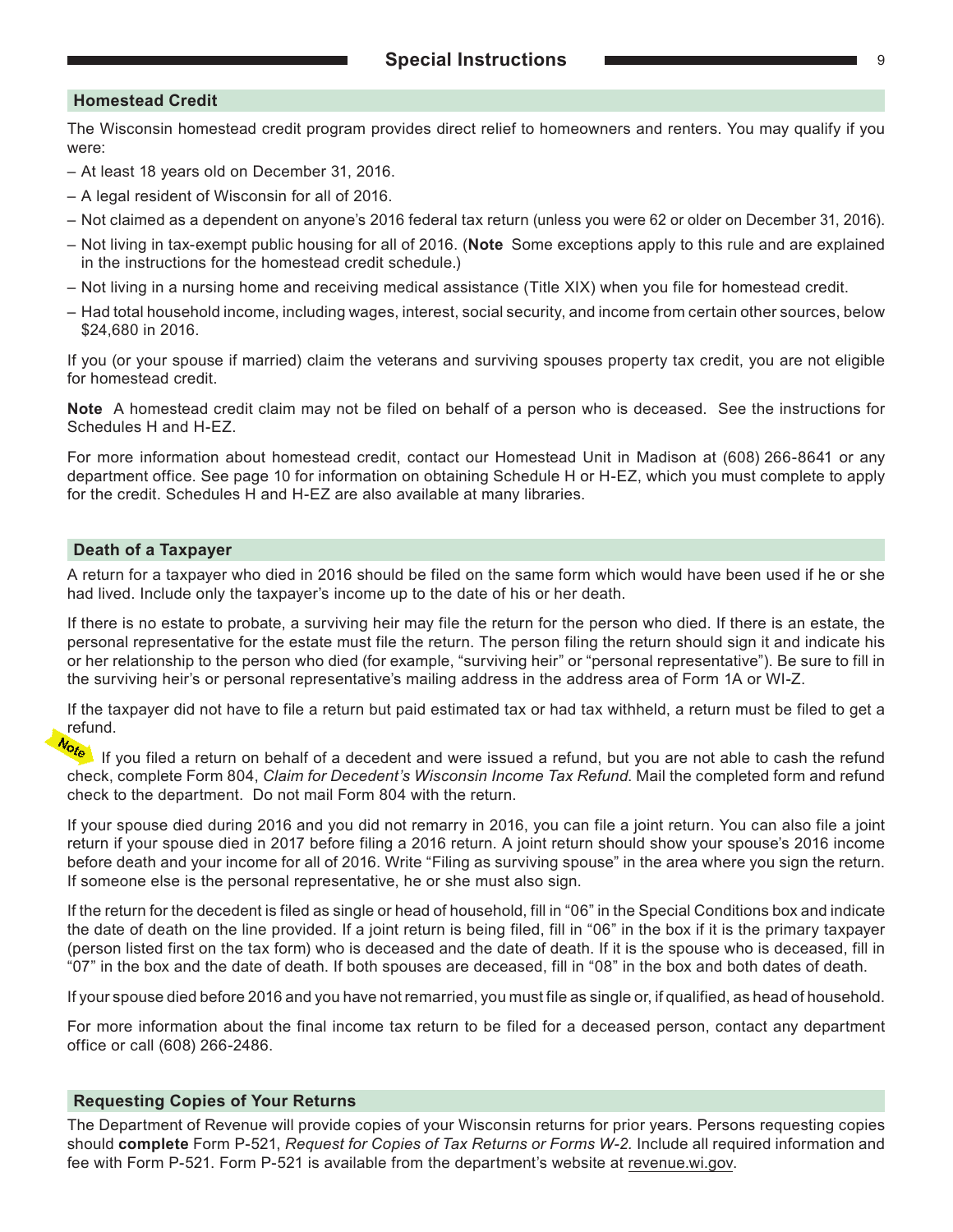#### <span id="page-9-0"></span>**Tax Help and Additional Forms**

You can get tax help, forms, or publications at any of the following Department of Revenue offices: (**Note** Mail completed returns to the address shown on the return.)

2135 Rimrock Rd. (zip code 53203-1606) PO Box 8949 forms requests (414) 227-4000 (zip code 53708-8949) phone: (608) 266-2486 **Appleton –** email: [DORIncome@wisconsin.gov](https://ww2.revenue.wi.gov/Internet/dorhelp.html?subject=income) 265 W. Northland Ave

phone: (608) 266-1961 website: [revenue.wi.gov](https://www.revenue.wi.gov) **Eau Claire –** 

Other offices open on a limited schedule  $(zip code 54701-4558)$ are Green Bay and Wausau.  $\sqrt{ }$  phone: (715) 836-2811

#### **Madison – Milwaukee –**

Customer assistance: State Office Bldg., 819 N. 6th St., Rm. 408 Mail Stop 5-77 **income tax information (414) 227-4000** 

(zip code 54911-2016) Forms requests: phone: (920) 832-2727

State Office Bldg., 718 W. Clairemont Ave.

#### **Internet Address**

Our website, [revenue.wi.gov,](https://www.revenue.wi.gov) has many resources to help you with your tax needs.

- Complete electronic forms and submit them for free
- Download forms, schedules, instructions, and publications
- View answers to common questions
- Email us comments or request help
- File your return electronically

**TTY Equipment** – Telephone help is available using TTY equipment. Call the Wisconsin Telecommunications Relay System at 711.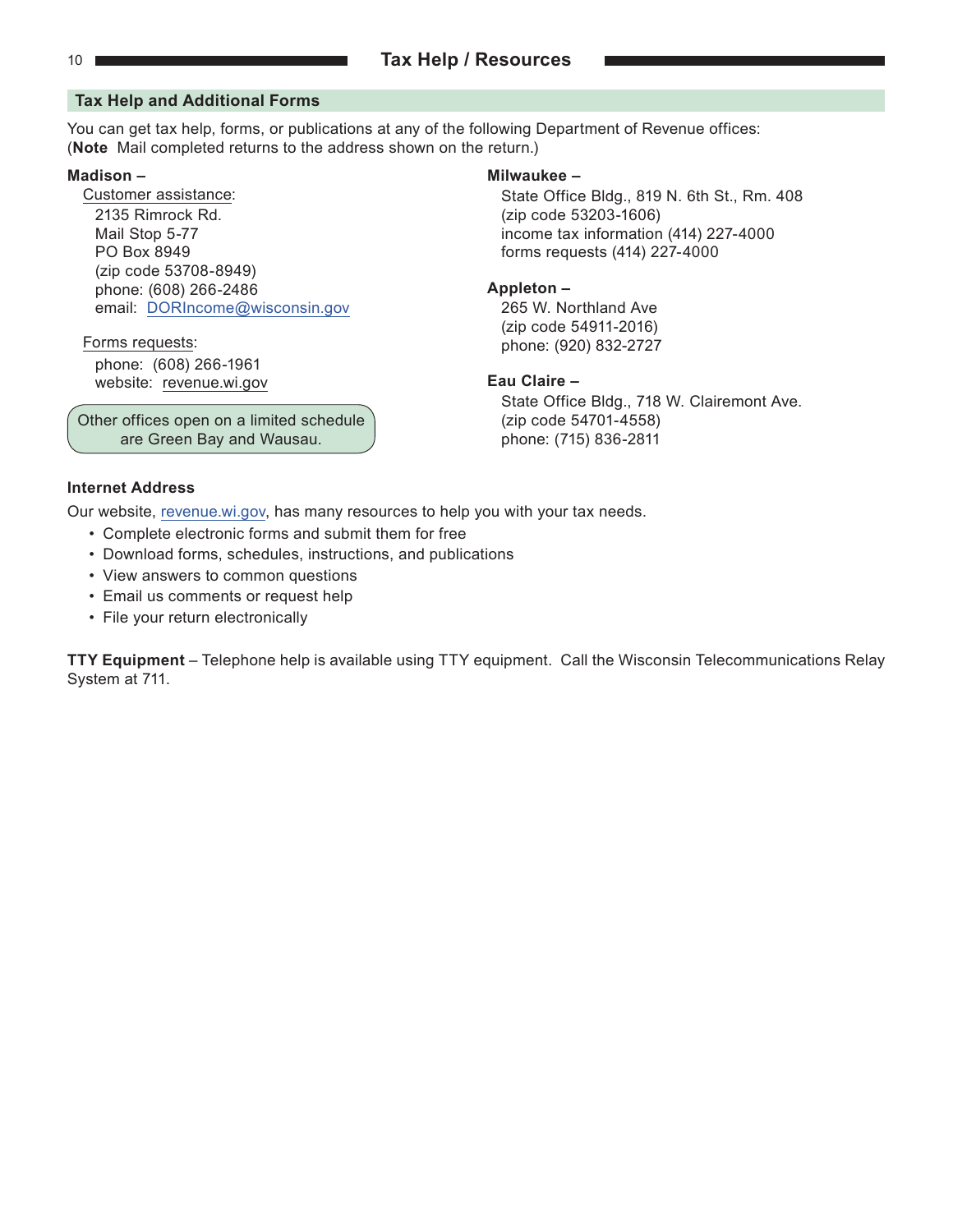### <span id="page-10-0"></span>**Form WI-Z**

Instructions are on the back of the form.

### **Form 1A**

Follow these instructions to complete Form 1A. Prepare one copy for your records and another to be filed with the department.

Use black ink to complete the copy of Form 1A that you submit to the department. Do not use pencil or red ink.

■ **Amended Return** If you already filed your original return and this is an amended return, place a check mark where indicated at the top of Form 1A. For more information, see Amending Your Return on page 7 of these instructions. Be sure to enclose a copy of Schedule AR with your amended return.

■ **Name and Address** Print or type your legal name and address. Include your apartment number, if any. If you are married filing a joint return, fill in your spouse's legal name (even if your spouse did not have any income). If you filed a joint return for 2015 and you are filing a joint return for 2016 with the same spouse, be sure to enter your names and social security numbers in the same order as on your 2015 return.

Fill in your PO Box number only if your post office does not deliver mail to your home.

■ **Social Security Number** Fill in your social security number. You must also fill in your spouse's social security number if you are married filing a joint return.

■ **Filing Status** Check the appropriate space to indicate your filing status. More than one filing status may apply to you. If it does, choose the one that will give you the lowest tax.

 $\rightarrow$  If you became divorced during 2016 or are married filing as head of household, you should get Publication 109, *Tax Information for Married Persons Filing Separate Returns and Persons Divorced in 2016*, for information on what income you must report.

*Single* You may check "single" if **any** of the following was true on December 31, 2016:

- You were never married.
- You were legally separated under a **final** decree of divorce or separate maintenance.
- You were widowed before January 1, 2016, and did not remarry in 2016.

*Married filing joint return* Most married couples will pay less tax if they file a joint return. You may check "married filing joint return" if **any** of the following is true:

- You were married as of December 31, 2016.
- Your spouse died in 2016 and you did not remarry in 2016.
- You were married at the end of 2016, and your spouse died in 2017 before filing a 2016 return.

A married couple may file a joint return even if only one had income or if they did not live together all year. However, both spouses must sign the return.

If you file a joint return, both you and your spouse are responsible for any tax due on the return. This means that if one spouse does not pay the tax due, the other may have to.

*Head of household* If you qualify to file your federal return as head of household, you may also file as head of household for Wisconsin. Unmarried individuals who paid over half the cost of keeping up a home for a qualifying person (such as a child) may be able to use this filing status. Certain married persons who lived apart from their spouse for the last 6 months of 2016 who paid over half the cost of keeping up a home that was the main home of their child, stepchild, or foster child for more than half of 2016 may also be able to use this status.<br>And the sure to check both "he

If you are married and qualify to file as head of household, be sure to check both "head of household" filing status and the "married" space next to the arrow. Also fill in your spouse's social security number in the space provided at the top of Form 1A.

If you do not have to file a federal return, contact any Department of Revenue office to see if you qualify. If you file your federal return as a qualifying widow(er), you may file your Wisconsin return as head of household.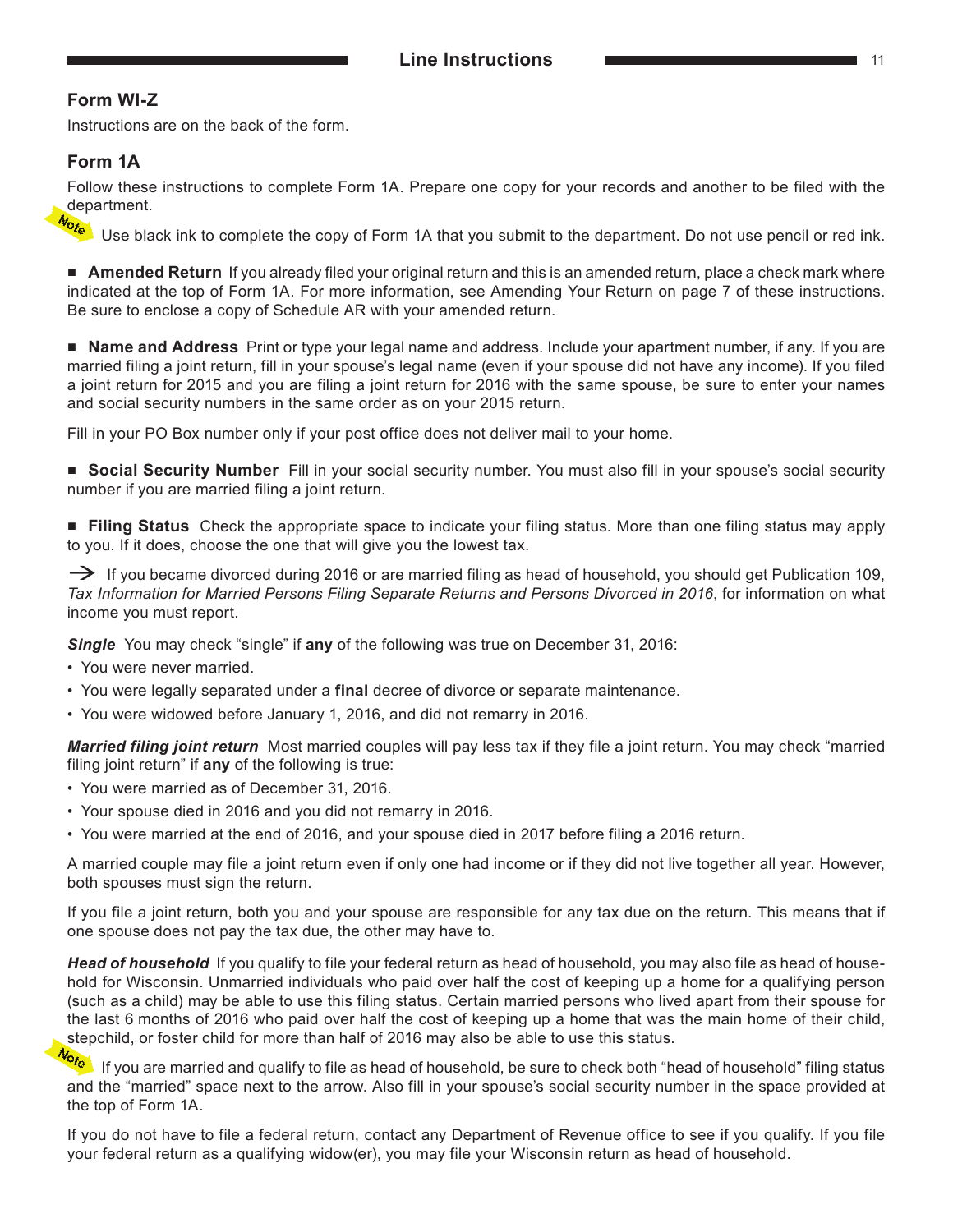#### 12 **Line Instructions**

■ **Tax District** Check either city, village, or town and fill in the name of the Wisconsin city, village, or town in which you lived on December 31, 2016. Also fill in the name of the county in which you lived.

■ **School District Number** See the list of school district numbers on page 31. Fill in the number of the school district in which you lived on December 31, 2016.<br> $\frac{1}{2}$ 

■ **Special Conditions** Below is a list of the special condition codes that you may need to enter in the special conditions box on Form 1A or WI-Z. Be sure to read the instruction on the page listed for each code before using it. Using the wrong code or not using a code when appropriate could result in an incorrect tax computation or a delay in processing your return.



If more than one special condition applies, fill in "99" in the Special Conditions box and list the separate code numbers on the line next to the box, in addition to any other information required on the line.

■ **Rounding Off to Whole Dollars** The form has preprinted zeros in the place used to enter cents. All amounts filled in the form should be rounded to the nearest dollar. Drop amounts under 50¢ and increase amounts from 50¢ to 99¢ to the next whole dollar. For example, \$129.39 becomes \$129 and \$236.50 becomes \$237.

Round off all amounts. But if you have to add two or more amounts to figure the amount to fill in on a line, include cents when adding and only round off the total. If completing the form by hand, **DO NOT USE COMMAS** when filling in amounts.

#### **Line 1 Wages, Salaries, Tips, Etc.**

Fill in on line 1 the amount from line 7 of your federal Form 1040A or 1040 or line 1 of Form 1040EZ.

If the amount on line 1 of Form 1A includes taxable scholarship or fellowship income not reported on a W‑2, write "SCH" and the amount of that income in the space to the left of line 1.

#### **Exceptions**

- If the Wisconsin wages shown on your Form W-2 are more than the federal wages on the Form W-2, use the amount as reported in box 16 of Form W‑2 as the amount to be reported on line 1.
- If you were a member of the Reserves or National Guard and served on active duty, do not include on line 1 any military pay that was included on your W‑2 and was (1) received from the federal government, (2) received after being called into active federal service or into special state service authorized by the federal Department of Defense, and (3) paid to you for a period of time during which you were on active duty.

**Caution** The subtraction only applies to members of the Reserves or National Guard who are called into active federal service under 10 USC 12302(a) or 10 USC 12304 or into special state service under 32 USC 502(f). However, it does not apply to pay that members of the Reserves and National Guard receive for their weekend and two-week annual training or to a person who is serving on active duty or full-time duty in the active guard reserve (AGR) program.

#### **Line 2 Interest**

Fill in on line 2 the amount of taxable interest from line 8a of your federal Form 1040A or 1040 or line 2 of your Form 1040EZ.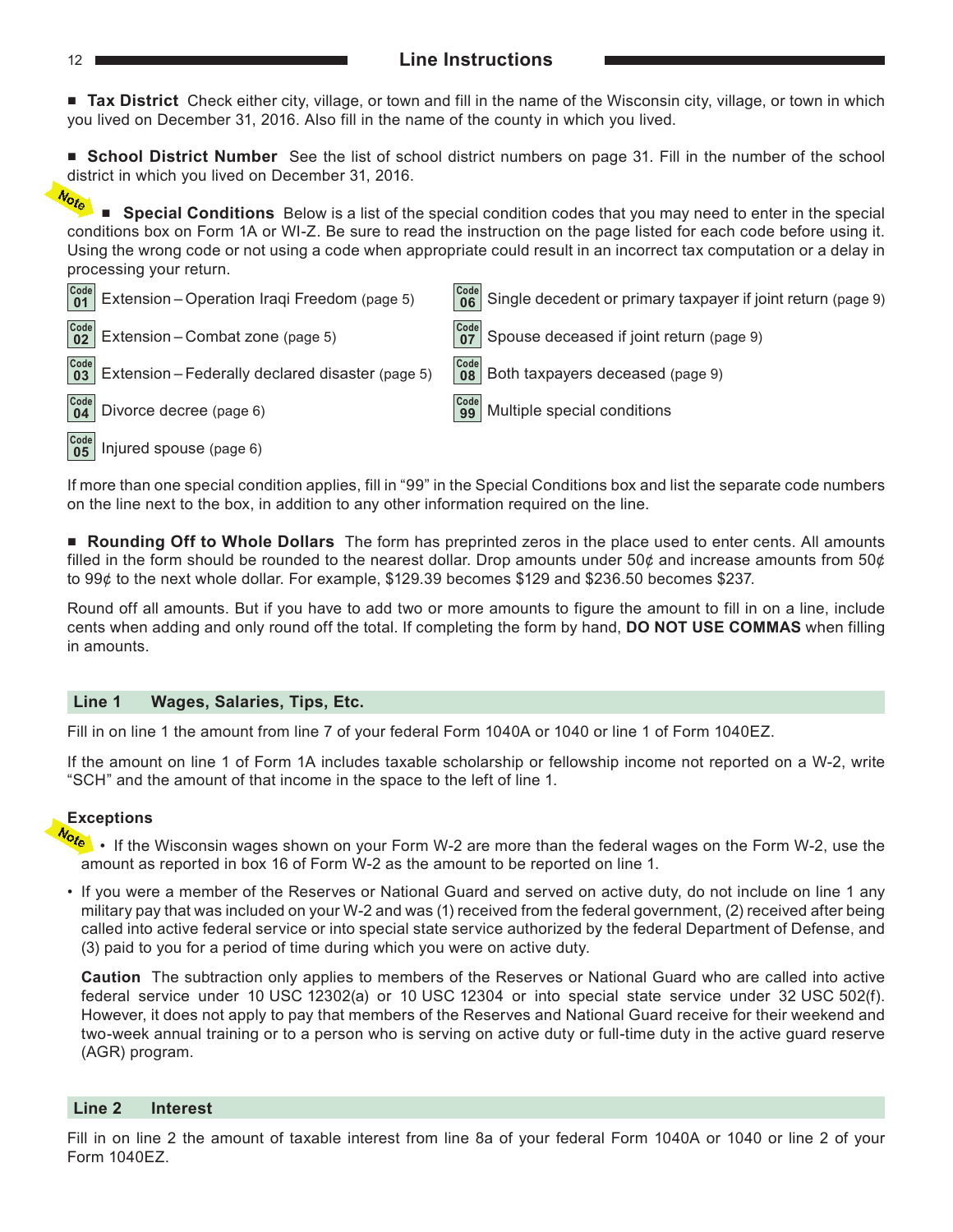*Line 2 Interest – continued*

#### **Exceptions**

- Interest from state and municipal bonds must be included on line 2. (If you were required for federal purposes to allocate expenses to this income, reduce the amount to be filled in by such expenses.)
- Interest from securities of the U.S. government should not be included on line 2.

If either exception applies, complete the Interest Worksheet below.

| <b>Interest Worksheet for Line 2</b>                                                                                                                                                                                                                                                                                                                                                                                                       |
|--------------------------------------------------------------------------------------------------------------------------------------------------------------------------------------------------------------------------------------------------------------------------------------------------------------------------------------------------------------------------------------------------------------------------------------------|
|                                                                                                                                                                                                                                                                                                                                                                                                                                            |
|                                                                                                                                                                                                                                                                                                                                                                                                                                            |
| 4. Interest from U.S. bonds and other U.S. securities which is included in your federal income** 4. ________________                                                                                                                                                                                                                                                                                                                       |
| 5. Subtract line 4 from line 3. Fill in here and on line 2 of Wisconsin Form 1A  5.                                                                                                                                                                                                                                                                                                                                                        |
| * This will generally be the amount on line 8b of your federal Form 1040A or 1040 or the tax-exempt interest shown in the<br>space to the left of line 2 of Form 1040EZ. However, do not include interest from the following securities:                                                                                                                                                                                                   |
| (1) public housing authority and community development authority bonds issued by municipalities located in Wisconsin,<br>(2) Wisconsin Housing Finance Authority bonds,                                                                                                                                                                                                                                                                    |
| (3) Wisconsin municipal redevelopment authority bonds,                                                                                                                                                                                                                                                                                                                                                                                     |
| (4) Wisconsin Housing and Economic Development Authority bonds issued after December 10, 2003, to fund multifamily<br>affordable housing or elderly housing projects,                                                                                                                                                                                                                                                                      |
| (5) Wisconsin Housing and Economic Development Authority bonds issued before January 29, 1987, except business<br>development revenue bonds, economic development revenue bonds and CHAP housing revenue bonds,                                                                                                                                                                                                                            |
| (6) public housing agency bonds issued before January 29, 1987, by agencies located outside Wisconsin where the interest<br>therefrom qualifies for exemption from federal taxation for a reason other than or in addition to section 103 of the Internal<br>Revenue Code,                                                                                                                                                                 |
| (7) local exposition district bonds,                                                                                                                                                                                                                                                                                                                                                                                                       |
| (8) Wisconsin professional baseball park district bonds,                                                                                                                                                                                                                                                                                                                                                                                   |
| (9) bonds issued by the Government of Puerto Rico, Guam, the Virgin Islands, Northern Mariana Islands, or for bonds<br>issued after October 16, 2004, the Government of American Samoa,                                                                                                                                                                                                                                                    |
| (10) local cultural arts district bonds,                                                                                                                                                                                                                                                                                                                                                                                                   |
| (11) Wisconsin professional football stadium bonds,                                                                                                                                                                                                                                                                                                                                                                                        |
| (12) Wisconsin Aerospace Authority bonds,                                                                                                                                                                                                                                                                                                                                                                                                  |
| (13) bonds issued on or after October 27, 2007, by the Wisconsin Health and Education Facilities Authority to fund acquisition<br>of information technology hardware or software,                                                                                                                                                                                                                                                          |
| (14) certain conduit revenue bonds issued by a commission created under sec. 66.0304, Wis. Stats. Note At the time this<br>booklet went to print (October 31, 2016), there were no conduit revenue bonds issued where the interest income is ex-<br>empt from Wisconsin tax. A listing of the conduit revenue bonds issued and the tax-exempt status is available on the<br>department's website at: revenue.wi.gov/faqs/pcs/conduit.html, |
| (15) Wisconsin Housing and Economic Development Authority bonds or notes if the bonds or notes are issued to provide<br>loans to a public affairs network under sec. 234.75, Wis. Stats.,                                                                                                                                                                                                                                                  |
| (16) the Wisconsin Health and Educational Facilities Authority if the bonds or notes are issued for the benefit of a person<br>who is eligible to receive the proceeds of bonds or notes from another entity for the same purpose for which the bonds<br>or notes are issued under sec. 231.03(6), Wis. Stats., and the interest income received from the other bonds or notes<br>is exempt from Wisconsin taxation, and                   |
| (17) a sponsoring municipality borrowing to assist a local exposition district created under subch. Il of ch. 229.                                                                                                                                                                                                                                                                                                                         |
| Income from these securities is exempt from Wisconsin tax whether received by a direct owner of these securities or by a<br>shareholder in a mutual fund which invests in these securities.                                                                                                                                                                                                                                                |

**\*\*** Do not include on line 4 of the worksheet, interest from Ginnie Mae (Government National Mortgage Association) securities and other similar securities which are "guaranteed" by the United States government. You must include interest from these securities in your Wisconsin income.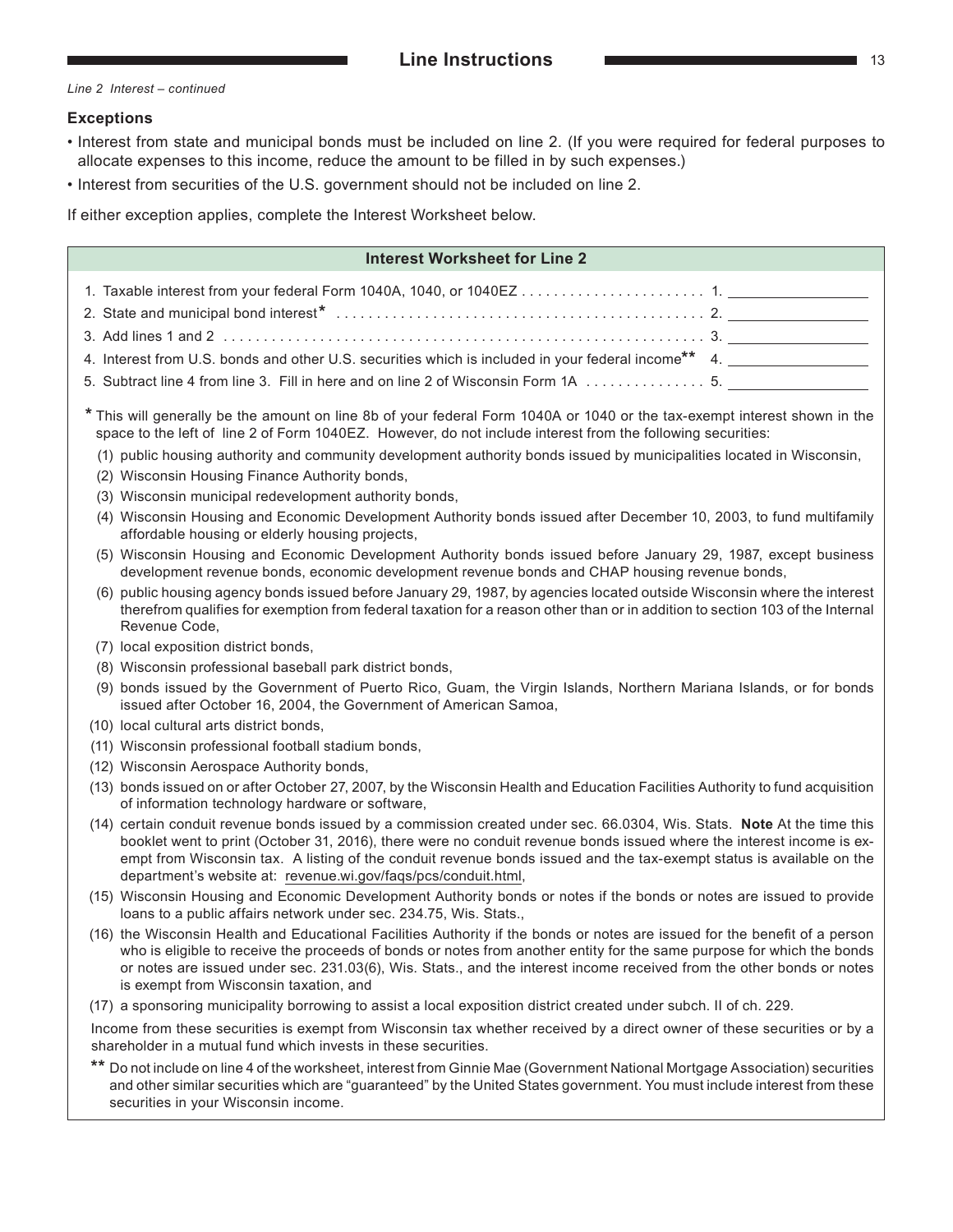#### **Line 3 Ordinary Dividends**

Fill in on line 3 the amount of ordinary dividends from line 9a of your federal Form 1040A or 1040. **Note** A mutual fund may invest in U.S. government securities. If it does, a portion or all of its ordinary dividend may not be taxable by Wisconsin. If your mutual fund advised you that all or a portion of its ordinary dividend is from investments in U.S. government securities, do not include that portion on line 3.

#### **Line 4 Capital Gain Distributions**

Fill in 70% of the capital gain distribution that you reported on line 10 of federal Form 1040A or line 13 of Form 1040. (**Caution** If your Form 1040 includes a loss or an amount other than a capital gain distribution, you may not file Form 1A. *You must file Form 1*.)

#### **Line 5 Unemployment Compensation**

If you received unemployment compensation in 2016, you may have to pay tax on some or all of it. To see if any of the unemployment compensation paid to you is taxable, fill in the Unemployment Compensation Worksheet below.

#### *Worksheet Instructions*

*Line 2* The amount to fill in as your federal adjusted gross income (FAGI) generally cannot be taken directly from your federal return. The amount to fill in on line 2 is as follows:

- If you filed federal Form 1040EZ, fill in the FAGI from line 4 of your Form 1040EZ.
- If you filed federal Form 1040A or 1040, fill in the FAGI from line 21 of Form 1040A or line 37 of Form 1040 plus any deduction for tuition or fees that may be included on your federal return

| <b>Unemployment Compensation Worksheet</b>                                                                                                                                                                                                                                                                                                                                                                       |  |  |
|------------------------------------------------------------------------------------------------------------------------------------------------------------------------------------------------------------------------------------------------------------------------------------------------------------------------------------------------------------------------------------------------------------------|--|--|
| Check one box<br>A. Married filing a joint return - write \$18,000 on line 3 below.<br>B. Married not filing a joint return and lived with your spouse at any time during the year - write -0- on line 3 below.<br>C. Married not filing a joint return and DID NOT live with your spouse at any time during the year - write \$12,000 on<br>line 3 below.<br>$\Box$ D. Single – write \$12,000 on line 3 below. |  |  |
| 1. Fill in unemployment compensation from your federal Form 1040A, 1040EZ, or 1040 1. ____________                                                                                                                                                                                                                                                                                                               |  |  |
|                                                                                                                                                                                                                                                                                                                                                                                                                  |  |  |
| $3.$ Fill in:<br>• \$18,000 if you checked box A; or<br>• -0- if you checked box B; or                                                                                                                                                                                                                                                                                                                           |  |  |
| 4. Fill in taxable social security benefits, if any, from line 14b of                                                                                                                                                                                                                                                                                                                                            |  |  |
| 5. Fill in taxable refunds, credits, or offsets, if any, from line 10 of your                                                                                                                                                                                                                                                                                                                                    |  |  |
|                                                                                                                                                                                                                                                                                                                                                                                                                  |  |  |
| 7. Subtract line 6 from line 2. If zero or less, fill in -0- here and on line 5 of Form 1A                                                                                                                                                                                                                                                                                                                       |  |  |
|                                                                                                                                                                                                                                                                                                                                                                                                                  |  |  |
| 9. Fill in the smaller amount of line 1 or line 8. Also fill in this amount on line 5 of Form $1A$ 9.                                                                                                                                                                                                                                                                                                            |  |  |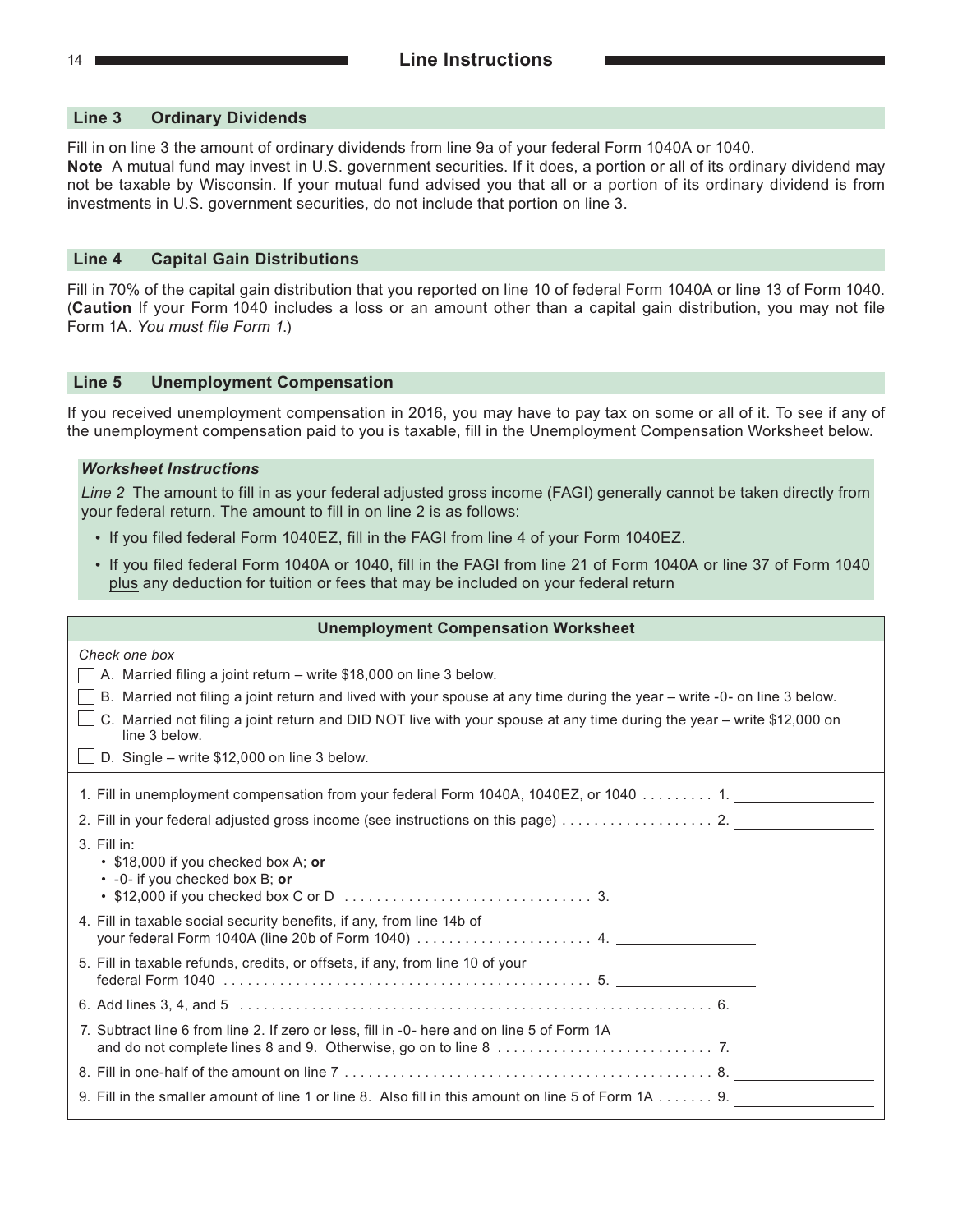#### **Line 6 Taxable IRA Distributions, Pensions, and Annuities**

Fill in on line 6 the total of your taxable IRA distributions, pensions, and annuities. Use the Retirement Benefit Worksheet on page 16 to determine the amount to fill in.

**Caution** If you were subject to a federal penalty on an IRA or qualified retirement plan, you may not file Form 1A. You must file Form 1.

#### **Nontaxable retirement benefits**  The following retirement benefits are not taxable for Wisconsin:

- Wisconsin does not tax railroad retirement benefits. Did you include an amount that you received from the U.S. Railroad Retirement Board in your federal income on line 12b of Form 1040A or line 16b of Form 1040? If yes, fill in such amount on line 4 of the Retirement Benefit Worksheet.
- Wisconsin does not tax military retirement benefits or certain uniformed services retirement benefits. Include on line 4 of the Retirement Benefit Worksheet retirement payments from:
	- (1) The U.S. military retirement system (including payments from the Retired Serviceman's Family Protection Plan and the Survivor Benefit Plan). These retirement benefits are paid from the Defense Finance and Accounting Service.
	- (2) The U.S. government that relate to service with the Coast Guard, the commissioned corps of the National Oceanic and Atmospheric Administration, or the commissioned corps of the Public Health Service.
- Include on line 4 of the Retirement Benefit Worksheet any payments received from the retirement systems listed in A and B below provided:
	- (1) You were retired from the system before January 1, 1964, OR
	- (2) You were a member of the system as of December 31, 1963, retiring at a later date and payments you receive are from an account established before 1964, OR
	- (3) You are receiving payments from the system as the beneficiary of an individual who met either condition 1 or 2.

The amount you fill in on line 4 of the worksheet cannot be more than the amount of such payments that you included in your federal income.

The specific retirement systems are:

- **A. Local and state retirement systems**  Milwaukee City Employees, Milwaukee City Police Officers, Milwaukee Fire Fighters, Milwaukee Public School Teachers, Milwaukee County Employees, Milwaukee Sheriff, and Wisconsin State Teachers retirement systems.
- **B. Federal retirement systems**  United States Government civilian employee retirement systems. Examples of such retirement systems include the Civil Service Retirement System and the Federal Employees' Retirement System.

**Note** Do not include any of the following as a nontaxable retirement benefit on line 4 of the Retirement Benefit Worksheet:

- Payments received as a result of voluntary tax-sheltered annuity deposits made in any of the retirement systems listed in A or B above.
- Payments received from any of the retirement systems listed in A or B if you first became a member after December 31, 1963. This applies even though pre-1964 military service may have been counted as creditable service in computing your retirement benefit.
- Payments from the federal Thrift Savings Plan.

**CAUTION**  Your retirement benefits are exempt only if they are based on qualified membership in one of the retirement systems listed in A or B. Qualified membership is membership that began before January 1964 as explained above. Any portion of your retirement benefit based on membership in other retirement systems (or based on employment that began after December 31, 1963) is taxable.

*Example 1*  You were a member of the Wisconsin State Teachers Retirement System as of December 31, 1963. You left teaching after 1963 and withdrew the allowable amount from your retirement account. This closed the account. You later returned to teaching. A new retirement account was then established for you. Retirement benefits from this new account (established after 1963) do not qualify for the exemption.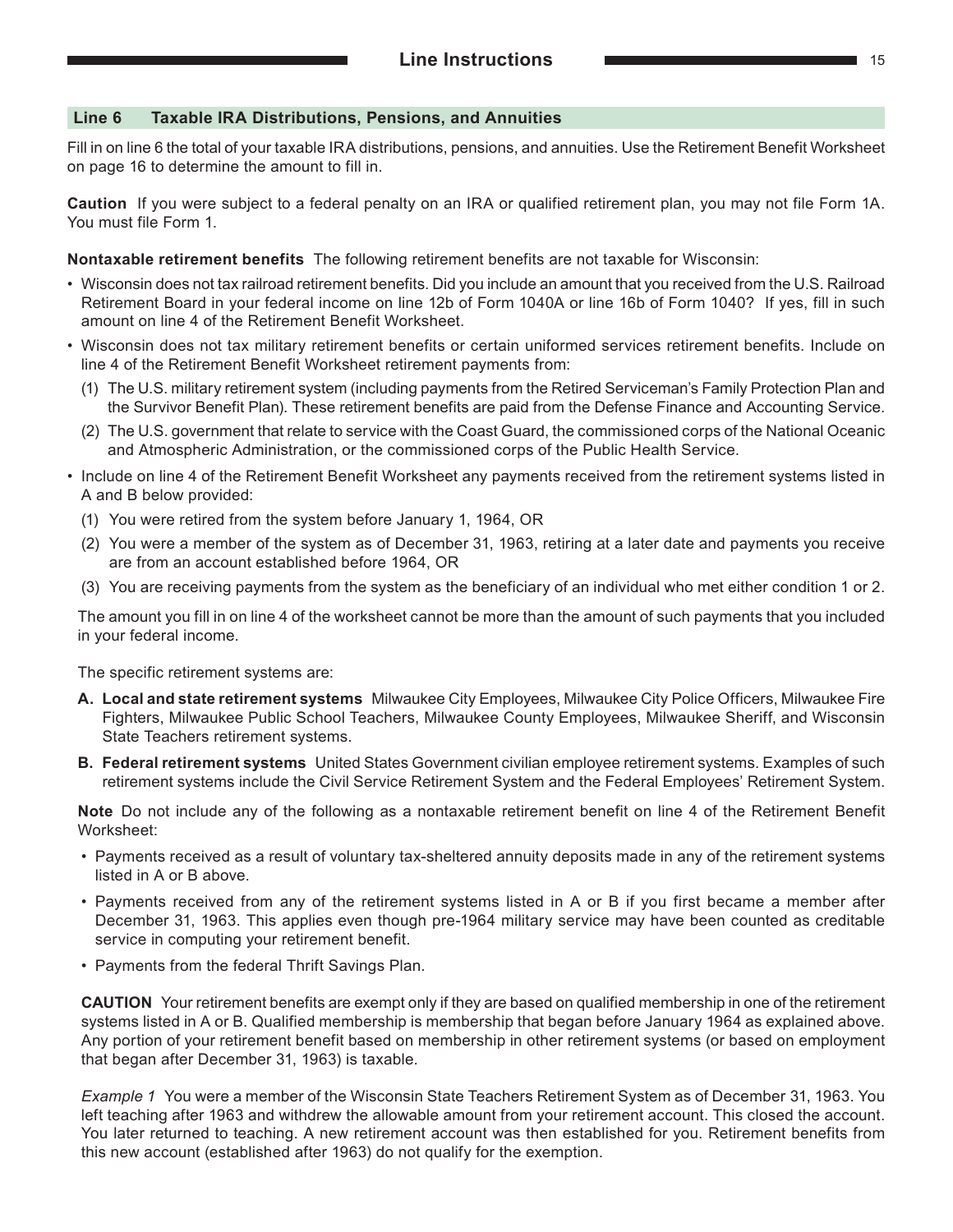#### 16 **Line Instructions**

*Line 6 Taxable IRA Distributions, Pensions, and Annuities – continued*

*Example 2* You were employed as a teacher from 1960-1965. You were a member of the Wisconsin State Teachers Retirement System during that time. From 1966 until retirement, you were employed by a state agency (not as a teacher). You were then a member of the Wisconsin Retirement System. You receive an annuity from the Department of Employee Trust Funds. The annuity is based on employment in both retirement systems. Only the portion of the annuity that is due to membership in the Wisconsin State Teachers Retirement System is exempt. You may use the following formula to figure the exempt amount:

Years of creditable service in an exempt plan  $x$  Annuity included  $=$  Exempt portion Total years of in federal income of annuity creditable service

 $\rightarrow$  You may have received a separate Form 1099-R for the taxable and exempt portions of your annuity. In this case, you may use the Form 1099‑R information instead of the above formula.

| <b>Retirement Benefit Worksheet</b> |                                                                                                                                                                                                                                                                                                                                                                                                     |                 |                                                                                                                                                                                                                                                                                                                                                                                             |  |  |
|-------------------------------------|-----------------------------------------------------------------------------------------------------------------------------------------------------------------------------------------------------------------------------------------------------------------------------------------------------------------------------------------------------------------------------------------------------|-----------------|---------------------------------------------------------------------------------------------------------------------------------------------------------------------------------------------------------------------------------------------------------------------------------------------------------------------------------------------------------------------------------------------|--|--|
|                                     | (Keep for your records)                                                                                                                                                                                                                                                                                                                                                                             |                 |                                                                                                                                                                                                                                                                                                                                                                                             |  |  |
|                                     | If married filing a joint return,<br>fill in each spouse's information separately.                                                                                                                                                                                                                                                                                                                  | (A)<br>Yourself | (B)<br>Your Spouse                                                                                                                                                                                                                                                                                                                                                                          |  |  |
|                                     | 1. Taxable IRA distributions from line 11b of your federal                                                                                                                                                                                                                                                                                                                                          |                 |                                                                                                                                                                                                                                                                                                                                                                                             |  |  |
|                                     | 2. Taxable pension and annuity income from line 12b of your                                                                                                                                                                                                                                                                                                                                         |                 |                                                                                                                                                                                                                                                                                                                                                                                             |  |  |
|                                     |                                                                                                                                                                                                                                                                                                                                                                                                     |                 |                                                                                                                                                                                                                                                                                                                                                                                             |  |  |
|                                     |                                                                                                                                                                                                                                                                                                                                                                                                     |                 | $\begin{picture}(20,20) \put(0,0){\dashbox{0.5}(5,0){ }} \put(15,0){\circle{10}} \put(15,0){\circle{10}} \put(15,0){\circle{10}} \put(15,0){\circle{10}} \put(15,0){\circle{10}} \put(15,0){\circle{10}} \put(15,0){\circle{10}} \put(15,0){\circle{10}} \put(15,0){\circle{10}} \put(15,0){\circle{10}} \put(15,0){\circle{10}} \put(15,0){\circle{10}} \put(15,0){\circle{10}} \put(15,0$ |  |  |
|                                     |                                                                                                                                                                                                                                                                                                                                                                                                     |                 |                                                                                                                                                                                                                                                                                                                                                                                             |  |  |
|                                     | 6. Were you (or your spouse, if married filing a joint return)<br>65 years of age or older on December 31, 2016, and<br>is your federal adjusted gross income<br>less than \$15,000 (\$30,000 if married filing a joint return)?<br>YES Skip to line 7.<br>NO Add the amounts on line 5 of columns (A) and (B) and fill in here<br>and on line 6 of Form 1A. Do NOT complete lines 7 and 8  6.      |                 |                                                                                                                                                                                                                                                                                                                                                                                             |  |  |
|                                     | 7. If you were 65 years of age or older on December 31, 2016,<br>fill in on line 7, column (A), the smaller of the amount on line 5,<br>column (A) or \$5,000. Fill in -0- if you were under age 65.<br>If your spouse was 65 years of age or older on December 31,<br>2016, fill in on line 7, column (B), the smaller of the amount<br>on line 5, column (B) or \$5,000. If your spouse was under |                 |                                                                                                                                                                                                                                                                                                                                                                                             |  |  |
|                                     | 8. Subtract line 7 from line 5. Fill in here and on line 6 of<br>Form 1A. If married filing a joint return, the amount to fill in<br>on line 6 of Form 1A is the total of the amounts on                                                                                                                                                                                                            |                 |                                                                                                                                                                                                                                                                                                                                                                                             |  |  |

#### **Line 8 IRA Deduction**

Fill in on line 8 the amount of IRA deduction from line 17 of your federal Form 1040A or line 32 of Form 1040.

#### **Line 9 Student Loan Interest Deduction**

Fill in on line 9 the amount from line 18 of your federal Form 1040A or line 33 of Form 1040. You cannot take this deduction if you, or your spouse if filing jointly, are claimed as a dependent on someone's (such as your parent's) 2016 tax return.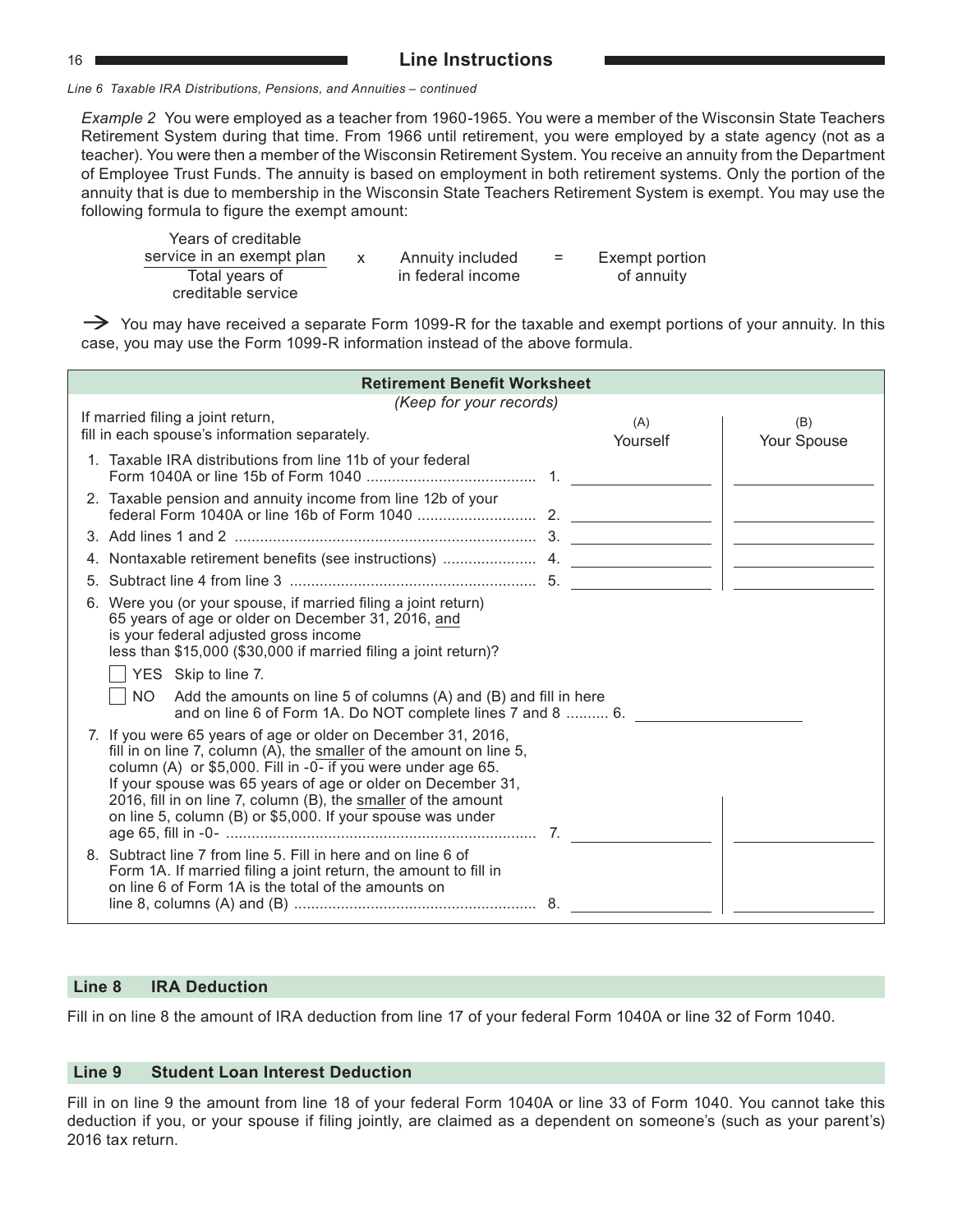#### **Line 10 Medical Care Insurance Deduction**

You may be able to subtract all or a portion of the amount you paid for medical care insurance.

"Medical care insurance" means a medical care insurance policy that provides surgical, medical, hospital, major medical, or other health service coverage (including dental insurance). The policy may cover you, your spouse, and dependents.

If you received social security benefits, Medicare premiums (for example, Parts B and D) deducted from your benefits are payments for medical care insurance.

"Medical care insurance" does not include premiums for:

- Long-term care insurance,
- Life insurance,
- Policies providing payment for loss of earnings,
- Policies for loss of life, limb, sight, etc.,
- Policies that pay a guaranteed amount each week for a stated number of weeks if you are hospitalized for sickness or injury,
- The part of your car insurance premiums that provides medical insurance coverage for all persons injured in or by your car, and
- Medical care insurance if you elected to pay these premiums with tax-free distributions from a retirement plan. In this case, the premiums would have been paid directly to the insurance provider by the plan.

**CAUTION** Do not include insurance premiums paid by an employer, including amounts paid by you through payroll deductions, unless the premiums are included as wages in box 1 of your Form W‑2.

The amount of employer-provided medical insurance that is identified on your W‑2 in Box 12 with Code DD cannot be included in the subtraction for medical care insurance.

 $\rightarrow$  Premiums that are deducted pre-tax may not be included as payment for medical care insurance.

If you participate in your employer's fringe benefit cafeteria plan and agree to a voluntary salary reduction in return for a medical care insurance benefit, you may not consider the amount of your salary reduction an amount you paid for medical care insurance. You cannot subtract premiums paid with money that has not been included in your gross income. These programs may be known as flexible spending accounts, employee reimbursement accounts, etc. Some employers may identify these amounts on your pay stubs as Internal Revenue Code sec. 125 or as a pre-tax deduction.

Complete the Medical Care Insurance Worksheet below to determine your subtraction.

When completing line 1 of the worksheet, if you purchased the insurance through an Exchange (Marketplace), the amount you paid is the amount paid after your premium was reduced for any advance payment of the premium assistance credit.

| <b>Medical Care Insurance Worksheet</b>                                                                                                                                                           |  |
|---------------------------------------------------------------------------------------------------------------------------------------------------------------------------------------------------|--|
|                                                                                                                                                                                                   |  |
| 2. Amount of premium tax credit allowed on your 2016 federal return<br>(line 45 of Form 1040A or line 69 of Form 1040) $\ldots \ldots \ldots \ldots \ldots \ldots \ldots \ldots \ldots \ldots$ 2. |  |
|                                                                                                                                                                                                   |  |
| 4. Amount of advance premium tax credit you were required to repay                                                                                                                                |  |
| 5. Add line 3 and line 4 $\ldots$ $\ldots$ $\ldots$ $\ldots$ $\ldots$ $\ldots$ $\ldots$ $\ldots$ $\ldots$ $\ldots$ $\ldots$ $\ldots$ $\ldots$ 5.                                                  |  |
| 6. Fill in the amount from line 7 of Form 1A less the amounts on lines 8 and 9 of Form $1A$ , $\ldots$ 6.                                                                                         |  |
| 7. Fill in the smaller of line 5 or line 6. This is your subtraction for medical                                                                                                                  |  |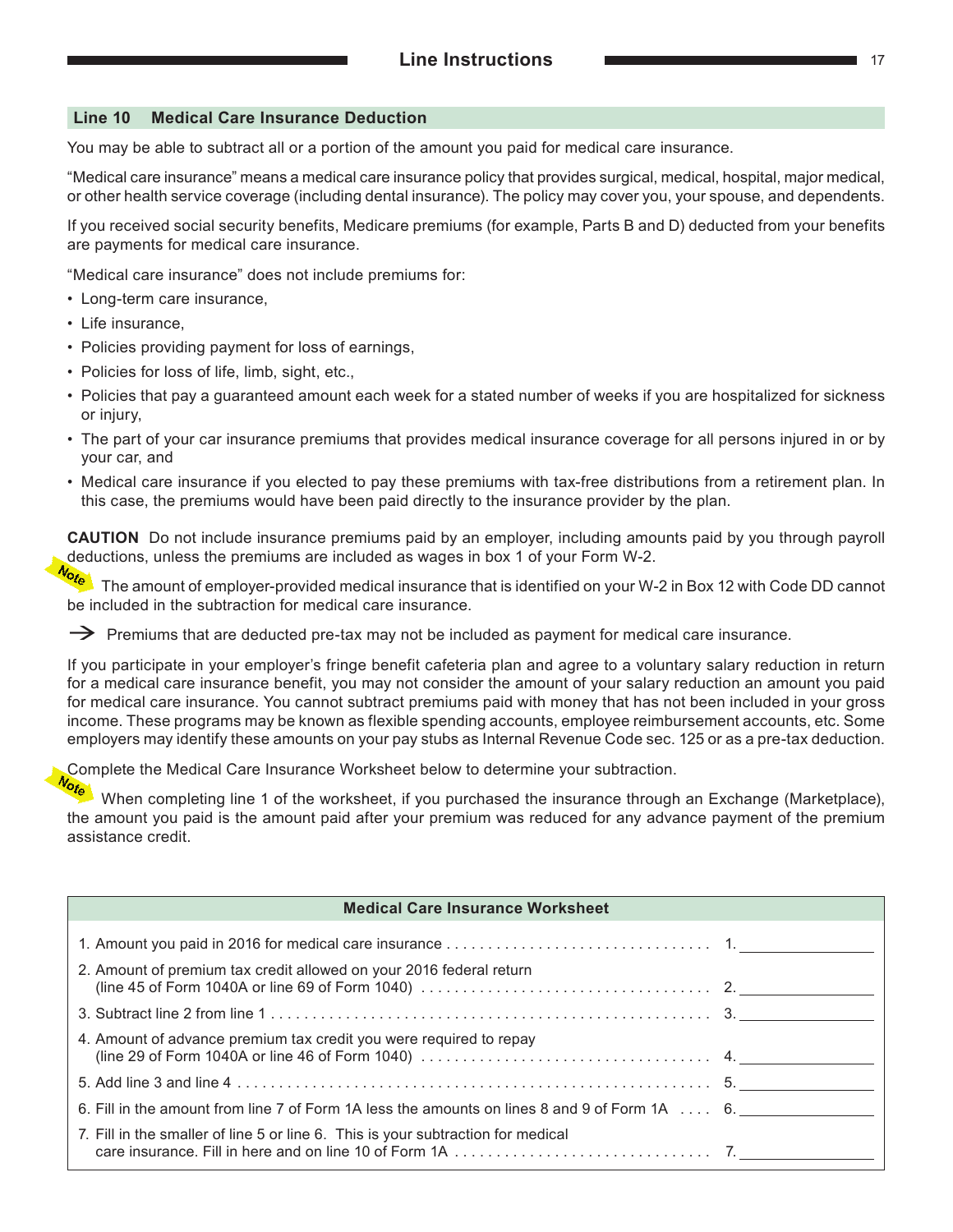#### **Line 13 Dependents**

 $\rightarrow$  Check line 13 if your parent (or someone else) can claim you (or your spouse) as a dependent on his or her return. You must check the line even if that person chose not to claim you.

#### **Line 14 Standard Deduction**

Use the amount on line 12 to find the standard deduction for your filing status from the Standard Deduction Table on page 39. But, if you checked line 13, your standard deduction may be limited. Use the worksheet below to figure the amount to fill in on line 14.

| A. Wages, salaries, and tips from line 1 of Form 1A. (Do not include          | .00    |
|-------------------------------------------------------------------------------|--------|
|                                                                               | 350.00 |
|                                                                               | .00    |
| D. Using the amount on line 12 of Form 1A, fill in the standard deduction for | .00    |
|                                                                               |        |

#### **Line 16 Exemptions**

Complete lines 16a and 16b. Fill in the number of exemptions on the lines provided. Multiply that number by the amount indicated (\$700 or \$250), and fill in the result on line a or b, as appropriate. Add lines 16a and 16b and fill in on line 16c.

#### **Line 16a**

If you filed:

- **–** Federal Form 1040 or 1040A, your number of exemptions is found on line 6d of your federal return.
- **–** Federal Form 1040EZ, your number of exemptions is:
	- **0** If you are single and you checked the "You" box on line 5 of your federal return, or if you are married filing jointly and you checked both the "You" and "Spouse" boxes on your federal return.
	- **1** If you are single and did not check the "You" box on line 5 of your federal return, or if you are married filing jointly and you checked only one box (either "You" or "Spouse") on your federal return.
	- **2** If you are married filing jointly and did not check either box on line 5 of your federal return.

#### **Line 16b**

If you or your spouse were 65 or older on December 31, 2016, check the appropriate lines. Your number of exemptions is equal to the number of lines checked.

You may claim the \$250 exemption on line 16b for you and/or your spouse only if you and/or your spouse are 65 years of age or older and are allowed the \$700 exemption on line 16a.

#### **Line 18 Tax**

Use the amount on line 17 to find your tax in the Tax Table on pages 32‑37. Find your income-level bracket and read across to the column showing your filing status to find your tax. Be sure you use the correct column in the Tax Table for your filing status. Fill in your tax on line 18.

**EXCEPTION** If line 17 is \$100,000 or more, use the Tax Computation Worksheet on page 38 to compute your tax.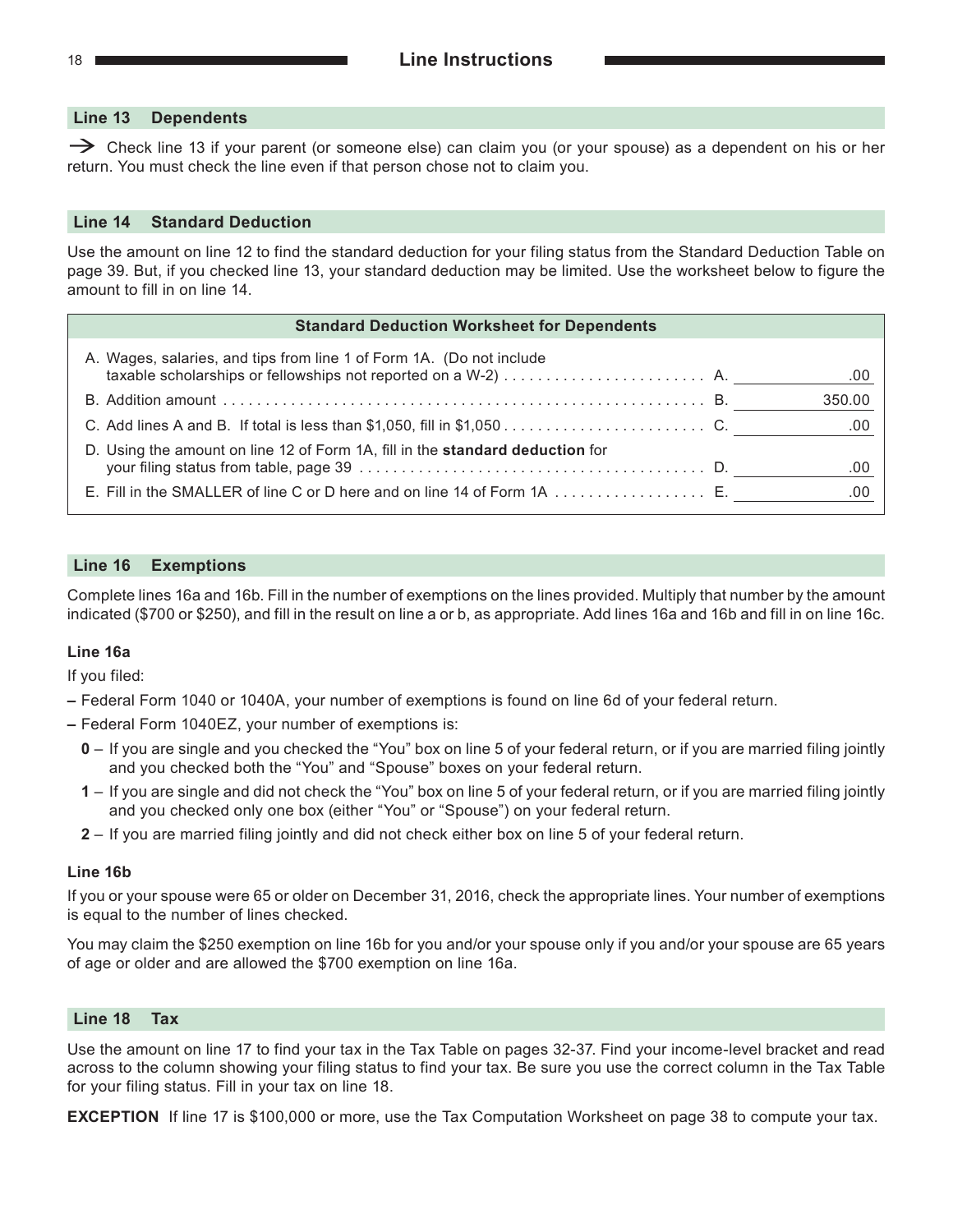#### **Line 19 Armed Forces Member Credit**

The armed forces member credit is available to certain members of the U.S. armed forces. You may claim the credit if you meet all of the following:

- You were on active duty, and
- You received military pay from the federal government in 2016, and
- The military pay was for services performed **while stationed outside the United States**.

You may *not* claim the armed forces member credit if you were on active duty as a member of the Reserves or National Guard and you excluded certain military pay from your income. See the Exception in the line 1 instructions for information on the exclusion.

The credit is equal to the amount of military pay you received for services performed while stationed outside the United States, but not more than \$300. If you are married filing a joint return and both spouses qualify for the credit, each may claim up to \$300.

#### **Line 20 Renter's and Homeowner's School Property Tax Credit**

You may claim a credit if you paid rent during 2016 for living quarters used as your primary residence OR you paid property taxes during 2016 on your home. You are eligible for a credit whether or not you claim homestead credit on line 31.

You may *not* claim the school property tax credit if you or your spouse are claiming the veterans and surviving spouses property tax credit.

#### **Special Cases**

**If You Paid Both Property Taxes and Rent** You may claim both the renter's credit and the homeowner's credit. The total combined credit claimed on lines 20a and 20b may not be more than \$300 (\$150 if married filing as head of household).

**Married Persons Filing a Joint Return** Figure your credit by using the rent and property taxes paid by both spouses.

**Married Persons Filing as Head of Household** Each spouse may claim a credit. Each of you may use only your own property taxes and rent to figure the credit. The maximum credit allowable to each spouse is \$150.

**Persons Who Jointly Own a Home or Share Rented Living Quarters** When two or more persons (other than a married couple) jointly own a home or share rented living quarters, each may claim a credit. However, the property taxes and rent paid must be divided among the owners or occupants. See the instructions for lines 20a and 20b.

#### **Line 20a (Line 8a of Form WI‑Z) How to Figure the Renter's School Property Tax Credit**

**Step 1 Rent Paid in 2016** Fill in on the appropriate line(s) the total rent that you paid in 2016 for living quarters (1) where the heat was included in the rent, and (2) where the heat was not included in the rent. These living quarters must have been used as your principal home. Do not include rent paid for housing that is exempt from property taxes, for example, rent for a university dorm, nonprofit senior housing, or public housing. (Property owned by a public housing authority is considered tax-exempt unless that authority makes payments in place of property taxes to the city or town in which it is located. If you live in public housing, you may wish to ask your manager about this.)

If the rent you paid included food, housekeeping, medical, or other services, reduce your rent paid in 2016 by the value of these items. If you shared living quarters with one or more persons (other than your spouse or dependents), fill in only the portion of the rent which you paid in 2016. For example, if you and two other persons rented an apartment and paid a total rent of \$6,000 in 2016, and you each paid \$2,000 of the rent, each could claim a credit based on \$2,000 of rent.

**Step 2** Refer to the Renter's School Property Tax Credit Table on page 20 to figure your credit. If heat was included in your rent, use Column 1 of the table. If heat was not included, use Column 2. Fill in your credit on line 20a (line 8a of Form WI-Z).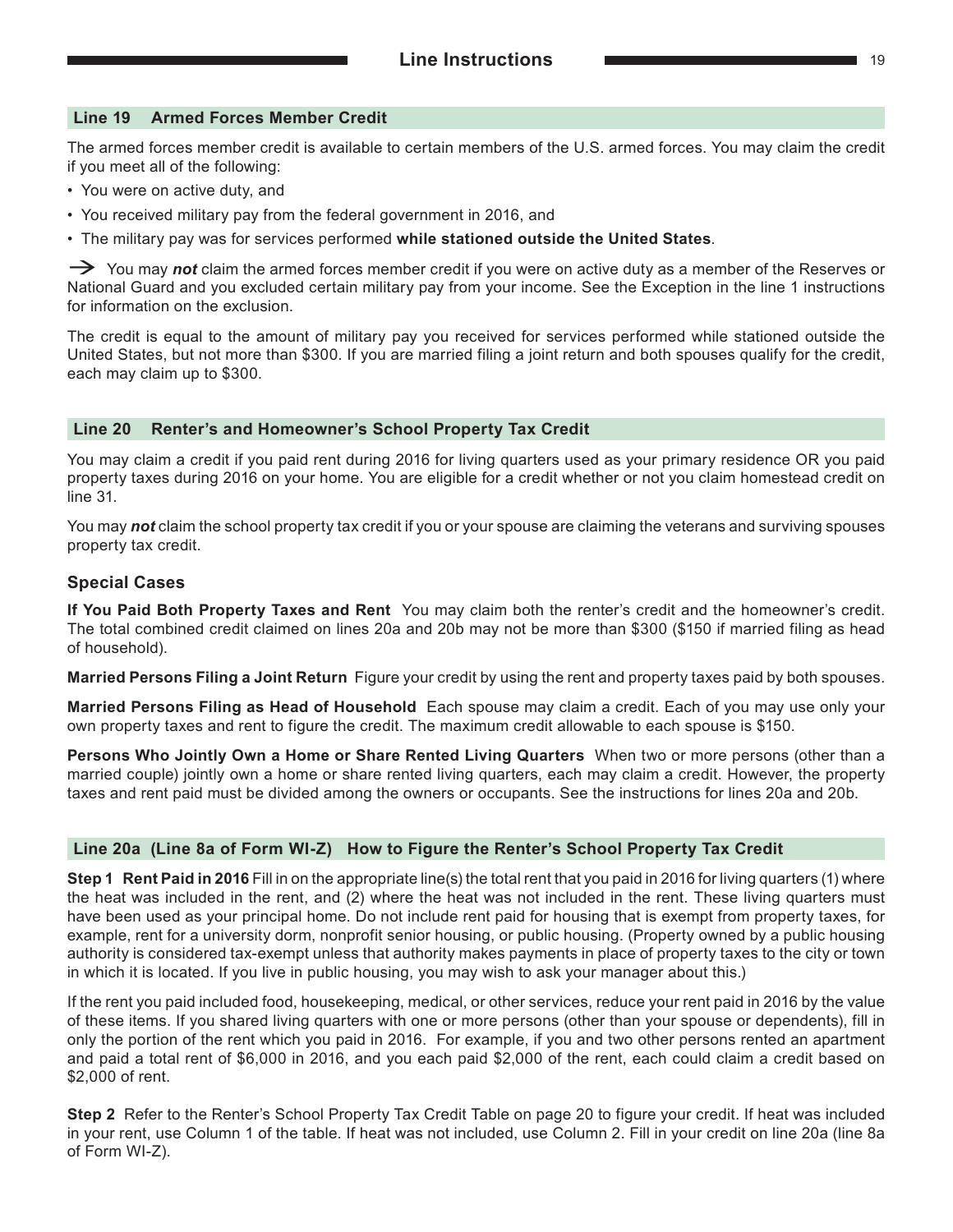#### 20 **Line Instructions**

*Line 20a How to Figure the Renter's School Property Tax Credit – continued*

**Exception** If you paid both rent where heat was included and rent where heat was not included, complete the worksheet below.

| <b>Renter's Worksheet</b>                                                                                 |  |  |  |  |  |  |  |  |  |
|-----------------------------------------------------------------------------------------------------------|--|--|--|--|--|--|--|--|--|
| (Complete only if Exception described above applies)                                                      |  |  |  |  |  |  |  |  |  |
|                                                                                                           |  |  |  |  |  |  |  |  |  |
|                                                                                                           |  |  |  |  |  |  |  |  |  |
| 3. Add lines 1 and 2. Fill in on line 20a of Form 1A (line 8a of Form WI-Z)* $\dots \dots \dots \dots$ 3. |  |  |  |  |  |  |  |  |  |
| $*$ Do not fill in more than \$300 (\$150 if married filing as head of household).                        |  |  |  |  |  |  |  |  |  |

|                                                    | Renter's School Property Tax Credit Table*         |                                  |                                                        |                                                       |                                                    |                                        |                                                        |                                                    |                                                     |                                        |                                                        |                                                           |                                                |                                   |                                                        |
|----------------------------------------------------|----------------------------------------------------|----------------------------------|--------------------------------------------------------|-------------------------------------------------------|----------------------------------------------------|----------------------------------------|--------------------------------------------------------|----------------------------------------------------|-----------------------------------------------------|----------------------------------------|--------------------------------------------------------|-----------------------------------------------------------|------------------------------------------------|-----------------------------------|--------------------------------------------------------|
| <b>If Rent</b><br>Paid is:                         |                                                    |                                  | Your Line 20a<br>Credit is:                            | If Rent<br>Paid is:                                   |                                                    | Your Line 20a<br>Credit is:            |                                                        | If Rent<br>Paid is:                                |                                                     | Your Line 20a<br>Credit is:            |                                                        | If Rent<br>Paid is:                                       |                                                |                                   | Your Line 20a<br>Credit is:                            |
| At<br>Least                                        | <b>But</b><br>Less<br>Than                         | Col. 1<br>Heat<br>In-<br>cluded  | Col. 2<br>Heat<br>Not In-<br>cluded<br>in Rent in Rent | At<br>Least                                           | <b>But</b><br>Less<br>Than                         | Col. 1<br>Heat<br>In-<br>cluded        | Col. 2<br>Heat<br>Not In-<br>cluded<br>in Rent in Rent | At<br>Least                                        | <b>But</b><br>Less<br>Than                          | Col. 1<br>Heat<br>In-<br>cluded        | Col. 2<br>Heat<br>Not In-<br>cluded<br>in Rent in Rent | At<br>Least                                               | <b>But</b><br>Less<br>Than                     | Col. 1<br>Heat<br>In-<br>cluded   | Col. 2<br>Heat<br>Not In-<br>cluded<br>in Rent in Rent |
| \$<br>1 <sup>5</sup><br>100<br>200<br>300<br>400   | 100<br>200<br>300<br>400<br>500                    | \$<br>1<br>4<br>6<br>8<br>11     | \$<br>$\overline{\mathbf{c}}$<br>5<br>8<br>11<br>14    | $$3,500$ $$3,600$<br>3,600<br>3,700<br>3,800<br>3,900 | 3,700<br>3,800<br>3,900<br>4,000                   | \$<br>85<br>88<br>90<br>92<br>95       | \$107<br>110<br>113<br>116<br>119                      | 7,100<br>7,200<br>7,300<br>7,400                   | \$7,000 \$7,100<br>7,200<br>7,300<br>7,400<br>7,500 | \$169<br>172<br>174<br>176<br>179      | \$212<br>215<br>218<br>221<br>224                      | \$10,500 \$10,600<br>10,600<br>10,700<br>10,800<br>10,900 | 10,700<br>10,800<br>10,900<br>11,000           | \$253<br>256<br>258<br>260<br>263 | \$ 300<br>300<br>300<br>300<br>300                     |
| 500<br>600<br>700<br>800<br>900                    | 600<br>700<br>800<br>900<br>1,000                  | 13<br>16<br>18<br>20<br>23       | 17<br>20<br>23<br>26<br>29                             | 4,000<br>4,100<br>4,200<br>4,300<br>4,400             | 4,100<br>4,200<br>4,300<br>4,400<br>4,500          | 97<br>100<br>102<br>104<br>107         | 122<br>125<br>128<br>131<br>134                        | 7,500<br>7,600<br>7,700<br>7,800<br>7,900<br>8,000 | 7,600<br>7,700<br>7,800<br>7,900<br>8,000<br>8,100  | 181<br>184<br>186<br>188<br>191<br>193 | 227<br>230<br>233<br>236<br>239<br>242                 | 11,000<br>11,100<br>11,200<br>11,300<br>11,400            | 11,100<br>11,200<br>11,300<br>11,400<br>11,500 | 265<br>268<br>270<br>272<br>275   | 300<br>300<br>300<br>300<br>300                        |
| 1,000<br>1,100<br>1,200<br>1,300<br>1,400          | 1,100<br>1,200<br>1,300<br>1,400<br>1,500          | 25<br>28<br>30<br>32<br>35       | 32<br>35<br>38<br>41<br>44                             | 4.500<br>4,600<br>4,700<br>4,800<br>4,900             | 4,600<br>4,700<br>4,800<br>4,900<br>5,000          | 109<br>112<br>114<br>116<br>119        | 137<br>140<br>143<br>146<br>149                        | 8,100<br>8,200<br>8,300<br>8,400                   | 8,200<br>8,300<br>8,400<br>8,500                    | 196<br>198<br>200<br>203               | 245<br>248<br>251<br>254                               | 11,500<br>11,600<br>11,700<br>11,800<br>11,900            | 11,600<br>11,700<br>11,800<br>11,900<br>12,000 | 277<br>280<br>282<br>284<br>287   | 300<br>300<br>300<br>300<br>300                        |
| 1,500<br>1,600<br>1,700<br>1,800<br>1,900          | 1,600<br>1,700<br>1,800<br>1,900<br>2,000          | 37<br>40<br>42<br>44<br>47       | 47<br>50<br>53<br>56<br>59                             | 5,000<br>5,100<br>5,200<br>5,300<br>5,400             | 5,100<br>5,200<br>5,300<br>5,400<br>5,500          | 121<br>124<br>126<br>128<br>131        | 152<br>155<br>158<br>161<br>164                        | 8,500<br>8,600<br>8,700<br>8,800<br>8,900          | 8,600<br>8,700<br>8,800<br>8,900<br>9,000           | 205<br>208<br>210<br>212<br>215        | 257<br>260<br>263<br>266<br>269                        | 12,000<br>12,100<br>12,200<br>12,300<br>12,400            | 12,100<br>12,200<br>12,300<br>12,400<br>12,500 | 289<br>292<br>294<br>296<br>299   | 300<br>300<br>300<br>300<br>300                        |
| 2,000<br>2,100<br>2,200<br>2,300<br>2,400<br>2,500 | 2,100<br>2,200<br>2,300<br>2,400<br>2,500<br>2,600 | 49<br>52<br>54<br>56<br>59<br>61 | 62<br>65<br>68<br>71<br>74<br>77                       | 5,500<br>5,600<br>5,700<br>5,800<br>5,900<br>6.000    | 5,600<br>5,700<br>5,800<br>5,900<br>6,000<br>6,100 | 133<br>136<br>138<br>140<br>143<br>145 | 167<br>170<br>173<br>176<br>179<br>182                 | 9,000<br>9,100<br>9,200<br>9,300<br>9,400<br>9,500 | 9,100<br>9,200<br>9,300<br>9,400<br>9,500<br>9.600  | 217<br>220<br>222<br>224<br>227<br>229 | 272<br>275<br>278<br>281<br>284<br>287                 |                                                           | 12,500 or more                                 | 300                               | 300                                                    |
| 2,600<br>2,700<br>2,800<br>2,900<br>3,000          | 2,700<br>2,800<br>2,900<br>3,000<br>3,100          | 64<br>66<br>68<br>71<br>73       | 80<br>83<br>86<br>89<br>92                             | 6,100<br>6,200<br>6,300<br>6,400<br>6,500             | 6,200<br>6,300<br>6,400<br>6,500<br>6,600          | 148<br>150<br>152<br>155<br>157        | 185<br>188<br>191<br>194<br>197                        | 9,600<br>9,700<br>9,800<br>9,900<br>10,000         | 9,700<br>9,800<br>9,900<br>10,000<br>10,100         | 232<br>234<br>236<br>239<br>241        | 290<br>293<br>296<br>299<br>300                        |                                                           |                                                |                                   |                                                        |
| 3,100<br>3,200<br>3,300<br>3,400                   | 3,200<br>3,300<br>3,400<br>3,500                   | 76<br>78<br>80<br>83             | 95<br>98<br>101<br>104                                 | 6,600<br>6,700<br>6,800<br>6,900                      | 6,700<br>6,800<br>6,900<br>7,000                   | 160<br>162<br>164<br>167               | 200<br>203<br>206<br>209                               | 10,100<br>10,200<br>10,300<br>10,400               | 10,200<br>10,300<br>10,400<br>10,500                | 244<br>246<br>248<br>251               | 300<br>300<br>300<br>300                               |                                                           |                                                |                                   |                                                        |

**\*Caution** The credit allowed certain persons may be less than the amount indicated. See "Special Cases" on page 19.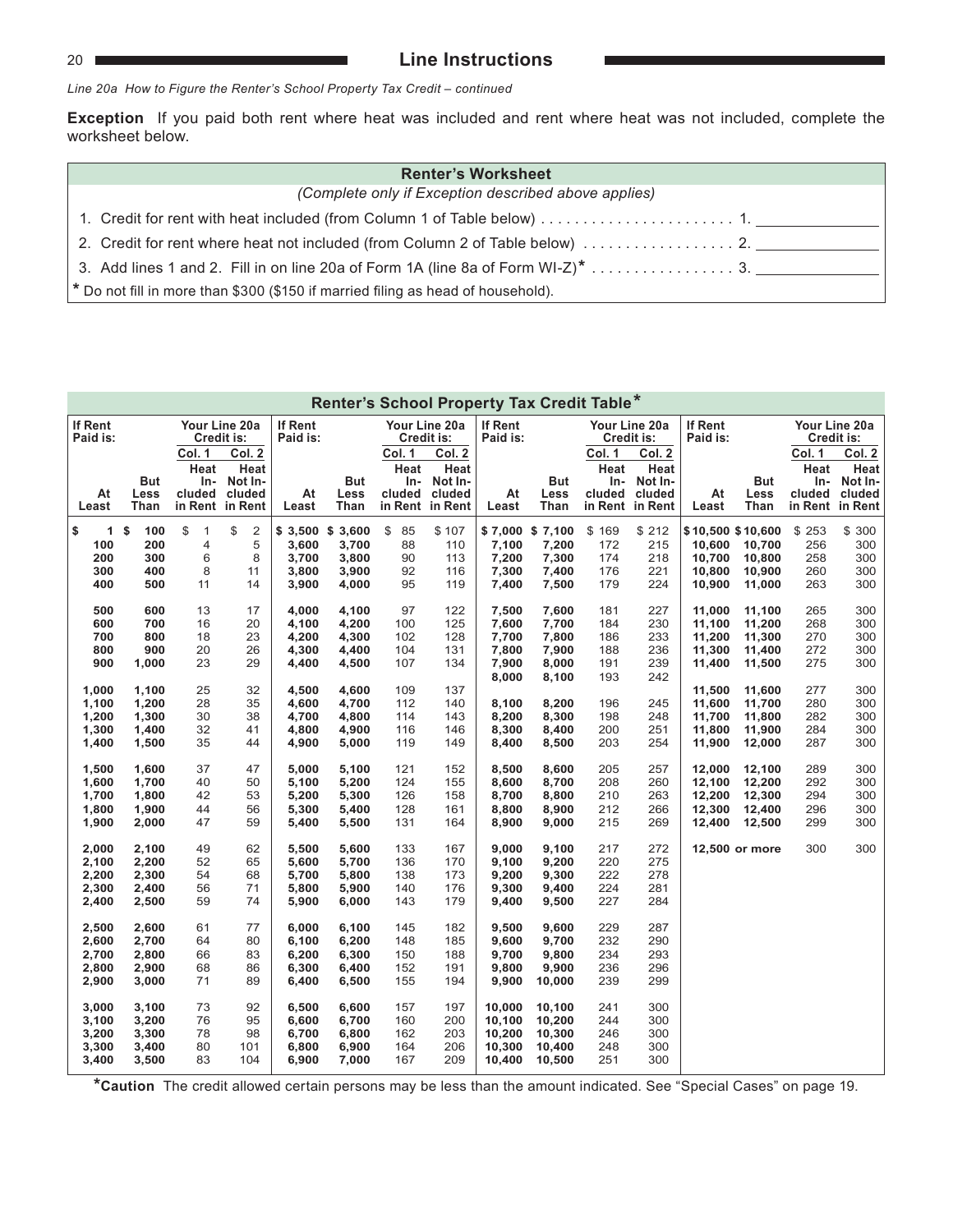#### **Line 20b (Line 8b of Form WI‑Z) How to Figure the Homeowner's School Property Tax Credit**

**Step 1 Property Taxes Paid on Home in 2016** Fill in the amount of property taxes that you *paid* in 2016 on your home. Do **not** include:

- Charges for special assessments, delinquent interest, or services that may be included on your tax bill (such as trash removal, recycling fee, or a water bill).
- Property taxes paid on property that is not your primary residence (such as a cottage or vacant land).
- Property taxes that you paid in any year other than 2016.

Property taxes are further limited as follows:

- a. If you bought or sold your home during 2016, the property taxes of the seller and buyer are the taxes set forth for each in the closing agreement made at the sale or purchase. If the closing agreement does not divide the property taxes between the seller and buyer, divide them on the basis of the number of months each owned the home.
- b. If you owned a mobile home during 2016, property taxes include the municipal permit fees paid to your municipality and/or the personal property taxes paid on your mobile home. Payments for space rental for parking a mobile home or manufactured home should be filled in as rent on line 20a (line 8a of Form WI‑Z).
- c. If you, or you and your spouse, owned a home jointly with one or more other persons, you may only use that portion of the property taxes that reflects your percentage of ownership. For example, if you and another person (other than your spouse) jointly owned a home on which taxes of \$1,500 were paid, each of you would claim a credit based on \$750 of taxes.

**Step 2** Use the Homeowner's School Property Tax Credit Table below to figure your credit. Fill in the amount of your credit on line 20b (line 8b of Form WI‑Z).

**CAUTION** If you are also claiming the renter's credit on line 20a (line 8a of Form WI‑Z), the total of your renter's and homeowner's credits can't be more than \$300 (\$150 if married filing as head of household).

|                                                                                                 |                                                                                                   |                                                                                                  |                                                                                                      |                                                                                                      |                                                                                         |                                                                                                                              |                                                                                                                              | Homeowner's School Property Tax Credit Table*                                                    |                                                                                                                              |                                                                                                                              |                                                                                                  |                                                                                                                              |                                                                                                                              |                                                                                                  |
|-------------------------------------------------------------------------------------------------|---------------------------------------------------------------------------------------------------|--------------------------------------------------------------------------------------------------|------------------------------------------------------------------------------------------------------|------------------------------------------------------------------------------------------------------|-----------------------------------------------------------------------------------------|------------------------------------------------------------------------------------------------------------------------------|------------------------------------------------------------------------------------------------------------------------------|--------------------------------------------------------------------------------------------------|------------------------------------------------------------------------------------------------------------------------------|------------------------------------------------------------------------------------------------------------------------------|--------------------------------------------------------------------------------------------------|------------------------------------------------------------------------------------------------------------------------------|------------------------------------------------------------------------------------------------------------------------------|--------------------------------------------------------------------------------------------------|
| are:                                                                                            | <b>If Property Taxes</b>                                                                          |                                                                                                  | are:                                                                                                 | <b>If Property Taxes</b>                                                                             |                                                                                         | are:                                                                                                                         | <b>If Property Taxes</b>                                                                                                     |                                                                                                  | are:                                                                                                                         | <b>If Property Taxes</b>                                                                                                     |                                                                                                  | <b>If Property Taxes</b><br>are:                                                                                             |                                                                                                                              |                                                                                                  |
| At<br>Least                                                                                     | <b>But</b><br>Less<br>Than                                                                        | Line 20b<br><b>Credit</b><br>is                                                                  | At<br>Least                                                                                          | <b>But</b><br>Less<br>Than                                                                           | Line 20b<br>Credit<br>is                                                                | At<br>Least                                                                                                                  | <b>But</b><br><b>Less</b><br>Than                                                                                            | Line 20b<br>Credit<br>is                                                                         | At<br>Least                                                                                                                  | <b>But</b><br>Less<br>Than                                                                                                   | Line 20b<br><b>Credit</b><br>is                                                                  | At<br>Least                                                                                                                  | <b>But</b><br>Less<br>Than                                                                                                   | Line 20b<br>Credit<br>is                                                                         |
| \$<br>1<br>25<br>50<br>75<br>100<br>125<br>150<br>175<br>200<br>225<br>250<br>275<br>300<br>325 | \$<br>25<br>50<br>75<br>100<br>125<br>150<br>175<br>200<br>225<br>250<br>275<br>300<br>325<br>350 | \$<br>$\overline{2}$<br>5<br>8<br>11<br>14<br>17<br>20<br>23<br>26<br>29<br>32<br>35<br>38<br>41 | \$<br>500<br>525<br>550<br>575<br>600<br>625<br>650<br>675<br>700<br>725<br>750<br>775<br>800<br>825 | \$<br>525<br>550<br>575<br>600<br>625<br>650<br>675<br>700<br>725<br>750<br>775<br>800<br>825<br>850 | \$<br>62<br>65<br>68<br>71<br>74<br>77<br>80<br>83<br>86<br>89<br>92<br>95<br>98<br>101 | \$1,000<br>1.025<br>1.050<br>1,075<br>1,100<br>1,125<br>1,150<br>1,175<br>1,200<br>1,225<br>1.250<br>1.275<br>1,300<br>1,325 | \$1,025<br>1.050<br>1,075<br>1,100<br>1,125<br>1,150<br>1,175<br>1,200<br>1,225<br>1,250<br>1,275<br>1.300<br>1,325<br>1,350 | \$122<br>125<br>128<br>131<br>134<br>137<br>140<br>143<br>146<br>149<br>152<br>155<br>158<br>161 | \$1,500<br>1,525<br>1,550<br>1,575<br>1,600<br>1,625<br>1,650<br>1,675<br>1,700<br>1,725<br>1.750<br>1.775<br>1,800<br>1,825 | \$1,525<br>1.550<br>1,575<br>1,600<br>1,625<br>1,650<br>1,675<br>1,700<br>1,725<br>1,750<br>1.775<br>1,800<br>1,825<br>1,850 | \$182<br>185<br>188<br>191<br>194<br>197<br>200<br>203<br>206<br>209<br>212<br>215<br>218<br>221 | \$2,000<br>2.025<br>2.050<br>2,075<br>2,100<br>2,125<br>2,150<br>2,175<br>2,200<br>2,225<br>2.250<br>2.275<br>2,300<br>2,325 | \$2,025<br>2.050<br>2,075<br>2,100<br>2,125<br>2,150<br>2,175<br>2,200<br>2,225<br>2,250<br>2,275<br>2,300<br>2,325<br>2,350 | \$242<br>245<br>248<br>251<br>254<br>257<br>260<br>263<br>266<br>269<br>272<br>275<br>278<br>281 |
| 350                                                                                             | 375                                                                                               | 44                                                                                               | 850                                                                                                  | 875                                                                                                  | 104                                                                                     | 1,350                                                                                                                        | 1,375                                                                                                                        | 164                                                                                              | 1,850                                                                                                                        | 1,875                                                                                                                        | 224                                                                                              | 2,350                                                                                                                        | 2,375                                                                                                                        | 284                                                                                              |
| 375<br>400<br>425<br>450<br>475                                                                 | 400<br>425<br>450<br>475<br>500                                                                   | 47<br>50<br>53<br>56<br>59                                                                       | 875<br>900<br>925<br>950<br>975                                                                      | 900<br>925<br>950<br>975<br>1,000                                                                    | 107<br>110<br>113<br>116<br>119                                                         | 1.375<br>1,400<br>1,425<br>1,450<br>1,475                                                                                    | 1,400<br>1,425<br>1,450<br>1,475<br>1,500                                                                                    | 167<br>170<br>173<br>176<br>179                                                                  | 1,875<br>1,900<br>1,925<br>1,950<br>1,975                                                                                    | 1,900<br>1,925<br>1,950<br>1,975<br>2,000                                                                                    | 227<br>230<br>233<br>236<br>239                                                                  | 2,375<br>2,400<br>2,425<br>2,450<br>2,475                                                                                    | 2,400<br>2,425<br>2,450<br>2,475<br>2,500<br>2,500 or more                                                                   | 287<br>290<br>293<br>296<br>299<br>300                                                           |

**\*Caution** The credit allowed certain persons may be less than the amount indicated. See "Special Cases" on page 19.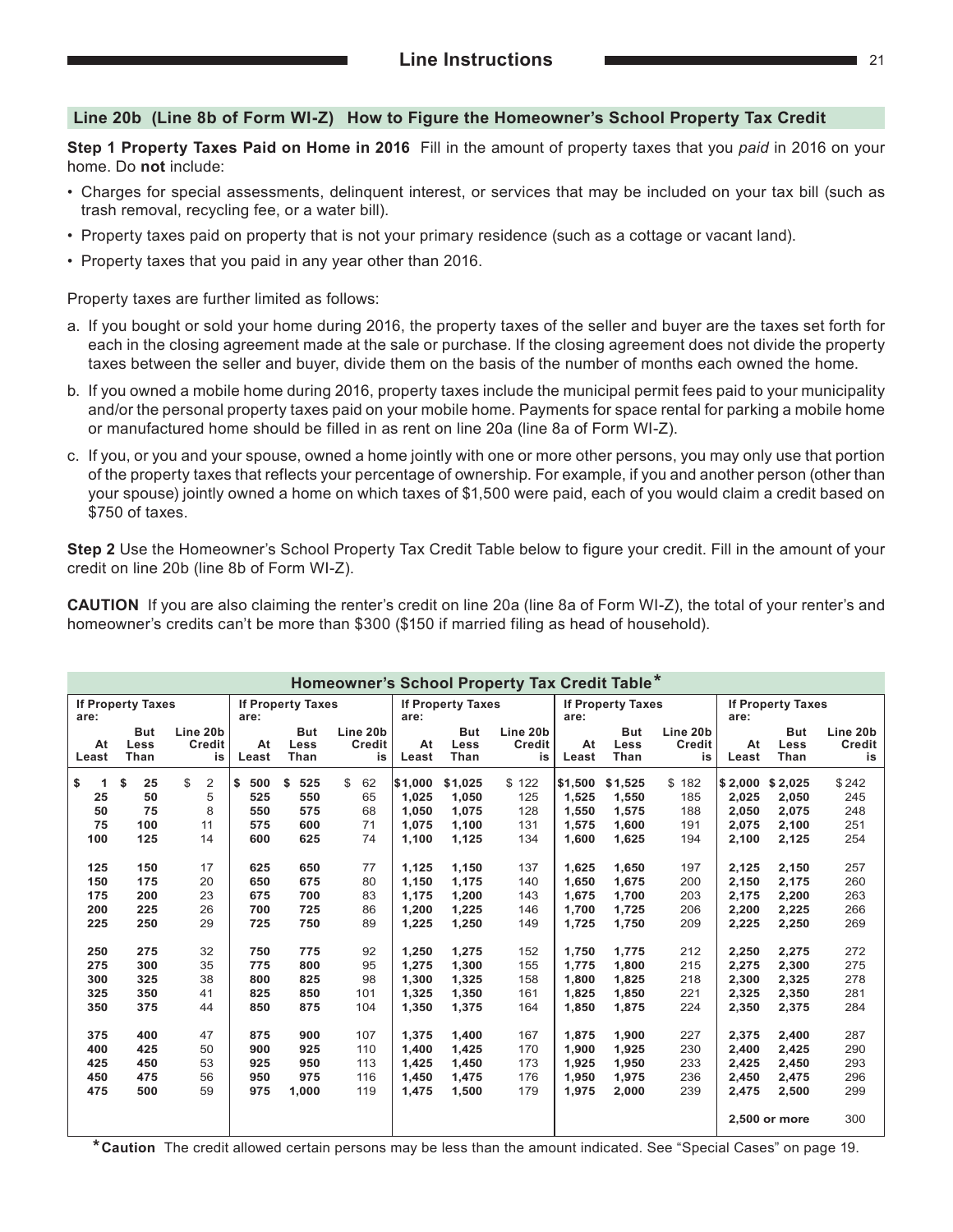#### **Line 21 Married Couple Credit**

You may be able to claim the married couple credit if:

- You are married filing a joint return, and
- You and your spouse are both employed.

To figure the credit, fill in the schedule on page 2 of Form 1A. Figure earned income separately for yourself and your spouse on lines 1 through 3 in Columns (A) and (B) of the schedule.

"Earned income" includes *taxable* wages, salaries, tips, scholarships or fellowships (only amounts reported on a W-2), other employee compensation, and disability income treated as wages. Earned income that is not taxable to Wisconsin cannot be used in computing the credit.

**Example** You are a member of the National Guard and were called to active duty. You claimed a subtraction on line 1 of Form 1A for the amount of military pay you received for the time during which you were on active duty. Because this military pay is not taxable to Wisconsin, it cannot be used when computing the married couple credit.

"Earned income" does not include other income such as interest, dividends, IRA distributions, deferred compensation (even though it may be reported on a W‑2), unemployment compensation, pensions, annuities, or income that is not taxable to Wisconsin. Do not consider marital property law, marital property agreements, or unilateral statements in figuring each spouse's earned income.

Fill in the amount of your credit from line 6 of the schedule on line 21 of Form 1A. The maximum credit allowable is \$480.

#### **Line 25 (Line 12 of Form WI‑Z) Sales and Use Tax Due on Internet, Mail Order, or Other Out‑of‑State Purchases**

Did you make any taxable purchases from out-of-state firms in 2016 on which sales and use tax was not charged? If yes, you must report Wisconsin sales and use tax on these purchases on line 25 (line 12 of Form WI‑Z) if they were stored, used, or consumed in Wisconsin. You must also report sales and use tax on taxable purchases from a retailer located in another country, regardless of whether you were charged any tax for that country or any duty by the U.S. Customs Service.

Taxable purchases include furniture, carpet, clothing, computers, books, CDs, DVDs, cassettes, video tapes, certain digital goods (e.g., greeting cards, video games, music, and books, transferred electronically), artwork, antiques, jewelry, coins purchased for more than face value, etc.

**Example** You purchased \$300 of clothing through a catalog or over the Internet. No sales and use tax was charged. The clothing was delivered in a county with a 5% sales and use tax rate. You are liable for \$15 Wisconsin tax  $($300 \times 5\% = $15)$  on this purchase.

Complete the worksheet below to determine whether you are liable for Wisconsin sales and use tax.

If you do not include an amount on line 25 (line 12 of Form WI‑Z), place a checkmark in the space provided to certify that you do not owe any sales or use tax. Only returns certified as "no use tax due" will be recognized as filing a sales/use tax return.

| Worksheet for Computing Wisconsin Sales and Use Tax                                                                                                                 |      |
|---------------------------------------------------------------------------------------------------------------------------------------------------------------------|------|
| 1. Total purchases subject to Wisconsin sales and use tax (i.e., purchases on which no                                                                              |      |
|                                                                                                                                                                     | $\%$ |
| 3. Amount of sales and use tax due for 2016 (line 1 multiplied by tax rate on line 2).<br>Round this amount to the nearest dollar and fill in on line 25 of Form 1A |      |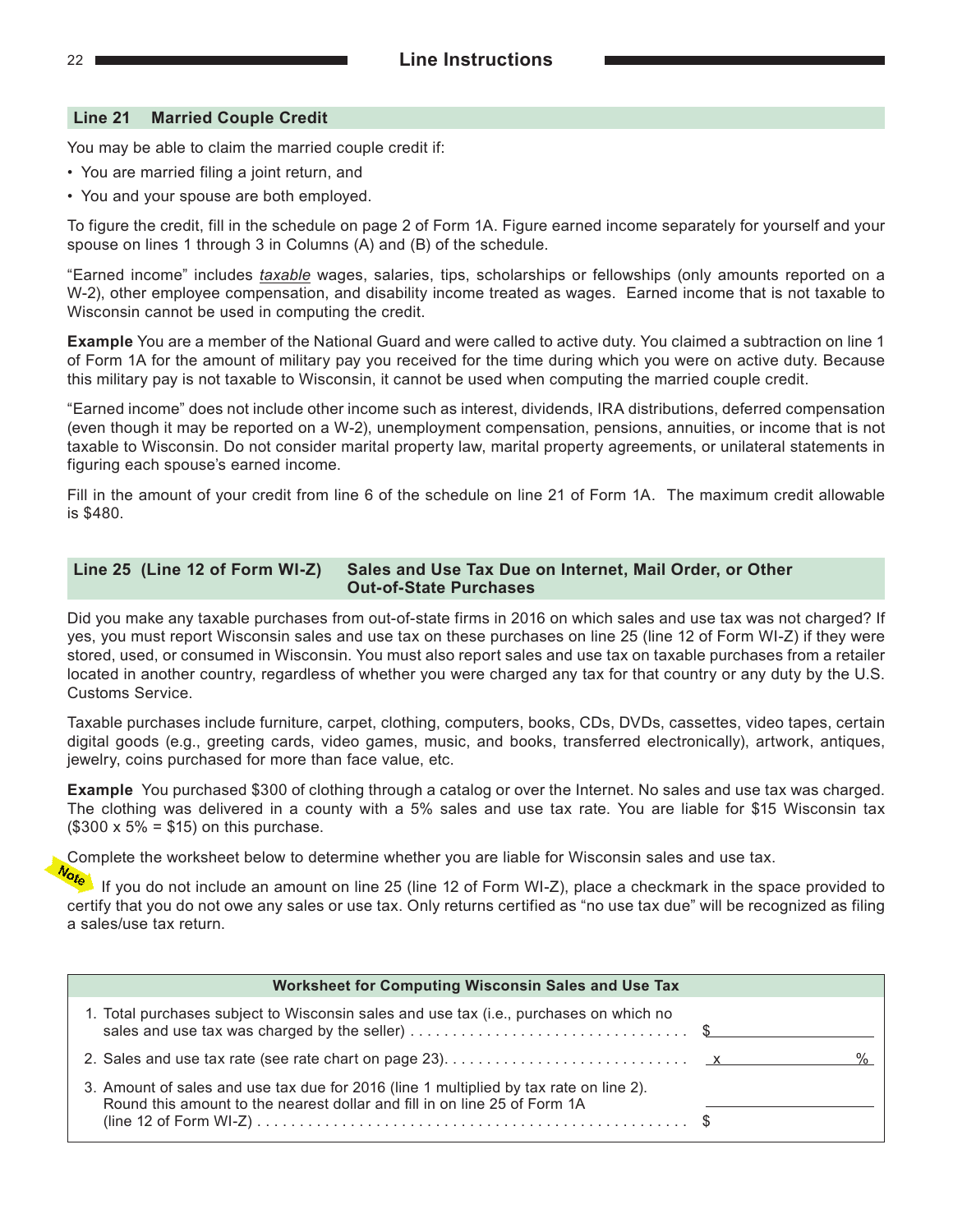*Line 25 (Line 12 of Form WI-Z) Sales and Use Tax Due on Internet, Mail Order, or Other Out-of-State Purchases – continued*

| <b>Sales and Use Tax Rate Chart</b>                                                                                                           |                                                                                                                     |           |           |  |  |  |  |  |  |  |
|-----------------------------------------------------------------------------------------------------------------------------------------------|---------------------------------------------------------------------------------------------------------------------|-----------|-----------|--|--|--|--|--|--|--|
| In all Wisconsin counties except those shown in a through c below, the tax rate was 5.5% for all of 2016.                                     |                                                                                                                     |           |           |  |  |  |  |  |  |  |
| a. If storage, use, or consumption in 2016 was in one of the following counties, the tax rate was 5.6%:<br>Milwaukee<br>Ozaukee<br>Washington |                                                                                                                     |           |           |  |  |  |  |  |  |  |
| Racine                                                                                                                                        | b. If storage, use, or consumption in 2016 was in one of the following counties, the tax rate was 5.1%:<br>Waukesha |           |           |  |  |  |  |  |  |  |
|                                                                                                                                               | c. If storage, use, or consumption in 2016 was in one of the following counties, the tax rate was 5%:               |           |           |  |  |  |  |  |  |  |
| Brown                                                                                                                                         | Kewaunee                                                                                                            | Menominee | Sheboygan |  |  |  |  |  |  |  |
| Calumet                                                                                                                                       | Manitowoc                                                                                                           | Outagamie | Winnebago |  |  |  |  |  |  |  |

#### **Line 26 Donations**

You may designate amounts as a donation to one or more of the programs listed on lines 26a through 26h. Your donation will either reduce your refund or be added to tax due. Add the amounts on lines 26a through 26h and fill in the total on line 26i.

**Line 26a Endangered Resources Donation** With your gift, the Endangered Resources Program works to protect and manage native plant and animal species, natural communities, and other natural features. Gifts up to a predetermined amount will be matched by state general purpose revenue. Fill in the amount you want to donate on line 26a.

**Line 26b Cancer Research Donation** Your cancer research donation will be divided equally between the Medical College of Wisconsin, Inc., and the University of Wisconsin Carbone Cancer Center for cancer research projects. Fill in the amount you want to donate on line 26b.

**Line 26c Veterans Trust Fund Donation** Your donation to the Veterans Trust Fund will be used by the Wisconsin Department of Veterans Affairs for the benefit of veterans or their dependents. Fill in the amount you want to donate on line 26c.

**Line 26d Multiple Sclerosis Donation** Donations will be forwarded to the National Multiple Sclerosis Society to be distributed to entities located in Wisconsin that operate health-related programs for people in Wisconsin with multiple sclerosis. Fill in the amount you want to donate on line 26d.

**Line 26e Military Family Relief Fund** The Wisconsin Department of Military Affairs will use donations to the military family relief fund to provide financial aid to eligible members of the immediate family of members of the U.S. armed forces or of the National Guard who are residents of Wisconsin serving on active duty. Fill in the amount you want to donate on line 26e.

**Line 26f Second Harvest / Feeding America** Your donation to the food banks supports efforts to feed the hungry and will be divided as follows: 65% to Feeding America Eastern Wisconsin (located in Milwaukee); 20% to Second Harvest Foodbank of Southern Wisconsin (located in Madison); and 15% to Feed My People (located in Eau Claire). The food banks provide food to food pantries, meal programs, shelters, and soup kitchens throughout the state. Fill in the amount you want to donate on line 26f.

**Line 26g Red Cross Wisconsin Disaster Relief** You may donate an amount to the American Red Cross for its Wisconsin Disaster Relief Fund. Fill in the amount you want to donate on line 26g.

**Line 26h Special Olympics Wisconsin** You may donate an amount to Special Olympics Wisconsin, Inc. Fill in the amount you want to donate on line 26h.

**Amended return only –** Fill in the amount of your donations from your original return. If you did not make a donation on your original return, but now wish to, or if you want to increase your donation, fill in the new amount on the appropriate line(s). If you want to decrease the amount of your donation, you may only fill in a smaller amount if you file an amended return by October 15, 2018, or if your original return was filed after April 18, 2017, within 18 months of the date your return was filed.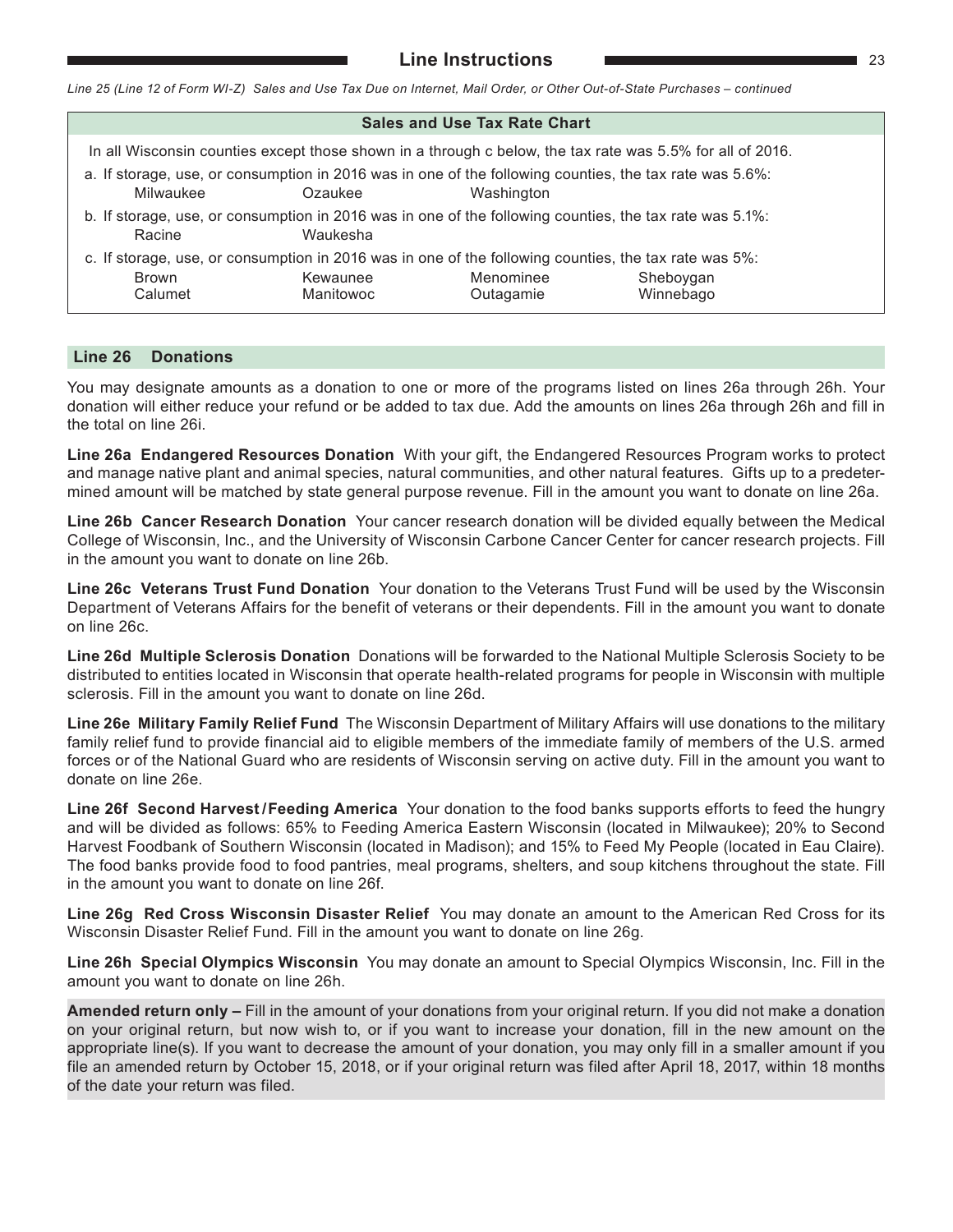#### **Line 28 Wisconsin Tax Withheld**

Add the **Wisconsin** income tax withheld shown on your withholding statements. Fill in the total on line 28. Enclose readable copies of your withholding statements with Form 1A. Enclose Form 1099‑R only if Wisconsin income tax was withheld.

→ Wisconsin tax withheld is shown in Box 17 of Form W-2 or Box 12 of Form 1099-R, but only if Wisconsin is the state identified in Box 15 of Form W-2 or Box 13 of Form 1099‑R.

DO NOT:

- claim credit for tax withheld for other states.
- claim amounts marked social security or Medicare tax withheld.
- claim credit for federal tax withheld.
- include withholding statements from other tax years.
- write on or change or attempt to correct the amounts on your withholding statements.

It is your responsibility to ensure that your employer or other payer has provided withholding statements that:

- 1. Are clear and easy to read.
- 2. Show withholding was paid to Wisconsin.

If you do not have a withholding statement or need a corrected withholding statement, contact your employer or other payer.

#### **Line 29 2016 Wisconsin Estimated Tax Payments and Amount Applied From 2015 Return**

Fill in any payments you made on your estimated Wisconsin income tax (Form 1‑ES) for 2016. Include any overpayment from your 2015 return that you were allowed as credit to your 2016 Wisconsin estimated tax.

**Check Your Estimated Tax Payments** Before filling in line 29, check the amount of your estimated tax payments on the department's website at <https://ww2.revenue.wi.gov/PaymentInquiry/request.html>. Processing of your return will be delayed if there is a difference between the amount of estimated tax payments you claim and the amount the department has on record.

If you are married filing a joint return, fill in the total of:

- any separate estimated tax payments made by each spouse,
- any joint estimated tax payments, and
- any overpayments from your 2015 returns that you and your spouse were allowed as credit to 2016 Wisconsin estimated tax.

Follow the above instructions even if your spouse died during 2016.

**Name Change** If you changed your name because of marriage, divorce, etc., and you made estimated tax payments using your former name, enclose a statement with Form 1A. On the statement, explain all the payments you and your spouse made for 2016 and the name(s) and social security number(s) under which you made them.

#### **Line 30 Earned Income Credit**

If you qualify for the federal earned income credit and you have at least one qualifying child, you also qualify for the Wisconsin earned income credit. However, you must have been a legal resident of Wisconsin for the entire year.

<sup>Iote</sup> If you recklessly or fraudulently claim a false credit, you may be ineligible to claim any refundable credit for up to 10 years and could also owe a penalty.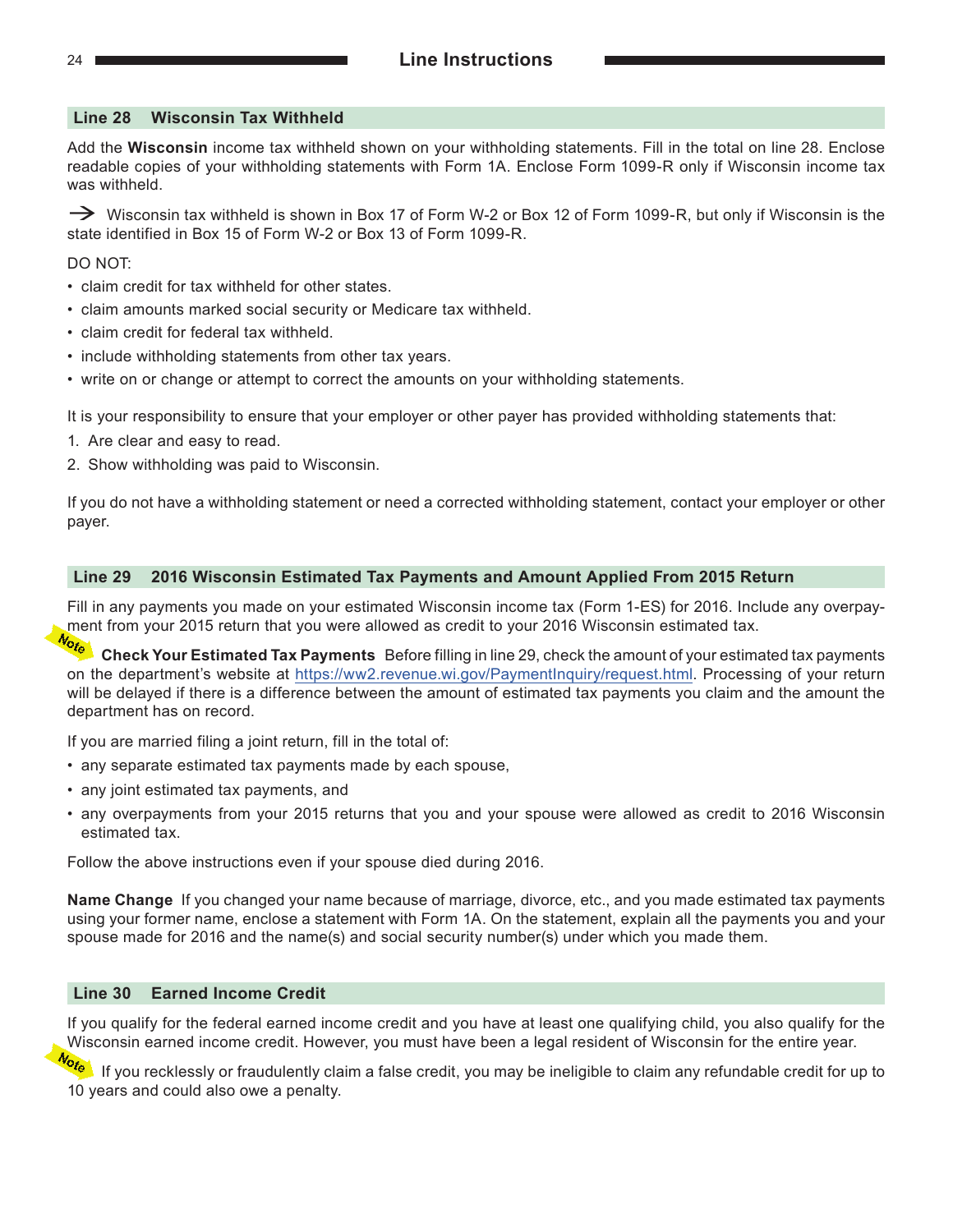#### *Line 30 Earned Income Credit – continued*

To claim the Wisconsin earned income credit, complete the following steps and fill in the required information in the spaces provided on line 30.

**Step 1** Fill in the number of children who meet the requirements of a "qualifying child" for purposes of the federal earned income credit (see the instructions for earned income credit in your federal return for definition of a "qualifying child").

**Step 2** Fill in the federal earned income credit from line 66a of federal Form 1040 or line 42a of federal Form 1040A.

**Step 3** Fill in the percentage rate which applies to you.

| <b>Number of qualifying</b><br>children (see Step 1 above) | Fill in this<br>percentage rate |
|------------------------------------------------------------|---------------------------------|
|                                                            | $4\%$                           |
|                                                            | 11%                             |
| 3 or more                                                  | 34%                             |

**Step 4** Multiply the amount of your federal credit (Step 2) by the percentage determined in Step 3. Fill in the result on line 30. This is your Wisconsin earned income credit.<br> $\frac{N_{\text{max}}}{N_{\text{max}}}$ 

**Enclosures With Your Return** You must enclose a copy of your completed federal Schedule EIC with Form 1A. If you used a paid preparer to complete your federal return, also enclose federal Form 8867. Failure to provide this information may delay your refund.

 $\rightarrow$  If the IRS is computing your federal earned income credit and you want the department to compute your Wisconsin earned income credit for you, fill in the number of your qualifying children in the space provided on line 30. Write "EIC" in the space to the right of line 30. Complete your return through line 32 of Form 1A. Enclose a copy of your federal return (Form 1040A or Form 1040) with your Form 1A.

#### **Line 31 Homestead Credit**

If you are claiming homestead credit, attach Schedule H or H‑EZ to your Form 1A. Fill in on line 31 the amount from line 19 of Schedule H or line 14 of Schedule H-EZ.

 $\rightarrow$  To see if you may qualify for homestead credit, refer to the Special Instructions on page 9. You cannot claim homestead credit if you (or your spouse, if married) claim the veterans and surviving spouses property tax credit.

If you recklessly or fraudulently claim a false credit, you may be ineligible to claim any refundable credit for up to 10 years and could also owe a penalty.

#### **Line 32 Eligible Veterans and Surviving Spouses Property Tax Credit**

**Who May Claim the Credit** An eligible unremarried surviving spouse or an eligible veteran may claim the veterans and surviving spouses property tax credit. (**Note** If you claim the veterans and surviving spouses property tax credit, you or your spouse may **not** claim the school property tax credit or homestead credit.)

If you recklessly or fraudulently claim a false credit, you may be ineligible to claim any refundable credit for up to 10 years and could also owe a penalty.

An "eligible unremarried surviving spouse" means an unremarried surviving spouse of an individual who:

- Served on active duty in the U.S. armed forces or in forces incorporated as part of the U.S. armed forces or in the National Guard or a reserve component of the U.S. armed forces,
- Was a resident of Wisconsin at the time of entry into active service or who had been a resident of Wisconsin for any consecutive 5-year period after entry into that active duty service, and
- Met one of the following conditions:
	- 1. Died while on active duty and while a resident of Wisconsin,
	- 2. Was a resident of Wisconsin at the time of his or her death and had either a service-connected disability rating of 100% under 38 USC 1114 or 1134 or a 100% disability rating based on individual unemployability,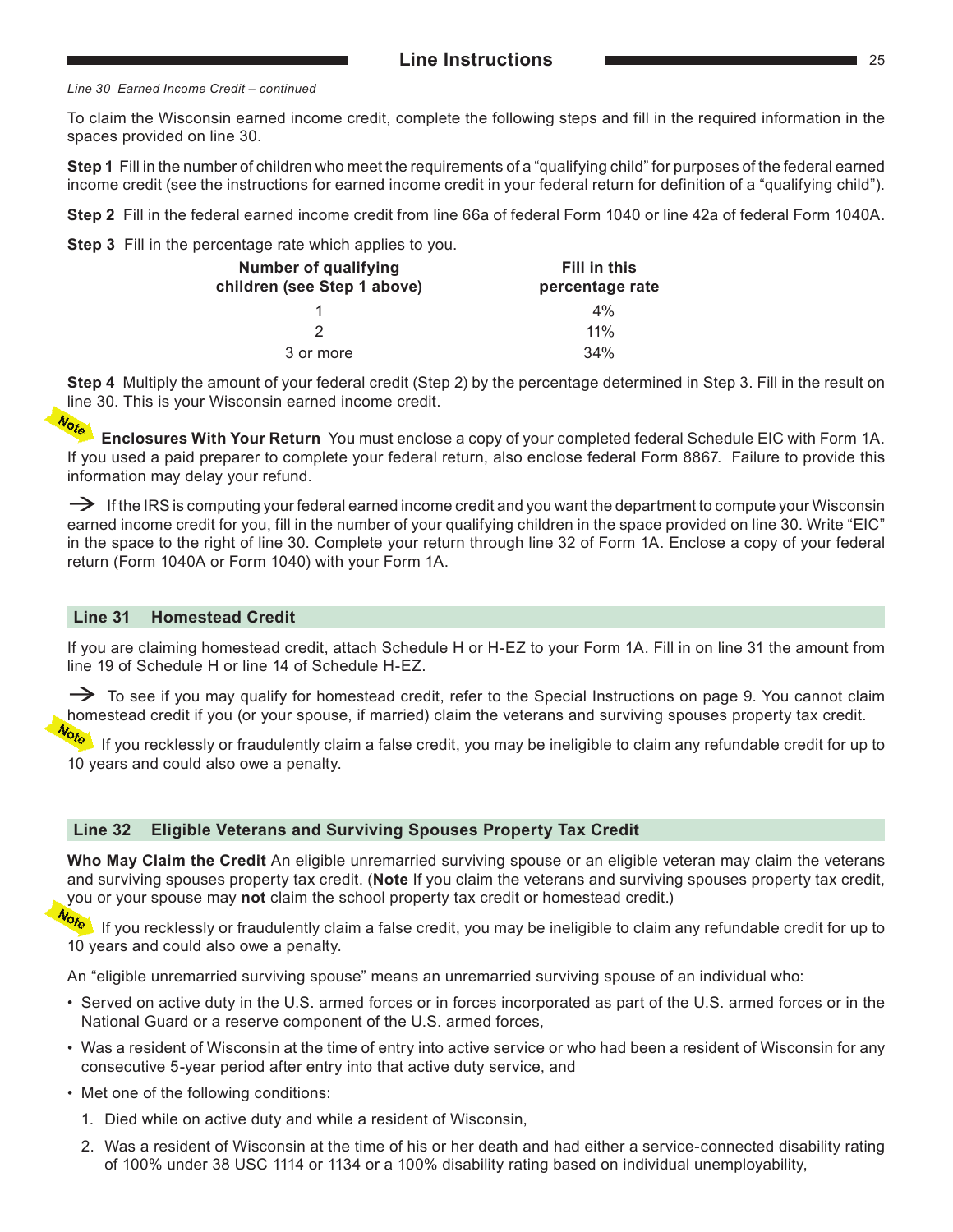### 26 **Line Instructions**

*Line 32 Eligible Veterans and Surviving Spouses Property Tax Credit – continued*

- 3. In the case of an individual who served in the National Guard or a reserve component, while a resident of Wisconsin died in the line of duty while on active or inactive duty for training purposes, or
- 4. Was a resident of Wisconsin at the time of his or her death and following the individual's death, his or her spouse began to receive, and continues to receive, dependency and indemnity compensation, as defined in 38 USC 101(14).

The unremarried surviving spouse must be certified by the Wisconsin Department of Veterans Affairs.

"Eligible veteran" means an individual who is certified by the Wisconsin Department of Veterans Affairs as meeting all of the following conditions:

- Served on active duty under honorable conditions in the U.S. armed forces or in forces incorporated in the U.S. armed forces.
- Was a resident of Wisconsin at the time of entry into active service or who had been a resident of Wisconsin for any consecutive 5‑year period after entry into that active duty service.
- Is currently a resident of Wisconsin for purposes of receiving veterans benefits under ch. 45, Wis. Stats.
- Has a service-connected disability rating of 100% under 38 USC 1114 or 1134 or a 100% disability rating based on individual unemployability.

**Computing the Credit** The credit is equal to the property taxes paid by the claimant during the year on the claimant's principal dwelling in Wisconsin. The credit is based on real and personal property taxes, exclusive of special assessments, delinquent interest, and charges for service. Do not include any property taxes that are properly includable as a trade or business expense.

"Principal dwelling" means any dwelling and the land surrounding it that is reasonably necessary for use of the dwelling as a primary dwelling, but not more than one acre. It may include a part of a multidwelling or multipurpose building and a part of the land upon which it is built that is used as the primary dwelling. Complete the worksheet at right if your principal dwelling is located on more than one acre of land.

| Worksheet If Property Tax Bill Shows More than 1 Acre of Land                                  |
|------------------------------------------------------------------------------------------------|
| 1. Assessed value of land (from tax bill) 1.                                                   |
|                                                                                                |
|                                                                                                |
| 4. Assessed value of principal dwelling  4.                                                    |
| 5. Add line 3 and line 4 5.                                                                    |
| 6. Total assessed value of all land and<br>improvements (from tax bill) $\dots \dots \dots$ 6. |
| 7. Divide line 5 by line $6 \ldots \ldots \ldots \ldots \ldots$ 7. $\ldots$                    |
| 8. Net property taxes paid 8.                                                                  |
| 9. Multiply line 8 by line 7. This is the amount<br>of property tax allowed for the credit 9.  |

If the principal dwelling on which the taxes were paid is owned by two or more persons or entities as joint tenants or tenants in common, use only that part of property taxes paid that reflects the ownership percentage of the claimant. (See Exceptions below.)

#### **Exceptions**

- *• Married filing a joint return* If property is owned by an eligible veteran and spouse as joint tenants, tenants in common, or as marital property, the credit is based on 100% of property taxes paid on the principal dwelling (subject to the 1‑acre limitation).
- *• Married filing a separate return* If property is owned by an eligible veteran and spouse as joint tenants, tenants in common, or as marital property, each spouse may claim the credit based on their respective ownership interest in the eligible veteran's principal dwelling (subject to the 1‑acre limitation).

If the principal dwelling is sold during the taxable year, the property taxes for the seller and buyer shall be the amount of the tax prorated to each in the closing agreement pertaining to the sale. If not provided for in the closing agreement, the tax shall be prorated between the seller and buyer in proportion to months of ownership.

If you owned and lived in a mobile home as your principal dwelling, "property taxes" includes monthly mobile home municipal permit fees you paid to the municipality.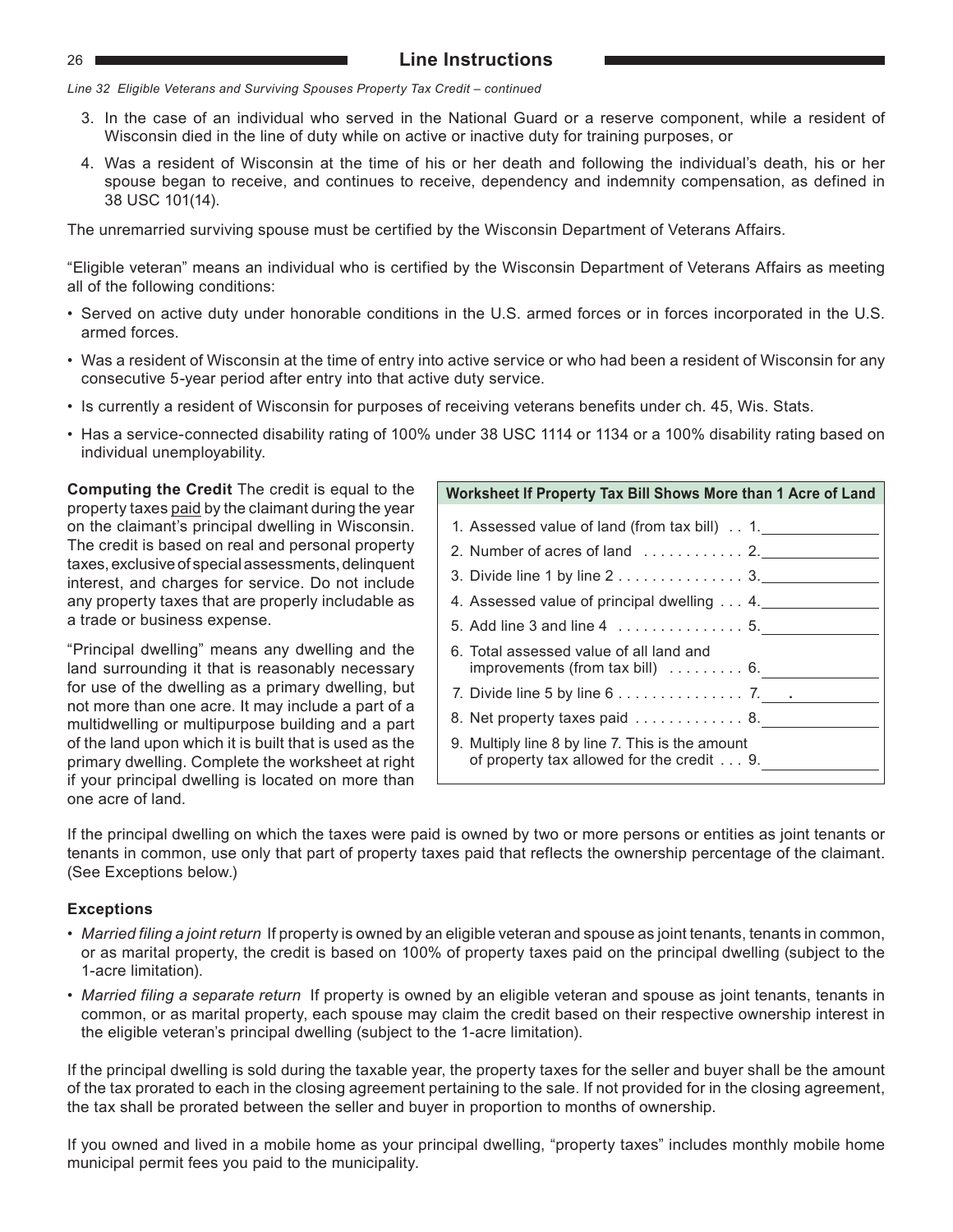#### **Line Instructions** 27

*Line 32 Eligible Veterans and Surviving Spouses Property Tax Credit – continued*

If you did not own your principal dwelling but were required to pay the property taxes as rent, you may claim the credit based on the property taxes paid during the year if all of the following are met:

- The rental unit must be the principal dwelling of the eligible veteran or surviving spouse,
- The principal dwelling must be located in Wisconsin,
- The eligible veteran or surviving spouse is required to pay the property taxes under the rental agreement or other written agreement entered into with the landlord, and
- The eligible veteran or surviving spouse must pay the property taxes directly to the municipality.

A copy of the agreement with the landlord and proof of payment to the municipality must be included with the Wisconsin income tax return.

The credit must be claimed within 4 years of the unextended due date of the return.

**Certification of Eligibility for the Credit** If you did not claim the credit in a prior year, before claiming the credit for 2016 you must request certification from the Wisconsin Department of Veterans Affairs (WDVA) indicating that you qualify for the credit. Use Form WDVA 2097 (which you can find in WDVA Brochure B0106) to submit your request, along with a copy of the veteran's DD Form 214 and Veterans Administration disability award letter and, if applicable, the veteran's death certificate, a marriage certificate, and a completed copy of Form WDVA 0001 (if the veteran never previously submitted one). The WDVA 0001 and the brochure are available from your county veterans service officer or on the Internet at [dva.wisconsin.g](https://dva.wi.gov/Pages/Home.aspx)ov. You may submit these forms and supporting documents to your county veterans service officer or mail them to: Wisconsin Department of Veterans Affairs, Attn: Veterans Property Tax Credit, 201 West Washington Ave., PO Box 7843, Madison WI 53707-7843. The WDVA will send you a certification of your eligibility.

 $\rightarrow$  You do not have to obtain certification from the WDVA for 2016 if you previously received certification for a prior year. If you still qualify for the credit, you may claim the credit but do not have to enclose certification.

**Enclosures** Enclose a copy of your property tax bill, proof of payment made in 2016, and the certification, if required, received from the WDVA with your return.

#### **Line 33 (line 17 of Form WI‑Z) Amount Previously Paid**

**Amended return only –** Complete this line only if this is an amended 2016 Form 1A or Form WI‑Z. Fill in the amount of tax you paid with your original Form 1A or Form WI‑Z plus any additional amounts paid after it was filed.

If you did not pay the full amount shown on your original Form 1A or Form WI-Z, fill in only the portion that you actually paid. Also, include any additional tax that may have resulted if your original return was changed or audited. This includes additional tax paid with a previously filed 2016 amended return and additional tax paid as a result of a department adjustment to your return. Do not include payments of interest or penalties.

#### **Line 34 (line 18 of Form WI‑Z)**

Add lines 28‑33 (lines 16 and 17 of Form WI‑Z).

#### **Line 35 (line 19 of Form WI‑Z) Amounts Previously Refunded**

**Amended return only** – Complete this line only if this is an amended 2016 Form 1A or Form WI‑Z. Fill in the refund from your original 2016 return (not including the amount applied to your 2017 estimated tax). This is generally the amount from line 38 of Form 1A (line 21 of Form WI‑Z).

If your refund was reduced because you owed underpayment interest or any penalties, fill in the amount of your refund before the reduction for underpayment interest or penalties. If your 2016 return was adjusted by the department, fill in the refund shown on the adjustment notice you received. If the adjustment notice shows a tax due rather than a refund, complete line 33 (line 17 of Form WI‑Z) instead of line 35 (line 19 of Form WI‑Z).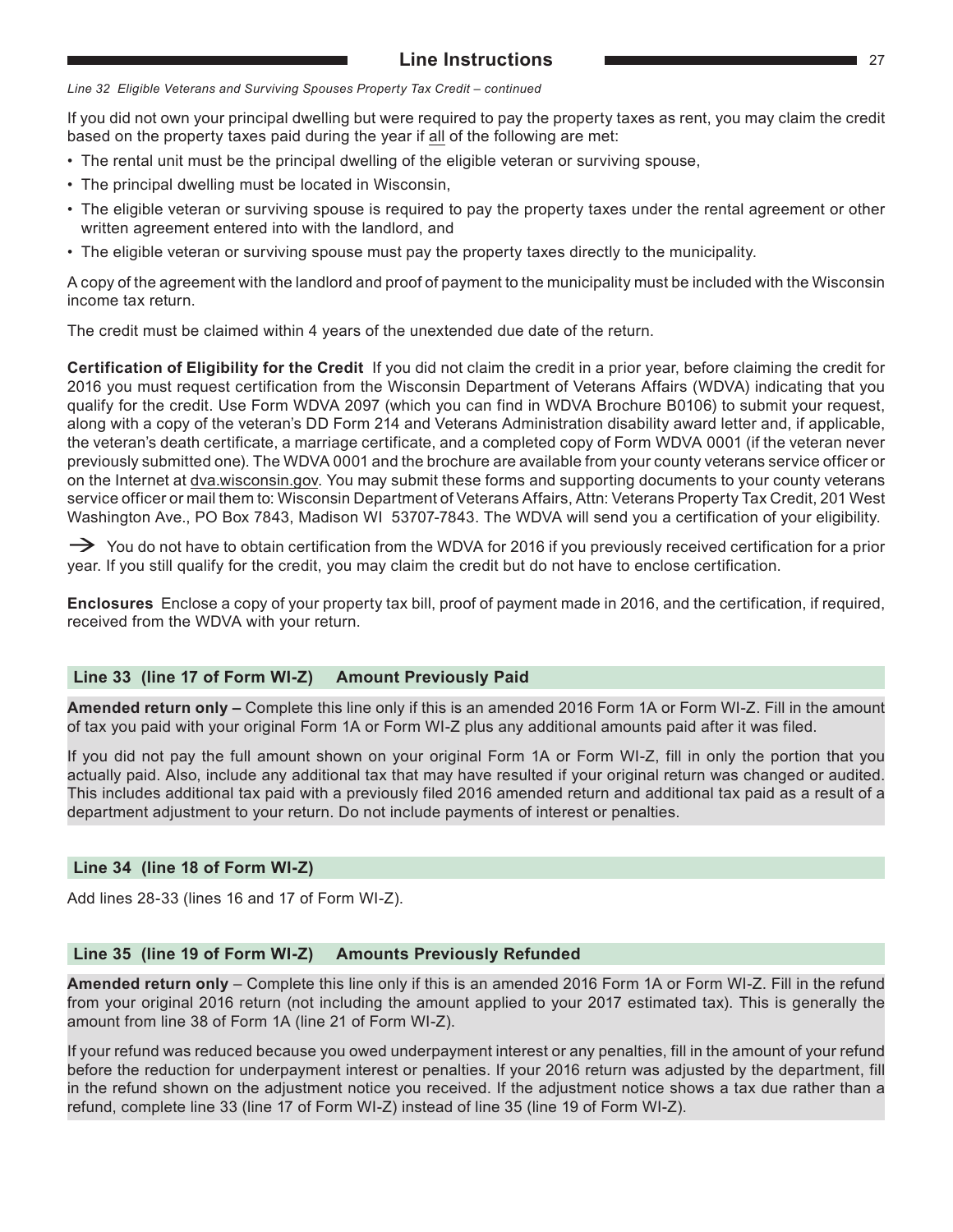#### **Line 36 (line 20 of Form WI‑Z) Subtraction**

If line 35 (line 19 of Form WI‑Z) is less than line 34 (line 18 of Form WI‑Z), subtract line 35 (line 19 of Form WI‑Z) from line 34 (line 18 of Form WI‑Z) and fill in the result on line 36 (line 20 of Form WI‑Z). If line 35 (line 19 of Form WI‑Z is more than line 34 (line 18 of Form WI‑Z), subtract line 34 (line 18 of Form WI‑Z) from line 35 (line 19 of Form WI‑Z) and fill in the result on line 36 (line 20 of Form WI‑Z) as a negative number by placing a minus sign (−) in front of the number.

#### **Line 37 (line 21 of Form WI‑Z) Amount You Overpaid**

If line 36 (line 20 of Form WI‑Z) is more than line 27 (line 15 of Form WI‑Z), subtract line 27 (line 15 of Form WI‑Z) from line 36 (line 20 of Form WI‑Z). Fill in the result on line 37 (line 21 of Form WI‑Z). If line 36 (line 20 of Form WI‑Z) is a negative number, do not complete line 37 (line 21 of Form WI‑Z).

 $\rightarrow$  If you were required to make estimated tax payments and you did not make such payments timely, you may owe what is called "underpayment interest." You may owe underpayment interest even if you are due a refund. Read the line 41 instructions to see if you owe underpayment interest. If you owe underpayment interest and you show an overpayment on line 37, reduce the amount on line 37 by the amount of underpayment interest on line 41.

#### **Line 38 Refund**

Fill in on line 38 the amount from line 37 that you want refunded to you.

**Note** If you are divorced, see page 6. You may need to enclose a copy of your divorce decree with your return.

The amount on line 38 cannot be more than the amount on line 37 less the amount applied to your estimated tax on line 39.

**Amended return only** – We will figure interest and include it in your refund check. Interest is at a rate of 3% per year from the due date of your 2016 return. However, interest is not allowed on (1) a refund issued within 90 days of the due date of the return or within 90 days of the date the return was filed, whichever is later, (2) a refund due to an increase in homestead credit, or (3) any portion of the refund that is applied to 2017 estimated tax.

#### **Line 39 Amount Applied to 2017 Estimated Tax**

Fill in on line 39 the amount, if any, of the overpayment on line 37 you want applied to your 2017 estimated tax.

If you are married filing a joint return, we will apply the amount on line 39 to your joint estimated tax.

**Amended return only** – Generally, the amount filled in on line 39 must be the same as the amount shown on line 39 of your original Form 1A (or as adjusted by the department). However, if you file your amended return by January 16, 2018, you may increase or decrease the amount to be applied to your 2017 estimated tax.

#### **Line 40 Amount You Owe**

If line 36 is less than line 27, complete line 40 to determine the amount you owe.

**Amended return only** – If the total of the amounts on line 27 and line 39 is greater than line 36, you owe additional tax. Subtract line 36 from the total of lines 27 and 39. **CAUTION** If line 36 is a negative number because line 35 exceeds line 34, treat the amount on line 36 as a positive number and add (rather than subtract) line 36 to lines 27 and 39. Interest on the additional tax due is 12% per year from the due date of your 2016 return. Figure the interest on the additional tax you owe. In the area below line 40, write in the amount of interest. Label it "interest charge."

**Exception** Do not compute interest on any additional amount due because of a decrease in the amount of homestead credit.

If the amount you owe with your return is \$500 or more or you made late estimated tax payments, you may also owe what is called "underpayment interest." See the line 41 instructions. This is an interest charge that applies when you have not prepaid enough of your tax through withholding and/or estimated tax payments. Read the line 41 instructions to see if you owe underpayment interest. If you do, include the underpayment interest from line 41 in the amount you fill in on line 40.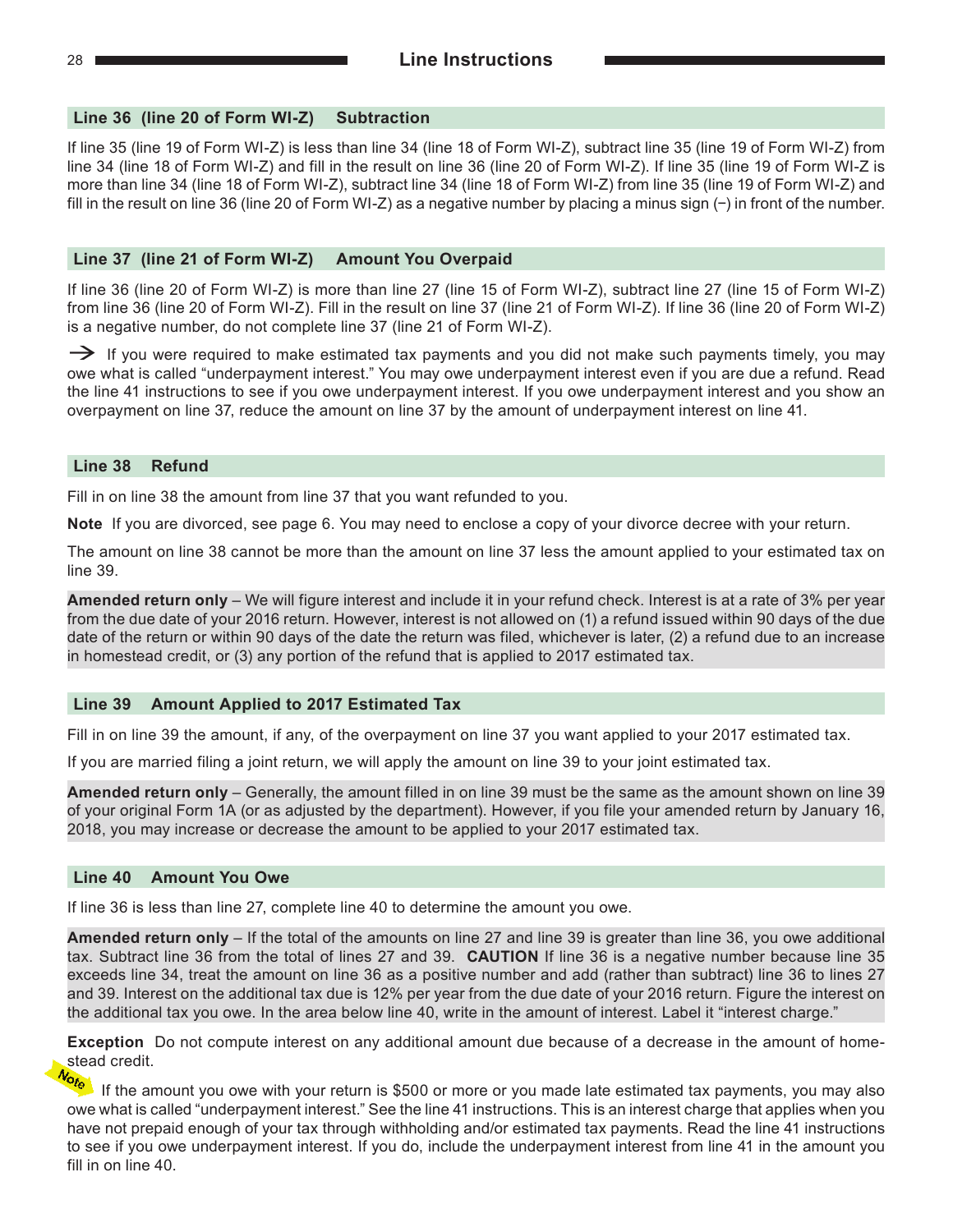#### *Line 40 Amount You Owe – continued*

**To pay online** Go to the department's website at https://tap.revenue.wi.gov/pay. This is a free service.

**To pay by check or money order** Make your check or money order payable to the Wisconsin Department of Revenue. If the name of the taxpayer does not match the printed name on the check, print the taxpayer's name on the memo line of the check. **Paper clip** it to the front of your Form 1A.

If you e-filed your return and are paying by check or money order, enclose your payment with Form EPV. Mail Form EPV and your payment to the address shown on Form EPV.

**To pay by credit card** You may use your MasterCard®, American Express® Card, Visa® Card, or Discover® Card. To pay by credit card, call toll free or access by Internet the service provider listed below. A convenience fee of 2.5% (with a minimum of \$1) will be charged by the service provider based on the amount you are paying. You will be told what the fee is during the transaction and you will have the option to either continue or cancel the transaction.

**Note**: If you pay by credit card before filing your return, enter on page 1 of Form 1A in the lower left corner the confirmation number you were given at the end of the transaction and the tax amount you charged.

Official Payments Corporation 1-800-2PAY-TAX (1-800-272-9829) 1-866-621-4109 (Customer Service) [officialpayments.com](http://www.officialpayments.com)

**Note** Failure to pay your Wisconsin income tax may result in certification of your unpaid liability to the Treasury Offset Program. Federal law authorizes the U.S. Department of Treasury to reduce, or offset, any federal income tax refunds payable to you by the IRS to satisfy unpaid state income tax debts. Any unpaid liability will remain eligible for this offset until paid.

#### **Line 41 Underpayment Interest**

You may owe underpayment interest if the amount of Wisconsin income tax withheld from your wages was less than your tax liability, or if you had income that was not subject to withholding and you did not make timely estimated payments. In general, in each quarter of the year, you should be paying enough tax through withholding payments and quarterly estimated tax payments to cover the taxes you expect to owe for the tax year. For more information, see "Estimated Tax Payments Required for Next Year" on page 8.

Underpayment interest applies if:

- Line 40 is at least \$500 and it is more than 10% of the tax shown on your return, or
- You did not pay enough estimated tax by any of the due dates. This is true even if you are due a refund.

The "tax shown on your return" is the amount on line 24 minus the amounts on lines 30, 31, and 32.

**Exceptions** You will not owe underpayment interest if your 2015 tax return was for a tax year of 12 full months (or would have been had you been required to file) AND **either** of the following applies.

- 1. You had no tax liability for 2015 and you were a Wisconsin resident for all of 2015, or
- 2. The amounts on lines 28 and 29 of your 2016 return are at least as much as the tax shown on your 2015 return. Your estimated tax payments for 2016 must have been made on time and for the required amount. This does not apply if you did not file a 2015 return.

The tax shown on your 2015 return is the amount on line 24 of 2015 Form 1A minus the amounts on lines 30, 31, and 32.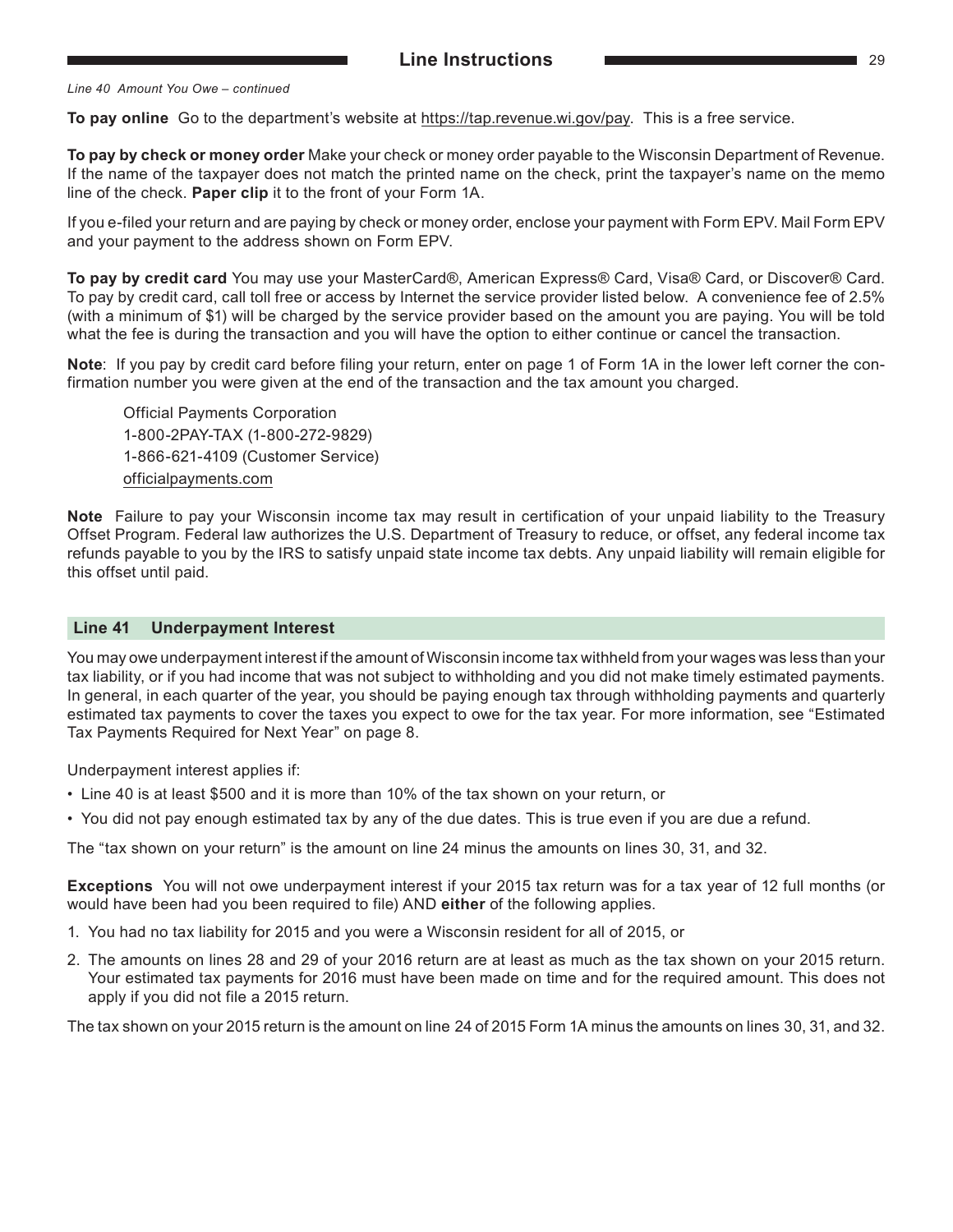*Line 41 Underpayment Interest – continued*

#### **Figuring Underpayment Interest**

If the Exceptions on page 29 do not apply, see Schedule U to find out if you owe underpayment interest. If you do, you can use the schedule to figure the amount. In certain situations, you may be able to lower your underpayment interest. For details, see the instructions for Schedule U. Fill in the underpayment interest from Schedule U on line 41. Add the amount of the underpayment interest to any tax due and fill in the total on line 40. If you are due a refund, subtract the underpayment interest from the overpayment you show on line 37 and adjust lines 38 and 39 if necessary. Enclose Schedule U with your Form 1.<br> $\frac{N_{\text{max}}}{N_{\text{max}}}$ 

Fill in the exception code in the space to the left of line 41 if you are enclosing an application for a waiver, qualify for an exception, or are using the annualized income installment method (Part IV of Schedule U) to compute underpayment interest. See the Schedule U instructions for the exception code to use.

**Amended return only** – If you were subject to underpayment interest on your original return and you are now changing the amount of such interest, enclose a corrected Schedule U with Form 1A. Fill in the appropriate exception code in the space on line 41 only if you are enclosing an application for a waiver, qualify for an exception, or are using the annualized income installment method (Part IV of Schedule U) to compute underpayment interest. See Schedule U instructions for the exception codes. Figure the difference between the amount of underpayment interest as reported on your original return (or as assessed by the department) and the amount of underpayment interest shown on your corrected Schedule U. Fill in the difference on line 41. If the amount of underpayment interest is reduced, put a minus sign (−) in front of the amount on line 41.

If line 37 of Form 1A shows an overpayment and you are reducing the amount of underpayment interest, add the amount on line 41 to the amount on line 37 of Form 1A. Adjust lines 38 and 39 accordingly.

If line 40 of Form 1A shows an amount due and you are increasing the amount of underpayment interest, add the amount on line 41 to the amount on line 40 of Form 1A.

■ **Third Party Designee** If you want to allow a tax preparer or tax preparation firm, family member, friend, or any other person you choose to discuss your 2016 tax return with the department, check "Yes" in the "Third Party Designee" area of your return. Also, fill in the designee's name, phone number, and any five digits the designee chooses as a personal identification number (PIN).

If you check "Yes," you (and your spouse if filing a joint return) are authorizing the department to discuss with the designee any questions that may arise during the processing of your return. You are also authorizing the designee to:

- Give the department any information missing from your return,
- Call the department for information about the processing of your return or the status of your refund or payment(s), and
- Respond to certain department notices about math errors, offsets, and return preparation.

You are not authorizing the designee to receive any refund check, bind you to anything (including any additional tax liability), or otherwise represent you before the department. If you want to expand the designee's authorization, you must submit Form A‑222 (*Power of Attorney)*.

The authorization will automatically end no later than the due date (without regard to extensions) for filing your 2017 tax return. This is April 15, 2018, for most people.

■ Sign and Date Your Return Sign and date your return in the space provided on page 2. Form 1A is not considered a valid return unless you sign it. Your spouse must also sign if it is a joint return. Also fill in your daytime phone number. Keep a copy of your dated return.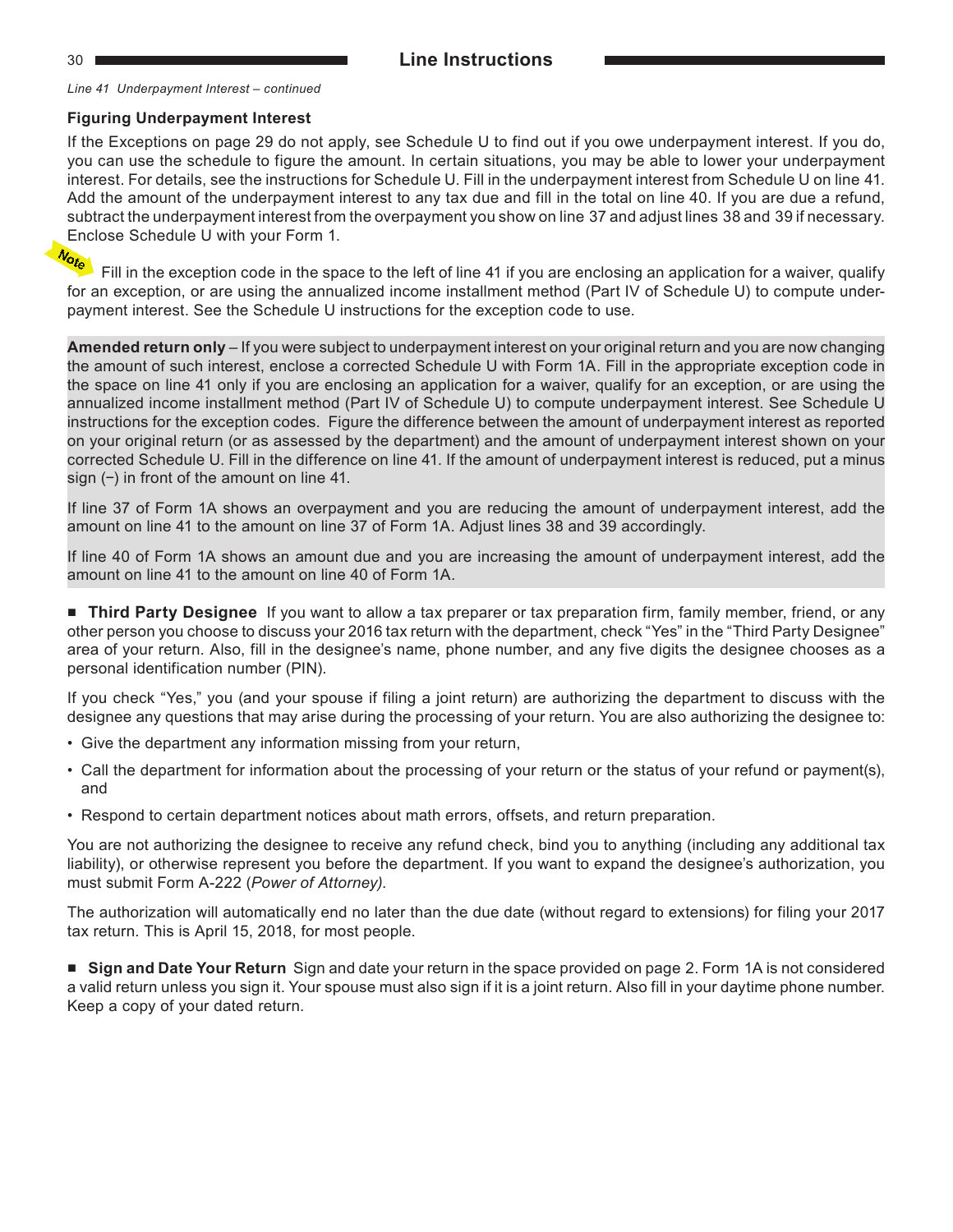#### **Wisconsin School District Number**

<span id="page-30-0"></span>Appearing below is an alphabetical listing of Wisconsin school districts. Refer to this listing and find the number of the district in which you lived on December 31, 2016. Fill in this number in the name and address area of your return. Failure to include your school district number may delay the processing of your return and any refund due.

The listing is divided into two sections. **SECTION I** lists all districts which operate high schools. **SECTION II** lists those districts which operate schools having only elementary grades.

Your school district will generally be the name of the municipality where the public high school is located which any children at your home would be entitled to attend. However, if such high school is a "union high school," refer to **SECTION II** and find the number of your elementary district.

The listing has the names of the school districts only to help you find your district number. Don't write in the name of your school district or the name of any specific school. Fill in only your school district's number on the school district line in the name and address area of your return. For example:

- 1. If you lived in the city of Milwaukee, you will fill in the number 3619 on the school district line.
- 2. If you lived in the city of Hartford, you would refer to Section II and find the number 2443, which is the number for Jt. No. 1 Hartford elementary district.

The following are other factors to be considered in determining your school district number:

- 1. If you lived in one school district but worked in another, fill in the district number where you lived.
- 2. If you were temporarily living away from your permanent home, fill in the district number of your permanent home.

**Note** If you can't identify your school district, contact your municipal clerk or local school for help.

| <b>School District</b><br><b>School District</b><br>No. School District<br><b>School District</b><br><b>School District</b><br><b>School District</b><br>No.<br>No.<br>No.<br>No.<br>No.<br>ABBOTSFORD<br>STEVENS POINT<br>0007<br>CLEAR LAKE1127<br><b>GREENFIELD</b><br>2303<br><b>MCFARLAND</b><br>3381<br>PESHTIGO  4305<br>5607<br>CLINTON 1134<br>ADAMS-FRIENDSHIP  0014<br>GREEN LAKE 2310<br>MEDFORD 3409<br>PEWAUKEE 4312<br>STOCKBRIDGE<br>5614<br>CLINTONVILLE  1141<br>GREENWOOD 2394<br>PHELPS 4330<br>ALBANY 0063<br>MELLEN<br>3427<br>STOUGHTON  5621<br>ALGOMA 0070<br>COCHRANE-<br>GRESHAM2415<br>MELROSE-MINDORO3428<br>PHILLIPS 4347<br>STRATFORD  5628<br><b>FOUNTAIN CITY1155</b><br>MENASHA 3430<br>PITTSVILLE 4368<br>STURGEON BAY  5642<br>HAMILTON 2420<br>ALMA CENTER 0091<br>COLBY1162<br>MENOMINEE INDIAN3434<br>PLATTEVILLE  4389<br>SUN PRAIRIE 5656<br>HARTFORD UHS *<br>MENOMONEE FALLS  3437<br>SUPERIOR  5663<br>ALMOND-<br>COLEMAN 1169<br>PLUM CITY 4459<br>COLFAX 1176<br>PLYMOUTH  4473<br>SURING 5670<br>BANCROFT 0105<br>HAYWARD 2478<br>MENOMONIE  3444<br>ALTOONA0112<br>HIGHLAND  2527<br>PORTAGE 4501<br>COLUMBUS1183<br>MEQUON-<br>THORP  5726<br>AMERY 0119<br>HILBERT 2534<br>PORT EDWARDS 4508<br>CORNELL 1204<br>THIENSVILLE 3479<br>HILLSBORO  2541<br>PORT WASHINGTON-<br>THREE LAKES  5733<br>CRANDON1218<br>MERCER  3484<br>APPLETON0147<br>HOLMEN  2562<br>SAUKVILLE4515<br>TIGERTON  5740<br>CRIVITZ 1232<br>MERRILL 3500<br>CUBA CITY 1246<br>HORICON 2576<br>MIDDLETON-CROSS<br>POTOSI  4529<br>TOMAH5747<br>TOMAHAWK 5754<br>ARGYLE 0161<br>CUDAHY 1253<br>HORTONVILLE AREA2583<br>PLAINS 3549<br>POYNETTE 4536<br>HOWARD-SUAMICO2604<br>TOMORROW RIVER 0126<br>ARROWHEAD UHS *<br>CUMBERLAND 1260<br>PRAIRIE DU CHIEN  4543<br>TRI-COUNTY  4375<br>ASHLAND0170<br>HOWARDS GROVE 2605<br>MILWAUKEE 3619<br><b>PRAIRIE FARM  4557</b><br>D C EVEREST  4970<br>MINERAL POINT 3633<br><b>TURTLE LAKE 5810</b><br>ASHWAUBENON 0182<br>HUDSON 2611<br>PRENTICE 4571<br>DARLINGTON 1295<br>MISHICOT  3661<br>TWO RIVERS  5824<br>ATHENS  0196<br>HURLEY 2618<br>PRESCOTT  4578<br>AUBURNDALE  0203<br>HUSTISFORD 2625<br>MONDOVI3668<br>PRINCETON 4606<br>DEERFIELD 1309<br>AUGUSTA0217<br>UNION GROVE UHS  *<br><b>MONONA GROVE  3675</b><br>PULASKI  4613<br>DE FOREST1316<br>MONROE 3682<br>DELAVAN-DARIEN  1380<br>INDEPENDENCE  2632<br>UNITY 0238<br>BALDWIN-WOODVILLE 0231<br>MONTELLO  3689<br>RACINE  4620<br>DENMARK 1407<br>IOLA-SCANDINAVIA2639<br>MONTICELLO 3696<br>RANDOLPH 4634<br>BANGOR  0245<br>DE PERE 1414<br>IOWA-GRANT  2646<br>VALDERS  5866<br>BARABOO  0280<br>ITHACA 2660<br>MOSINEE  3787<br>RANDOM LAKE 4641<br>VERONA 5901<br>DE SOTO 1421<br>DODGELAND 2744<br>MOUNT HOREB  3794<br>REEDSBURG  4753<br>VIROQUA  5985<br>BARNEVELD 0287<br>MUKWONAGO  3822<br>BARRON  0308<br>DODGEVILLE 1428<br>JANESVILLE  2695<br>REEDSVILLE 4760<br>JEFFERSON 2702<br>MUSKEGO-NORWAY 3857<br>BAYFIELD 0315<br>DRUMMOND  1491<br>RHINELANDER4781<br>WABENO  5992<br>RIB LAKE  4795<br>WASHBURN  6027<br>BEAVER DAM 0336<br>DURAND  1499<br>JOHNSON CREEK 2730<br>WASHINGTON  6069<br>BEECHER-DUNBAR-<br>JUDA  2737<br>NECEDAH  3871<br>RICE LAKE 4802<br>NEENAH 3892<br>RICHLAND  4851<br>WATERFORD UHS *<br>PEMBINE 4263<br>EAST TROY 1540<br>BELLEVILLE 0350<br>EAU CLAIRE  1554<br>KAUKAUNA 2758<br>NEILLSVILLE 3899<br>BELMONT 0364<br>EDGAR<br>KENOSHA  2793<br>NEKOOSA  3906<br>RIPON AREA 4872<br>WATERTOWN6125<br>1561<br>KETTLE MORAINE 1376<br>BELOIT0413<br>EDGERTON 1568<br>NEW AUBURN 3920<br>RIVERDALE  3850<br>WAUKESHA6174<br>RIVER FALLS  4893<br><b>BELOIT TURNER  0422</b><br>1582<br>KEWASKUM  2800<br>NEW BERLIN 3925<br>WAUNAKEE618<br>ELCHO.<br>BENTON 0427<br>ELEVA-STRUM  1600<br>KEWAUNEE2814<br>NEW GLARUS 3934<br>RIVER RIDGE 4904<br>WAUPACA  6195<br>RIVER VALLEY  5523<br><b>ELKHART LAKE-</b><br>KICKAPOO5960<br><b>NEW HOLSTEIN 3941</b><br>WAUPUN  6216<br>GLENBEULAH 1631<br>KIEL<br>2828<br>NEW LISBON  3948<br>ROSENDALE-<br>WAUSAU  6223<br>BIRCHWOOD  0441<br>ELKHORN  1638<br>NEW LONDON  3955<br>BRANDON 4956<br>WAUSAUKEE  6230<br>KIMBERLY 2835<br>BLACK HAWK  2240<br>KOHLER  2842<br><b>NEW RICHMOND 3962</b><br>ROSHOLT 4963<br>WAUTOMA  6237<br>ELK MOUND 1645<br>BLACK RIVER FALLS  0476<br>ELLSWORTH 1659<br>NIAGARA 3969<br>WAUWATOSA 6244<br>BLAIR-TAYLOR  0485<br>ELMBROOK0714<br>LA CROSSE  2849<br>WAUZEKA-STEUBEN  625'<br>BLOOMER 0497<br>ELMWOOD  1666<br>LADYSMITH  2856<br>NORRIS 3976<br><b>SAINT CROIX</b><br>WEBSTER  6293<br>EVANSVILLE 1694<br>CENTRAL 2422<br>LA FARGE  2863<br>NORTH CRAWFORD  2016<br>WEST ALLIS 6300<br>BOSCOBEL AREA  0609<br><b>LAKE GENEVA-</b><br>NORTH FOND DU LAC.3983<br>SAINT CROIX FALLS  5019<br>WEST BEND 6307<br>FALL CREEK 1729<br>NORTHERN OZAUKEE. 1945<br>SAINT FRANCIS  5026<br>BOWLER  0623<br>GENOA CITY UHS<br>$\star$<br>WESTBY 632<br>LAKE HOLCOMBE  2891<br>NORTHLAND PINES 1526<br>SAUK PRAIRIE 5100<br>WEST DE PERE  6328<br>BOYCEVILLE 0637<br>FALL RIVER  1736<br>FENNIMORE 1813<br>LAKELAND UHS  *<br>NORTHWOOD 3654<br>SENECA 5124<br>WEST SALEM 6370<br>FLAMBEAU  5757<br>LAKE MILLS  2898<br>WESTFIELD  6335<br>NORWALK-ONTARIO-<br>SEVASTOPOL5130<br><b>BRODHEAD</b><br>0700<br>LANCASTER  2912<br>WILTON  3990<br>SEYMOUR5138<br>WESTON  6354<br>BROWN DEER 0721<br>FLORENCE CO  1855<br>FOND DU LAC 1862<br>LAONA2940<br>SHAWANO 5264<br>BRUCE  0735<br>WEYAUWEGA-<br>BURLINGTON  0777<br>FORT ATKINSON  1883<br>LENA  2961<br>SHEBOYGAN  5271<br>FREMONT 6384<br>OAK CREEK-<br>BUTTERNUT  0840<br>FRANKLIN 1900<br>LITTLE CHUTE 3129<br>FRANKLIN 4018<br>SHEBOYGAN FALLS 5278<br>WHITEFISH BAY 6419<br>LODI  3150<br>OAKFIELD  4025<br>FREDERIC 1939<br>SHELL LAKE  5306<br>WHITEHALL 6426<br>FREEDOM 1953<br>OCONOMOWOC 4060<br>LOMIRA3171<br>SHIOCTON5348<br>WHITE LAKE 6440<br>CAMBRIA-FRIESLAND.0882<br>OCONTO  4067<br>SHOREWOOD 5355<br>LOYAL 3206<br>WHITEWATER 646<br>CAMBRIDGE  0896<br>GALESVILLE-ETTRICK-<br>OCONTO FALLS4074<br>SHULLSBURG 5362<br>WHITNALL 6470<br>LUCK  3213<br>TREMPEALEAU  2009<br>LUXEMBURG-CASCO3220<br>OMRO 4088<br>WILD ROSE 6475<br>CAMERON 0903<br>CAMPBELLSPORT 0910<br>GERMANTOWN  2058<br>ONALASKA  4095<br>WILLIAMS BAY 6482<br>SLINGER 5390<br>CASHTON 0980<br>GIBRALTAR2114<br>MADISON  3269<br>OOSTBURG 4137<br>SOLON SPRINGS  5397<br>WINNECONNE 6608<br>CASSVILLE  0994<br>GILLETT 2128<br>MANAWA 3276<br>OREGON4144<br>SOMERSET 5432<br>CEDARBURG1015<br>GILMAN 2135<br>MANITOWOC  3290<br>OSCEOLA 4165<br>SOUTH MILWAUKEE  5439<br>WINTER 6615<br>SOUTH SHORE 4522<br>CEDAR GROVE-<br>GILMANTON2142<br>MAPLE 3297<br>OSHKOSH4179<br>WISCONSIN DELLS 6678<br>GLENWOOD CITY 2198<br>OSSEO-FAIRCHILD4186<br>SOUTHERN DOOR CO.5457<br>WISCONSIN HEIGHTS . 0469<br>BELGIUM 1029<br><b>MARATHON CITY  3304</b><br>CENTRAL/WESTOSHA *<br>MARINETTE3311<br>OWEN-WITHEE 4207<br>SOUTHWESTERN<br>WISCONSIN RAPIDS 6685<br>GOODMAN-<br>ARMSTRONG 2212<br>CHEQUAMEGON 1071<br>MARION  3318<br>WISCONSIN 2485<br>WITTENBERG-<br>GRAFTON  2217<br>MARKESAN 3325<br>PALMYRA-EAGLE  4221<br>SPARTA5460<br>BIRNAMWOOD  6692<br>CHETEK-<br>WEYERHAEUSER 1080<br>MARSHALL  3332<br>PARDEEVILLE  4228<br>SPENCER 5467<br>WONEWOC-<br>GRANTON 2226<br>CHILTON  1085<br>CHIPPEWA FALLS  1092<br>GRANTSBURG 2233<br>MARSHFIELD3339<br>PARKVIEW4151<br>SPOONER5474<br>UNION CENTER6713<br>GREEN BAY  2289<br>PECATONICA 0490<br>MAUSTON  3360<br>SPRING VALLEY 5586<br><b>WRIGHTSTOWN  6734</b><br>GREENDALE 2296<br>CLAYTON1120<br>MAYVILLE  3367<br>STANLEY-BOYD 5593<br>*This is a "Union High School" district. Refer to Section II of this listing and determine the number of your elementary school district. |  | <b>SECTION I - SCHOOL DISTRICTS OPERATING HIGH SCHOOLS</b> |  |  |  |  |  |
|-------------------------------------------------------------------------------------------------------------------------------------------------------------------------------------------------------------------------------------------------------------------------------------------------------------------------------------------------------------------------------------------------------------------------------------------------------------------------------------------------------------------------------------------------------------------------------------------------------------------------------------------------------------------------------------------------------------------------------------------------------------------------------------------------------------------------------------------------------------------------------------------------------------------------------------------------------------------------------------------------------------------------------------------------------------------------------------------------------------------------------------------------------------------------------------------------------------------------------------------------------------------------------------------------------------------------------------------------------------------------------------------------------------------------------------------------------------------------------------------------------------------------------------------------------------------------------------------------------------------------------------------------------------------------------------------------------------------------------------------------------------------------------------------------------------------------------------------------------------------------------------------------------------------------------------------------------------------------------------------------------------------------------------------------------------------------------------------------------------------------------------------------------------------------------------------------------------------------------------------------------------------------------------------------------------------------------------------------------------------------------------------------------------------------------------------------------------------------------------------------------------------------------------------------------------------------------------------------------------------------------------------------------------------------------------------------------------------------------------------------------------------------------------------------------------------------------------------------------------------------------------------------------------------------------------------------------------------------------------------------------------------------------------------------------------------------------------------------------------------------------------------------------------------------------------------------------------------------------------------------------------------------------------------------------------------------------------------------------------------------------------------------------------------------------------------------------------------------------------------------------------------------------------------------------------------------------------------------------------------------------------------------------------------------------------------------------------------------------------------------------------------------------------------------------------------------------------------------------------------------------------------------------------------------------------------------------------------------------------------------------------------------------------------------------------------------------------------------------------------------------------------------------------------------------------------------------------------------------------------------------------------------------------------------------------------------------------------------------------------------------------------------------------------------------------------------------------------------------------------------------------------------------------------------------------------------------------------------------------------------------------------------------------------------------------------------------------------------------------------------------------------------------------------------------------------------------------------------------------------------------------------------------------------------------------------------------------------------------------------------------------------------------------------------------------------------------------------------------------------------------------------------------------------------------------------------------------------------------------------------------------------------------------------------------------------------------------------------------------------------------------------------------------------------------------------------------------------------------------------------------------------------------------------------------------------------------------------------------------------------------------------------------------------------------------------------------------------------------------------------------------------------------------------------------------------------------------------------------------------------------------------------------------------------------------------------------------------------------------------------------------------------------------------------------------------------------------------------------------------------------------------------------------------------------------------------------------------------------------------------------------------------------------------------------------------------------------------------------------------------------------------------------------------------------------------------------------------------------------------------------------------------------------------------------------------------------------------------------------------------------------------------------------------------------------------------------------------------------------------------------------------------------------------------------------------------------------------------------------------------------------------------------------------------------------------------------------------------------------------------------------------------------------------------------------------------------------------------------------------------------------------------------------------------------------------------------------------------------------------------------------------------------------------------------------------------------------------------------------------------------------------------------------------------------------------------------------------------------------------------------------------------------------------------------------------------------------------------------------------------------------------------------------------------------------------------------------------------------------------|--|------------------------------------------------------------|--|--|--|--|--|
|                                                                                                                                                                                                                                                                                                                                                                                                                                                                                                                                                                                                                                                                                                                                                                                                                                                                                                                                                                                                                                                                                                                                                                                                                                                                                                                                                                                                                                                                                                                                                                                                                                                                                                                                                                                                                                                                                                                                                                                                                                                                                                                                                                                                                                                                                                                                                                                                                                                                                                                                                                                                                                                                                                                                                                                                                                                                                                                                                                                                                                                                                                                                                                                                                                                                                                                                                                                                                                                                                                                                                                                                                                                                                                                                                                                                                                                                                                                                                                                                                                                                                                                                                                                                                                                                                                                                                                                                                                                                                                                                                                                                                                                                                                                                                                                                                                                                                                                                                                                                                                                                                                                                                                                                                                                                                                                                                                                                                                                                                                                                                                                                                                                                                                                                                                                                                                                                                                                                                                                                                                                                                                                                                                                                                                                                                                                                                                                                                                                                                                                                                                                                                                                                                                                                                                                                                                                                                                                                                                                                                                                                                                                                                                                                                                                                                                                                                                                                                                                                                                                                                                                                                                                                                                                                           |  |                                                            |  |  |  |  |  |
|                                                                                                                                                                                                                                                                                                                                                                                                                                                                                                                                                                                                                                                                                                                                                                                                                                                                                                                                                                                                                                                                                                                                                                                                                                                                                                                                                                                                                                                                                                                                                                                                                                                                                                                                                                                                                                                                                                                                                                                                                                                                                                                                                                                                                                                                                                                                                                                                                                                                                                                                                                                                                                                                                                                                                                                                                                                                                                                                                                                                                                                                                                                                                                                                                                                                                                                                                                                                                                                                                                                                                                                                                                                                                                                                                                                                                                                                                                                                                                                                                                                                                                                                                                                                                                                                                                                                                                                                                                                                                                                                                                                                                                                                                                                                                                                                                                                                                                                                                                                                                                                                                                                                                                                                                                                                                                                                                                                                                                                                                                                                                                                                                                                                                                                                                                                                                                                                                                                                                                                                                                                                                                                                                                                                                                                                                                                                                                                                                                                                                                                                                                                                                                                                                                                                                                                                                                                                                                                                                                                                                                                                                                                                                                                                                                                                                                                                                                                                                                                                                                                                                                                                                                                                                                                                           |  |                                                            |  |  |  |  |  |
|                                                                                                                                                                                                                                                                                                                                                                                                                                                                                                                                                                                                                                                                                                                                                                                                                                                                                                                                                                                                                                                                                                                                                                                                                                                                                                                                                                                                                                                                                                                                                                                                                                                                                                                                                                                                                                                                                                                                                                                                                                                                                                                                                                                                                                                                                                                                                                                                                                                                                                                                                                                                                                                                                                                                                                                                                                                                                                                                                                                                                                                                                                                                                                                                                                                                                                                                                                                                                                                                                                                                                                                                                                                                                                                                                                                                                                                                                                                                                                                                                                                                                                                                                                                                                                                                                                                                                                                                                                                                                                                                                                                                                                                                                                                                                                                                                                                                                                                                                                                                                                                                                                                                                                                                                                                                                                                                                                                                                                                                                                                                                                                                                                                                                                                                                                                                                                                                                                                                                                                                                                                                                                                                                                                                                                                                                                                                                                                                                                                                                                                                                                                                                                                                                                                                                                                                                                                                                                                                                                                                                                                                                                                                                                                                                                                                                                                                                                                                                                                                                                                                                                                                                                                                                                                                           |  |                                                            |  |  |  |  |  |
|                                                                                                                                                                                                                                                                                                                                                                                                                                                                                                                                                                                                                                                                                                                                                                                                                                                                                                                                                                                                                                                                                                                                                                                                                                                                                                                                                                                                                                                                                                                                                                                                                                                                                                                                                                                                                                                                                                                                                                                                                                                                                                                                                                                                                                                                                                                                                                                                                                                                                                                                                                                                                                                                                                                                                                                                                                                                                                                                                                                                                                                                                                                                                                                                                                                                                                                                                                                                                                                                                                                                                                                                                                                                                                                                                                                                                                                                                                                                                                                                                                                                                                                                                                                                                                                                                                                                                                                                                                                                                                                                                                                                                                                                                                                                                                                                                                                                                                                                                                                                                                                                                                                                                                                                                                                                                                                                                                                                                                                                                                                                                                                                                                                                                                                                                                                                                                                                                                                                                                                                                                                                                                                                                                                                                                                                                                                                                                                                                                                                                                                                                                                                                                                                                                                                                                                                                                                                                                                                                                                                                                                                                                                                                                                                                                                                                                                                                                                                                                                                                                                                                                                                                                                                                                                                           |  |                                                            |  |  |  |  |  |
|                                                                                                                                                                                                                                                                                                                                                                                                                                                                                                                                                                                                                                                                                                                                                                                                                                                                                                                                                                                                                                                                                                                                                                                                                                                                                                                                                                                                                                                                                                                                                                                                                                                                                                                                                                                                                                                                                                                                                                                                                                                                                                                                                                                                                                                                                                                                                                                                                                                                                                                                                                                                                                                                                                                                                                                                                                                                                                                                                                                                                                                                                                                                                                                                                                                                                                                                                                                                                                                                                                                                                                                                                                                                                                                                                                                                                                                                                                                                                                                                                                                                                                                                                                                                                                                                                                                                                                                                                                                                                                                                                                                                                                                                                                                                                                                                                                                                                                                                                                                                                                                                                                                                                                                                                                                                                                                                                                                                                                                                                                                                                                                                                                                                                                                                                                                                                                                                                                                                                                                                                                                                                                                                                                                                                                                                                                                                                                                                                                                                                                                                                                                                                                                                                                                                                                                                                                                                                                                                                                                                                                                                                                                                                                                                                                                                                                                                                                                                                                                                                                                                                                                                                                                                                                                                           |  |                                                            |  |  |  |  |  |
|                                                                                                                                                                                                                                                                                                                                                                                                                                                                                                                                                                                                                                                                                                                                                                                                                                                                                                                                                                                                                                                                                                                                                                                                                                                                                                                                                                                                                                                                                                                                                                                                                                                                                                                                                                                                                                                                                                                                                                                                                                                                                                                                                                                                                                                                                                                                                                                                                                                                                                                                                                                                                                                                                                                                                                                                                                                                                                                                                                                                                                                                                                                                                                                                                                                                                                                                                                                                                                                                                                                                                                                                                                                                                                                                                                                                                                                                                                                                                                                                                                                                                                                                                                                                                                                                                                                                                                                                                                                                                                                                                                                                                                                                                                                                                                                                                                                                                                                                                                                                                                                                                                                                                                                                                                                                                                                                                                                                                                                                                                                                                                                                                                                                                                                                                                                                                                                                                                                                                                                                                                                                                                                                                                                                                                                                                                                                                                                                                                                                                                                                                                                                                                                                                                                                                                                                                                                                                                                                                                                                                                                                                                                                                                                                                                                                                                                                                                                                                                                                                                                                                                                                                                                                                                                                           |  |                                                            |  |  |  |  |  |
|                                                                                                                                                                                                                                                                                                                                                                                                                                                                                                                                                                                                                                                                                                                                                                                                                                                                                                                                                                                                                                                                                                                                                                                                                                                                                                                                                                                                                                                                                                                                                                                                                                                                                                                                                                                                                                                                                                                                                                                                                                                                                                                                                                                                                                                                                                                                                                                                                                                                                                                                                                                                                                                                                                                                                                                                                                                                                                                                                                                                                                                                                                                                                                                                                                                                                                                                                                                                                                                                                                                                                                                                                                                                                                                                                                                                                                                                                                                                                                                                                                                                                                                                                                                                                                                                                                                                                                                                                                                                                                                                                                                                                                                                                                                                                                                                                                                                                                                                                                                                                                                                                                                                                                                                                                                                                                                                                                                                                                                                                                                                                                                                                                                                                                                                                                                                                                                                                                                                                                                                                                                                                                                                                                                                                                                                                                                                                                                                                                                                                                                                                                                                                                                                                                                                                                                                                                                                                                                                                                                                                                                                                                                                                                                                                                                                                                                                                                                                                                                                                                                                                                                                                                                                                                                                           |  |                                                            |  |  |  |  |  |
|                                                                                                                                                                                                                                                                                                                                                                                                                                                                                                                                                                                                                                                                                                                                                                                                                                                                                                                                                                                                                                                                                                                                                                                                                                                                                                                                                                                                                                                                                                                                                                                                                                                                                                                                                                                                                                                                                                                                                                                                                                                                                                                                                                                                                                                                                                                                                                                                                                                                                                                                                                                                                                                                                                                                                                                                                                                                                                                                                                                                                                                                                                                                                                                                                                                                                                                                                                                                                                                                                                                                                                                                                                                                                                                                                                                                                                                                                                                                                                                                                                                                                                                                                                                                                                                                                                                                                                                                                                                                                                                                                                                                                                                                                                                                                                                                                                                                                                                                                                                                                                                                                                                                                                                                                                                                                                                                                                                                                                                                                                                                                                                                                                                                                                                                                                                                                                                                                                                                                                                                                                                                                                                                                                                                                                                                                                                                                                                                                                                                                                                                                                                                                                                                                                                                                                                                                                                                                                                                                                                                                                                                                                                                                                                                                                                                                                                                                                                                                                                                                                                                                                                                                                                                                                                                           |  |                                                            |  |  |  |  |  |
|                                                                                                                                                                                                                                                                                                                                                                                                                                                                                                                                                                                                                                                                                                                                                                                                                                                                                                                                                                                                                                                                                                                                                                                                                                                                                                                                                                                                                                                                                                                                                                                                                                                                                                                                                                                                                                                                                                                                                                                                                                                                                                                                                                                                                                                                                                                                                                                                                                                                                                                                                                                                                                                                                                                                                                                                                                                                                                                                                                                                                                                                                                                                                                                                                                                                                                                                                                                                                                                                                                                                                                                                                                                                                                                                                                                                                                                                                                                                                                                                                                                                                                                                                                                                                                                                                                                                                                                                                                                                                                                                                                                                                                                                                                                                                                                                                                                                                                                                                                                                                                                                                                                                                                                                                                                                                                                                                                                                                                                                                                                                                                                                                                                                                                                                                                                                                                                                                                                                                                                                                                                                                                                                                                                                                                                                                                                                                                                                                                                                                                                                                                                                                                                                                                                                                                                                                                                                                                                                                                                                                                                                                                                                                                                                                                                                                                                                                                                                                                                                                                                                                                                                                                                                                                                                           |  |                                                            |  |  |  |  |  |
|                                                                                                                                                                                                                                                                                                                                                                                                                                                                                                                                                                                                                                                                                                                                                                                                                                                                                                                                                                                                                                                                                                                                                                                                                                                                                                                                                                                                                                                                                                                                                                                                                                                                                                                                                                                                                                                                                                                                                                                                                                                                                                                                                                                                                                                                                                                                                                                                                                                                                                                                                                                                                                                                                                                                                                                                                                                                                                                                                                                                                                                                                                                                                                                                                                                                                                                                                                                                                                                                                                                                                                                                                                                                                                                                                                                                                                                                                                                                                                                                                                                                                                                                                                                                                                                                                                                                                                                                                                                                                                                                                                                                                                                                                                                                                                                                                                                                                                                                                                                                                                                                                                                                                                                                                                                                                                                                                                                                                                                                                                                                                                                                                                                                                                                                                                                                                                                                                                                                                                                                                                                                                                                                                                                                                                                                                                                                                                                                                                                                                                                                                                                                                                                                                                                                                                                                                                                                                                                                                                                                                                                                                                                                                                                                                                                                                                                                                                                                                                                                                                                                                                                                                                                                                                                                           |  |                                                            |  |  |  |  |  |
|                                                                                                                                                                                                                                                                                                                                                                                                                                                                                                                                                                                                                                                                                                                                                                                                                                                                                                                                                                                                                                                                                                                                                                                                                                                                                                                                                                                                                                                                                                                                                                                                                                                                                                                                                                                                                                                                                                                                                                                                                                                                                                                                                                                                                                                                                                                                                                                                                                                                                                                                                                                                                                                                                                                                                                                                                                                                                                                                                                                                                                                                                                                                                                                                                                                                                                                                                                                                                                                                                                                                                                                                                                                                                                                                                                                                                                                                                                                                                                                                                                                                                                                                                                                                                                                                                                                                                                                                                                                                                                                                                                                                                                                                                                                                                                                                                                                                                                                                                                                                                                                                                                                                                                                                                                                                                                                                                                                                                                                                                                                                                                                                                                                                                                                                                                                                                                                                                                                                                                                                                                                                                                                                                                                                                                                                                                                                                                                                                                                                                                                                                                                                                                                                                                                                                                                                                                                                                                                                                                                                                                                                                                                                                                                                                                                                                                                                                                                                                                                                                                                                                                                                                                                                                                                                           |  |                                                            |  |  |  |  |  |
|                                                                                                                                                                                                                                                                                                                                                                                                                                                                                                                                                                                                                                                                                                                                                                                                                                                                                                                                                                                                                                                                                                                                                                                                                                                                                                                                                                                                                                                                                                                                                                                                                                                                                                                                                                                                                                                                                                                                                                                                                                                                                                                                                                                                                                                                                                                                                                                                                                                                                                                                                                                                                                                                                                                                                                                                                                                                                                                                                                                                                                                                                                                                                                                                                                                                                                                                                                                                                                                                                                                                                                                                                                                                                                                                                                                                                                                                                                                                                                                                                                                                                                                                                                                                                                                                                                                                                                                                                                                                                                                                                                                                                                                                                                                                                                                                                                                                                                                                                                                                                                                                                                                                                                                                                                                                                                                                                                                                                                                                                                                                                                                                                                                                                                                                                                                                                                                                                                                                                                                                                                                                                                                                                                                                                                                                                                                                                                                                                                                                                                                                                                                                                                                                                                                                                                                                                                                                                                                                                                                                                                                                                                                                                                                                                                                                                                                                                                                                                                                                                                                                                                                                                                                                                                                                           |  |                                                            |  |  |  |  |  |
|                                                                                                                                                                                                                                                                                                                                                                                                                                                                                                                                                                                                                                                                                                                                                                                                                                                                                                                                                                                                                                                                                                                                                                                                                                                                                                                                                                                                                                                                                                                                                                                                                                                                                                                                                                                                                                                                                                                                                                                                                                                                                                                                                                                                                                                                                                                                                                                                                                                                                                                                                                                                                                                                                                                                                                                                                                                                                                                                                                                                                                                                                                                                                                                                                                                                                                                                                                                                                                                                                                                                                                                                                                                                                                                                                                                                                                                                                                                                                                                                                                                                                                                                                                                                                                                                                                                                                                                                                                                                                                                                                                                                                                                                                                                                                                                                                                                                                                                                                                                                                                                                                                                                                                                                                                                                                                                                                                                                                                                                                                                                                                                                                                                                                                                                                                                                                                                                                                                                                                                                                                                                                                                                                                                                                                                                                                                                                                                                                                                                                                                                                                                                                                                                                                                                                                                                                                                                                                                                                                                                                                                                                                                                                                                                                                                                                                                                                                                                                                                                                                                                                                                                                                                                                                                                           |  |                                                            |  |  |  |  |  |
|                                                                                                                                                                                                                                                                                                                                                                                                                                                                                                                                                                                                                                                                                                                                                                                                                                                                                                                                                                                                                                                                                                                                                                                                                                                                                                                                                                                                                                                                                                                                                                                                                                                                                                                                                                                                                                                                                                                                                                                                                                                                                                                                                                                                                                                                                                                                                                                                                                                                                                                                                                                                                                                                                                                                                                                                                                                                                                                                                                                                                                                                                                                                                                                                                                                                                                                                                                                                                                                                                                                                                                                                                                                                                                                                                                                                                                                                                                                                                                                                                                                                                                                                                                                                                                                                                                                                                                                                                                                                                                                                                                                                                                                                                                                                                                                                                                                                                                                                                                                                                                                                                                                                                                                                                                                                                                                                                                                                                                                                                                                                                                                                                                                                                                                                                                                                                                                                                                                                                                                                                                                                                                                                                                                                                                                                                                                                                                                                                                                                                                                                                                                                                                                                                                                                                                                                                                                                                                                                                                                                                                                                                                                                                                                                                                                                                                                                                                                                                                                                                                                                                                                                                                                                                                                                           |  |                                                            |  |  |  |  |  |
|                                                                                                                                                                                                                                                                                                                                                                                                                                                                                                                                                                                                                                                                                                                                                                                                                                                                                                                                                                                                                                                                                                                                                                                                                                                                                                                                                                                                                                                                                                                                                                                                                                                                                                                                                                                                                                                                                                                                                                                                                                                                                                                                                                                                                                                                                                                                                                                                                                                                                                                                                                                                                                                                                                                                                                                                                                                                                                                                                                                                                                                                                                                                                                                                                                                                                                                                                                                                                                                                                                                                                                                                                                                                                                                                                                                                                                                                                                                                                                                                                                                                                                                                                                                                                                                                                                                                                                                                                                                                                                                                                                                                                                                                                                                                                                                                                                                                                                                                                                                                                                                                                                                                                                                                                                                                                                                                                                                                                                                                                                                                                                                                                                                                                                                                                                                                                                                                                                                                                                                                                                                                                                                                                                                                                                                                                                                                                                                                                                                                                                                                                                                                                                                                                                                                                                                                                                                                                                                                                                                                                                                                                                                                                                                                                                                                                                                                                                                                                                                                                                                                                                                                                                                                                                                                           |  |                                                            |  |  |  |  |  |
|                                                                                                                                                                                                                                                                                                                                                                                                                                                                                                                                                                                                                                                                                                                                                                                                                                                                                                                                                                                                                                                                                                                                                                                                                                                                                                                                                                                                                                                                                                                                                                                                                                                                                                                                                                                                                                                                                                                                                                                                                                                                                                                                                                                                                                                                                                                                                                                                                                                                                                                                                                                                                                                                                                                                                                                                                                                                                                                                                                                                                                                                                                                                                                                                                                                                                                                                                                                                                                                                                                                                                                                                                                                                                                                                                                                                                                                                                                                                                                                                                                                                                                                                                                                                                                                                                                                                                                                                                                                                                                                                                                                                                                                                                                                                                                                                                                                                                                                                                                                                                                                                                                                                                                                                                                                                                                                                                                                                                                                                                                                                                                                                                                                                                                                                                                                                                                                                                                                                                                                                                                                                                                                                                                                                                                                                                                                                                                                                                                                                                                                                                                                                                                                                                                                                                                                                                                                                                                                                                                                                                                                                                                                                                                                                                                                                                                                                                                                                                                                                                                                                                                                                                                                                                                                                           |  |                                                            |  |  |  |  |  |
|                                                                                                                                                                                                                                                                                                                                                                                                                                                                                                                                                                                                                                                                                                                                                                                                                                                                                                                                                                                                                                                                                                                                                                                                                                                                                                                                                                                                                                                                                                                                                                                                                                                                                                                                                                                                                                                                                                                                                                                                                                                                                                                                                                                                                                                                                                                                                                                                                                                                                                                                                                                                                                                                                                                                                                                                                                                                                                                                                                                                                                                                                                                                                                                                                                                                                                                                                                                                                                                                                                                                                                                                                                                                                                                                                                                                                                                                                                                                                                                                                                                                                                                                                                                                                                                                                                                                                                                                                                                                                                                                                                                                                                                                                                                                                                                                                                                                                                                                                                                                                                                                                                                                                                                                                                                                                                                                                                                                                                                                                                                                                                                                                                                                                                                                                                                                                                                                                                                                                                                                                                                                                                                                                                                                                                                                                                                                                                                                                                                                                                                                                                                                                                                                                                                                                                                                                                                                                                                                                                                                                                                                                                                                                                                                                                                                                                                                                                                                                                                                                                                                                                                                                                                                                                                                           |  |                                                            |  |  |  |  |  |
|                                                                                                                                                                                                                                                                                                                                                                                                                                                                                                                                                                                                                                                                                                                                                                                                                                                                                                                                                                                                                                                                                                                                                                                                                                                                                                                                                                                                                                                                                                                                                                                                                                                                                                                                                                                                                                                                                                                                                                                                                                                                                                                                                                                                                                                                                                                                                                                                                                                                                                                                                                                                                                                                                                                                                                                                                                                                                                                                                                                                                                                                                                                                                                                                                                                                                                                                                                                                                                                                                                                                                                                                                                                                                                                                                                                                                                                                                                                                                                                                                                                                                                                                                                                                                                                                                                                                                                                                                                                                                                                                                                                                                                                                                                                                                                                                                                                                                                                                                                                                                                                                                                                                                                                                                                                                                                                                                                                                                                                                                                                                                                                                                                                                                                                                                                                                                                                                                                                                                                                                                                                                                                                                                                                                                                                                                                                                                                                                                                                                                                                                                                                                                                                                                                                                                                                                                                                                                                                                                                                                                                                                                                                                                                                                                                                                                                                                                                                                                                                                                                                                                                                                                                                                                                                                           |  |                                                            |  |  |  |  |  |
|                                                                                                                                                                                                                                                                                                                                                                                                                                                                                                                                                                                                                                                                                                                                                                                                                                                                                                                                                                                                                                                                                                                                                                                                                                                                                                                                                                                                                                                                                                                                                                                                                                                                                                                                                                                                                                                                                                                                                                                                                                                                                                                                                                                                                                                                                                                                                                                                                                                                                                                                                                                                                                                                                                                                                                                                                                                                                                                                                                                                                                                                                                                                                                                                                                                                                                                                                                                                                                                                                                                                                                                                                                                                                                                                                                                                                                                                                                                                                                                                                                                                                                                                                                                                                                                                                                                                                                                                                                                                                                                                                                                                                                                                                                                                                                                                                                                                                                                                                                                                                                                                                                                                                                                                                                                                                                                                                                                                                                                                                                                                                                                                                                                                                                                                                                                                                                                                                                                                                                                                                                                                                                                                                                                                                                                                                                                                                                                                                                                                                                                                                                                                                                                                                                                                                                                                                                                                                                                                                                                                                                                                                                                                                                                                                                                                                                                                                                                                                                                                                                                                                                                                                                                                                                                                           |  |                                                            |  |  |  |  |  |
|                                                                                                                                                                                                                                                                                                                                                                                                                                                                                                                                                                                                                                                                                                                                                                                                                                                                                                                                                                                                                                                                                                                                                                                                                                                                                                                                                                                                                                                                                                                                                                                                                                                                                                                                                                                                                                                                                                                                                                                                                                                                                                                                                                                                                                                                                                                                                                                                                                                                                                                                                                                                                                                                                                                                                                                                                                                                                                                                                                                                                                                                                                                                                                                                                                                                                                                                                                                                                                                                                                                                                                                                                                                                                                                                                                                                                                                                                                                                                                                                                                                                                                                                                                                                                                                                                                                                                                                                                                                                                                                                                                                                                                                                                                                                                                                                                                                                                                                                                                                                                                                                                                                                                                                                                                                                                                                                                                                                                                                                                                                                                                                                                                                                                                                                                                                                                                                                                                                                                                                                                                                                                                                                                                                                                                                                                                                                                                                                                                                                                                                                                                                                                                                                                                                                                                                                                                                                                                                                                                                                                                                                                                                                                                                                                                                                                                                                                                                                                                                                                                                                                                                                                                                                                                                                           |  |                                                            |  |  |  |  |  |
|                                                                                                                                                                                                                                                                                                                                                                                                                                                                                                                                                                                                                                                                                                                                                                                                                                                                                                                                                                                                                                                                                                                                                                                                                                                                                                                                                                                                                                                                                                                                                                                                                                                                                                                                                                                                                                                                                                                                                                                                                                                                                                                                                                                                                                                                                                                                                                                                                                                                                                                                                                                                                                                                                                                                                                                                                                                                                                                                                                                                                                                                                                                                                                                                                                                                                                                                                                                                                                                                                                                                                                                                                                                                                                                                                                                                                                                                                                                                                                                                                                                                                                                                                                                                                                                                                                                                                                                                                                                                                                                                                                                                                                                                                                                                                                                                                                                                                                                                                                                                                                                                                                                                                                                                                                                                                                                                                                                                                                                                                                                                                                                                                                                                                                                                                                                                                                                                                                                                                                                                                                                                                                                                                                                                                                                                                                                                                                                                                                                                                                                                                                                                                                                                                                                                                                                                                                                                                                                                                                                                                                                                                                                                                                                                                                                                                                                                                                                                                                                                                                                                                                                                                                                                                                                                           |  |                                                            |  |  |  |  |  |
|                                                                                                                                                                                                                                                                                                                                                                                                                                                                                                                                                                                                                                                                                                                                                                                                                                                                                                                                                                                                                                                                                                                                                                                                                                                                                                                                                                                                                                                                                                                                                                                                                                                                                                                                                                                                                                                                                                                                                                                                                                                                                                                                                                                                                                                                                                                                                                                                                                                                                                                                                                                                                                                                                                                                                                                                                                                                                                                                                                                                                                                                                                                                                                                                                                                                                                                                                                                                                                                                                                                                                                                                                                                                                                                                                                                                                                                                                                                                                                                                                                                                                                                                                                                                                                                                                                                                                                                                                                                                                                                                                                                                                                                                                                                                                                                                                                                                                                                                                                                                                                                                                                                                                                                                                                                                                                                                                                                                                                                                                                                                                                                                                                                                                                                                                                                                                                                                                                                                                                                                                                                                                                                                                                                                                                                                                                                                                                                                                                                                                                                                                                                                                                                                                                                                                                                                                                                                                                                                                                                                                                                                                                                                                                                                                                                                                                                                                                                                                                                                                                                                                                                                                                                                                                                                           |  |                                                            |  |  |  |  |  |
|                                                                                                                                                                                                                                                                                                                                                                                                                                                                                                                                                                                                                                                                                                                                                                                                                                                                                                                                                                                                                                                                                                                                                                                                                                                                                                                                                                                                                                                                                                                                                                                                                                                                                                                                                                                                                                                                                                                                                                                                                                                                                                                                                                                                                                                                                                                                                                                                                                                                                                                                                                                                                                                                                                                                                                                                                                                                                                                                                                                                                                                                                                                                                                                                                                                                                                                                                                                                                                                                                                                                                                                                                                                                                                                                                                                                                                                                                                                                                                                                                                                                                                                                                                                                                                                                                                                                                                                                                                                                                                                                                                                                                                                                                                                                                                                                                                                                                                                                                                                                                                                                                                                                                                                                                                                                                                                                                                                                                                                                                                                                                                                                                                                                                                                                                                                                                                                                                                                                                                                                                                                                                                                                                                                                                                                                                                                                                                                                                                                                                                                                                                                                                                                                                                                                                                                                                                                                                                                                                                                                                                                                                                                                                                                                                                                                                                                                                                                                                                                                                                                                                                                                                                                                                                                                           |  |                                                            |  |  |  |  |  |
|                                                                                                                                                                                                                                                                                                                                                                                                                                                                                                                                                                                                                                                                                                                                                                                                                                                                                                                                                                                                                                                                                                                                                                                                                                                                                                                                                                                                                                                                                                                                                                                                                                                                                                                                                                                                                                                                                                                                                                                                                                                                                                                                                                                                                                                                                                                                                                                                                                                                                                                                                                                                                                                                                                                                                                                                                                                                                                                                                                                                                                                                                                                                                                                                                                                                                                                                                                                                                                                                                                                                                                                                                                                                                                                                                                                                                                                                                                                                                                                                                                                                                                                                                                                                                                                                                                                                                                                                                                                                                                                                                                                                                                                                                                                                                                                                                                                                                                                                                                                                                                                                                                                                                                                                                                                                                                                                                                                                                                                                                                                                                                                                                                                                                                                                                                                                                                                                                                                                                                                                                                                                                                                                                                                                                                                                                                                                                                                                                                                                                                                                                                                                                                                                                                                                                                                                                                                                                                                                                                                                                                                                                                                                                                                                                                                                                                                                                                                                                                                                                                                                                                                                                                                                                                                                           |  |                                                            |  |  |  |  |  |
|                                                                                                                                                                                                                                                                                                                                                                                                                                                                                                                                                                                                                                                                                                                                                                                                                                                                                                                                                                                                                                                                                                                                                                                                                                                                                                                                                                                                                                                                                                                                                                                                                                                                                                                                                                                                                                                                                                                                                                                                                                                                                                                                                                                                                                                                                                                                                                                                                                                                                                                                                                                                                                                                                                                                                                                                                                                                                                                                                                                                                                                                                                                                                                                                                                                                                                                                                                                                                                                                                                                                                                                                                                                                                                                                                                                                                                                                                                                                                                                                                                                                                                                                                                                                                                                                                                                                                                                                                                                                                                                                                                                                                                                                                                                                                                                                                                                                                                                                                                                                                                                                                                                                                                                                                                                                                                                                                                                                                                                                                                                                                                                                                                                                                                                                                                                                                                                                                                                                                                                                                                                                                                                                                                                                                                                                                                                                                                                                                                                                                                                                                                                                                                                                                                                                                                                                                                                                                                                                                                                                                                                                                                                                                                                                                                                                                                                                                                                                                                                                                                                                                                                                                                                                                                                                           |  |                                                            |  |  |  |  |  |
|                                                                                                                                                                                                                                                                                                                                                                                                                                                                                                                                                                                                                                                                                                                                                                                                                                                                                                                                                                                                                                                                                                                                                                                                                                                                                                                                                                                                                                                                                                                                                                                                                                                                                                                                                                                                                                                                                                                                                                                                                                                                                                                                                                                                                                                                                                                                                                                                                                                                                                                                                                                                                                                                                                                                                                                                                                                                                                                                                                                                                                                                                                                                                                                                                                                                                                                                                                                                                                                                                                                                                                                                                                                                                                                                                                                                                                                                                                                                                                                                                                                                                                                                                                                                                                                                                                                                                                                                                                                                                                                                                                                                                                                                                                                                                                                                                                                                                                                                                                                                                                                                                                                                                                                                                                                                                                                                                                                                                                                                                                                                                                                                                                                                                                                                                                                                                                                                                                                                                                                                                                                                                                                                                                                                                                                                                                                                                                                                                                                                                                                                                                                                                                                                                                                                                                                                                                                                                                                                                                                                                                                                                                                                                                                                                                                                                                                                                                                                                                                                                                                                                                                                                                                                                                                                           |  |                                                            |  |  |  |  |  |
|                                                                                                                                                                                                                                                                                                                                                                                                                                                                                                                                                                                                                                                                                                                                                                                                                                                                                                                                                                                                                                                                                                                                                                                                                                                                                                                                                                                                                                                                                                                                                                                                                                                                                                                                                                                                                                                                                                                                                                                                                                                                                                                                                                                                                                                                                                                                                                                                                                                                                                                                                                                                                                                                                                                                                                                                                                                                                                                                                                                                                                                                                                                                                                                                                                                                                                                                                                                                                                                                                                                                                                                                                                                                                                                                                                                                                                                                                                                                                                                                                                                                                                                                                                                                                                                                                                                                                                                                                                                                                                                                                                                                                                                                                                                                                                                                                                                                                                                                                                                                                                                                                                                                                                                                                                                                                                                                                                                                                                                                                                                                                                                                                                                                                                                                                                                                                                                                                                                                                                                                                                                                                                                                                                                                                                                                                                                                                                                                                                                                                                                                                                                                                                                                                                                                                                                                                                                                                                                                                                                                                                                                                                                                                                                                                                                                                                                                                                                                                                                                                                                                                                                                                                                                                                                                           |  |                                                            |  |  |  |  |  |
|                                                                                                                                                                                                                                                                                                                                                                                                                                                                                                                                                                                                                                                                                                                                                                                                                                                                                                                                                                                                                                                                                                                                                                                                                                                                                                                                                                                                                                                                                                                                                                                                                                                                                                                                                                                                                                                                                                                                                                                                                                                                                                                                                                                                                                                                                                                                                                                                                                                                                                                                                                                                                                                                                                                                                                                                                                                                                                                                                                                                                                                                                                                                                                                                                                                                                                                                                                                                                                                                                                                                                                                                                                                                                                                                                                                                                                                                                                                                                                                                                                                                                                                                                                                                                                                                                                                                                                                                                                                                                                                                                                                                                                                                                                                                                                                                                                                                                                                                                                                                                                                                                                                                                                                                                                                                                                                                                                                                                                                                                                                                                                                                                                                                                                                                                                                                                                                                                                                                                                                                                                                                                                                                                                                                                                                                                                                                                                                                                                                                                                                                                                                                                                                                                                                                                                                                                                                                                                                                                                                                                                                                                                                                                                                                                                                                                                                                                                                                                                                                                                                                                                                                                                                                                                                                           |  |                                                            |  |  |  |  |  |
|                                                                                                                                                                                                                                                                                                                                                                                                                                                                                                                                                                                                                                                                                                                                                                                                                                                                                                                                                                                                                                                                                                                                                                                                                                                                                                                                                                                                                                                                                                                                                                                                                                                                                                                                                                                                                                                                                                                                                                                                                                                                                                                                                                                                                                                                                                                                                                                                                                                                                                                                                                                                                                                                                                                                                                                                                                                                                                                                                                                                                                                                                                                                                                                                                                                                                                                                                                                                                                                                                                                                                                                                                                                                                                                                                                                                                                                                                                                                                                                                                                                                                                                                                                                                                                                                                                                                                                                                                                                                                                                                                                                                                                                                                                                                                                                                                                                                                                                                                                                                                                                                                                                                                                                                                                                                                                                                                                                                                                                                                                                                                                                                                                                                                                                                                                                                                                                                                                                                                                                                                                                                                                                                                                                                                                                                                                                                                                                                                                                                                                                                                                                                                                                                                                                                                                                                                                                                                                                                                                                                                                                                                                                                                                                                                                                                                                                                                                                                                                                                                                                                                                                                                                                                                                                                           |  |                                                            |  |  |  |  |  |
|                                                                                                                                                                                                                                                                                                                                                                                                                                                                                                                                                                                                                                                                                                                                                                                                                                                                                                                                                                                                                                                                                                                                                                                                                                                                                                                                                                                                                                                                                                                                                                                                                                                                                                                                                                                                                                                                                                                                                                                                                                                                                                                                                                                                                                                                                                                                                                                                                                                                                                                                                                                                                                                                                                                                                                                                                                                                                                                                                                                                                                                                                                                                                                                                                                                                                                                                                                                                                                                                                                                                                                                                                                                                                                                                                                                                                                                                                                                                                                                                                                                                                                                                                                                                                                                                                                                                                                                                                                                                                                                                                                                                                                                                                                                                                                                                                                                                                                                                                                                                                                                                                                                                                                                                                                                                                                                                                                                                                                                                                                                                                                                                                                                                                                                                                                                                                                                                                                                                                                                                                                                                                                                                                                                                                                                                                                                                                                                                                                                                                                                                                                                                                                                                                                                                                                                                                                                                                                                                                                                                                                                                                                                                                                                                                                                                                                                                                                                                                                                                                                                                                                                                                                                                                                                                           |  |                                                            |  |  |  |  |  |
|                                                                                                                                                                                                                                                                                                                                                                                                                                                                                                                                                                                                                                                                                                                                                                                                                                                                                                                                                                                                                                                                                                                                                                                                                                                                                                                                                                                                                                                                                                                                                                                                                                                                                                                                                                                                                                                                                                                                                                                                                                                                                                                                                                                                                                                                                                                                                                                                                                                                                                                                                                                                                                                                                                                                                                                                                                                                                                                                                                                                                                                                                                                                                                                                                                                                                                                                                                                                                                                                                                                                                                                                                                                                                                                                                                                                                                                                                                                                                                                                                                                                                                                                                                                                                                                                                                                                                                                                                                                                                                                                                                                                                                                                                                                                                                                                                                                                                                                                                                                                                                                                                                                                                                                                                                                                                                                                                                                                                                                                                                                                                                                                                                                                                                                                                                                                                                                                                                                                                                                                                                                                                                                                                                                                                                                                                                                                                                                                                                                                                                                                                                                                                                                                                                                                                                                                                                                                                                                                                                                                                                                                                                                                                                                                                                                                                                                                                                                                                                                                                                                                                                                                                                                                                                                                           |  |                                                            |  |  |  |  |  |
|                                                                                                                                                                                                                                                                                                                                                                                                                                                                                                                                                                                                                                                                                                                                                                                                                                                                                                                                                                                                                                                                                                                                                                                                                                                                                                                                                                                                                                                                                                                                                                                                                                                                                                                                                                                                                                                                                                                                                                                                                                                                                                                                                                                                                                                                                                                                                                                                                                                                                                                                                                                                                                                                                                                                                                                                                                                                                                                                                                                                                                                                                                                                                                                                                                                                                                                                                                                                                                                                                                                                                                                                                                                                                                                                                                                                                                                                                                                                                                                                                                                                                                                                                                                                                                                                                                                                                                                                                                                                                                                                                                                                                                                                                                                                                                                                                                                                                                                                                                                                                                                                                                                                                                                                                                                                                                                                                                                                                                                                                                                                                                                                                                                                                                                                                                                                                                                                                                                                                                                                                                                                                                                                                                                                                                                                                                                                                                                                                                                                                                                                                                                                                                                                                                                                                                                                                                                                                                                                                                                                                                                                                                                                                                                                                                                                                                                                                                                                                                                                                                                                                                                                                                                                                                                                           |  |                                                            |  |  |  |  |  |
|                                                                                                                                                                                                                                                                                                                                                                                                                                                                                                                                                                                                                                                                                                                                                                                                                                                                                                                                                                                                                                                                                                                                                                                                                                                                                                                                                                                                                                                                                                                                                                                                                                                                                                                                                                                                                                                                                                                                                                                                                                                                                                                                                                                                                                                                                                                                                                                                                                                                                                                                                                                                                                                                                                                                                                                                                                                                                                                                                                                                                                                                                                                                                                                                                                                                                                                                                                                                                                                                                                                                                                                                                                                                                                                                                                                                                                                                                                                                                                                                                                                                                                                                                                                                                                                                                                                                                                                                                                                                                                                                                                                                                                                                                                                                                                                                                                                                                                                                                                                                                                                                                                                                                                                                                                                                                                                                                                                                                                                                                                                                                                                                                                                                                                                                                                                                                                                                                                                                                                                                                                                                                                                                                                                                                                                                                                                                                                                                                                                                                                                                                                                                                                                                                                                                                                                                                                                                                                                                                                                                                                                                                                                                                                                                                                                                                                                                                                                                                                                                                                                                                                                                                                                                                                                                           |  |                                                            |  |  |  |  |  |
|                                                                                                                                                                                                                                                                                                                                                                                                                                                                                                                                                                                                                                                                                                                                                                                                                                                                                                                                                                                                                                                                                                                                                                                                                                                                                                                                                                                                                                                                                                                                                                                                                                                                                                                                                                                                                                                                                                                                                                                                                                                                                                                                                                                                                                                                                                                                                                                                                                                                                                                                                                                                                                                                                                                                                                                                                                                                                                                                                                                                                                                                                                                                                                                                                                                                                                                                                                                                                                                                                                                                                                                                                                                                                                                                                                                                                                                                                                                                                                                                                                                                                                                                                                                                                                                                                                                                                                                                                                                                                                                                                                                                                                                                                                                                                                                                                                                                                                                                                                                                                                                                                                                                                                                                                                                                                                                                                                                                                                                                                                                                                                                                                                                                                                                                                                                                                                                                                                                                                                                                                                                                                                                                                                                                                                                                                                                                                                                                                                                                                                                                                                                                                                                                                                                                                                                                                                                                                                                                                                                                                                                                                                                                                                                                                                                                                                                                                                                                                                                                                                                                                                                                                                                                                                                                           |  |                                                            |  |  |  |  |  |
|                                                                                                                                                                                                                                                                                                                                                                                                                                                                                                                                                                                                                                                                                                                                                                                                                                                                                                                                                                                                                                                                                                                                                                                                                                                                                                                                                                                                                                                                                                                                                                                                                                                                                                                                                                                                                                                                                                                                                                                                                                                                                                                                                                                                                                                                                                                                                                                                                                                                                                                                                                                                                                                                                                                                                                                                                                                                                                                                                                                                                                                                                                                                                                                                                                                                                                                                                                                                                                                                                                                                                                                                                                                                                                                                                                                                                                                                                                                                                                                                                                                                                                                                                                                                                                                                                                                                                                                                                                                                                                                                                                                                                                                                                                                                                                                                                                                                                                                                                                                                                                                                                                                                                                                                                                                                                                                                                                                                                                                                                                                                                                                                                                                                                                                                                                                                                                                                                                                                                                                                                                                                                                                                                                                                                                                                                                                                                                                                                                                                                                                                                                                                                                                                                                                                                                                                                                                                                                                                                                                                                                                                                                                                                                                                                                                                                                                                                                                                                                                                                                                                                                                                                                                                                                                                           |  |                                                            |  |  |  |  |  |
|                                                                                                                                                                                                                                                                                                                                                                                                                                                                                                                                                                                                                                                                                                                                                                                                                                                                                                                                                                                                                                                                                                                                                                                                                                                                                                                                                                                                                                                                                                                                                                                                                                                                                                                                                                                                                                                                                                                                                                                                                                                                                                                                                                                                                                                                                                                                                                                                                                                                                                                                                                                                                                                                                                                                                                                                                                                                                                                                                                                                                                                                                                                                                                                                                                                                                                                                                                                                                                                                                                                                                                                                                                                                                                                                                                                                                                                                                                                                                                                                                                                                                                                                                                                                                                                                                                                                                                                                                                                                                                                                                                                                                                                                                                                                                                                                                                                                                                                                                                                                                                                                                                                                                                                                                                                                                                                                                                                                                                                                                                                                                                                                                                                                                                                                                                                                                                                                                                                                                                                                                                                                                                                                                                                                                                                                                                                                                                                                                                                                                                                                                                                                                                                                                                                                                                                                                                                                                                                                                                                                                                                                                                                                                                                                                                                                                                                                                                                                                                                                                                                                                                                                                                                                                                                                           |  |                                                            |  |  |  |  |  |
|                                                                                                                                                                                                                                                                                                                                                                                                                                                                                                                                                                                                                                                                                                                                                                                                                                                                                                                                                                                                                                                                                                                                                                                                                                                                                                                                                                                                                                                                                                                                                                                                                                                                                                                                                                                                                                                                                                                                                                                                                                                                                                                                                                                                                                                                                                                                                                                                                                                                                                                                                                                                                                                                                                                                                                                                                                                                                                                                                                                                                                                                                                                                                                                                                                                                                                                                                                                                                                                                                                                                                                                                                                                                                                                                                                                                                                                                                                                                                                                                                                                                                                                                                                                                                                                                                                                                                                                                                                                                                                                                                                                                                                                                                                                                                                                                                                                                                                                                                                                                                                                                                                                                                                                                                                                                                                                                                                                                                                                                                                                                                                                                                                                                                                                                                                                                                                                                                                                                                                                                                                                                                                                                                                                                                                                                                                                                                                                                                                                                                                                                                                                                                                                                                                                                                                                                                                                                                                                                                                                                                                                                                                                                                                                                                                                                                                                                                                                                                                                                                                                                                                                                                                                                                                                                           |  |                                                            |  |  |  |  |  |
|                                                                                                                                                                                                                                                                                                                                                                                                                                                                                                                                                                                                                                                                                                                                                                                                                                                                                                                                                                                                                                                                                                                                                                                                                                                                                                                                                                                                                                                                                                                                                                                                                                                                                                                                                                                                                                                                                                                                                                                                                                                                                                                                                                                                                                                                                                                                                                                                                                                                                                                                                                                                                                                                                                                                                                                                                                                                                                                                                                                                                                                                                                                                                                                                                                                                                                                                                                                                                                                                                                                                                                                                                                                                                                                                                                                                                                                                                                                                                                                                                                                                                                                                                                                                                                                                                                                                                                                                                                                                                                                                                                                                                                                                                                                                                                                                                                                                                                                                                                                                                                                                                                                                                                                                                                                                                                                                                                                                                                                                                                                                                                                                                                                                                                                                                                                                                                                                                                                                                                                                                                                                                                                                                                                                                                                                                                                                                                                                                                                                                                                                                                                                                                                                                                                                                                                                                                                                                                                                                                                                                                                                                                                                                                                                                                                                                                                                                                                                                                                                                                                                                                                                                                                                                                                                           |  |                                                            |  |  |  |  |  |
|                                                                                                                                                                                                                                                                                                                                                                                                                                                                                                                                                                                                                                                                                                                                                                                                                                                                                                                                                                                                                                                                                                                                                                                                                                                                                                                                                                                                                                                                                                                                                                                                                                                                                                                                                                                                                                                                                                                                                                                                                                                                                                                                                                                                                                                                                                                                                                                                                                                                                                                                                                                                                                                                                                                                                                                                                                                                                                                                                                                                                                                                                                                                                                                                                                                                                                                                                                                                                                                                                                                                                                                                                                                                                                                                                                                                                                                                                                                                                                                                                                                                                                                                                                                                                                                                                                                                                                                                                                                                                                                                                                                                                                                                                                                                                                                                                                                                                                                                                                                                                                                                                                                                                                                                                                                                                                                                                                                                                                                                                                                                                                                                                                                                                                                                                                                                                                                                                                                                                                                                                                                                                                                                                                                                                                                                                                                                                                                                                                                                                                                                                                                                                                                                                                                                                                                                                                                                                                                                                                                                                                                                                                                                                                                                                                                                                                                                                                                                                                                                                                                                                                                                                                                                                                                                           |  |                                                            |  |  |  |  |  |
|                                                                                                                                                                                                                                                                                                                                                                                                                                                                                                                                                                                                                                                                                                                                                                                                                                                                                                                                                                                                                                                                                                                                                                                                                                                                                                                                                                                                                                                                                                                                                                                                                                                                                                                                                                                                                                                                                                                                                                                                                                                                                                                                                                                                                                                                                                                                                                                                                                                                                                                                                                                                                                                                                                                                                                                                                                                                                                                                                                                                                                                                                                                                                                                                                                                                                                                                                                                                                                                                                                                                                                                                                                                                                                                                                                                                                                                                                                                                                                                                                                                                                                                                                                                                                                                                                                                                                                                                                                                                                                                                                                                                                                                                                                                                                                                                                                                                                                                                                                                                                                                                                                                                                                                                                                                                                                                                                                                                                                                                                                                                                                                                                                                                                                                                                                                                                                                                                                                                                                                                                                                                                                                                                                                                                                                                                                                                                                                                                                                                                                                                                                                                                                                                                                                                                                                                                                                                                                                                                                                                                                                                                                                                                                                                                                                                                                                                                                                                                                                                                                                                                                                                                                                                                                                                           |  |                                                            |  |  |  |  |  |
|                                                                                                                                                                                                                                                                                                                                                                                                                                                                                                                                                                                                                                                                                                                                                                                                                                                                                                                                                                                                                                                                                                                                                                                                                                                                                                                                                                                                                                                                                                                                                                                                                                                                                                                                                                                                                                                                                                                                                                                                                                                                                                                                                                                                                                                                                                                                                                                                                                                                                                                                                                                                                                                                                                                                                                                                                                                                                                                                                                                                                                                                                                                                                                                                                                                                                                                                                                                                                                                                                                                                                                                                                                                                                                                                                                                                                                                                                                                                                                                                                                                                                                                                                                                                                                                                                                                                                                                                                                                                                                                                                                                                                                                                                                                                                                                                                                                                                                                                                                                                                                                                                                                                                                                                                                                                                                                                                                                                                                                                                                                                                                                                                                                                                                                                                                                                                                                                                                                                                                                                                                                                                                                                                                                                                                                                                                                                                                                                                                                                                                                                                                                                                                                                                                                                                                                                                                                                                                                                                                                                                                                                                                                                                                                                                                                                                                                                                                                                                                                                                                                                                                                                                                                                                                                                           |  |                                                            |  |  |  |  |  |
|                                                                                                                                                                                                                                                                                                                                                                                                                                                                                                                                                                                                                                                                                                                                                                                                                                                                                                                                                                                                                                                                                                                                                                                                                                                                                                                                                                                                                                                                                                                                                                                                                                                                                                                                                                                                                                                                                                                                                                                                                                                                                                                                                                                                                                                                                                                                                                                                                                                                                                                                                                                                                                                                                                                                                                                                                                                                                                                                                                                                                                                                                                                                                                                                                                                                                                                                                                                                                                                                                                                                                                                                                                                                                                                                                                                                                                                                                                                                                                                                                                                                                                                                                                                                                                                                                                                                                                                                                                                                                                                                                                                                                                                                                                                                                                                                                                                                                                                                                                                                                                                                                                                                                                                                                                                                                                                                                                                                                                                                                                                                                                                                                                                                                                                                                                                                                                                                                                                                                                                                                                                                                                                                                                                                                                                                                                                                                                                                                                                                                                                                                                                                                                                                                                                                                                                                                                                                                                                                                                                                                                                                                                                                                                                                                                                                                                                                                                                                                                                                                                                                                                                                                                                                                                                                           |  |                                                            |  |  |  |  |  |
|                                                                                                                                                                                                                                                                                                                                                                                                                                                                                                                                                                                                                                                                                                                                                                                                                                                                                                                                                                                                                                                                                                                                                                                                                                                                                                                                                                                                                                                                                                                                                                                                                                                                                                                                                                                                                                                                                                                                                                                                                                                                                                                                                                                                                                                                                                                                                                                                                                                                                                                                                                                                                                                                                                                                                                                                                                                                                                                                                                                                                                                                                                                                                                                                                                                                                                                                                                                                                                                                                                                                                                                                                                                                                                                                                                                                                                                                                                                                                                                                                                                                                                                                                                                                                                                                                                                                                                                                                                                                                                                                                                                                                                                                                                                                                                                                                                                                                                                                                                                                                                                                                                                                                                                                                                                                                                                                                                                                                                                                                                                                                                                                                                                                                                                                                                                                                                                                                                                                                                                                                                                                                                                                                                                                                                                                                                                                                                                                                                                                                                                                                                                                                                                                                                                                                                                                                                                                                                                                                                                                                                                                                                                                                                                                                                                                                                                                                                                                                                                                                                                                                                                                                                                                                                                                           |  |                                                            |  |  |  |  |  |
|                                                                                                                                                                                                                                                                                                                                                                                                                                                                                                                                                                                                                                                                                                                                                                                                                                                                                                                                                                                                                                                                                                                                                                                                                                                                                                                                                                                                                                                                                                                                                                                                                                                                                                                                                                                                                                                                                                                                                                                                                                                                                                                                                                                                                                                                                                                                                                                                                                                                                                                                                                                                                                                                                                                                                                                                                                                                                                                                                                                                                                                                                                                                                                                                                                                                                                                                                                                                                                                                                                                                                                                                                                                                                                                                                                                                                                                                                                                                                                                                                                                                                                                                                                                                                                                                                                                                                                                                                                                                                                                                                                                                                                                                                                                                                                                                                                                                                                                                                                                                                                                                                                                                                                                                                                                                                                                                                                                                                                                                                                                                                                                                                                                                                                                                                                                                                                                                                                                                                                                                                                                                                                                                                                                                                                                                                                                                                                                                                                                                                                                                                                                                                                                                                                                                                                                                                                                                                                                                                                                                                                                                                                                                                                                                                                                                                                                                                                                                                                                                                                                                                                                                                                                                                                                                           |  |                                                            |  |  |  |  |  |
|                                                                                                                                                                                                                                                                                                                                                                                                                                                                                                                                                                                                                                                                                                                                                                                                                                                                                                                                                                                                                                                                                                                                                                                                                                                                                                                                                                                                                                                                                                                                                                                                                                                                                                                                                                                                                                                                                                                                                                                                                                                                                                                                                                                                                                                                                                                                                                                                                                                                                                                                                                                                                                                                                                                                                                                                                                                                                                                                                                                                                                                                                                                                                                                                                                                                                                                                                                                                                                                                                                                                                                                                                                                                                                                                                                                                                                                                                                                                                                                                                                                                                                                                                                                                                                                                                                                                                                                                                                                                                                                                                                                                                                                                                                                                                                                                                                                                                                                                                                                                                                                                                                                                                                                                                                                                                                                                                                                                                                                                                                                                                                                                                                                                                                                                                                                                                                                                                                                                                                                                                                                                                                                                                                                                                                                                                                                                                                                                                                                                                                                                                                                                                                                                                                                                                                                                                                                                                                                                                                                                                                                                                                                                                                                                                                                                                                                                                                                                                                                                                                                                                                                                                                                                                                                                           |  |                                                            |  |  |  |  |  |
|                                                                                                                                                                                                                                                                                                                                                                                                                                                                                                                                                                                                                                                                                                                                                                                                                                                                                                                                                                                                                                                                                                                                                                                                                                                                                                                                                                                                                                                                                                                                                                                                                                                                                                                                                                                                                                                                                                                                                                                                                                                                                                                                                                                                                                                                                                                                                                                                                                                                                                                                                                                                                                                                                                                                                                                                                                                                                                                                                                                                                                                                                                                                                                                                                                                                                                                                                                                                                                                                                                                                                                                                                                                                                                                                                                                                                                                                                                                                                                                                                                                                                                                                                                                                                                                                                                                                                                                                                                                                                                                                                                                                                                                                                                                                                                                                                                                                                                                                                                                                                                                                                                                                                                                                                                                                                                                                                                                                                                                                                                                                                                                                                                                                                                                                                                                                                                                                                                                                                                                                                                                                                                                                                                                                                                                                                                                                                                                                                                                                                                                                                                                                                                                                                                                                                                                                                                                                                                                                                                                                                                                                                                                                                                                                                                                                                                                                                                                                                                                                                                                                                                                                                                                                                                                                           |  |                                                            |  |  |  |  |  |
|                                                                                                                                                                                                                                                                                                                                                                                                                                                                                                                                                                                                                                                                                                                                                                                                                                                                                                                                                                                                                                                                                                                                                                                                                                                                                                                                                                                                                                                                                                                                                                                                                                                                                                                                                                                                                                                                                                                                                                                                                                                                                                                                                                                                                                                                                                                                                                                                                                                                                                                                                                                                                                                                                                                                                                                                                                                                                                                                                                                                                                                                                                                                                                                                                                                                                                                                                                                                                                                                                                                                                                                                                                                                                                                                                                                                                                                                                                                                                                                                                                                                                                                                                                                                                                                                                                                                                                                                                                                                                                                                                                                                                                                                                                                                                                                                                                                                                                                                                                                                                                                                                                                                                                                                                                                                                                                                                                                                                                                                                                                                                                                                                                                                                                                                                                                                                                                                                                                                                                                                                                                                                                                                                                                                                                                                                                                                                                                                                                                                                                                                                                                                                                                                                                                                                                                                                                                                                                                                                                                                                                                                                                                                                                                                                                                                                                                                                                                                                                                                                                                                                                                                                                                                                                                                           |  |                                                            |  |  |  |  |  |
|                                                                                                                                                                                                                                                                                                                                                                                                                                                                                                                                                                                                                                                                                                                                                                                                                                                                                                                                                                                                                                                                                                                                                                                                                                                                                                                                                                                                                                                                                                                                                                                                                                                                                                                                                                                                                                                                                                                                                                                                                                                                                                                                                                                                                                                                                                                                                                                                                                                                                                                                                                                                                                                                                                                                                                                                                                                                                                                                                                                                                                                                                                                                                                                                                                                                                                                                                                                                                                                                                                                                                                                                                                                                                                                                                                                                                                                                                                                                                                                                                                                                                                                                                                                                                                                                                                                                                                                                                                                                                                                                                                                                                                                                                                                                                                                                                                                                                                                                                                                                                                                                                                                                                                                                                                                                                                                                                                                                                                                                                                                                                                                                                                                                                                                                                                                                                                                                                                                                                                                                                                                                                                                                                                                                                                                                                                                                                                                                                                                                                                                                                                                                                                                                                                                                                                                                                                                                                                                                                                                                                                                                                                                                                                                                                                                                                                                                                                                                                                                                                                                                                                                                                                                                                                                                           |  |                                                            |  |  |  |  |  |
|                                                                                                                                                                                                                                                                                                                                                                                                                                                                                                                                                                                                                                                                                                                                                                                                                                                                                                                                                                                                                                                                                                                                                                                                                                                                                                                                                                                                                                                                                                                                                                                                                                                                                                                                                                                                                                                                                                                                                                                                                                                                                                                                                                                                                                                                                                                                                                                                                                                                                                                                                                                                                                                                                                                                                                                                                                                                                                                                                                                                                                                                                                                                                                                                                                                                                                                                                                                                                                                                                                                                                                                                                                                                                                                                                                                                                                                                                                                                                                                                                                                                                                                                                                                                                                                                                                                                                                                                                                                                                                                                                                                                                                                                                                                                                                                                                                                                                                                                                                                                                                                                                                                                                                                                                                                                                                                                                                                                                                                                                                                                                                                                                                                                                                                                                                                                                                                                                                                                                                                                                                                                                                                                                                                                                                                                                                                                                                                                                                                                                                                                                                                                                                                                                                                                                                                                                                                                                                                                                                                                                                                                                                                                                                                                                                                                                                                                                                                                                                                                                                                                                                                                                                                                                                                                           |  |                                                            |  |  |  |  |  |
|                                                                                                                                                                                                                                                                                                                                                                                                                                                                                                                                                                                                                                                                                                                                                                                                                                                                                                                                                                                                                                                                                                                                                                                                                                                                                                                                                                                                                                                                                                                                                                                                                                                                                                                                                                                                                                                                                                                                                                                                                                                                                                                                                                                                                                                                                                                                                                                                                                                                                                                                                                                                                                                                                                                                                                                                                                                                                                                                                                                                                                                                                                                                                                                                                                                                                                                                                                                                                                                                                                                                                                                                                                                                                                                                                                                                                                                                                                                                                                                                                                                                                                                                                                                                                                                                                                                                                                                                                                                                                                                                                                                                                                                                                                                                                                                                                                                                                                                                                                                                                                                                                                                                                                                                                                                                                                                                                                                                                                                                                                                                                                                                                                                                                                                                                                                                                                                                                                                                                                                                                                                                                                                                                                                                                                                                                                                                                                                                                                                                                                                                                                                                                                                                                                                                                                                                                                                                                                                                                                                                                                                                                                                                                                                                                                                                                                                                                                                                                                                                                                                                                                                                                                                                                                                                           |  |                                                            |  |  |  |  |  |
|                                                                                                                                                                                                                                                                                                                                                                                                                                                                                                                                                                                                                                                                                                                                                                                                                                                                                                                                                                                                                                                                                                                                                                                                                                                                                                                                                                                                                                                                                                                                                                                                                                                                                                                                                                                                                                                                                                                                                                                                                                                                                                                                                                                                                                                                                                                                                                                                                                                                                                                                                                                                                                                                                                                                                                                                                                                                                                                                                                                                                                                                                                                                                                                                                                                                                                                                                                                                                                                                                                                                                                                                                                                                                                                                                                                                                                                                                                                                                                                                                                                                                                                                                                                                                                                                                                                                                                                                                                                                                                                                                                                                                                                                                                                                                                                                                                                                                                                                                                                                                                                                                                                                                                                                                                                                                                                                                                                                                                                                                                                                                                                                                                                                                                                                                                                                                                                                                                                                                                                                                                                                                                                                                                                                                                                                                                                                                                                                                                                                                                                                                                                                                                                                                                                                                                                                                                                                                                                                                                                                                                                                                                                                                                                                                                                                                                                                                                                                                                                                                                                                                                                                                                                                                                                                           |  |                                                            |  |  |  |  |  |
|                                                                                                                                                                                                                                                                                                                                                                                                                                                                                                                                                                                                                                                                                                                                                                                                                                                                                                                                                                                                                                                                                                                                                                                                                                                                                                                                                                                                                                                                                                                                                                                                                                                                                                                                                                                                                                                                                                                                                                                                                                                                                                                                                                                                                                                                                                                                                                                                                                                                                                                                                                                                                                                                                                                                                                                                                                                                                                                                                                                                                                                                                                                                                                                                                                                                                                                                                                                                                                                                                                                                                                                                                                                                                                                                                                                                                                                                                                                                                                                                                                                                                                                                                                                                                                                                                                                                                                                                                                                                                                                                                                                                                                                                                                                                                                                                                                                                                                                                                                                                                                                                                                                                                                                                                                                                                                                                                                                                                                                                                                                                                                                                                                                                                                                                                                                                                                                                                                                                                                                                                                                                                                                                                                                                                                                                                                                                                                                                                                                                                                                                                                                                                                                                                                                                                                                                                                                                                                                                                                                                                                                                                                                                                                                                                                                                                                                                                                                                                                                                                                                                                                                                                                                                                                                                           |  |                                                            |  |  |  |  |  |
|                                                                                                                                                                                                                                                                                                                                                                                                                                                                                                                                                                                                                                                                                                                                                                                                                                                                                                                                                                                                                                                                                                                                                                                                                                                                                                                                                                                                                                                                                                                                                                                                                                                                                                                                                                                                                                                                                                                                                                                                                                                                                                                                                                                                                                                                                                                                                                                                                                                                                                                                                                                                                                                                                                                                                                                                                                                                                                                                                                                                                                                                                                                                                                                                                                                                                                                                                                                                                                                                                                                                                                                                                                                                                                                                                                                                                                                                                                                                                                                                                                                                                                                                                                                                                                                                                                                                                                                                                                                                                                                                                                                                                                                                                                                                                                                                                                                                                                                                                                                                                                                                                                                                                                                                                                                                                                                                                                                                                                                                                                                                                                                                                                                                                                                                                                                                                                                                                                                                                                                                                                                                                                                                                                                                                                                                                                                                                                                                                                                                                                                                                                                                                                                                                                                                                                                                                                                                                                                                                                                                                                                                                                                                                                                                                                                                                                                                                                                                                                                                                                                                                                                                                                                                                                                                           |  |                                                            |  |  |  |  |  |
|                                                                                                                                                                                                                                                                                                                                                                                                                                                                                                                                                                                                                                                                                                                                                                                                                                                                                                                                                                                                                                                                                                                                                                                                                                                                                                                                                                                                                                                                                                                                                                                                                                                                                                                                                                                                                                                                                                                                                                                                                                                                                                                                                                                                                                                                                                                                                                                                                                                                                                                                                                                                                                                                                                                                                                                                                                                                                                                                                                                                                                                                                                                                                                                                                                                                                                                                                                                                                                                                                                                                                                                                                                                                                                                                                                                                                                                                                                                                                                                                                                                                                                                                                                                                                                                                                                                                                                                                                                                                                                                                                                                                                                                                                                                                                                                                                                                                                                                                                                                                                                                                                                                                                                                                                                                                                                                                                                                                                                                                                                                                                                                                                                                                                                                                                                                                                                                                                                                                                                                                                                                                                                                                                                                                                                                                                                                                                                                                                                                                                                                                                                                                                                                                                                                                                                                                                                                                                                                                                                                                                                                                                                                                                                                                                                                                                                                                                                                                                                                                                                                                                                                                                                                                                                                                           |  |                                                            |  |  |  |  |  |
|                                                                                                                                                                                                                                                                                                                                                                                                                                                                                                                                                                                                                                                                                                                                                                                                                                                                                                                                                                                                                                                                                                                                                                                                                                                                                                                                                                                                                                                                                                                                                                                                                                                                                                                                                                                                                                                                                                                                                                                                                                                                                                                                                                                                                                                                                                                                                                                                                                                                                                                                                                                                                                                                                                                                                                                                                                                                                                                                                                                                                                                                                                                                                                                                                                                                                                                                                                                                                                                                                                                                                                                                                                                                                                                                                                                                                                                                                                                                                                                                                                                                                                                                                                                                                                                                                                                                                                                                                                                                                                                                                                                                                                                                                                                                                                                                                                                                                                                                                                                                                                                                                                                                                                                                                                                                                                                                                                                                                                                                                                                                                                                                                                                                                                                                                                                                                                                                                                                                                                                                                                                                                                                                                                                                                                                                                                                                                                                                                                                                                                                                                                                                                                                                                                                                                                                                                                                                                                                                                                                                                                                                                                                                                                                                                                                                                                                                                                                                                                                                                                                                                                                                                                                                                                                                           |  |                                                            |  |  |  |  |  |
|                                                                                                                                                                                                                                                                                                                                                                                                                                                                                                                                                                                                                                                                                                                                                                                                                                                                                                                                                                                                                                                                                                                                                                                                                                                                                                                                                                                                                                                                                                                                                                                                                                                                                                                                                                                                                                                                                                                                                                                                                                                                                                                                                                                                                                                                                                                                                                                                                                                                                                                                                                                                                                                                                                                                                                                                                                                                                                                                                                                                                                                                                                                                                                                                                                                                                                                                                                                                                                                                                                                                                                                                                                                                                                                                                                                                                                                                                                                                                                                                                                                                                                                                                                                                                                                                                                                                                                                                                                                                                                                                                                                                                                                                                                                                                                                                                                                                                                                                                                                                                                                                                                                                                                                                                                                                                                                                                                                                                                                                                                                                                                                                                                                                                                                                                                                                                                                                                                                                                                                                                                                                                                                                                                                                                                                                                                                                                                                                                                                                                                                                                                                                                                                                                                                                                                                                                                                                                                                                                                                                                                                                                                                                                                                                                                                                                                                                                                                                                                                                                                                                                                                                                                                                                                                                           |  |                                                            |  |  |  |  |  |
|                                                                                                                                                                                                                                                                                                                                                                                                                                                                                                                                                                                                                                                                                                                                                                                                                                                                                                                                                                                                                                                                                                                                                                                                                                                                                                                                                                                                                                                                                                                                                                                                                                                                                                                                                                                                                                                                                                                                                                                                                                                                                                                                                                                                                                                                                                                                                                                                                                                                                                                                                                                                                                                                                                                                                                                                                                                                                                                                                                                                                                                                                                                                                                                                                                                                                                                                                                                                                                                                                                                                                                                                                                                                                                                                                                                                                                                                                                                                                                                                                                                                                                                                                                                                                                                                                                                                                                                                                                                                                                                                                                                                                                                                                                                                                                                                                                                                                                                                                                                                                                                                                                                                                                                                                                                                                                                                                                                                                                                                                                                                                                                                                                                                                                                                                                                                                                                                                                                                                                                                                                                                                                                                                                                                                                                                                                                                                                                                                                                                                                                                                                                                                                                                                                                                                                                                                                                                                                                                                                                                                                                                                                                                                                                                                                                                                                                                                                                                                                                                                                                                                                                                                                                                                                                                           |  |                                                            |  |  |  |  |  |
|                                                                                                                                                                                                                                                                                                                                                                                                                                                                                                                                                                                                                                                                                                                                                                                                                                                                                                                                                                                                                                                                                                                                                                                                                                                                                                                                                                                                                                                                                                                                                                                                                                                                                                                                                                                                                                                                                                                                                                                                                                                                                                                                                                                                                                                                                                                                                                                                                                                                                                                                                                                                                                                                                                                                                                                                                                                                                                                                                                                                                                                                                                                                                                                                                                                                                                                                                                                                                                                                                                                                                                                                                                                                                                                                                                                                                                                                                                                                                                                                                                                                                                                                                                                                                                                                                                                                                                                                                                                                                                                                                                                                                                                                                                                                                                                                                                                                                                                                                                                                                                                                                                                                                                                                                                                                                                                                                                                                                                                                                                                                                                                                                                                                                                                                                                                                                                                                                                                                                                                                                                                                                                                                                                                                                                                                                                                                                                                                                                                                                                                                                                                                                                                                                                                                                                                                                                                                                                                                                                                                                                                                                                                                                                                                                                                                                                                                                                                                                                                                                                                                                                                                                                                                                                                                           |  |                                                            |  |  |  |  |  |
|                                                                                                                                                                                                                                                                                                                                                                                                                                                                                                                                                                                                                                                                                                                                                                                                                                                                                                                                                                                                                                                                                                                                                                                                                                                                                                                                                                                                                                                                                                                                                                                                                                                                                                                                                                                                                                                                                                                                                                                                                                                                                                                                                                                                                                                                                                                                                                                                                                                                                                                                                                                                                                                                                                                                                                                                                                                                                                                                                                                                                                                                                                                                                                                                                                                                                                                                                                                                                                                                                                                                                                                                                                                                                                                                                                                                                                                                                                                                                                                                                                                                                                                                                                                                                                                                                                                                                                                                                                                                                                                                                                                                                                                                                                                                                                                                                                                                                                                                                                                                                                                                                                                                                                                                                                                                                                                                                                                                                                                                                                                                                                                                                                                                                                                                                                                                                                                                                                                                                                                                                                                                                                                                                                                                                                                                                                                                                                                                                                                                                                                                                                                                                                                                                                                                                                                                                                                                                                                                                                                                                                                                                                                                                                                                                                                                                                                                                                                                                                                                                                                                                                                                                                                                                                                                           |  |                                                            |  |  |  |  |  |
|                                                                                                                                                                                                                                                                                                                                                                                                                                                                                                                                                                                                                                                                                                                                                                                                                                                                                                                                                                                                                                                                                                                                                                                                                                                                                                                                                                                                                                                                                                                                                                                                                                                                                                                                                                                                                                                                                                                                                                                                                                                                                                                                                                                                                                                                                                                                                                                                                                                                                                                                                                                                                                                                                                                                                                                                                                                                                                                                                                                                                                                                                                                                                                                                                                                                                                                                                                                                                                                                                                                                                                                                                                                                                                                                                                                                                                                                                                                                                                                                                                                                                                                                                                                                                                                                                                                                                                                                                                                                                                                                                                                                                                                                                                                                                                                                                                                                                                                                                                                                                                                                                                                                                                                                                                                                                                                                                                                                                                                                                                                                                                                                                                                                                                                                                                                                                                                                                                                                                                                                                                                                                                                                                                                                                                                                                                                                                                                                                                                                                                                                                                                                                                                                                                                                                                                                                                                                                                                                                                                                                                                                                                                                                                                                                                                                                                                                                                                                                                                                                                                                                                                                                                                                                                                                           |  |                                                            |  |  |  |  |  |
|                                                                                                                                                                                                                                                                                                                                                                                                                                                                                                                                                                                                                                                                                                                                                                                                                                                                                                                                                                                                                                                                                                                                                                                                                                                                                                                                                                                                                                                                                                                                                                                                                                                                                                                                                                                                                                                                                                                                                                                                                                                                                                                                                                                                                                                                                                                                                                                                                                                                                                                                                                                                                                                                                                                                                                                                                                                                                                                                                                                                                                                                                                                                                                                                                                                                                                                                                                                                                                                                                                                                                                                                                                                                                                                                                                                                                                                                                                                                                                                                                                                                                                                                                                                                                                                                                                                                                                                                                                                                                                                                                                                                                                                                                                                                                                                                                                                                                                                                                                                                                                                                                                                                                                                                                                                                                                                                                                                                                                                                                                                                                                                                                                                                                                                                                                                                                                                                                                                                                                                                                                                                                                                                                                                                                                                                                                                                                                                                                                                                                                                                                                                                                                                                                                                                                                                                                                                                                                                                                                                                                                                                                                                                                                                                                                                                                                                                                                                                                                                                                                                                                                                                                                                                                                                                           |  |                                                            |  |  |  |  |  |
|                                                                                                                                                                                                                                                                                                                                                                                                                                                                                                                                                                                                                                                                                                                                                                                                                                                                                                                                                                                                                                                                                                                                                                                                                                                                                                                                                                                                                                                                                                                                                                                                                                                                                                                                                                                                                                                                                                                                                                                                                                                                                                                                                                                                                                                                                                                                                                                                                                                                                                                                                                                                                                                                                                                                                                                                                                                                                                                                                                                                                                                                                                                                                                                                                                                                                                                                                                                                                                                                                                                                                                                                                                                                                                                                                                                                                                                                                                                                                                                                                                                                                                                                                                                                                                                                                                                                                                                                                                                                                                                                                                                                                                                                                                                                                                                                                                                                                                                                                                                                                                                                                                                                                                                                                                                                                                                                                                                                                                                                                                                                                                                                                                                                                                                                                                                                                                                                                                                                                                                                                                                                                                                                                                                                                                                                                                                                                                                                                                                                                                                                                                                                                                                                                                                                                                                                                                                                                                                                                                                                                                                                                                                                                                                                                                                                                                                                                                                                                                                                                                                                                                                                                                                                                                                                           |  |                                                            |  |  |  |  |  |
|                                                                                                                                                                                                                                                                                                                                                                                                                                                                                                                                                                                                                                                                                                                                                                                                                                                                                                                                                                                                                                                                                                                                                                                                                                                                                                                                                                                                                                                                                                                                                                                                                                                                                                                                                                                                                                                                                                                                                                                                                                                                                                                                                                                                                                                                                                                                                                                                                                                                                                                                                                                                                                                                                                                                                                                                                                                                                                                                                                                                                                                                                                                                                                                                                                                                                                                                                                                                                                                                                                                                                                                                                                                                                                                                                                                                                                                                                                                                                                                                                                                                                                                                                                                                                                                                                                                                                                                                                                                                                                                                                                                                                                                                                                                                                                                                                                                                                                                                                                                                                                                                                                                                                                                                                                                                                                                                                                                                                                                                                                                                                                                                                                                                                                                                                                                                                                                                                                                                                                                                                                                                                                                                                                                                                                                                                                                                                                                                                                                                                                                                                                                                                                                                                                                                                                                                                                                                                                                                                                                                                                                                                                                                                                                                                                                                                                                                                                                                                                                                                                                                                                                                                                                                                                                                           |  |                                                            |  |  |  |  |  |
|                                                                                                                                                                                                                                                                                                                                                                                                                                                                                                                                                                                                                                                                                                                                                                                                                                                                                                                                                                                                                                                                                                                                                                                                                                                                                                                                                                                                                                                                                                                                                                                                                                                                                                                                                                                                                                                                                                                                                                                                                                                                                                                                                                                                                                                                                                                                                                                                                                                                                                                                                                                                                                                                                                                                                                                                                                                                                                                                                                                                                                                                                                                                                                                                                                                                                                                                                                                                                                                                                                                                                                                                                                                                                                                                                                                                                                                                                                                                                                                                                                                                                                                                                                                                                                                                                                                                                                                                                                                                                                                                                                                                                                                                                                                                                                                                                                                                                                                                                                                                                                                                                                                                                                                                                                                                                                                                                                                                                                                                                                                                                                                                                                                                                                                                                                                                                                                                                                                                                                                                                                                                                                                                                                                                                                                                                                                                                                                                                                                                                                                                                                                                                                                                                                                                                                                                                                                                                                                                                                                                                                                                                                                                                                                                                                                                                                                                                                                                                                                                                                                                                                                                                                                                                                                                           |  |                                                            |  |  |  |  |  |
|                                                                                                                                                                                                                                                                                                                                                                                                                                                                                                                                                                                                                                                                                                                                                                                                                                                                                                                                                                                                                                                                                                                                                                                                                                                                                                                                                                                                                                                                                                                                                                                                                                                                                                                                                                                                                                                                                                                                                                                                                                                                                                                                                                                                                                                                                                                                                                                                                                                                                                                                                                                                                                                                                                                                                                                                                                                                                                                                                                                                                                                                                                                                                                                                                                                                                                                                                                                                                                                                                                                                                                                                                                                                                                                                                                                                                                                                                                                                                                                                                                                                                                                                                                                                                                                                                                                                                                                                                                                                                                                                                                                                                                                                                                                                                                                                                                                                                                                                                                                                                                                                                                                                                                                                                                                                                                                                                                                                                                                                                                                                                                                                                                                                                                                                                                                                                                                                                                                                                                                                                                                                                                                                                                                                                                                                                                                                                                                                                                                                                                                                                                                                                                                                                                                                                                                                                                                                                                                                                                                                                                                                                                                                                                                                                                                                                                                                                                                                                                                                                                                                                                                                                                                                                                                                           |  |                                                            |  |  |  |  |  |
|                                                                                                                                                                                                                                                                                                                                                                                                                                                                                                                                                                                                                                                                                                                                                                                                                                                                                                                                                                                                                                                                                                                                                                                                                                                                                                                                                                                                                                                                                                                                                                                                                                                                                                                                                                                                                                                                                                                                                                                                                                                                                                                                                                                                                                                                                                                                                                                                                                                                                                                                                                                                                                                                                                                                                                                                                                                                                                                                                                                                                                                                                                                                                                                                                                                                                                                                                                                                                                                                                                                                                                                                                                                                                                                                                                                                                                                                                                                                                                                                                                                                                                                                                                                                                                                                                                                                                                                                                                                                                                                                                                                                                                                                                                                                                                                                                                                                                                                                                                                                                                                                                                                                                                                                                                                                                                                                                                                                                                                                                                                                                                                                                                                                                                                                                                                                                                                                                                                                                                                                                                                                                                                                                                                                                                                                                                                                                                                                                                                                                                                                                                                                                                                                                                                                                                                                                                                                                                                                                                                                                                                                                                                                                                                                                                                                                                                                                                                                                                                                                                                                                                                                                                                                                                                                           |  |                                                            |  |  |  |  |  |

#### **SECTION II – SCHOOL DISTRICTS OPERATING ONLY ELEMENTARY SCHOOLS**

|                                               | BRIGHTON. #1……………0657 GLENDALE- LAKE COUNTRY…………3862 NORTH CAPE……………4690 RICHMOND…………………3122 UNION GROVE. JT #1…5859              |  |
|-----------------------------------------------|-----------------------------------------------------------------------------------------------------------------------------------|--|
|                                               | BRISTOL. #1 0665 RIVER HILLS  2184 LAKE GENEVA. JT #1 2885 NORTH LAKE3514 SALEM 5068 WALWORTH. JT #1  6022                        |  |
|                                               | DOVER. #1 ……………… 1449 HARTFORD. JT #1 …… 2443 LINN. JT #4 ……………… 3087 NORTH LAKELAND …. 0616 SHARON. JT #11 ………. 5258 WASHINGTON- |  |
|                                               |                                                                                                                                   |  |
|                                               | FONTANA, JT#8  1870 LAKESIDE, JT#3  2460 MAPLE DALE- PARIS, JT#1  4235 STONE BANK  3542 WATERFORD, JT#1 6113                      |  |
|                                               | FOX POINT, JT #2  1890 HERMAN-NEOSHO- [NDIAN HILL  1897 RANDALL. JT #1  4627 SWALLOW 3510 WHEATLAND. JT #1 6412                   |  |
|                                               | 6720  4843 RUBICON  2525 MERTON COMMUNITY 3528 RAYMOND, #14  4686 TREVOR-WILMOT  5780 WOODRUFF, JT #1  6720                       |  |
|                                               |                                                                                                                                   |  |
| GENOA CITY, JT #2  2051    FLAMBEAU, #1  1848 |                                                                                                                                   |  |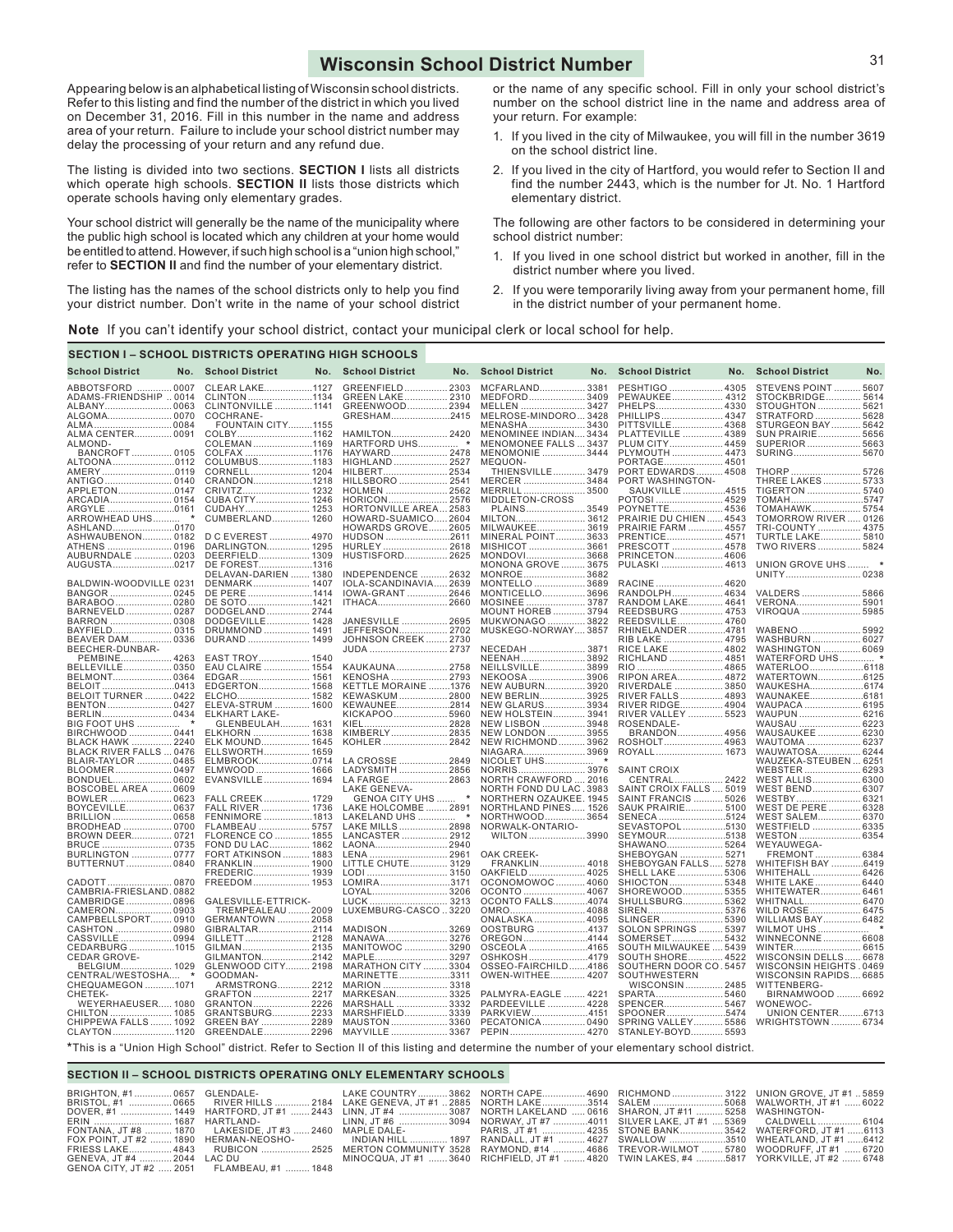## <span id="page-31-0"></span>**2016 Tax Table for Forms 1A and WI-Z Filers**

**Use this Tax Table if your taxable income is less than \$100,000. If \$100,000 or more, use the Tax Computation Worksheet on page 38.**

**Example**: Mr. and Mrs. Smith are filing a joint return. Their taxable income on line 17 of Form 1A is \$28,653. First, they find the \$28,000 heading in the table. Then they find the \$28,600-28,700 income line.  $\longrightarrow$ Next, they find the column for married filing jointly and read down the column. The amount shown where the income line and the filing status column meet is \$1,400. This is the tax amount they must write on line 18 of their return.

|             | If Form 1A, line 17 or<br>Form WI-Z, line 6 is - | And you are -                     |                              |  |  |  |
|-------------|--------------------------------------------------|-----------------------------------|------------------------------|--|--|--|
| At<br>least | But<br>less<br>than                              | Single or<br>head of<br>household | Married<br>filing<br>jointly |  |  |  |
|             |                                                  | Your tax is-                      |                              |  |  |  |
| 28,500      | 28,600                                           | 1.490                             | 1,395                        |  |  |  |
| 28.600      | 28.700                                           | 1,496                             | 1,400                        |  |  |  |
| 28,700      | 28,800                                           | 1,502                             | 1.406                        |  |  |  |
| 28,800      | 28,900                                           | 1,509                             | 1,412                        |  |  |  |
| 28,900      | 29,000                                           | 1,515                             | 1.418                        |  |  |  |

| If Form 1A, line 17 or<br>Form WI-Z, line 6 is - |                                           | And you are-                             |                                          |                                           | If Form 1A, line 17 or<br>Form WI-Z, line 6 is - |                                   | And you are-                    | If Form 1A, line 17 or<br>Form WI-Z, line 6 is - |                                                | And you are-                      |                                 |
|--------------------------------------------------|-------------------------------------------|------------------------------------------|------------------------------------------|-------------------------------------------|--------------------------------------------------|-----------------------------------|---------------------------------|--------------------------------------------------|------------------------------------------------|-----------------------------------|---------------------------------|
| At<br>least                                      | But<br>less<br>than                       | Single or<br>head of<br>household        | Married<br>filing<br>jointly             | At<br>least                               | But<br>less<br>than                              | Single or<br>head of<br>household | Married<br>filing<br>jointly    | At<br>least                                      | But<br>less<br>than                            | Single or<br>head of<br>household | Married<br>filing<br>jointly    |
|                                                  |                                           | Your tax is-                             |                                          |                                           |                                                  | Your tax is-                      |                                 |                                                  |                                                | Your tax is-                      |                                 |
| $\mathbf 0$                                      | 20                                        | 0                                        | 0                                        |                                           | 4.000                                            |                                   |                                 |                                                  | 8,000                                          |                                   |                                 |
| 20<br>40<br>100<br>200<br>300<br>400             | 40<br>100<br>200<br>300<br>400<br>500     | $\mathbf{1}$<br>3<br>6<br>10<br>14<br>18 | $\mathbf{1}$<br>3<br>6<br>10<br>14<br>18 | 4,000<br>4,100<br>4,200<br>4,300<br>4,400 | 4,100<br>4,200<br>4,300<br>4,400<br>4,500        | 162<br>166<br>170<br>174<br>178   | 162<br>166<br>170<br>174<br>178 | 8,000<br>8,100<br>8,200<br>8,300<br>8,400        | 8,100<br>8,200<br>8,300<br>8,400<br>8,500      | 322<br>326<br>330<br>334<br>338   | 322<br>326<br>330<br>334<br>338 |
| 500<br>600<br>700<br>800<br>900                  | 600<br>700<br>800<br>900<br>1,000         | 22<br>26<br>30<br>34<br>38               | 22<br>26<br>30<br>34<br>38               | 4,500<br>4,600<br>4,700<br>4,800<br>4,900 | 4,600<br>4,700<br>4,800<br>4,900<br>5,000        | 182<br>186<br>190<br>194<br>198   | 182<br>186<br>190<br>194<br>198 | 8,500<br>8,600<br>8,700<br>8,800<br>8,900        | 8,600<br>8,700<br>8,800<br>8,900<br>9,000      | 342<br>346<br>350<br>354<br>358   | 342<br>346<br>350<br>354<br>358 |
|                                                  | 1,000                                     |                                          |                                          |                                           | 5.000                                            |                                   |                                 |                                                  | 9.000                                          |                                   |                                 |
| 1,000<br>1,100<br>1,200<br>1,300<br>1,400        | 1,100<br>1,200<br>1,300<br>1,400<br>1,500 | 42<br>46<br>50<br>54<br>58               | 42<br>46<br>50<br>54<br>58               | 5.000<br>5,100<br>5,200<br>5,300<br>5,400 | 5,100<br>5,200<br>5,300<br>5,400<br>5,500        | 202<br>206<br>210<br>214<br>218   | 202<br>206<br>210<br>214<br>218 | 9.000<br>9,100<br>9,200<br>9,300<br>9,400        | 9,100<br>9,200<br>9,300<br>9,400<br>9,500      | 362<br>366<br>370<br>374<br>378   | 362<br>366<br>370<br>374<br>378 |
| 1,500<br>1,600<br>1,700<br>1,800<br>1,900        | 1,600<br>1,700<br>1,800<br>1,900<br>2,000 | 62<br>66<br>70<br>74<br>78               | 62<br>66<br>70<br>74<br>78               | 5,500<br>5,600<br>5,700<br>5,800<br>5,900 | 5,600<br>5,700<br>5,800<br>5,900<br>6,000        | 222<br>226<br>230<br>234<br>238   | 222<br>226<br>230<br>234<br>238 | 9,500<br>9,600<br>9,700<br>9,800<br>9,900        | 9,600<br>9,700<br>9,800<br>9,900<br>10,000     | 382<br>386<br>390<br>394<br>398   | 382<br>386<br>390<br>394<br>398 |
|                                                  | 2,000                                     |                                          |                                          | 6.000                                     |                                                  |                                   |                                 | 10,000                                           |                                                |                                   |                                 |
| 2,000<br>2,100<br>2,200<br>2,300<br>2,400        | 2,100<br>2,200<br>2,300<br>2,400<br>2,500 | 82<br>86<br>90<br>94<br>98               | 82<br>86<br>90<br>94<br>98               | 6,000<br>6,100<br>6,200<br>6,300<br>6,400 | 6,100<br>6,200<br>6,300<br>6,400<br>6,500        | 242<br>246<br>250<br>254<br>258   | 242<br>246<br>250<br>254<br>258 | 10,000<br>10,100<br>10,200<br>10,300<br>10,400   | 10,100<br>10,200<br>10,300<br>10,400<br>10,500 | 402<br>406<br>410<br>414<br>418   | 402<br>406<br>410<br>414<br>418 |
| 2,500<br>2,600<br>2,700<br>2,800<br>2,900        | 2,600<br>2,700<br>2,800<br>2,900<br>3,000 | 102<br>106<br>110<br>114<br>118          | 102<br>106<br>110<br>114<br>118          | 6,500<br>6,600<br>6,700<br>6,800<br>6,900 | 6,600<br>6,700<br>6,800<br>6,900<br>7,000        | 262<br>266<br>270<br>274<br>278   | 262<br>266<br>270<br>274<br>278 | 10,500<br>10,600<br>10,700<br>10,800<br>10,900   | 10,600<br>10,700<br>10,800<br>10,900<br>11,000 | 422<br>426<br>430<br>434<br>438   | 422<br>426<br>430<br>434<br>438 |
|                                                  | 3,000                                     |                                          |                                          | 7,000                                     |                                                  |                                   |                                 |                                                  | 11,000                                         |                                   |                                 |
| 3,000<br>3,100<br>3,200<br>3,300<br>3,400        | 3,100<br>3,200<br>3,300<br>3,400<br>3,500 | 122<br>126<br>130<br>134<br>138          | 122<br>126<br>130<br>134<br>138          | 7,000<br>7,100<br>7,200<br>7,300<br>7,400 | 7,100<br>7,200<br>7,300<br>7,400<br>7,500        | 282<br>286<br>290<br>294<br>298   | 282<br>286<br>290<br>294<br>298 | 11,000<br>11,100<br>11,200<br>11,300<br>11,400   | 11,100<br>11,200<br>11,300<br>11,400<br>11,500 | 442<br>447<br>452<br>458<br>464   | 442<br>446<br>450<br>454<br>458 |
| 3,500<br>3,600<br>3,700<br>3,800<br>3,900        | 3,600<br>3,700<br>3,800<br>3,900<br>4,000 | 142<br>146<br>150<br>154<br>158          | 142<br>146<br>150<br>154<br>158          | 7,500<br>7,600<br>7,700<br>7,800<br>7,900 | 7.600<br>7,700<br>7,800<br>7,900<br>8,000        | 302<br>306<br>310<br>314<br>318   | 302<br>306<br>310<br>314<br>318 | 11,500<br>11,600<br>11,700<br>11,800<br>11,900   | 11,600<br>11,700<br>11,800<br>11,900<br>12,000 | 470<br>476<br>482<br>487<br>493   | 462<br>466<br>470<br>474<br>478 |

*continued on page 33*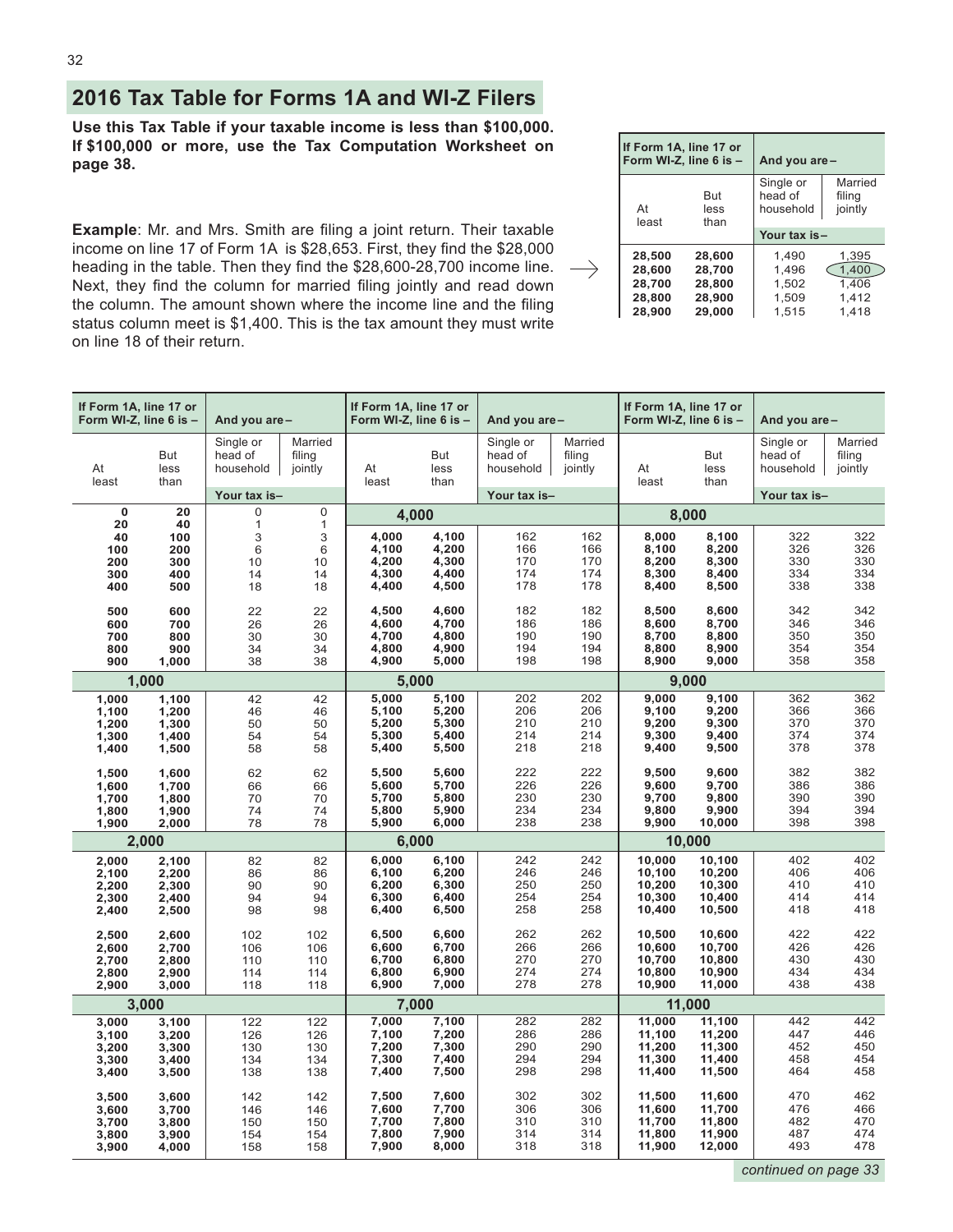| If Form 1A, line 17 or<br>Form WI-Z, line 6 is - |                     | And you are-                      |                              | If Form 1A, line 17 or<br>Form WI-Z, line 6 is - |                     | And you are -                     |                              | If Form 1A, line 17 or<br>Form WI-Z, line 6 is - |                     | And you are-                      |                              |
|--------------------------------------------------|---------------------|-----------------------------------|------------------------------|--------------------------------------------------|---------------------|-----------------------------------|------------------------------|--------------------------------------------------|---------------------|-----------------------------------|------------------------------|
| At<br>least                                      | But<br>less<br>than | Single or<br>head of<br>household | Married<br>filing<br>jointly | At<br>least                                      | But<br>less<br>than | Single or<br>head of<br>household | Married<br>filing<br>jointly | At<br>least                                      | But<br>less<br>than | Single or<br>head of<br>household | Married<br>filing<br>jointly |
|                                                  |                     | Your tax is-                      |                              |                                                  |                     | Your tax is-                      |                              |                                                  |                     | Your tax is-                      |                              |
|                                                  | 12,000              |                                   |                              |                                                  | 18,000              |                                   |                              |                                                  | 24,000              |                                   |                              |
| 12,000                                           | 12,100              | 499                               | 482                          | 18,000                                           | 18,100              | 850                               | 781                          | 24,000                                           | 24,100              | 1,208                             | 1,132                        |
| 12,100                                           | 12,200              | 505                               | 486                          | 18,100                                           | 18,200              | 855                               | 787                          | 24,100                                           | 24,200              | 1,214                             | 1,138                        |
| 12,200                                           | 12,300              | 511                               | 490                          | 18,200                                           | 18,300              | 861                               | 793                          | 24,200                                           | 24,300              | 1,220                             | 1,144                        |
| 12,300                                           | 12,400              | 517                               | 494                          | 18,300                                           | 18,400              | 867                               | 799                          | 24,300                                           | 24,400              | 1,227                             | 1,149                        |
| 12,400                                           | 12,500              | 522                               | 498                          | 18,400                                           | 18,500              | 873                               | 805                          | 24,400                                           | 24,500              | 1,233                             | 1,155                        |
| 12,500                                           | 12,600              | 528                               | 502                          | 18,500                                           | 18,600              | 879                               | 811                          | 24,500                                           | 24,600              | 1,239                             | 1,161                        |
| 12,600                                           | 12,700              | 534                               | 506                          | 18,600                                           | 18,700              | 885                               | 816                          | 24,600                                           | 24,700              | 1,245                             | 1,167                        |
| 12,700                                           | 12,800              | 540                               | 510                          | 18,700                                           | 18,800              | 890                               | 822                          | 24,700                                           | 24,800              | 1,252                             | 1,173                        |
| 12,800                                           | 12,900              | 546                               | 514                          | 18,800                                           | 18,900              | 896                               | 828                          | 24,800                                           | 24,900              | 1,258                             | 1,179                        |
| 12,900                                           | 13,000              | 552                               | 518                          | 18,900                                           | 19,000              | 902                               | 834                          | 24,900                                           | 25,000              | 1,264                             | 1,184                        |
|                                                  | 13,000              |                                   |                              |                                                  | 19,000              |                                   |                              |                                                  | 25,000              |                                   |                              |
| 13,000                                           | 13,100              | 558                               | 522                          | 19,000                                           | 19,100              | 908                               | 840                          | 25,000                                           | 25,100              | 1,270                             | 1,190                        |
| 13,100                                           | 13,200              | 563                               | 526                          | 19,100                                           | 19,200              | 914                               | 846                          | 25,100                                           | 25,200              | 1,277                             | 1,196                        |
| 13,200                                           | 13,300              | 569                               | 530                          | 19,200                                           | 19,300              | 920                               | 852                          | 25,200                                           | 25,300              | 1,283                             | 1,202                        |
| 13,300                                           | 13,400              | 575                               | 534                          | 19,300                                           | 19,400              | 925                               | 857                          | 25,300                                           | 25,400              | 1.289                             | 1,208                        |
| 13,400                                           | 13,500              | 581                               | 538                          | 19,400                                           | 19,500              | 931                               | 863                          | 25,400                                           | 25,500              | 1,296                             | 1,214                        |
| 13,500                                           | 13,600              | 587                               | 542                          | 19,500                                           | 19,600              | 937                               | 869                          | 25,500                                           | 25,600              | 1.302                             | 1,219                        |
| 13,600                                           | 13,700              | 593                               | 546                          | 19,600                                           | 19,700              | 943                               | 875                          | 25,600                                           | 25,700              | 1,308                             | 1,225                        |
| 13,700                                           | 13,800              | 598                               | 550                          | 19,700                                           | 19,800              | 949                               | 881                          | 25,700                                           | 25,800              | 1,314                             | 1,231                        |
| 13,800                                           | 13,900              | 604                               | 554                          | 19,800                                           | 19,900              | 955                               | 887                          | 25,800                                           | 25,900              | 1,321                             | 1,237                        |
| 13,900                                           | 14,000              | 610                               | 558                          | 19,900                                           | 20,000              | 960                               | 892                          | 25,900                                           | 26,000              | 1,327                             | 1,243                        |
|                                                  | 14,000              |                                   |                              |                                                  | 20,000              |                                   |                              |                                                  | 26,000              |                                   |                              |
| 14,000                                           | 14,100              | 616                               | 562                          | 20,000                                           | 20,100              | 966                               | 898                          | 26,000                                           | 26,100              | 1,333                             | 1,249                        |
| 14,100                                           | 14,200              | 622                               | 566                          | 20,100                                           | 20,200              | 972                               | 904                          | 26,100                                           | 26,200              | 1,339                             | 1,254                        |
| 14,200                                           | 14,300              | 628                               | 570                          | 20,200                                           | 20,300              | 978                               | 910                          | 26,200                                           | 26,300              | 1,346                             | 1,260                        |
| 14,300                                           | 14,400              | 633                               | 574                          | 20,300                                           | 20,400              | 984                               | 916                          | 26,300                                           | 26,400              | 1,352                             | 1,266                        |
| 14,400                                           | 14,500              | 639                               | 578                          | 20,400                                           | 20,500              | 990                               | 922                          | 26,400                                           | 26,500              | 1,358                             | 1,272                        |
| 14,500                                           | 14,600              | 645                               | 582                          | 20,500                                           | 20,600              | 996                               | 927                          | 26,500                                           | 26,600              | 1,364                             | 1,278                        |
| 14,600                                           | 14,700              | 651                               | 586                          | 20,600                                           | 20,700              | 1,001                             | 933                          | 26,600                                           | 26,700              | 1,371                             | 1,284                        |
| 14,700                                           | 14,800              | 657                               | 590                          | 20,700                                           | 20,800              | 1,007                             | 939                          | 26,700                                           | 26,800              | 1,377                             | 1,290                        |
| 14,800                                           | 14,900              | 663                               | 595                          | 20,800                                           | 20,900              | 1,013                             | 945                          | 26,800                                           | 26,900              | 1,383                             | 1,295                        |
| 14,900                                           | 15,000              | 668                               | 600                          | 20,900                                           | 21,000              | 1,019                             | 951                          | 26,900                                           | 27,000              | 1,390                             | 1,301                        |
|                                                  | 15,000              |                                   |                              |                                                  | 21,000              |                                   |                              |                                                  | 27,000              |                                   |                              |
| 15,000                                           | 15,100              | 674                               | 606                          | 21,000                                           | 21,100              | 1,025                             | 957                          | 27,000                                           | 27,100              | 1,396                             | 1,307                        |
| 15,100                                           | 15,200              | 680                               | 612                          | 21,100                                           | 21,200              | 1,031                             | 962                          | 27,100                                           | 27,200              | 1,402                             | 1,313                        |
| 15,200                                           | 15,300              | 686                               | 618                          | 21,200                                           | 21,300              | 1,036                             | 968                          | 27,200                                           | 27,300              | 1,408                             | 1,319                        |
| 15,300                                           | 15,400              | 692                               | 624                          | 21,300                                           | 21,400              | 1,042                             | 974                          | 27,300                                           | 27,400              | 1,415                             | 1,325                        |
| 15,400                                           | 15,500              | 698                               | 630                          | 21,400                                           | 21,500              | 1,048                             | 980                          | 27,400                                           | 27,500              | 1,421                             | 1,330                        |
| 15,500                                           | 15,600              | 704                               | 635                          | 21,500                                           | 21,600              | 1,054                             | 986                          | 27,500                                           | 27,600              | 1,427                             | 1,336                        |
| 15,600                                           | 15,700              | 709                               | 641                          | 21,600                                           | 21,700              | 1,060                             | 992                          | 27,600                                           | 27,700              | 1,433                             | 1,342                        |
| 15,700                                           | 15,800              | 715                               | 647                          | 21,700                                           | 21,800              | 1,066                             | 998                          | 27,700                                           | 27,800              | 1,440                             | 1,348                        |
| 15,800                                           | 15,900              | 721                               | 653                          | 21,800                                           | 21,900              | 1,071                             | 1,003                        | 27,800                                           | 27,900              | 1,446                             | 1,354                        |
| 15,900                                           | 16,000              | 727                               | 659                          | 21,900                                           | 22,000              | 1,077                             | 1,009                        | 27,900                                           | 28,000              | 1,452                             | 1,360                        |
|                                                  | 16,000              |                                   |                              |                                                  | 22,000              |                                   |                              |                                                  | 28,000              |                                   |                              |
| 16,000                                           | 16,100              | 733                               | 665                          | 22,000                                           | 22,100              | 1,083                             | 1,015                        | 28,000                                           | 28,100              | 1,459                             | 1,365                        |
| 16,100                                           | 16,200              | 739                               | 670                          | 22,100                                           | 22,200              | 1,089                             | 1,021                        | 28,100                                           | 28,200              | 1,465                             | 1,371                        |
| 16,200                                           | 16,300              | 744                               | 676                          | 22,200                                           | 22,300              | 1,095                             | 1,027                        | 28,200                                           | 28,300              | 1,471                             | 1,377                        |
| 16,300                                           | 16,400              | 750                               | 682                          | 22,300                                           | 22,400              | 1,101                             | 1,033                        | 28,300                                           | 28,400              | 1,477                             | 1,383                        |
| 16,400                                           | 16,500              | 756                               | 688                          | 22,400                                           | 22,500              | 1,107                             | 1,038                        | 28,400                                           | 28,500              | 1,484                             | 1,389                        |
| 16,500                                           | 16,600              | 762                               | 694                          | 22,500                                           | 22,600              | 1,114                             | 1,044                        | 28,500                                           | 28,600              | 1,490                             | 1,395                        |
| 16,600                                           | 16,700              | 768                               | 700                          | 22,600                                           | 22,700              | 1,120                             | 1,050                        | 28,600                                           | 28,700              | 1,496                             | 1,400                        |
| 16,700                                           | 16,800              | 774                               | 706                          | 22,700                                           | 22,800              | 1,126                             | 1,056                        | 28,700                                           | 28,800              | 1,502                             | 1,406                        |
| 16,800                                           | 16,900              | 779                               | 711                          | 22,800                                           | 22,900              | 1,132                             | 1,062                        | 28,800                                           | 28,900              | 1,509                             | 1,412                        |
| 16,900                                           | 17,000              | 785                               | 717                          | 22,900                                           | 23,000              | 1,139                             | 1,068                        | 28,900                                           | 29,000              | 1,515                             | 1,418                        |
|                                                  | 17,000              |                                   |                              |                                                  | 23,000              |                                   |                              |                                                  | 29,000              |                                   |                              |
| 17,000                                           | 17,100              | 791                               | 723                          | 23,000                                           | 23,100              | 1,145                             | 1,073                        | 29,000                                           | 29,100              | 1,521                             | 1,424                        |
| 17,100                                           | 17,200              | 797                               | 729                          | 23,100                                           | 23,200              | 1,151                             | 1,079                        | 29,100                                           | 29,200              | 1,528                             | 1,430                        |
| 17,200                                           | 17,300              | 803                               | 735                          | 23,200                                           | 23,300              | 1,158                             | 1,085                        | 29,200                                           | 29,300              | 1,534                             | 1,436                        |
| 17,300                                           | 17,400              | 809                               | 741                          | 23,300                                           | 23,400              | 1,164                             | 1,091                        | 29,300                                           | 29,400              | 1,540                             | 1,441                        |
| 17,400                                           | 17,500              | 814                               | 746                          | 23,400                                           | 23,500              | 1,170                             | 1,097                        | 29,400                                           | 29,500              | 1,546                             | 1,447                        |
| 17,500                                           | 17,600              | 820                               | 752                          | 23,500                                           | 23,600              | 1,176                             | 1,103                        | 29,500                                           | 29,600              | 1,553                             | 1,453                        |
| 17,600                                           | 17,700              | 826                               | 758                          | 23,600                                           | 23,700              | 1,183                             | 1,108                        | 29,600                                           | 29,700              | 1,559                             | 1,459                        |
| 17,700                                           | 17,800              | 832                               | 764                          | 23,700                                           | 23,800              | 1,189                             | 1,114                        | 29,700                                           | 29,800              | 1,565                             | 1,465                        |
| 17,800                                           | 17,900              | 838                               | 770                          | 23,800                                           | 23,900              | 1,195                             | 1,120                        | 29,800                                           | 29,900              | 1,571                             | 1,471                        |
| 17,900                                           | 18,000              | 844                               | 776                          | 23,900                                           | 24,000              | 1,201                             | 1,126                        | 29,900                                           | 30,000              | 1,578                             | 1,478                        |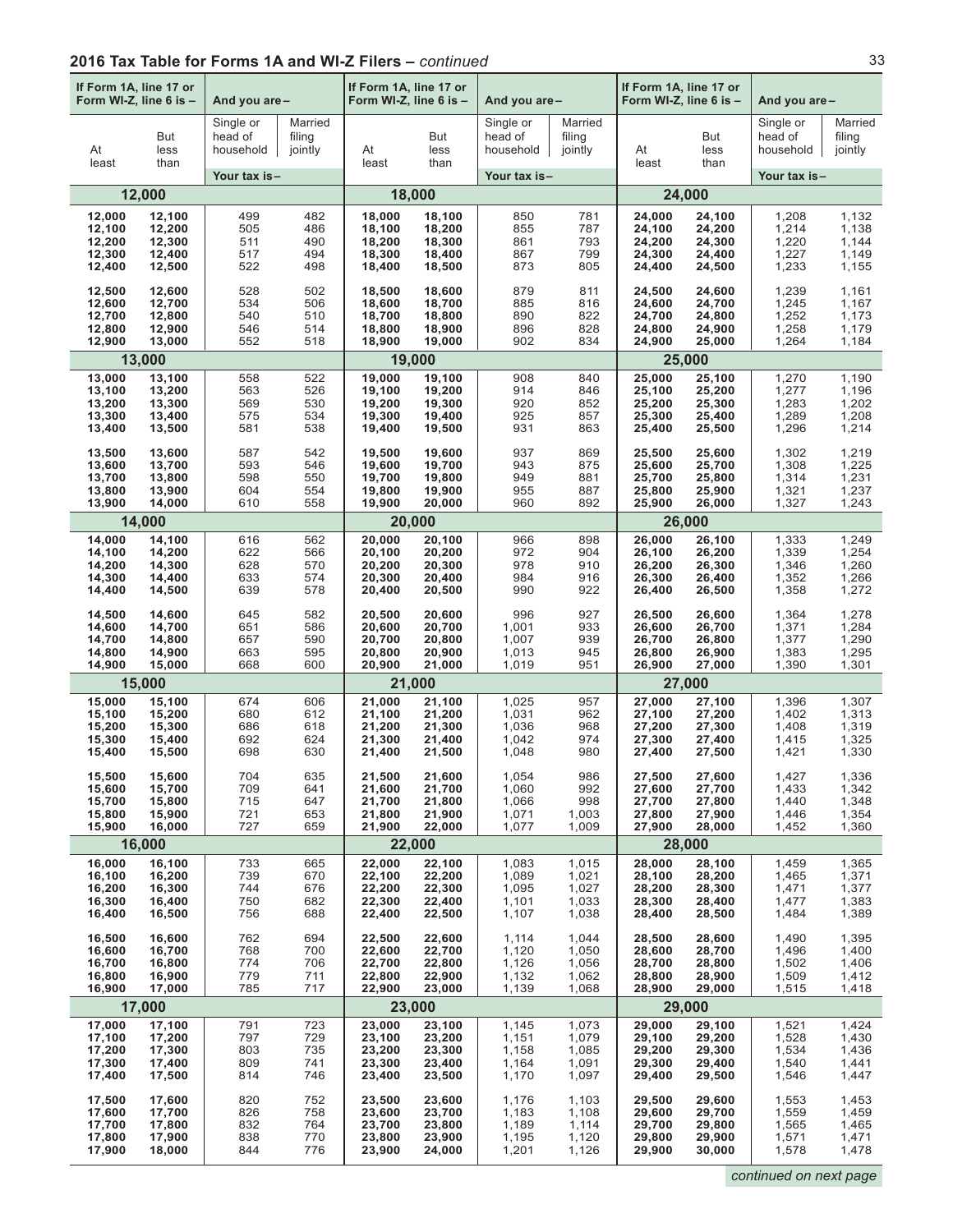| If Form 1A, line 17 or<br>Form WI-Z, line 6 is -<br>And you are- |                     | If Form 1A, line 17 or<br>Form WI-Z, line 6 is - |                              | And you are - |                     | If Form 1A, line 17 or<br>Form WI-Z, line 6 is - |                              | And you are- |                     |                                   |                              |
|------------------------------------------------------------------|---------------------|--------------------------------------------------|------------------------------|---------------|---------------------|--------------------------------------------------|------------------------------|--------------|---------------------|-----------------------------------|------------------------------|
| At<br>least                                                      | But<br>less<br>than | Single or<br>head of<br>household                | Married<br>filing<br>jointly | At<br>least   | But<br>less<br>than | Single or<br>head of<br>household                | Married<br>filing<br>jointly | At<br>least  | But<br>less<br>than | Single or<br>head of<br>household | Married<br>filing<br>jointly |
|                                                                  |                     | Your tax is-                                     |                              |               |                     | Your tax is-                                     |                              |              |                     | Your tax is-                      |                              |
|                                                                  | 30,000              |                                                  |                              | 36,000        |                     |                                                  |                              | 42,000       |                     |                                   |                              |
| 30,000                                                           | 30,100              | 1,584                                            | 1,484                        | 36,000        | 36,100              | 1,960                                            | 1,860                        | 42,000       | 42,100              | 2,336                             | 2,236                        |
| 30,100                                                           | 30,200              | 1,590                                            | 1,490                        | 36,100        | 36,200              | 1,966                                            | 1,866                        | 42,100       | 42,200              | 2,343                             | 2,243                        |
| 30,200                                                           | 30,300              | 1,596                                            | 1,497                        | 36,200        | 36,300              | 1,973                                            | 1,873                        | 42,200       | 42,300              | 2,349                             | 2,249                        |
| 30,300                                                           | 30,400              | 1,603                                            | 1,503                        | 36,300        | 36,400              | 1,979                                            | 1,879                        | 42,300       | 42,400              | 2,355                             | 2,255                        |
| 30,400                                                           | 30,500              | 1,609                                            | 1,509                        | 36,400        | 36,500              | 1,985                                            | 1,885                        | 42,400       | 42,500              | 2,361                             | 2,261                        |
| 30,500                                                           | 30,600              | 1,615                                            | 1,515                        | 36,500        | 36,600              | 1,991                                            | 1,892                        | 42,500       | 42,600              | 2,368                             | 2,268                        |
| 30,600                                                           | 30,700              | 1,622                                            | 1,522                        | 36,600        | 36,700              | 1,998                                            | 1,898                        | 42,600       | 42,700              | 2,374                             | 2,274                        |
| 30,700                                                           | 30,800              | 1,628                                            | 1,528                        | 36,700        | 36,800              | 2,004                                            | 1,904                        | 42,700       | 42,800              | 2,380                             | 2,280                        |
| 30,800                                                           | 30,900              | 1,634                                            | 1,534                        | 36,800        | 36,900              | 2,010                                            | 1,910                        | 42,800       | 42,900              | 2,386                             | 2,287                        |
| 30,900                                                           | 31,000              | 1,640                                            | 1,540                        | 36,900        | 37,000              | 2,017                                            | 1,917                        | 42,900       | 43,000              | 2,393                             | 2,293                        |
|                                                                  | 31,000              |                                                  |                              | 37,000        |                     |                                                  |                              | 43,000       |                     |                                   |                              |
| 31,000                                                           | 31,100              | 1,647                                            | 1,547                        | 37,000        | 37,100              | 2,023                                            | 1,923                        | 43.000       | 43,100              | 2,399                             | 2,299                        |
| 31,100                                                           | 31,200              | 1,653                                            | 1,553                        | 37,100        | 37,200              | 2,029                                            | 1,929                        | 43,100       | 43,200              | 2,405                             | 2,305                        |
| 31,200                                                           | 31,300              | 1,659                                            | 1,559                        | 37,200        | 37,300              | 2,035                                            | 1,935                        | 43,200       | 43,300              | 2,412                             | 2,312                        |
| 31,300                                                           | 31,400              | 1,665                                            | 1,566                        | 37,300        | 37,400              | 2,042                                            | 1,942                        | 43,300       | 43,400              | 2,418                             | 2,318                        |
| 31,400                                                           | 31,500              | 1,672                                            | 1,572                        | 37,400        | 37,500              | 2,048                                            | 1,948                        | 43,400       | 43,500              | 2,424                             | 2,324                        |
| 31,500                                                           | 31,600              | 1,678                                            | 1,578                        | 37,500        | 37,600              | 2,054                                            | 1,954                        | 43,500       | 43,600              | 2,430                             | 2,330                        |
| 31,600                                                           | 31,700              | 1,684                                            | 1,584                        | 37,600        | 37,700              | 2,060                                            | 1,961                        | 43,600       | 43,700              | 2,437                             | 2,337                        |
| 31,700                                                           | 31,800              | 1,691                                            | 1,591                        | 37,700        | 37,800              | 2,067                                            | 1,967                        | 43,700       | 43,800              | 2,443                             | 2,343                        |
| 31,800                                                           | 31,900              | 1,697                                            | 1,597                        | 37.800        | 37,900              | 2,073                                            | 1,973                        | 43,800       | 43,900              | 2,449                             | 2,349                        |
| 31,900                                                           | 32,000              | 1,703                                            | 1,603                        | 37,900        | 38,000              | 2,079                                            | 1,979                        | 43,900       | 44,000              | 2,455                             | 2,356                        |
|                                                                  | 32,000              |                                                  |                              | 38,000        |                     |                                                  |                              | 44,000       |                     |                                   |                              |
| 32,000                                                           | 32,100              | 1,709                                            | 1,609                        | 38,000        | 38,100              | 2,086                                            | 1,986                        | 44,000       | 44,100              | 2,462                             | 2,362                        |
| 32,100                                                           | 32,200              | 1,716                                            | 1,616                        | 38,100        | 38,200              | 2,092                                            | 1,992                        | 44,100       | 44,200              | 2,468                             | 2,368                        |
| 32,200                                                           | 32,300              | 1,722                                            | 1,622                        | 38,200        | 38,300              | 2,098                                            | 1,998                        | 44,200       | 44,300              | 2,474                             | 2,374                        |
| 32,300                                                           | 32,400              | 1,728                                            | 1,628                        | 38,300        | 38,400              | 2,104                                            | 2,004                        | 44,300       | 44,400              | 2,481                             | 2,381                        |
| 32,400                                                           | 32,500              | 1,734                                            | 1,634                        | 38,400        | 38,500              | 2,111                                            | 2,011                        | 44,400       | 44,500              | 2,487                             | 2,387                        |
| 32,500                                                           | 32,600              | 1,741                                            | 1,641                        | 38,500        | 38,600              | 2,117                                            | 2,017                        | 44,500       | 44,600              | 2,493                             | 2,393                        |
| 32,600                                                           | 32,700              | 1,747                                            | 1,647                        | 38,600        | 38,700              | 2,123                                            | 2,023                        | 44,600       | 44,700              | 2,499                             | 2,399                        |
| 32,700                                                           | 32,800              | 1,753                                            | 1,653                        | 38,700        | 38,800              | 2,129                                            | 2,029                        | 44,700       | 44,800              | 2,506                             | 2,406                        |
| 32,800                                                           | 32,900              | 1,759                                            | 1,660                        | 38,800        | 38,900              | 2,136                                            | 2,036                        | 44,800       | 44,900              | 2,512                             | 2,412                        |
| 32,900                                                           | 33,000              | 1,766                                            | 1,666                        | 38,900        | 39,000              | 2,142                                            | 2,042                        | 44,900       | 45,000              | 2,518                             | 2,418                        |
|                                                                  | 33,000              |                                                  |                              | 39,000        |                     |                                                  |                              | 45,000       |                     |                                   |                              |
| 33,000                                                           | 33,100              | 1,772                                            | 1,672                        | 39,000        | 39,100              | 2,148                                            | 2,048                        | 45,000       | 45,100              | 2,524                             | 2,424                        |
| 33,100                                                           | 33,200              | 1,778                                            | 1,678                        | 39,100        | 39,200              | 2,155                                            | 2,055                        | 45,100       | 45,200              | 2,531                             | 2,431                        |
| 33,200                                                           | 33,300              | 1,785                                            | 1,685                        | 39,200        | 39,300              | 2,161                                            | 2,061                        | 45,200       | 45,300              | 2,537                             | 2,437                        |
| 33,300                                                           | 33,400              | 1,791                                            | 1,691                        | 39,300        | 39,400              | 2,167                                            | 2,067                        | 45,300       | 45,400              | 2,543                             | 2,443                        |
| 33,400                                                           | 33,500              | 1,797                                            | 1,697                        | 39,400        | 39,500              | 2,173                                            | 2.073                        | 45,400       | 45,500              | 2,550                             | 2,450                        |
| 33,500                                                           | 33,600              | 1,803                                            | 1,703                        | 39,500        | 39,600              | 2,180                                            | 2,080                        | 45,500       | 45,600              | 2,556                             | 2,456                        |
| 33,600                                                           | 33,700              | 1,810                                            | 1,710                        | 39,600        | 39,700              | 2,186                                            | 2,086                        | 45,600       | 45,700              | 2,562                             | 2,462                        |
| 33,700                                                           | 33,800              | 1,816                                            | 1,716                        | 39,700        | 39,800              | 2,192                                            | 2,092                        | 45,700       | 45,800              | 2,568                             | 2,468                        |
| 33,800                                                           | 33,900              | 1,822                                            | 1,722                        | 39,800        | 39,900              | 2,198                                            | 2,098                        | 45,800       | 45,900              | 2,575                             | 2,475                        |
| 33,900                                                           | 34,000              | 1,828                                            | 1,729                        | 39,900        | 40,000              | 2,205                                            | 2,105                        | 45,900       | 46,000              | 2,581                             | 2,481                        |
|                                                                  | 34,000              |                                                  |                              | 40,000        |                     |                                                  |                              | 46,000       |                     |                                   |                              |
| 34,000                                                           | 34,100              | 1,835                                            | 1,735                        | 40.000        | 40,100              | 2,211                                            | 2,111                        | 46,000       | 46,100              | 2,587                             | 2,487                        |
| 34,100                                                           | 34,200              | 1,841                                            | 1,741                        | 40,100        | 40,200              | 2,217                                            | 2,117                        | 46,100       | 46,200              | 2,593                             | 2,493                        |
| 34,200                                                           | 34,300              | 1,847                                            | 1,747                        | 40,200        | 40,300              | 2,223                                            | 2,124                        | 46,200       | 46,300              | 2,600                             | 2,500                        |
| 34,300                                                           | 34,400              | 1,854                                            | 1,754                        | 40,300        | 40,400              | 2,230                                            | 2,130                        | 46,300       | 46,400              | 2,606                             | 2,506                        |
| 34,400                                                           | 34,500              | 1,860                                            | 1,760                        | 40,400        | 40,500              | 2,236                                            | 2,136                        | 46,400       | 46,500              | 2,612                             | 2,512                        |
| 34,500                                                           | 34,600              | 1,866                                            | 1,766                        | 40,500        | 40,600              | 2,242                                            | 2,142                        | 46.500       | 46,600              | 2,618                             | 2,519                        |
| 34,600                                                           | 34,700              | 1,872                                            | 1,772                        | 40,600        | 40,700              | 2,249                                            | 2,149                        | 46,600       | 46,700              | 2,625                             | 2,525                        |
| 34,700                                                           | 34,800              | 1,879                                            | 1,779                        | 40,700        | 40,800              | 2,255                                            | 2,155                        | 46,700       | 46,800              | 2,631                             | 2,531                        |
| 34,800                                                           | 34,900              | 1,885                                            | 1,785                        | 40,800        | 40,900              | 2,261                                            | 2,161                        | 46,800       | 46,900              | 2,637                             | 2,537                        |
| 34,900                                                           | 35,000              | 1,891                                            | 1,791                        | 40,900        | 41,000              | 2,267                                            | 2,167                        | 46,900       | 47,000              | 2,644                             | 2,544                        |
|                                                                  | 35,000              |                                                  |                              | 41,000        |                     |                                                  |                              | 47,000       |                     |                                   |                              |
| 35,000                                                           | 35,100              | 1,897                                            | 1,797                        | 41,000        | 41,100              | 2,274                                            | 2,174                        | 47,000       | 47,100              | 2,650                             | 2,550                        |
| 35,100                                                           | 35,200              | 1,904                                            | 1,804                        | 41,100        | 41,200              | 2,280                                            | 2,180                        | 47,100       | 47,200              | 2,656                             | 2,556                        |
| 35,200                                                           | 35,300              | 1,910                                            | 1,810                        | 41,200        | 41,300              | 2,286                                            | 2,186                        | 47,200       | 47,300              | 2,662                             | 2,562                        |
| 35,300                                                           | 35,400              | 1,916                                            | 1,816                        | 41,300        | 41,400              | 2,292                                            | 2,193                        | 47,300       | 47,400              | 2,669                             | 2,569                        |
| 35,400                                                           | 35,500              | 1,923                                            | 1,823                        | 41,400        | 41,500              | 2,299                                            | 2,199                        | 47,400       | 47,500              | 2,675                             | 2,575                        |
| 35,500                                                           | 35,600              | 1,929                                            | 1,829                        | 41,500        | 41,600              | 2,305                                            | 2,205                        | 47,500       | 47,600              | 2,681                             | 2,581                        |
| 35,600                                                           | 35,700              | 1,935                                            | 1,835                        | 41,600        | 41,700              | 2,311                                            | 2,211                        | 47,600       | 47,700              | 2,687                             | 2,588                        |
| 35,700                                                           | 35,800              | 1,941                                            | 1,841                        | 41,700        | 41,800              | 2,318                                            | 2,218                        | 47,700       | 47,800              | 2,694                             | 2,594                        |
| 35,800                                                           | 35,900              | 1,948                                            | 1,848                        | 41,800        | 41,900              | 2,324                                            | 2,224                        | 47,800       | 47,900              | 2,700                             | 2,600                        |
| 35,900                                                           | 36,000              | 1,954                                            | 1,854                        | 41,900        | 42,000              | 2,330                                            | 2,230                        | 47,900       | 48,000              | 2,706                             | 2,606                        |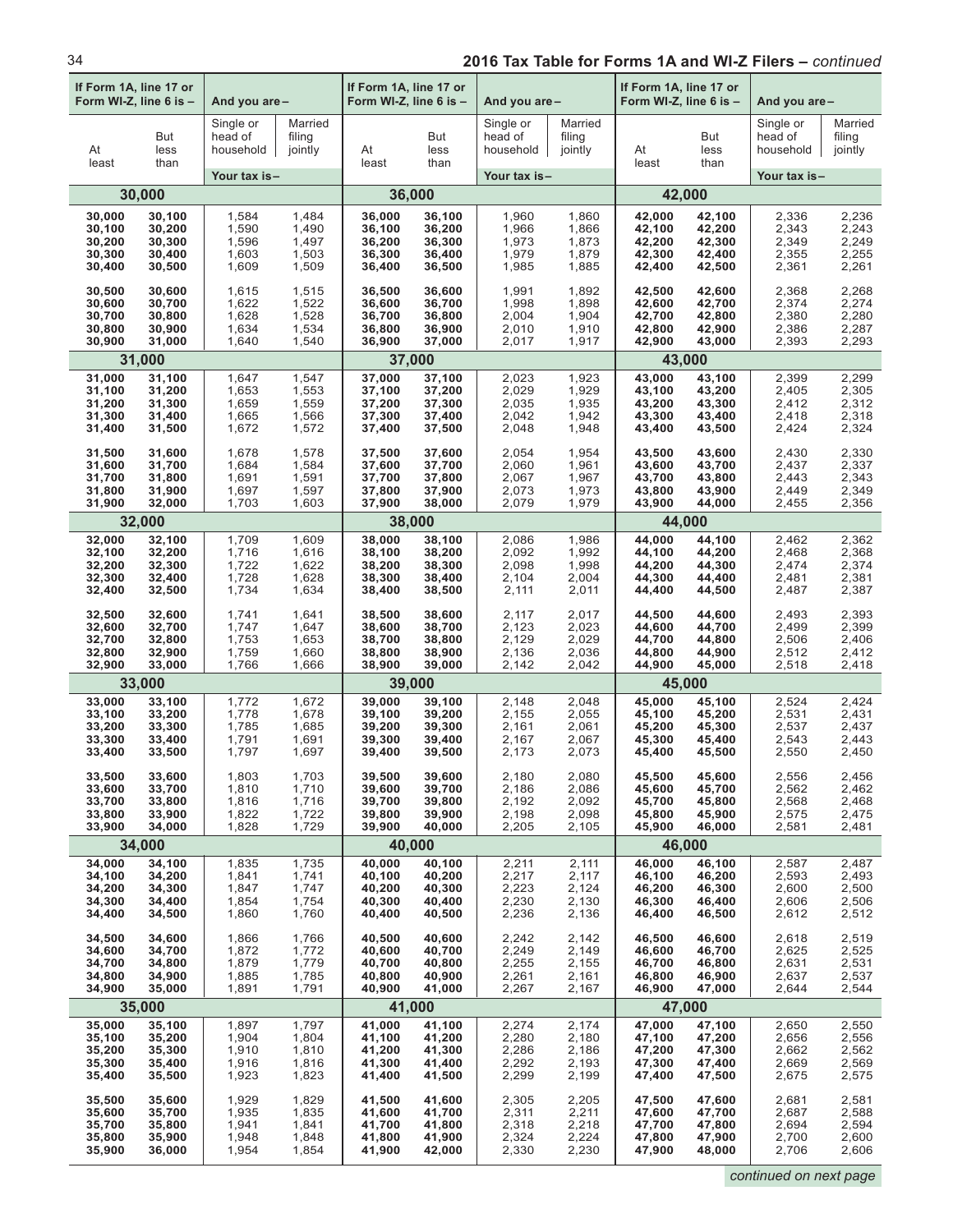| If Form 1A, line 17 or<br>Form WI-Z, line 6 is -<br>And you are- |                     | If Form 1A, line 17 or<br>Form WI-Z, line 6 is - |                              | And you are- |                     | If Form 1A, line 17 or<br>Form WI-Z, line 6 is - |                              | And you are- |                     |                                   |                              |
|------------------------------------------------------------------|---------------------|--------------------------------------------------|------------------------------|--------------|---------------------|--------------------------------------------------|------------------------------|--------------|---------------------|-----------------------------------|------------------------------|
| At<br>least                                                      | But<br>less<br>than | Single or<br>head of<br>household                | Married<br>filing<br>jointly | At<br>least  | But<br>less<br>than | Single or<br>head of<br>household                | Married<br>filing<br>jointly | At<br>least  | But<br>less<br>than | Single or<br>head of<br>household | Married<br>filing<br>jointly |
|                                                                  |                     | Your tax is-                                     |                              |              |                     | Your tax is-                                     |                              |              |                     | Your tax is-                      |                              |
|                                                                  | 48,000              |                                                  |                              | 54,000       |                     |                                                  |                              | 60,000       |                     |                                   |                              |
| 48,000                                                           | 48,100              | 2,713                                            | 2,613                        | 54,000       | 54,100              | 3,089                                            | 2,989                        | 60,000       | 60,100              | 3,465                             | 3,365                        |
| 48,100                                                           | 48,200              | 2,719                                            | 2,619                        | 54,100       | 54,200              | 3,095                                            | 2,995                        | 60,100       | 60,200              | 3,471                             | 3,371                        |
| 48,200                                                           | 48,300              | 2,725                                            | 2,625                        | 54,200       | 54,300              | 3,101                                            | 3,001                        | 60,200       | 60,300              | 3,477                             | 3,378                        |
| 48,300                                                           | 48,400              | 2,731                                            | 2,631                        | 54,300       | 54,400              | 3,108                                            | 3,008                        | 60,300       | 60,400              | 3,484                             | 3,384                        |
| 48,400                                                           | 48,500              | 2,738                                            | 2,638                        | 54,400       | 54,500              | 3,114                                            | 3,014                        | 60,400       | 60,500              | 3,490                             | 3,390                        |
| 48,500                                                           | 48,600              | 2,744                                            | 2,644                        | 54,500       | 54,600              | 3,120                                            | 3,020                        | 60,500       | 60,600              | 3,496                             | 3,396                        |
| 48,600                                                           | 48,700              | 2,750                                            | 2,650                        | 54,600       | 54,700              | 3,126                                            | 3,026                        | 60,600       | 60,700              | 3,503                             | 3,403                        |
| 48,700                                                           | 48,800              | 2,756                                            | 2,656                        | 54,700       | 54,800              | 3,133                                            | 3,033                        | 60,700       | 60,800              | 3,509                             | 3,409                        |
| 48,800                                                           | 48,900              | 2,763                                            | 2,663                        | 54,800       | 54,900              | 3,139                                            | 3,039                        | 60,800       | 60,900              | 3,515                             | 3,415                        |
| 48,900                                                           | 49,000              | 2,769                                            | 2,669                        | 54,900       | 55,000              | 3,145                                            | 3,045                        | 60,900       | 61,000              | 3,521                             | 3,421                        |
|                                                                  | 49,000              |                                                  |                              |              | 55,000              |                                                  |                              | 61,000       |                     |                                   |                              |
| 49,000                                                           | 49,100              | 2,775                                            | 2,675                        | 55,000       | 55,100              | 3,151                                            | 3,051                        | 61.000       | 61,100              | 3,528                             | 3,428                        |
| 49,100                                                           | 49,200              | 2,782                                            | 2,682                        | 55,100       | 55,200              | 3,158                                            | 3,058                        | 61,100       | 61,200              | 3,534                             | 3,434                        |
| 49,200                                                           | 49,300              | 2,788                                            | 2,688                        | 55,200       | 55,300              | 3,164                                            | 3,064                        | 61,200       | 61,300              | 3,540                             | 3,440                        |
| 49,300                                                           | 49,400              | 2,794                                            | 2,694                        | 55,300       | 55,400              | 3,170                                            | 3,070                        | 61,300       | 61,400              | 3.546                             | 3,447                        |
| 49,400                                                           | 49,500              | 2,800                                            | 2,700                        | 55,400       | 55,500              | 3,177                                            | 3,077                        | 61,400       | 61,500              | 3,553                             | 3,453                        |
| 49,500                                                           | 49,600              | 2,807                                            | 2,707                        | 55.500       | 55,600              | 3,183                                            | 3,083                        | 61,500       | 61,600              | 3,559                             | 3,459                        |
| 49,600                                                           | 49,700              | 2,813                                            | 2,713                        | 55,600       | 55,700              | 3,189                                            | 3,089                        | 61,600       | 61,700              | 3,565                             | 3,465                        |
| 49,700                                                           | 49,800              | 2,819                                            | 2,719                        | 55,700       | 55,800              | 3,195                                            | 3,095                        | 61,700       | 61,800              | 3,572                             | 3,472                        |
| 49,800                                                           | 49,900              | 2,825                                            | 2,725                        | 55,800       | 55,900              | 3,202                                            | 3,102                        | 61.800       | 61,900              | 3,578                             | 3,478                        |
| 49,900                                                           | 50,000              | 2,832                                            | 2,732                        | 55,900       | 56,000              | 3,208                                            | 3,108                        | 61,900       | 62,000              | 3,584                             | 3,484                        |
|                                                                  | 50,000              |                                                  |                              |              | 56,000              |                                                  |                              | 62,000       |                     |                                   |                              |
| 50,000                                                           | 50,100              | 2,838                                            | 2,738                        | 56,000       | 56,100              | 3,214                                            | 3,114                        | 62,000       | 62,100              | 3,590                             | 3,490                        |
| 50,100                                                           | 50,200              | 2,844                                            | 2,744                        | 56,100       | 56,200              | 3,220                                            | 3,120                        | 62,100       | 62,200              | 3,597                             | 3,497                        |
| 50,200                                                           | 50,300              | 2,850                                            | 2,751                        | 56,200       | 56,300              | 3,227                                            | 3,127                        | 62,200       | 62,300              | 3,603                             | 3,503                        |
| 50,300                                                           | 50,400              | 2,857                                            | 2,757                        | 56,300       | 56,400              | 3,233                                            | 3,133                        | 62,300       | 62,400              | 3,609                             | 3,509                        |
| 50,400                                                           | 50,500              | 2,863                                            | 2,763                        | 56,400       | 56,500              | 3,239                                            | 3,139                        | 62,400       | 62,500              | 3,615                             | 3,515                        |
| 50,500                                                           | 50,600              | 2,869                                            | 2,769                        | 56,500       | 56,600              | 3,245                                            | 3,146                        | 62,500       | 62,600              | 3,622                             | 3,522                        |
| 50,600                                                           | 50,700              | 2,876                                            | 2,776                        | 56,600       | 56,700              | 3,252                                            | 3,152                        | 62,600       | 62,700              | 3,628                             | 3,528                        |
| 50,700                                                           | 50,800              | 2,882                                            | 2,782                        | 56,700       | 56,800              | 3,258                                            | 3,158                        | 62,700       | 62,800              | 3,634                             | 3,534                        |
| 50,800                                                           | 50,900              | 2,888                                            | 2,788                        | 56,800       | 56,900              | 3,264                                            | 3,164                        | 62,800       | 62,900              | 3,640                             | 3,541                        |
| 50,900                                                           | 51,000              | 2,894                                            | 2,794                        | 56,900       | 57,000              | 3,271                                            | 3,171                        | 62,900       | 63,000              | 3,647                             | 3,547                        |
|                                                                  | 51,000              |                                                  |                              |              | 57,000              |                                                  |                              |              | 63,000              |                                   |                              |
| 51,000                                                           | 51,100              | 2,901                                            | 2,801                        | 57,000       | 57,100              | 3,277                                            | 3,177                        | 63,000       | 63,100              | 3,653                             | 3,553                        |
| 51,100                                                           | 51,200              | 2,907                                            | 2,807                        | 57,100       | 57,200              | 3,283                                            | 3,183                        | 63,100       | 63,200              | 3,659                             | 3,559                        |
| 51,200                                                           | 51,300              | 2,913                                            | 2,813                        | 57,200       | 57,300              | 3,289                                            | 3,189                        | 63,200       | 63,300              | 3,666                             | 3,566                        |
| 51,300                                                           | 51,400              | 2,919                                            | 2,820                        | 57,300       | 57,400              | 3,296                                            | 3,196                        | 63,300       | 63,400              | 3,672                             | 3,572                        |
| 51,400                                                           | 51,500              | 2,926                                            | 2,826                        | 57,400       | 57,500              | 3,302                                            | 3,202                        | 63,400       | 63,500              | 3,678                             | 3,578                        |
| 51,500                                                           | 51,600              | 2,932                                            | 2,832                        | 57,500       | 57,600              | 3,308                                            | 3,208                        | 63,500       | 63,600              | 3,684                             | 3,584                        |
| 51,600                                                           | 51,700              | 2,938                                            | 2,838                        | 57,600       | 57,700              | 3,314                                            | 3,215                        | 63,600       | 63,700              | 3,691                             | 3,591                        |
| 51,700                                                           | 51,800              | 2,945                                            | 2,845                        | 57,700       | 57,800              | 3,321                                            | 3,221                        | 63,700       | 63,800              | 3,697                             | 3,597                        |
| 51,800                                                           | 51,900              | 2,951                                            | 2,851                        | 57,800       | 57,900              | 3,327                                            | 3,227                        | 63,800       | 63,900              | 3,703                             | 3,603                        |
| 51,900                                                           | 52,000              | 2,957                                            | 2,857                        | 57,900       | 58,000              | 3,333                                            | 3,233                        | 63,900       | 64,000              | 3,709                             | 3,610                        |
|                                                                  | 52,000              |                                                  |                              |              | 58,000              |                                                  |                              |              | 64.000              |                                   |                              |
| 52,000                                                           | 52,100              | 2,963                                            | 2,863                        | 58.000       | 58,100              | 3,340                                            | 3,240                        | 64.000       | 64,100              | 3,716                             | 3,616                        |
| 52,100                                                           | 52,200              | 2,970                                            | 2,870                        | 58,100       | 58,200              | 3,346                                            | 3,246                        | 64,100       | 64,200              | 3,722                             | 3,622                        |
| 52,200                                                           | 52,300              | 2,976                                            | 2,876                        | 58,200       | 58,300              | 3,352                                            | 3,252                        | 64,200       | 64,300              | 3,728                             | 3,628                        |
| 52,300                                                           | 52,400              | 2,982                                            | 2,882                        | 58,300       | 58,400              | 3,358                                            | 3,258                        | 64,300       | 64,400              | 3,735                             | 3,635                        |
| 52,400                                                           | 52,500              | 2,988                                            | 2,888                        | 58,400       | 58,500              | 3,365                                            | 3,265                        | 64,400       | 64,500              | 3,741                             | 3,641                        |
| 52,500                                                           | 52,600              | 2,995                                            | 2,895                        | 58,500       | 58,600              | 3,371                                            | 3,271                        | 64,500       | 64,600              | 3,747                             | 3,647                        |
| 52,600                                                           | 52,700              | 3,001                                            | 2,901                        | 58,600       | 58,700              | 3,377                                            | 3,277                        | 64,600       | 64,700              | 3,753                             | 3,653                        |
| 52,700                                                           | 52,800              | 3,007                                            | 2,907                        | 58,700       | 58,800              | 3,383                                            | 3,283                        | 64,700       | 64,800              | 3,760                             | 3,660                        |
| 52,800                                                           | 52,900              | 3,013                                            | 2,914                        | 58,800       | 58,900              | 3,390                                            | 3,290                        | 64,800       | 64,900              | 3,766                             | 3,666                        |
| 52,900                                                           | 53,000              | 3,020                                            | 2,920                        | 58,900       | 59,000              | 3,396                                            | 3,296                        | 64,900       | 65,000              | 3,772                             | 3,672                        |
|                                                                  | 53,000              |                                                  |                              | 59,000       |                     |                                                  |                              |              | 65,000              |                                   |                              |
| 53,000                                                           | 53,100              | 3,026                                            | 2,926                        | 59,000       | 59,100              | 3,402                                            | 3,302                        | 65,000       | 65,100              | 3,778                             | 3,678                        |
| 53,100                                                           | 53,200              | 3,032                                            | 2,932                        | 59,100       | 59,200              | 3,409                                            | 3,309                        | 65,100       | 65,200              | 3,785                             | 3,685                        |
| 53,200                                                           | 53,300              | 3,039                                            | 2,939                        | 59,200       | 59,300              | 3,415                                            | 3,315                        | 65,200       | 65,300              | 3,791                             | 3,691                        |
| 53,300                                                           | 53,400              | 3,045                                            | 2,945                        | 59,300       | 59,400              | 3,421                                            | 3,321                        | 65,300       | 65,400              | 3,797                             | 3,697                        |
| 53,400                                                           | 53,500              | 3,051                                            | 2,951                        | 59,400       | 59,500              | 3,427                                            | 3,327                        | 65,400       | 65,500              | 3,804                             | 3,704                        |
| 53,500                                                           | 53,600              | 3,057                                            | 2,957                        | 59,500       | 59,600              | 3,434                                            | 3,334                        | 65,500       | 65,600              | 3,810                             | 3,710                        |
| 53,600                                                           | 53,700              | 3,064                                            | 2,964                        | 59,600       | 59,700              | 3,440                                            | 3,340                        | 65,600       | 65,700              | 3,816                             | 3,716                        |
| 53,700                                                           | 53,800              | 3,070                                            | 2,970                        | 59,700       | 59,800              | 3,446                                            | 3,346                        | 65,700       | 65,800              | 3,822                             | 3,722                        |
| 53,800                                                           | 53,900              | 3,076                                            | 2,976                        | 59,800       | 59,900              | 3,452                                            | 3,352                        | 65,800       | 65,900              | 3,829                             | 3,729                        |
| 53,900                                                           | 54,000              | 3,082                                            | 2,983                        | 59,900       | 60,000              | 3,459                                            | 3,359                        | 65,900       | 66,000              | 3,835                             | 3,735                        |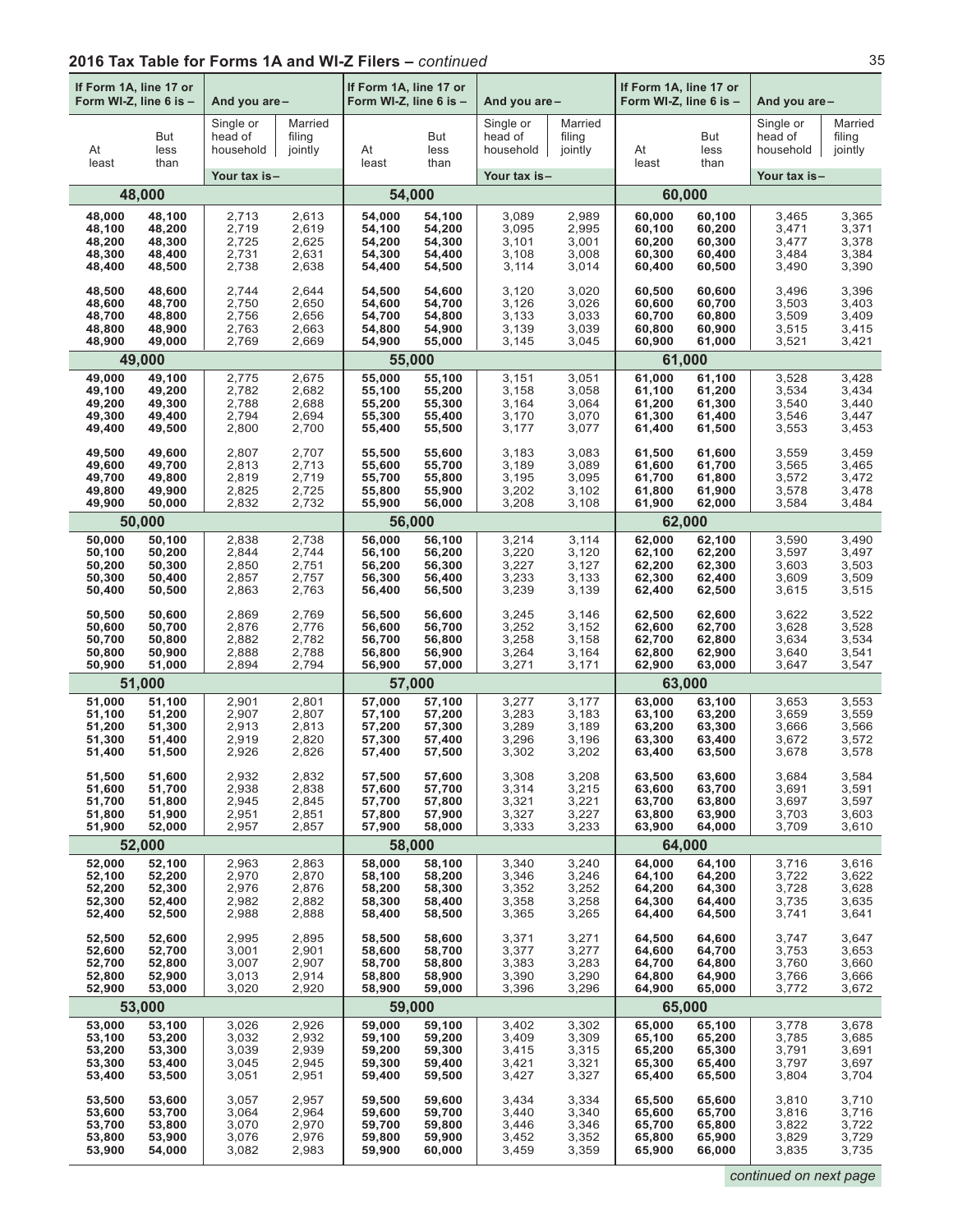| If Form 1A, line 17 or<br>Form WI-Z, line 6 is -<br>And you are- |                     | If Form 1A, line 17 or<br>Form WI-Z, line 6 is - |                              | And you are - |                     | If Form 1A, line 17 or<br>Form WI-Z, line 6 is - |                              | And you are- |                     |                                   |                              |  |
|------------------------------------------------------------------|---------------------|--------------------------------------------------|------------------------------|---------------|---------------------|--------------------------------------------------|------------------------------|--------------|---------------------|-----------------------------------|------------------------------|--|
| At<br>least                                                      | But<br>less<br>than | Single or<br>head of<br>household                | Married<br>filing<br>jointly | At<br>least   | But<br>less<br>than | Single or<br>head of<br>household                | Married<br>filing<br>jointly | At<br>least  | But<br>less<br>than | Single or<br>head of<br>household | Married<br>filing<br>jointly |  |
|                                                                  |                     | Your tax is-                                     |                              |               |                     | Your tax is-                                     |                              |              |                     | Your tax is-                      |                              |  |
|                                                                  | 66,000              |                                                  |                              |               | 72,000              |                                                  |                              |              | 78,000              |                                   |                              |  |
| 66,000                                                           | 66,100              | 3,841                                            | 3,741                        | 72,000        | 72,100              | 4,217                                            | 4,117                        | 78,000       | 78,100              | 4,594                             | 4,494                        |  |
| 66,100                                                           | 66,200              | 3,847                                            | 3,747                        | 72,100        | 72,200              | 4,224                                            | 4,124                        | 78,100       | 78,200              | 4,600                             | 4,500                        |  |
| 66,200                                                           | 66,300              | 3,854                                            | 3,754                        | 72,200        | 72,300              | 4,230                                            | 4,130                        | 78,200       | 78,300              | 4,606                             | 4,506                        |  |
| 66,300                                                           | 66,400              | 3,860                                            | 3,760                        | 72,300        | 72,400              | 4,236                                            | 4,136                        | 78,300       | 78,400              | 4,612                             | 4,512                        |  |
| 66,400                                                           | 66,500              | 3,866                                            | 3,766                        | 72,400        | 72,500              | 4,242                                            | 4,142                        | 78,400       | 78,500              | 4,619                             | 4,519                        |  |
| 66,500                                                           | 66,600              | 3,872                                            | 3,773                        | 72,500        | 72,600              | 4,249                                            | 4,149                        | 78,500       | 78,600              | 4,625                             | 4,525                        |  |
| 66,600                                                           | 66,700              | 3,879                                            | 3,779                        | 72,600        | 72,700              | 4,255                                            | 4,155                        | 78,600       | 78,700              | 4,631                             | 4,531                        |  |
| 66,700                                                           | 66,800              | 3,885                                            | 3,785                        | 72,700        | 72,800              | 4,261                                            | 4,161                        | 78,700       | 78,800              | 4,637                             | 4,537                        |  |
| 66,800                                                           | 66,900              | 3,891                                            | 3,791                        | 72,800        | 72,900              | 4,267                                            | 4,168                        | 78,800       | 78,900              | 4,644                             | 4,544                        |  |
| 66,900                                                           | 67,000              | 3,898                                            | 3,798                        | 72,900        | 73,000              | 4,274                                            | 4,174                        | 78,900       | 79,000              | 4,650                             | 4,550                        |  |
|                                                                  | 67,000              |                                                  |                              |               | 73,000              |                                                  |                              |              | 79,000              |                                   |                              |  |
| 67,000                                                           | 67,100              | 3,904                                            | 3,804                        | 73.000        | 73,100              | 4,280                                            | 4,180                        | 79,000       | 79,100              | 4,656                             | 4,556                        |  |
| 67,100                                                           | 67,200              | 3,910                                            | 3,810                        | 73,100        | 73,200              | 4,286                                            | 4,186                        | 79,100       | 79,200              | 4,663                             | 4,563                        |  |
| 67,200                                                           | 67,300              | 3,916                                            | 3,816                        | 73,200        | 73,300              | 4,293                                            | 4,193                        | 79,200       | 79,300              | 4,669                             | 4,569                        |  |
| 67,300                                                           | 67,400              | 3,923                                            | 3,823                        | 73,300        | 73,400              | 4,299                                            | 4,199                        | 79,300       | 79,400              | 4,675                             | 4,575                        |  |
| 67,400                                                           | 67,500              | 3,929                                            | 3,829                        | 73,400        | 73,500              | 4,305                                            | 4,205                        | 79,400       | 79,500              | 4,681                             | 4,581                        |  |
| 67,500                                                           | 67,600              | 3,935                                            | 3,835                        | 73,500        | 73,600              | 4,311                                            | 4,211                        | 79,500       | 79,600              | 4,688                             | 4,588                        |  |
| 67,600                                                           | 67,700              | 3,941                                            | 3,842                        | 73,600        | 73,700              | 4,318                                            | 4,218                        | 79,600       | 79,700              | 4,694                             | 4,594                        |  |
| 67,700                                                           | 67,800              | 3,948                                            | 3,848                        | 73,700        | 73,800              | 4,324                                            | 4,224                        | 79,700       | 79,800              | 4,700                             | 4,600                        |  |
| 67,800                                                           | 67,900              | 3,954                                            | 3,854                        | 73,800        | 73,900              | 4,330                                            | 4,230                        | 79,800       | 79,900              | 4,706                             | 4,606                        |  |
| 67,900                                                           | 68,000              | 3,960                                            | 3,860                        | 73,900        | 74,000              | 4,336                                            | 4,237                        | 79,900       | 80,000              | 4,713                             | 4,613                        |  |
|                                                                  | 68,000              |                                                  |                              |               | 74,000              |                                                  |                              |              | 80,000              |                                   |                              |  |
| 68,000                                                           | 68,100              | 3,967                                            | 3,867                        | 74,000        | 74,100              | 4,343                                            | 4,243                        | 80,000       | 80,100              | 4,719                             | 4,619                        |  |
| 68,100                                                           | 68,200              | 3,973                                            | 3,873                        | 74,100        | 74,200              | 4,349                                            | 4,249                        | 80,100       | 80,200              | 4,725                             | 4,625                        |  |
| 68,200                                                           | 68,300              | 3,979                                            | 3,879                        | 74,200        | 74,300              | 4,355                                            | 4,255                        | 80,200       | 80,300              | 4,731                             | 4,632                        |  |
| 68,300                                                           | 68,400              | 3,985                                            | 3,885                        | 74,300        | 74,400              | 4,362                                            | 4,262                        | 80,300       | 80,400              | 4,738                             | 4,638                        |  |
| 68,400                                                           | 68,500              | 3,992                                            | 3,892                        | 74,400        | 74,500              | 4,368                                            | 4,268                        | 80,400       | 80,500              | 4,744                             | 4,644                        |  |
| 68,500                                                           | 68,600              | 3,998                                            | 3,898                        | 74,500        | 74,600              | 4,374                                            | 4,274                        | 80,500       | 80,600              | 4,750                             | 4,650                        |  |
| 68,600                                                           | 68,700              | 4,004                                            | 3,904                        | 74,600        | 74,700              | 4,380                                            | 4,280                        | 80,600       | 80,700              | 4,757                             | 4,657                        |  |
| 68,700                                                           | 68,800              | 4,010                                            | 3,910                        | 74,700        | 74,800              | 4,387                                            | 4,287                        | 80,700       | 80,800              | 4,763                             | 4,663                        |  |
| 68,800                                                           | 68,900              | 4,017                                            | 3,917                        | 74,800        | 74,900              | 4,393                                            | 4,293                        | 80,800       | 80,900              | 4,769                             | 4,669                        |  |
| 68,900                                                           | 69,000              | 4,023                                            | 3,923                        | 74,900        | 75,000              | 4,399                                            | 4,299                        | 80,900       | 81,000              | 4,775                             | 4,675                        |  |
|                                                                  | 69,000              |                                                  |                              |               | 75,000              |                                                  |                              |              | 81,000              |                                   |                              |  |
| 69,000                                                           | 69,100              | 4,029                                            | 3,929                        | 75,000        | 75,100              | 4,405                                            | 4,305                        | 81,000       | 81,100              | 4,782                             | 4,682                        |  |
| 69,100                                                           | 69,200              | 4,036                                            | 3,936                        | 75,100        | 75,200              | 4,412                                            | 4,312                        | 81,100       | 81,200              | 4,788                             | 4,688                        |  |
| 69,200                                                           | 69,300              | 4,042                                            | 3,942                        | 75,200        | 75,300              | 4,418                                            | 4,318                        | 81,200       | 81,300              | 4,794                             | 4,694                        |  |
| 69,300                                                           | 69,400              | 4,048                                            | 3,948                        | 75,300        | 75,400              | 4,424                                            | 4,324                        | 81,300       | 81,400              | 4,800                             | 4,701                        |  |
| 69,400                                                           | 69,500              | 4,054                                            | 3,954                        | 75,400        | 75,500              | 4,431                                            | 4,331                        | 81,400       | 81,500              | 4,807                             | 4,707                        |  |
| 69,500                                                           | 69,600              | 4,061                                            | 3,961                        | 75,500        | 75,600              | 4,437                                            | 4,337                        | 81,500       | 81,600              | 4,813                             | 4,713                        |  |
| 69,600                                                           | 69,700              | 4,067                                            | 3,967                        | 75,600        | 75,700              | 4,443                                            | 4,343                        | 81,600       | 81,700              | 4,819                             | 4,719                        |  |
| 69,700                                                           | 69,800              | 4,073                                            | 3,973                        | 75,700        | 75,800              | 4,449                                            | 4,349                        | 81,700       | 81,800              | 4,826                             | 4,726                        |  |
| 69,800                                                           | 69,900              | 4,079                                            | 3,979                        | 75,800        | 75,900              | 4,456                                            | 4,356                        | 81,800       | 81,900              | 4,832                             | 4,732                        |  |
| 69,900                                                           | 70,000              | 4,086                                            | 3,986                        | 75,900        | 76,000              | 4,462                                            | 4,362                        | 81,900       | 82,000              | 4,838                             | 4,738                        |  |
|                                                                  | 70,000              |                                                  |                              |               | 76,000              |                                                  |                              |              | 82,000              |                                   |                              |  |
| 70,000                                                           | 70,100              | 4,092                                            | 3,992                        | 76,000        | 76,100              | 4,468                                            | 4,368                        | 82,000       | 82,100              | 4,844                             | 4,744                        |  |
| 70,100                                                           | 70,200              | 4,098                                            | 3,998                        | 76,100        | 76,200              | 4,474                                            | 4,374                        | 82,100       | 82,200              | 4,851                             | 4,751                        |  |
| 70,200                                                           | 70,300              | 4,104                                            | 4,005                        | 76,200        | 76,300              | 4,481                                            | 4,381                        | 82,200       | 82,300              | 4,857                             | 4,757                        |  |
| 70,300                                                           | 70,400              | 4,111                                            | 4,011                        | 76,300        | 76,400              | 4,487                                            | 4,387                        | 82,300       | 82,400              | 4,863                             | 4,763                        |  |
| 70,400                                                           | 70,500              | 4,117                                            | 4,017                        | 76,400        | 76,500              | 4,493                                            | 4,393                        | 82,400       | 82,500              | 4,869                             | 4,769                        |  |
| 70,500                                                           | 70,600              | 4,123                                            | 4,023                        | 76,500        | 76,600              | 4,499                                            | 4,400                        | 82,500       | 82,600              | 4,876                             | 4,776                        |  |
| 70,600                                                           | 70,700              | 4,130                                            | 4,030                        | 76,600        | 76,700              | 4,506                                            | 4,406                        | 82,600       | 82,700              | 4,882                             | 4,782                        |  |
| 70,700                                                           | 70,800              | 4,136                                            | 4,036                        | 76,700        | 76,800              | 4,512                                            | 4,412                        | 82,700       | 82,800              | 4,888                             | 4,788                        |  |
| 70,800                                                           | 70,900              | 4,142                                            | 4,042                        | 76,800        | 76,900              | 4,518                                            | 4,418                        | 82,800       | 82,900              | 4,894                             | 4,795                        |  |
| 70,900                                                           | 71,000              | 4,148                                            | 4,048                        | 76,900        | 77,000              | 4,525                                            | 4,425                        | 82,900       | 83,000              | 4,901                             | 4,801                        |  |
|                                                                  | 71,000              |                                                  |                              |               | 77,000              |                                                  |                              | 83,000       |                     |                                   |                              |  |
| 71,000                                                           | 71,100              | 4,155                                            | 4,055                        | 77,000        | 77,100              | 4,531                                            | 4,431                        | 83,000       | 83,100              | 4,907                             | 4,807                        |  |
| 71,100                                                           | 71,200              | 4,161                                            | 4,061                        | 77,100        | 77,200              | 4,537                                            | 4,437                        | 83,100       | 83,200              | 4,913                             | 4,813                        |  |
| 71,200                                                           | 71,300              | 4,167                                            | 4,067                        | 77,200        | 77,300              | 4,543                                            | 4,443                        | 83,200       | 83,300              | 4,920                             | 4,820                        |  |
| 71,300                                                           | 71,400              | 4,173                                            | 4,074                        | 77,300        | 77,400              | 4,550                                            | 4,450                        | 83,300       | 83,400              | 4,926                             | 4,826                        |  |
| 71,400                                                           | 71,500              | 4,180                                            | 4,080                        | 77,400        | 77,500              | 4,556                                            | 4,456                        | 83,400       | 83,500              | 4,932                             | 4,832                        |  |
| 71,500                                                           | 71,600              | 4,186                                            | 4,086                        | 77,500        | 77,600              | 4,562                                            | 4,462                        | 83,500       | 83,600              | 4,938                             | 4,838                        |  |
| 71,600                                                           | 71,700              | 4,192                                            | 4,092                        | 77,600        | 77,700              | 4,568                                            | 4,469                        | 83,600       | 83,700              | 4,945                             | 4,845                        |  |
| 71,700                                                           | 71,800              | 4,199                                            | 4,099                        | 77,700        | 77,800              | 4,575                                            | 4,475                        | 83,700       | 83,800              | 4,951                             | 4,851                        |  |
| 71,800                                                           | 71,900              | 4,205                                            | 4,105                        | 77,800        | 77,900              | 4,581                                            | 4,481                        | 83,800       | 83,900              | 4,957                             | 4,857                        |  |
| 71,900                                                           | 72,000              | 4,211                                            | 4,111                        | 77,900        | 78,000              | 4,587                                            | 4,487                        | 83,900       | 84,000              | 4,963                             | 4,864                        |  |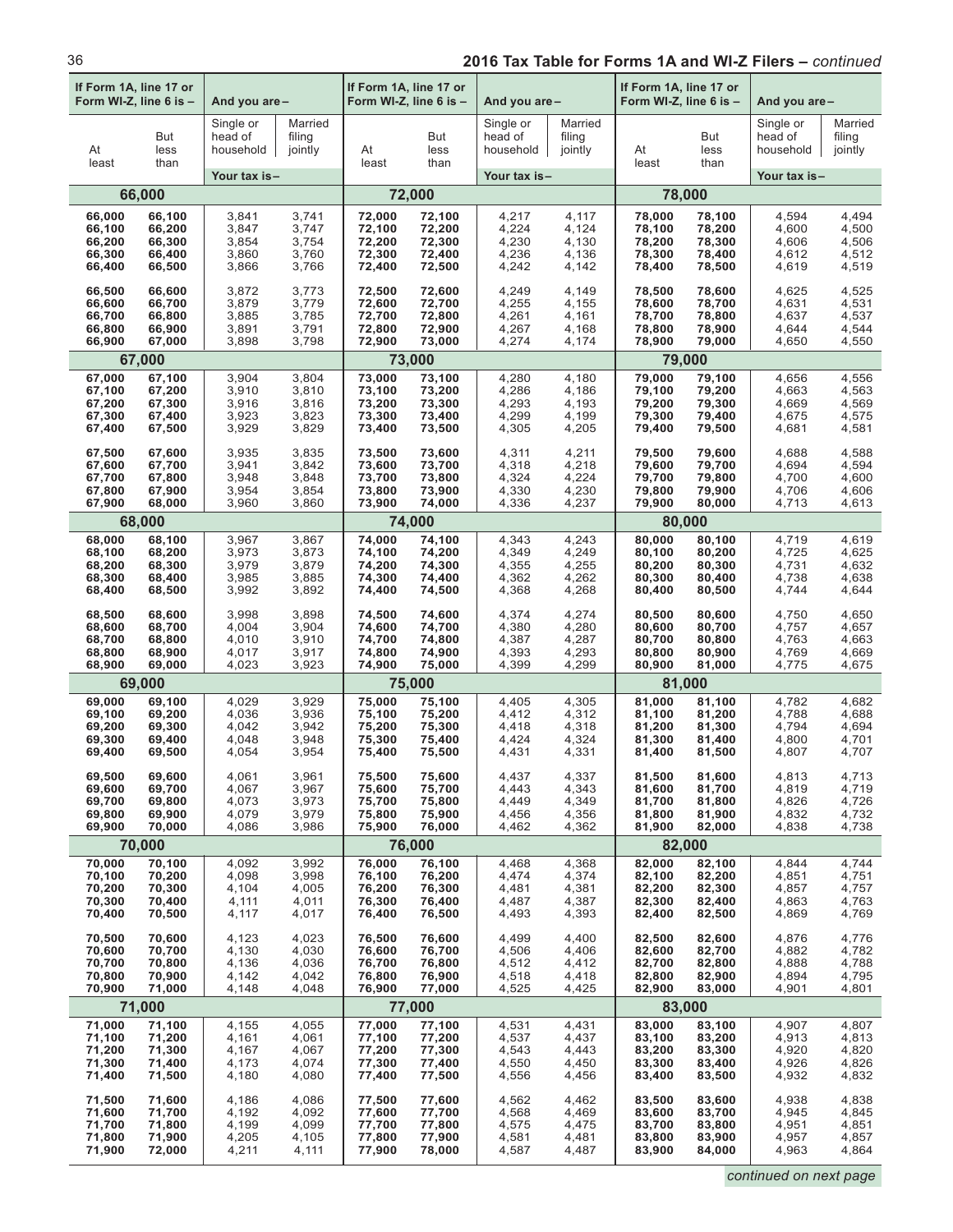| If Form 1A, line 17 or<br>Form WI-Z, line 6 is -<br>And you are- |                                                | If Form 1A, line 17 or<br>Form WI-Z, line 6 is -  |                                           | And you are -                                  |                                                | If Form 1A, line 17 or<br>Form WI-Z, line 6 is -  |                                           | And you are-                                         |                                                 |                                                   |                                           |
|------------------------------------------------------------------|------------------------------------------------|---------------------------------------------------|-------------------------------------------|------------------------------------------------|------------------------------------------------|---------------------------------------------------|-------------------------------------------|------------------------------------------------------|-------------------------------------------------|---------------------------------------------------|-------------------------------------------|
| At<br>least                                                      | But<br>less<br>than                            | Single or<br>head of<br>household<br>Your tax is- | Married<br>filing<br>jointly              | At<br>least                                    | But<br>less<br>than                            | Single or<br>head of<br>household<br>Your tax is- | Married<br>filing<br>jointly              | At<br>least                                          | But<br>less<br>than                             | Single or<br>head of<br>household<br>Your tax is- | Married<br>filing<br>jointly              |
|                                                                  | 84,000                                         |                                                   |                                           | 90,000                                         |                                                |                                                   |                                           |                                                      | 96,000                                          |                                                   |                                           |
| 84,000<br>84,100<br>84,200<br>84,300<br>84,400                   | 84,100<br>84,200<br>84,300<br>84,400<br>84,500 | 4,970<br>4,976<br>4,982<br>4,989<br>4,995         | 4,870<br>4,876<br>4,882<br>4,889<br>4,895 | 90,000<br>90,100<br>90,200<br>90,300<br>90,400 | 90,100<br>90,200<br>90,300<br>90,400<br>90,500 | 5,346<br>5,352<br>5,358<br>5,365<br>5,371         | 5,246<br>5,252<br>5,259<br>5,265<br>5,271 | 96,000<br>96,100<br>96,200<br>96,300<br>96,400       | 96,100<br>96,200<br>96,300<br>96,400<br>96,500  | 5,722<br>5,728<br>5,735<br>5,741<br>5,747         | 5,622<br>5,628<br>5,635<br>5,641<br>5,647 |
| 84,500<br>84,600<br>84,700<br>84,800<br>84,900                   | 84,600<br>84,700<br>84,800<br>84,900<br>85,000 | 5,001<br>5,007<br>5,014<br>5,020<br>5,026         | 4,901<br>4,907<br>4,914<br>4,920<br>4,926 | 90,500<br>90,600<br>90,700<br>90,800<br>90,900 | 90,600<br>90,700<br>90,800<br>90,900<br>91,000 | 5,377<br>5,384<br>5,390<br>5,396<br>5,402         | 5,277<br>5,284<br>5,290<br>5,296<br>5,302 | 96,500<br>96,600<br>96,700<br>96,800<br>96,900       | 96,600<br>96,700<br>96,800<br>96,900<br>97,000  | 5,753<br>5,760<br>5,766<br>5,772<br>5,779         | 5,654<br>5,660<br>5,666<br>5,672<br>5,679 |
|                                                                  | 85,000                                         |                                                   |                                           | 91,000                                         |                                                |                                                   |                                           |                                                      | 97,000                                          |                                                   |                                           |
| 85,000<br>85,100<br>85,200<br>85,300<br>85,400                   | 85,100<br>85,200<br>85,300<br>85,400<br>85,500 | 5,032<br>5,039<br>5,045<br>5,051<br>5,058         | 4,932<br>4,939<br>4,945<br>4,951<br>4,958 | 91,000<br>91,100<br>91,200<br>91,300<br>91,400 | 91,100<br>91,200<br>91,300<br>91,400<br>91,500 | 5,409<br>5,415<br>5,421<br>5,427<br>5,434         | 5,309<br>5,315<br>5,321<br>5,328<br>5,334 | 97,000<br>97,100<br>97,200<br>97,300<br>97,400       | 97,100<br>97,200<br>97,300<br>97,400<br>97,500  | 5,785<br>5,791<br>5,797<br>5,804<br>5,810         | 5,685<br>5,691<br>5,697<br>5,704<br>5,710 |
| 85,500<br>85,600<br>85,700<br>85,800<br>85,900                   | 85,600<br>85,700<br>85,800<br>85,900<br>86,000 | 5,064<br>5,070<br>5,076<br>5,083<br>5,089         | 4,964<br>4,970<br>4,976<br>4,983<br>4,989 | 91,500<br>91,600<br>91,700<br>91,800<br>91,900 | 91,600<br>91,700<br>91,800<br>91,900<br>92,000 | 5,440<br>5,446<br>5,453<br>5,459<br>5,465         | 5,340<br>5,346<br>5,353<br>5,359<br>5,365 | 97,500<br>97,600<br>97,700<br>97,800<br>97,900       | 97,600<br>97,700<br>97,800<br>97,900<br>98,000  | 5,816<br>5,822<br>5,829<br>5,835<br>5,841         | 5,716<br>5,723<br>5,729<br>5,735<br>5,741 |
|                                                                  | 86,000                                         |                                                   |                                           | 92,000                                         |                                                |                                                   |                                           |                                                      | 98,000                                          |                                                   |                                           |
| 86,000<br>86,100<br>86,200<br>86,300<br>86,400                   | 86,100<br>86,200<br>86,300<br>86,400<br>86,500 | 5,095<br>5,101<br>5,108<br>5,114<br>5,120         | 4,995<br>5,001<br>5,008<br>5,014<br>5,020 | 92,000<br>92,100<br>92,200<br>92,300<br>92,400 | 92,100<br>92,200<br>92,300<br>92,400<br>92,500 | 5,471<br>5,478<br>5,484<br>5,490<br>5,496         | 5,371<br>5,378<br>5,384<br>5,390<br>5,396 | 98,000<br>98,100<br>98,200<br>98,300<br>98,400       | 98,100<br>98,200<br>98,300<br>98,400<br>98,500  | 5,848<br>5,854<br>5,860<br>5,866<br>5,873         | 5,748<br>5,754<br>5,760<br>5,766<br>5,773 |
| 86,500<br>86,600<br>86,700<br>86,800<br>86,900                   | 86,600<br>86,700<br>86,800<br>86,900<br>87,000 | 5,126<br>5,133<br>5,139<br>5,145<br>5,152         | 5,027<br>5,033<br>5,039<br>5,045<br>5,052 | 92,500<br>92,600<br>92,700<br>92,800<br>92,900 | 92,600<br>92,700<br>92,800<br>92,900<br>93,000 | 5,503<br>5,509<br>5,515<br>5,521<br>5,528         | 5,403<br>5,409<br>5,415<br>5,422<br>5,428 | 98,500<br>98,600<br>98,700<br>98,800<br>98,900       | 98,600<br>98,700<br>98,800<br>98,900<br>99,000  | 5,879<br>5,885<br>5,891<br>5,898<br>5,904         | 5,779<br>5,785<br>5,791<br>5,798<br>5,804 |
|                                                                  | 87,000                                         |                                                   |                                           | 93,000                                         |                                                |                                                   |                                           |                                                      | 99,000                                          |                                                   |                                           |
| 87,000<br>87,100<br>87,200<br>87,300<br>87,400                   | 87,100<br>87,200<br>87,300<br>87,400<br>87,500 | 5,158<br>5,164<br>5,170<br>5,177<br>5,183         | 5,058<br>5,064<br>5,070<br>5,077<br>5,083 | 93,000<br>93,100<br>93,200<br>93,300<br>93,400 | 93,100<br>93,200<br>93,300<br>93,400<br>93,500 | 5,534<br>5,540<br>5,547<br>5,553<br>5,559         | 5,434<br>5,440<br>5,447<br>5,453<br>5,459 | 99,000<br>99,100<br>99,200<br>99,300<br>99,400       | 99,100<br>99,200<br>99,300<br>99,400<br>99,500  | 5,910<br>5,917<br>5,923<br>5,929<br>5,935         | 5,810<br>5,817<br>5,823<br>5,829<br>5,835 |
| 87,500<br>87,600<br>87,700<br>87,800<br>87,900                   | 87,600<br>87,700<br>87,800<br>87,900<br>88,000 | 5,189<br>5,195<br>5,202<br>5,208<br>5,214         | 5,089<br>5,096<br>5,102<br>5,108<br>5,114 | 93,500<br>93,600<br>93,700<br>93,800<br>93,900 | 93,600<br>93,700<br>93,800<br>93,900<br>94,000 | 5,565<br>5,572<br>5,578<br>5,584<br>5,590         | 5,465<br>5,472<br>5,478<br>5,484<br>5,491 | 99,500<br>99,600<br>99,700<br>99,800<br>99,900       | 99,600<br>99,700<br>99,800<br>99,900<br>100,000 | 5,942<br>5,948<br>5,954<br>5,960<br>5,967         | 5,842<br>5,848<br>5,854<br>5,860<br>5,867 |
|                                                                  | 88,000                                         |                                                   |                                           | 94,000                                         |                                                |                                                   |                                           |                                                      |                                                 |                                                   |                                           |
| 88,000<br>88,100<br>88,200<br>88,300<br>88,400                   | 88,100<br>88,200<br>88,300<br>88,400<br>88,500 | 5,221<br>5,227<br>5,233<br>5,239<br>5,246         | 5,121<br>5,127<br>5,133<br>5,139<br>5,146 | 94.000<br>94,100<br>94,200<br>94,300<br>94,400 | 94,100<br>94,200<br>94,300<br>94,400<br>94,500 | 5,597<br>5,603<br>5,609<br>5,616<br>5,622         | 5,497<br>5,503<br>5,509<br>5,516<br>5,522 |                                                      |                                                 |                                                   |                                           |
| 88,500<br>88,600<br>88,700<br>88,800<br>88,900                   | 88,600<br>88,700<br>88,800<br>88,900<br>89,000 | 5,252<br>5,258<br>5,264<br>5,271<br>5,277         | 5,152<br>5,158<br>5,164<br>5,171<br>5,177 | 94,500<br>94,600<br>94,700<br>94,800<br>94,900 | 94,600<br>94,700<br>94,800<br>94,900<br>95,000 | 5,628<br>5,634<br>5,641<br>5,647<br>5,653         | 5,528<br>5,534<br>5,541<br>5,547<br>5,553 | \$100,000<br>or over -<br>use the Tax<br>Computation |                                                 |                                                   |                                           |
|                                                                  | 89,000                                         |                                                   |                                           | 95,000                                         |                                                |                                                   |                                           |                                                      |                                                 | Worksheet                                         |                                           |
| 89,000<br>89,100<br>89,200<br>89,300<br>89,400                   | 89,100<br>89,200<br>89,300<br>89,400<br>89,500 | 5,283<br>5,290<br>5,296<br>5,302<br>5,308         | 5,183<br>5,190<br>5,196<br>5,202<br>5,208 | 95,000<br>95,100<br>95,200<br>95,300<br>95,400 | 95,100<br>95,200<br>95,300<br>95,400<br>95,500 | 5,659<br>5,666<br>5,672<br>5,678<br>5,685         | 5,559<br>5,566<br>5,572<br>5,578<br>5,585 |                                                      |                                                 | on page 38                                        |                                           |
| 89,500<br>89,600<br>89,700<br>89,800<br>89,900                   | 89,600<br>89,700<br>89,800<br>89,900<br>90,000 | 5,315<br>5,321<br>5,327<br>5,333<br>5,340         | 5,215<br>5,221<br>5,227<br>5,233<br>5,240 | 95,500<br>95,600<br>95,700<br>95,800<br>95,900 | 95,600<br>95,700<br>95,800<br>95,900<br>96,000 | 5,691<br>5,697<br>5,703<br>5,710<br>5,716         | 5,591<br>5,597<br>5,603<br>5,610<br>5,616 |                                                      |                                                 |                                                   |                                           |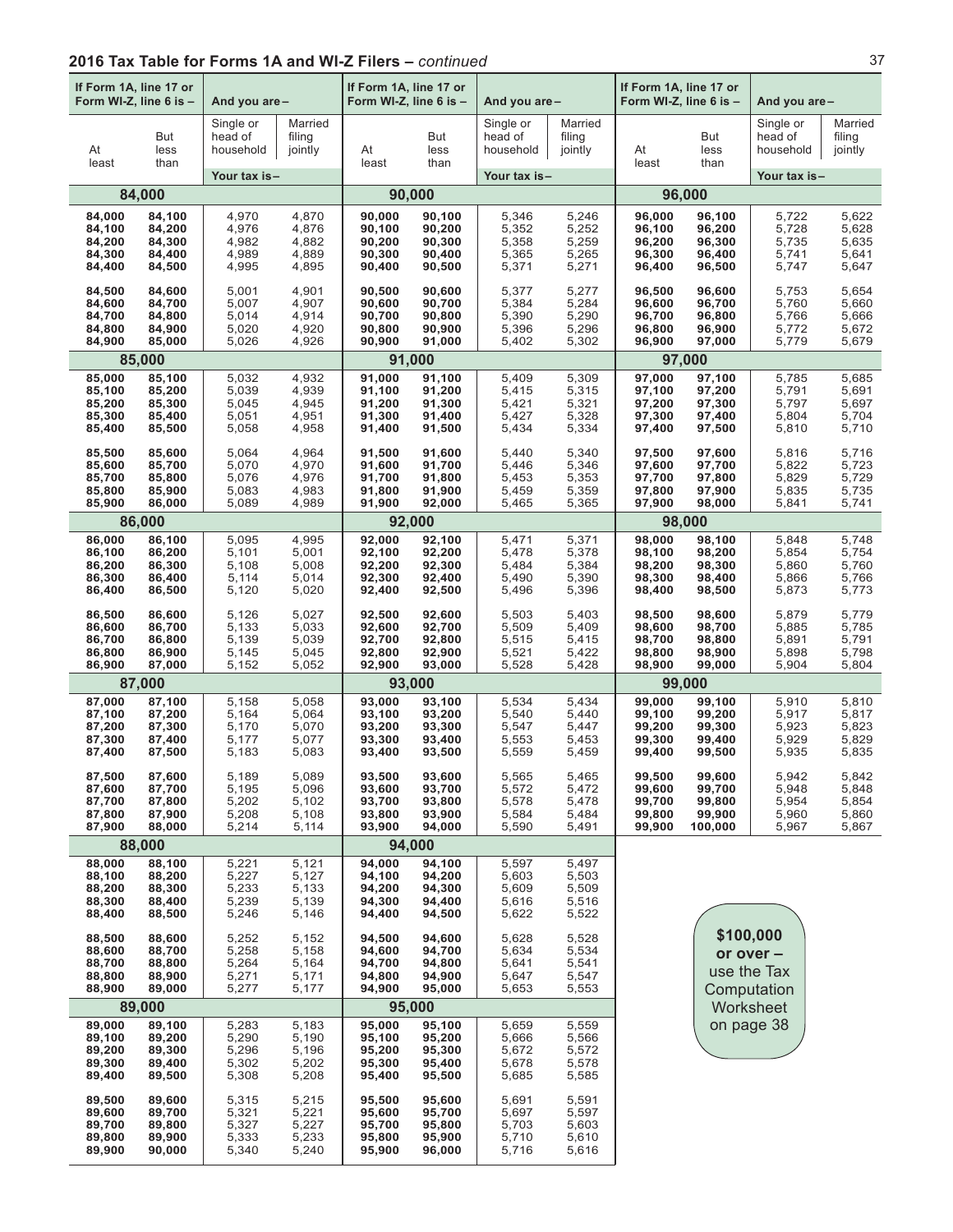<span id="page-37-0"></span>**Caution** Use the Tax Computation Worksheet to figure your tax if your taxable income is \$100,000 or more.

| <b>Section A</b> – Use if your filing status is <b>Single</b> or <b>Head of household</b> . Complete the row below that applies to you. |                                              |                                 |                                   |                              |                                                                                        |  |  |  |  |  |
|-----------------------------------------------------------------------------------------------------------------------------------------|----------------------------------------------|---------------------------------|-----------------------------------|------------------------------|----------------------------------------------------------------------------------------|--|--|--|--|--|
| Taxable income.<br>If line 17 is $-$                                                                                                    | (a)<br>Fill in the<br>amount<br>from line 17 | (b)<br>Multiplication<br>amount | (C)<br>Multiply<br>$(a)$ by $(b)$ | (d)<br>Subtraction<br>amount | (e)<br>Subtract (d) from (c).<br>Fill in the result here<br>and on Form 1A.<br>line 18 |  |  |  |  |  |
| At least \$100,000 but<br>less than \$244,750                                                                                           | \$                                           | x 6.27% (.0627)                 | S                                 | 300.20<br>SS.                | \$                                                                                     |  |  |  |  |  |
| \$244,750 or over                                                                                                                       | \$                                           | x 7.65% (.0765)                 | \$                                | \$3,677.75                   | \$                                                                                     |  |  |  |  |  |

| Section B - Use if your filing status is Married filing jointly. Complete the row below that applies to you. |  |
|--------------------------------------------------------------------------------------------------------------|--|
|--------------------------------------------------------------------------------------------------------------|--|

| Taxable income.<br>If line $17$ is $-$        | (a)<br>Fill in the<br>amount<br>from line 17 | (b)<br>Multiplication<br>amount | (c)<br><b>Multiply</b><br>$(a)$ by $(b)$ | (d)<br>Subtraction<br>amount | (e)<br>Subtract (d) from (c).<br>Fill in the result here<br>and on Form 1A,<br>line 18 |
|-----------------------------------------------|----------------------------------------------|---------------------------------|------------------------------------------|------------------------------|----------------------------------------------------------------------------------------|
| At least \$100,000 but<br>less than \$326,330 | \$                                           | x 6.27% (.0627)                 | S                                        | 400.14<br>S.                 | \$                                                                                     |
| \$326,330 or over                             | \$                                           | x 7.65% (.0765)                 | \$                                       | \$4,903.49                   | \$                                                                                     |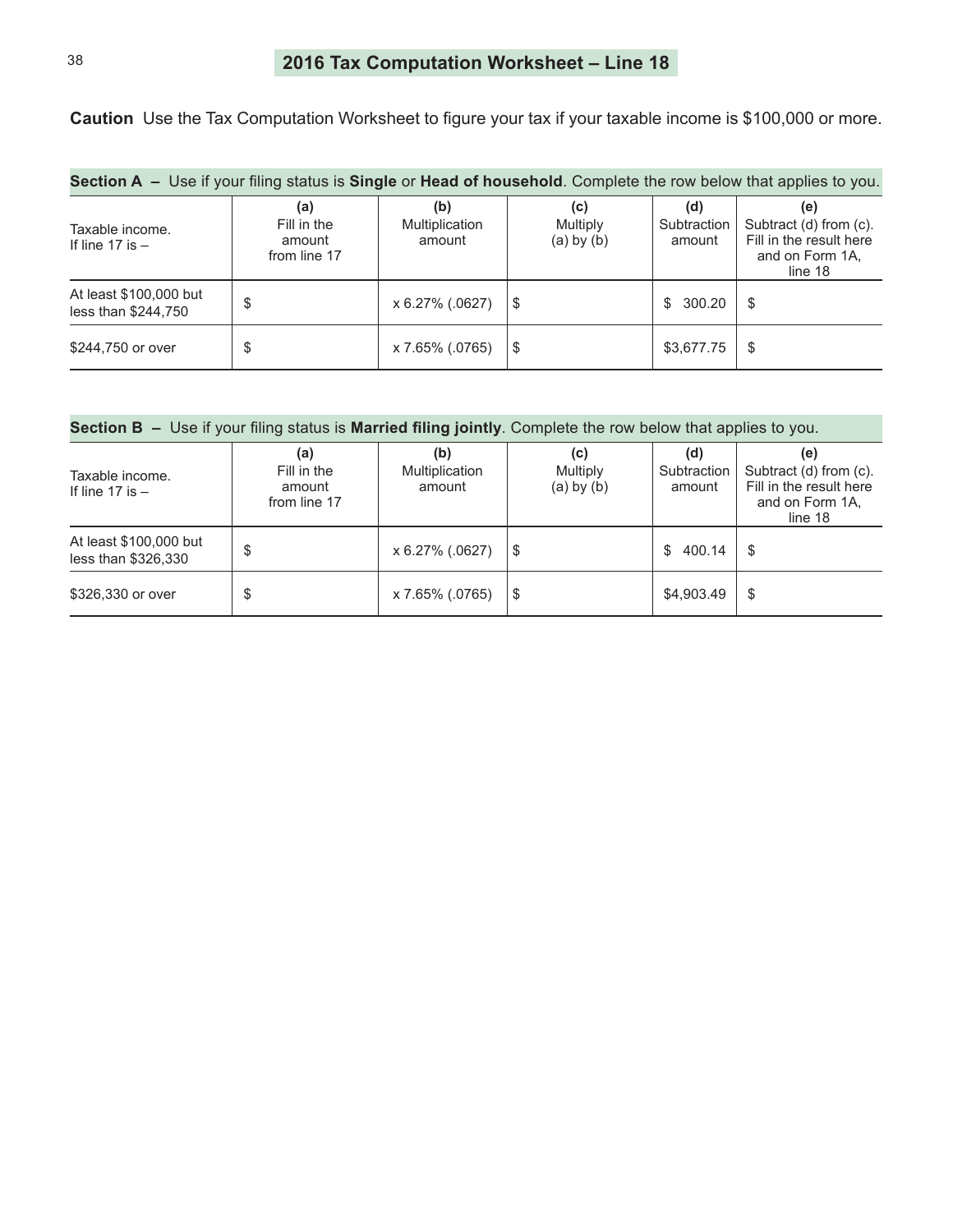## **2016 Standard Deduction Table**

<span id="page-38-0"></span>

| If Wisconsin income<br>(line 12 of Form 1A or<br>line 1 of Form WI-Z) is - |                         | And you are - |                                                          |                      | If Wisconsin income<br>(line 12 of Form 1A or | line 1 of Form WI-Z) is - | And you are - |                                                          |                      |  |
|----------------------------------------------------------------------------|-------------------------|---------------|----------------------------------------------------------|----------------------|-----------------------------------------------|---------------------------|---------------|----------------------------------------------------------|----------------------|--|
| At<br>least                                                                | <b>But less</b><br>than | Single        | Married<br>filing jointly<br>Your standard deduction is- | Head of<br>Household | At<br>least                                   | <b>But less</b><br>than   | Single        | Married<br>filing jointly<br>Your standard deduction is- | Head of<br>Household |  |
| 0                                                                          | 15,000                  | 10,270        | 19,010                                                   | 13,260               | 41,500                                        | 42,000                    | 7,036         | 14,977                                                   | 7,192                |  |
| 15,000                                                                     | 15,500                  | 10,216        | 19,010                                                   | 13,159               | 42,000                                        | 42,500                    | 6,976         | 14,878                                                   | 7,080                |  |
| 15,500                                                                     | 16,000                  | 10,156        | 19,010                                                   | 13,046               | 42,500                                        | 43,000                    | 6,916         | 14,779                                                   | 6,967                |  |
| 16,000                                                                     | 16,500                  | 10.096        | 19,010                                                   | 12,934               | 43,000                                        | 43,500                    | 6,856         | 14,681                                                   | 6,856                |  |
| 16,500                                                                     | 17,000                  | 10,036        | 19,010                                                   | 12,821               | 43,500                                        | 44,000                    | 6,796         | 14,582                                                   | 6,796                |  |
| 17,000                                                                     | 17,500                  | 9,976         | 19,010                                                   | 12,708               | 44,000                                        | 44,500                    | 6,736         | 14,483                                                   | 6,736                |  |
| 17,500                                                                     | 18,000                  | 9,916         | 19,010                                                   | 12,596               | 44,500                                        | 45,000                    | 6,676         | 14,384                                                   | 6,676                |  |
| 18,000                                                                     | 18,500                  | 9,856         | 19,010                                                   | 12,483               | 45,000                                        | 45,500                    | 6,616         | 14,285                                                   | 6,616                |  |
| 18,500                                                                     | 19,000                  | 9,796         | 19,010                                                   | 12,371               | 45,500                                        | 46,000                    | 6,556         | 14,186                                                   | 6,556                |  |
| 19,000                                                                     | 19,500                  | 9,736         | 19,010                                                   | 12,258               | 46,000                                        | 46,500                    | 6,496         | 14,087                                                   | 6,496                |  |
| 19,500                                                                     | 20,000                  | 9,676         | 19,010                                                   | 12,146               | 46,500                                        | 47,000                    | 6,436         | 13,988                                                   | 6,436                |  |
| 20,000                                                                     | 20,500                  | 9,616         | 19,010                                                   | 12,033               | 47,000                                        | 47,500                    | 6,376         | 13,889                                                   | 6,376                |  |
| 20,500                                                                     | 21,000                  | 9,556         | 19,010                                                   | 11,920               | 47,500                                        | 48,000                    | 6,316         | 13,791                                                   | 6,316                |  |
| 21,000                                                                     | 21,500                  | 9,496         | 19,010                                                   | 11,808               | 48,000                                        | 48,500                    | 6,256         | 13,692                                                   | 6,256                |  |
| 21,500                                                                     | 22,000                  | 9,436         | 18,933                                                   | 11,695               | 48,500                                        | 49,000                    | 6,196         | 13,593                                                   | 6,196                |  |
| 22,000                                                                     | 22,500                  | 9,376         | 18,834                                                   | 11,583               | 49,000                                        | 49,500                    | 6,136         | 13,494                                                   | 6,136                |  |
| 22,500                                                                     | 23,000                  | 9,316         | 18,735                                                   | 11,470               | 49,500                                        | 50,000                    | 6,076         | 13,395                                                   | 6,076                |  |
| 23,000                                                                     | 23,500                  | 9,256         | 18,636                                                   | 11,357               | 50,000                                        | 50,500                    | 6,016         | 13,296                                                   | 6,016                |  |
| 23,500                                                                     | 24,000                  | 9,196         | 18,537                                                   | 11,245               | 50,500                                        | 51,000                    | 5,956         | 13,197                                                   | 5,956                |  |
| 24,000                                                                     | 24,500                  | 9,136         | 18,438                                                   | 11,132               | 51,000                                        | 51,500                    | 5,896         | 13,098                                                   | 5,896                |  |
| 24,500                                                                     | 25,000                  | 9,076         | 18,340                                                   | 11,020               | 51,500                                        | 52,000                    | 5,836         | 12,999                                                   | 5,836                |  |
| 25,000                                                                     | 25,500                  | 9,016         | 18,241                                                   | 10,907               | 52,000                                        | 52,500                    | 5,776         | 12,901                                                   | 5,776                |  |
| 25,500                                                                     | 26,000                  | 8,956         | 18,142                                                   | 10,795               | 52,500                                        | 53,000                    | 5,716         | 12,802                                                   | 5,716                |  |
| 26,000                                                                     | 26,500                  | 8,896         | 18,043                                                   | 10,682               | 53,000                                        | 53,500                    | 5,656         | 12,703                                                   | 5,656                |  |
| 26,500                                                                     | 27,000                  | 8,836         | 17,944                                                   | 10,569               | 53,500                                        | 54,000                    | 5,596         | 12,604                                                   | 5,596                |  |
| 27,000                                                                     | 27,500                  | 8,776         | 17,845                                                   | 10,457               | 54,000                                        | 54,500                    | 5,536         | 12,505                                                   | 5,536                |  |
| 27,500                                                                     | 28,000                  | 8,716         | 17,746                                                   | 10,344               | 54,500                                        | 55,000                    | 5,476         | 12,406                                                   | 5,476                |  |
| 28,000                                                                     | 28,500                  | 8,656         | 17,647                                                   | 10,232               | 55,000                                        | 55,500                    | 5,416         | 12,307                                                   | 5,416                |  |
| 28,500                                                                     | 29,000                  | 8,596         | 17,548                                                   | 10,119               | 55,500                                        | 56,000                    | 5,356         | 12,208                                                   | 5,356                |  |
| 29,000                                                                     | 29,500                  | 8,536         | 17,450                                                   | 10,007               | 56,000                                        | 56,500                    | 5,296         | 12,109                                                   | 5,296                |  |
| 29,500                                                                     | 30,000                  | 8,476         | 17,351                                                   | 9,894                | 56,500                                        | 57,000                    | 5,236         | 12,011                                                   | 5,236                |  |
| 30,000                                                                     | 30,500                  | 8,416         | 17,252                                                   | 9,781                | 57,000                                        | 57,500                    | 5,176         | 11,912                                                   | 5,176                |  |
| 30,500                                                                     | 31,000                  | 8,356         | 17,153                                                   | 9,669                | 57,500                                        | 58,000                    | 5,116         | 11,813                                                   | 5,116                |  |
| 31,000                                                                     | 31,500                  | 8,296         | 17,054                                                   | 9,556                | 58,000                                        | 58,500                    | 5,056         | 11,714                                                   | 5,056                |  |
| 31,500                                                                     | 32,000                  | 8,236         | 16,955                                                   | 9,444                | 58,500                                        | 59,000                    | 4,996         | 11,615                                                   | 4,996                |  |
| 32,000                                                                     | 32,500                  | 8,176         | 16,856                                                   | 9,331                | 59,000                                        | 59,500                    | 4,936         | 11,516                                                   | 4,936                |  |
| 32,500                                                                     | 33,000                  | 8,116         | 16,757                                                   | 9,219                | 59,500                                        | 60,000                    | 4,876         | 11,417                                                   | 4,876                |  |
| 33,000                                                                     | 33,500                  | 8,056         | 16,658                                                   | 9,106                | 60,000                                        | 60,500                    | 4,816         | 11,318                                                   | 4,816                |  |
| 33,500                                                                     | 34,000                  | 7,996         | 16,560                                                   | 8,993                | 60,500                                        | 61,000                    | 4,756         | 11,219                                                   | 4,756                |  |
| 34,000                                                                     | 34,500                  | 7,936         | 16,461                                                   | 8,881                | 61,000                                        | 61,500                    | 4,696         | 11,121                                                   | 4,696                |  |
| 34,500                                                                     | 35,000                  | 7,876         | 16,362                                                   | 8,768                | 61,500                                        | 62,000                    | 4,636         | 11,022                                                   | 4,636                |  |
| 35,000                                                                     | 35,500                  | 7,816         | 16,263                                                   | 8,656                | 62,000                                        | 62,500                    | 4,576         | 10,923                                                   | 4,576                |  |
| 35,500                                                                     | 36,000                  | 7,756         | 16,164                                                   | 8,543                | 62,500                                        | 63,000                    | 4,516         | 10,824                                                   | 4,516                |  |
| 36,000                                                                     | 36,500                  | 7,696         | 16,065                                                   | 8,431                | 63,000                                        | 63,500                    | 4,456         | 10,725                                                   | 4,456                |  |
| 36,500                                                                     | 37,000                  | 7,636         | 15,966                                                   | 8,318                | 63,500                                        | 64,000                    | 4,396         | 10,626                                                   | 4,396                |  |
| 37,000                                                                     | 37,500                  | 7,576         | 15,867                                                   | 8,205                | 64,000                                        | 64,500                    | 4,336         | 10,527                                                   | 4,336                |  |
| 37,500                                                                     | 38,000                  | 7,516         | 15,768                                                   | 8,093                | 64,500                                        | 65,000                    | 4,276         | 10,428                                                   | 4,276                |  |
| 38,000                                                                     | 38,500                  | 7,456         | 15,669                                                   | 7,980                | 65,000                                        | 65,500                    | 4,216         | 10,329                                                   | 4,216                |  |
| 38,500                                                                     | 39,000                  | 7,396         | 15,571                                                   | 7,868                | 65,500                                        | 66,000                    | 4,156         | 10,231                                                   | 4,156                |  |
| 39,000                                                                     | 39,500                  | 7,336         | 15,472                                                   | 7,755                | 66,000                                        | 66,500                    | 4,096         | 10,132                                                   | 4,096                |  |
| 39,500                                                                     | 40,000                  | 7,276         | 15,373                                                   | 7,643                | 66,500                                        | 67,000                    | 4,036         | 10,033                                                   | 4,036                |  |
| 40,000                                                                     | 40,500                  | 7,216         | 15,274                                                   | 7,530                | 67,000                                        | 67,500                    | 3,976         | 9,934                                                    | 3,976                |  |
| 40,500                                                                     | 41,000                  | 7,156         | 15,175                                                   | 7,417                | 67,500                                        | 68,000                    | 3,916         | 9,835                                                    | 3,916                |  |
| 41,000                                                                     | 41,500                  | 7,096         | 15,076                                                   | 7,305                | 68,000                                        | 68,500                    | 3,856         | 9,736                                                    | 3,856                |  |